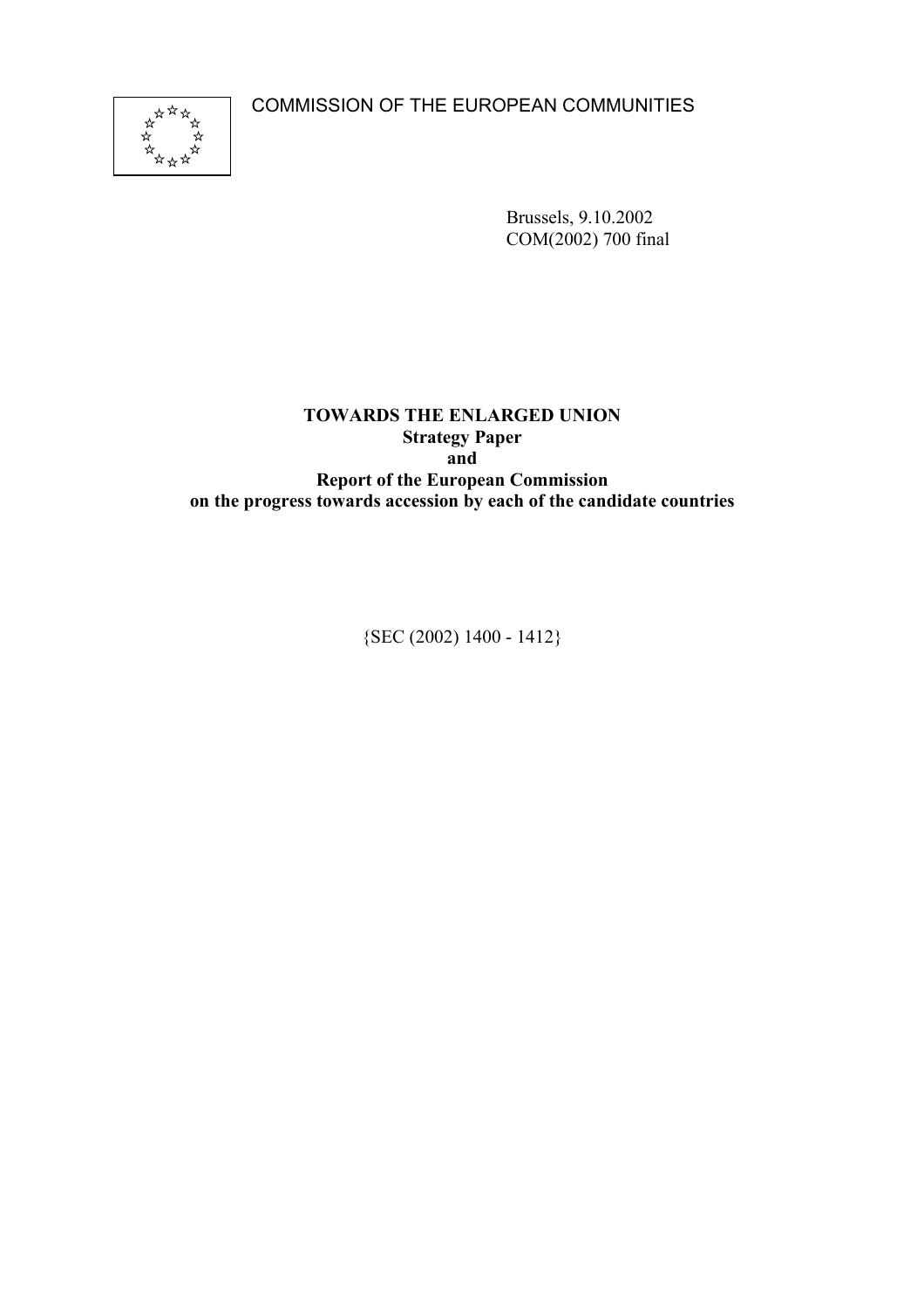# **Towards the Enlarged Union**

**Strategy Paper**

**and**

**Report of the European Commission on the progress towards accession by each of the candidate countries**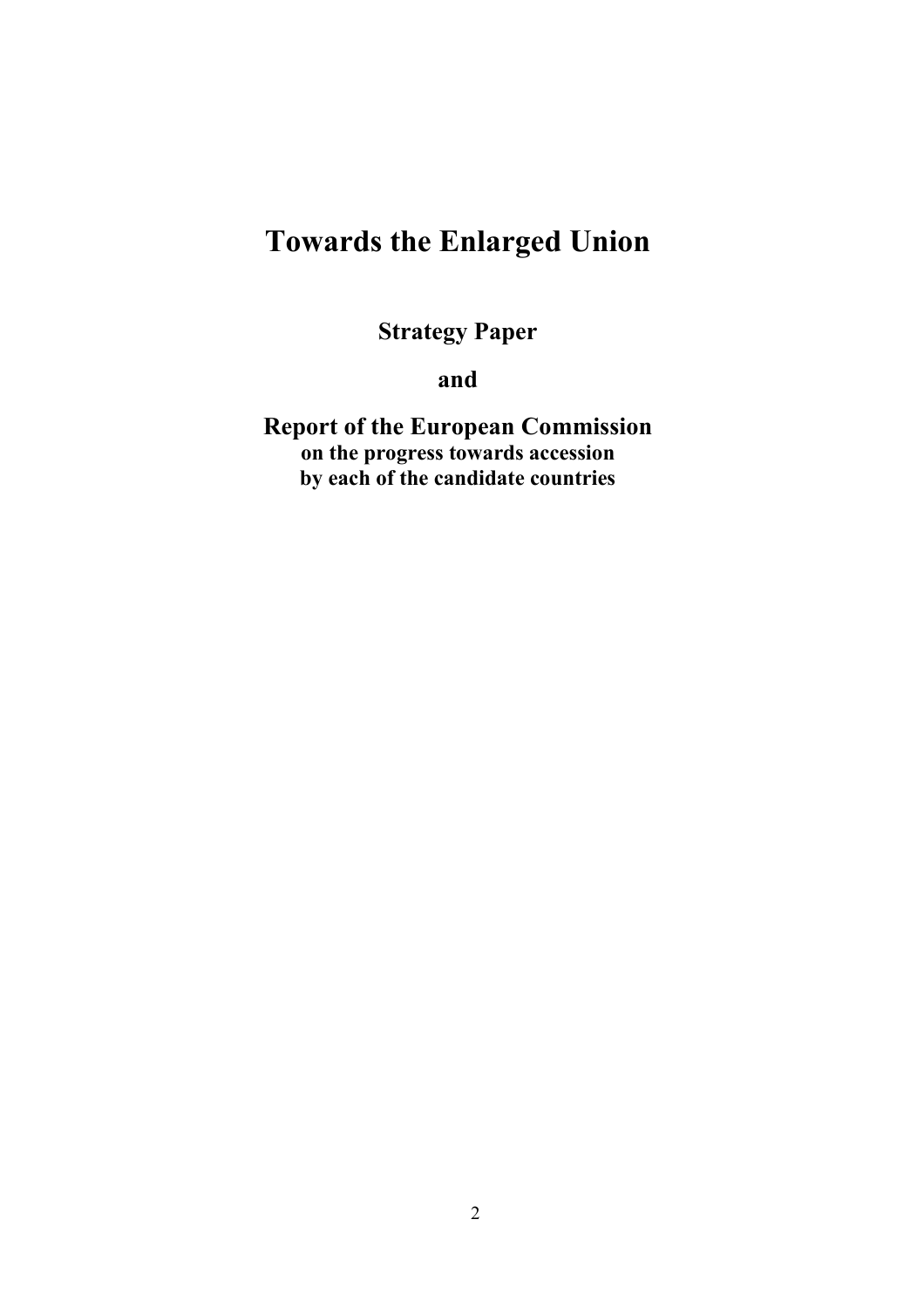# **Table of Contents**

| 1.     |                                                                            |  |
|--------|----------------------------------------------------------------------------|--|
| 1.1.   |                                                                            |  |
| 1.2.   |                                                                            |  |
| 1.3.   |                                                                            |  |
| 1.4.   |                                                                            |  |
| 1.5.   |                                                                            |  |
| 1.6.   |                                                                            |  |
| 1.6.1. |                                                                            |  |
| 1.6.2. |                                                                            |  |
| 1.6.3. |                                                                            |  |
| 2.     | Progress by the Candidate Countries in Meeting the membership Criteria  14 |  |
| 2.1.   |                                                                            |  |
| 2.1.1. |                                                                            |  |
| 2.1.2. |                                                                            |  |
| 2.2.   |                                                                            |  |
| 2.2.1. |                                                                            |  |
| 2.2.2. |                                                                            |  |
| 2.3.   | Other obligations of membership (including administrative capacity) 17     |  |
| 2.3.1. |                                                                            |  |
| 2.3.2. |                                                                            |  |
| 2.4.   |                                                                            |  |
| 3.     |                                                                            |  |
| 3.1.   |                                                                            |  |
| 3.1.1. |                                                                            |  |
| 3.1.2. |                                                                            |  |
| 3.1.3. |                                                                            |  |
| 3.2.   |                                                                            |  |
| 3.3.   |                                                                            |  |
| 3.4.   |                                                                            |  |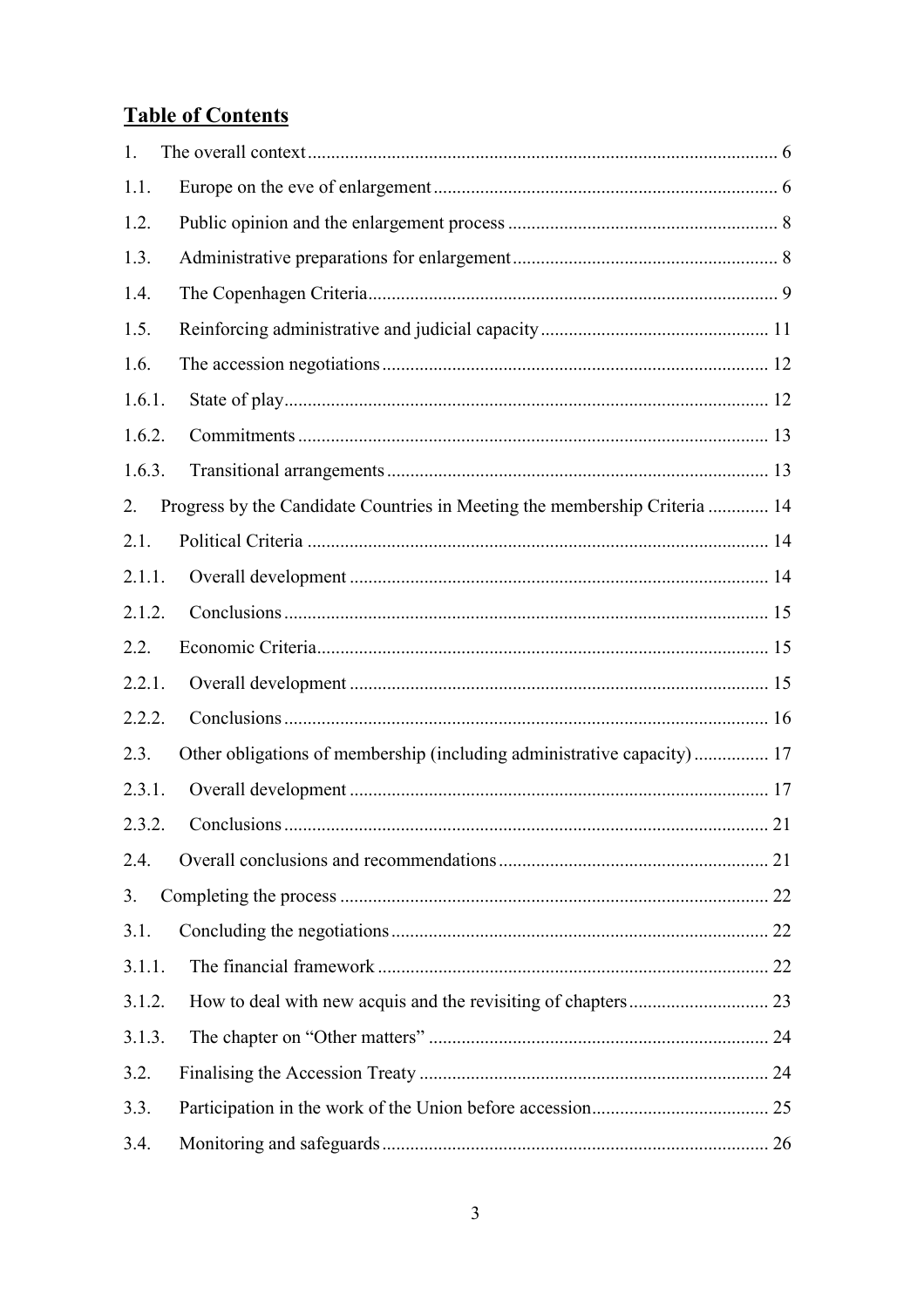| 3.5.           |    |
|----------------|----|
| 3.5.1.         |    |
| 3.5.2.         |    |
| 3.5.3.         |    |
| 3.5.4.         |    |
| 4.             |    |
| 4.1.           |    |
| 4.2.           |    |
| 4.3.           |    |
| 4.4.           |    |
| 5.             |    |
| 5.1.           |    |
| 5.2.           |    |
| 6.             |    |
|                |    |
| Bulgaria 37    |    |
| Cyprus 40      |    |
|                |    |
| Estonia 47     |    |
| Hungary50      |    |
| Latvia<br>- 54 |    |
|                | 58 |
| Malta<br>63    |    |
| Poland 66      |    |
|                | 70 |
| Slovakia74     |    |
| Slovenia78     |    |
| Turkey 81      |    |
|                |    |
|                |    |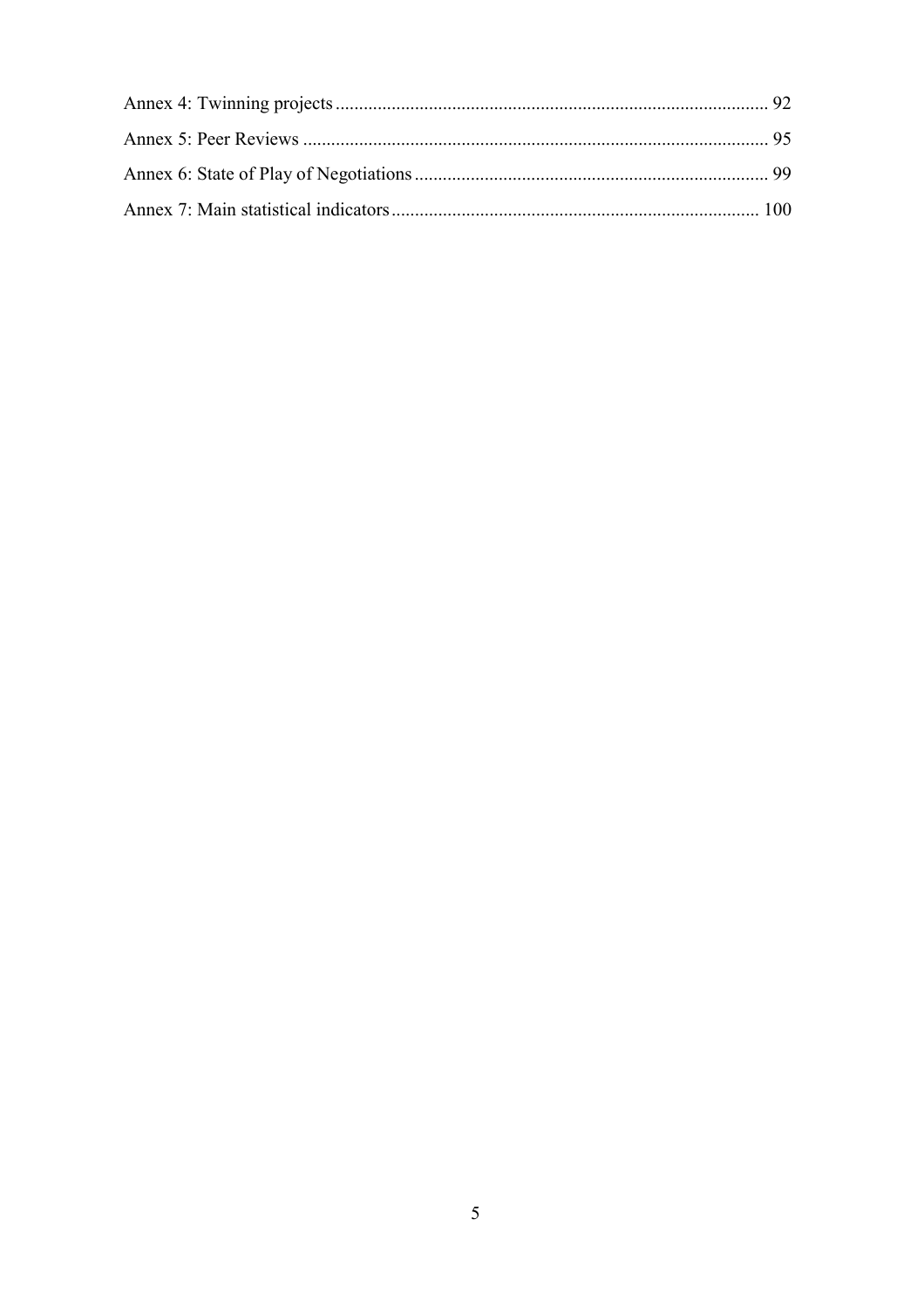# **1. THE OVERALL CONTEXT**

#### **1.1. Europe on the eve of enlargement**

The next enlargement of the Union will further strengthen the unity of the European continent and help create an area of lasting peace and prosperity.

In 1993, the Copenhagen European Council opened up the perspective of enlargement to include the countries of Central and Eastern Europe. The EU subsequently launched an ambitious pre-accession strategy that has guided and sustained the candidates' preparations for membership until the present day.

In striving to fulfil the EU's accession criteria and adopting the EU's regulatory framework, candidates have been able to accelerate domestic reforms at the same time as they have been preparing for EU membership. Europe's citizens have grown closer together – as shown in the solidarity among current and future EU members during the severe floods which hit Central and Eastern Europe this summer.

The historical and political arguments in favour of enlargement are compelling. It will also produce substantial economic benefits.

 Both the existing Member States and the prospective members benefit from political stability. Stable democracies have emerged in Central and Eastern Europe. The credit for this success belongs mainly to the people of those countries themselves. The political stability in the Central and East European candidate countries is rooted in common European values : democracy, the rule of law, respect for human rights and the protection of minorities. Causes of conflict, such as minority issues and border problems, are removed. A stable political framework is a precondition for lasting peace and neighbourly co-existence, as well as for a successful economy.

This means an opportunity for the candidate countries to improve their living standards and their prospects in global competition. Candidate countries already conduct between a half and two-thirds of their trade with the EU. The rapid growth in trade has helped to develop new markets and investment. Full integration with accession, together with the adoption of common rules and standards across the world's largest single market, will further enhance the opportunities to achieve socially and environmentally sustainable growth.

On the basis of political and economic stability, the enlarged Union will be better equipped to confront global challenges. An enlarged Union will add weight to the EU's external relations, in particular to the development of a common foreign and security policy. Improved co-operation between current and future Member States will help combat international crime and terrorism.

The enlarged EU will need to look beyond its own borders to develop a new neighbourhood policy for the benefit of all. Reflections on the policy for a 'wider Europe' are being developed. They aim for a more coherent approach of an enlarged Union to the neighbouring countries. The Commission is presently examining the options of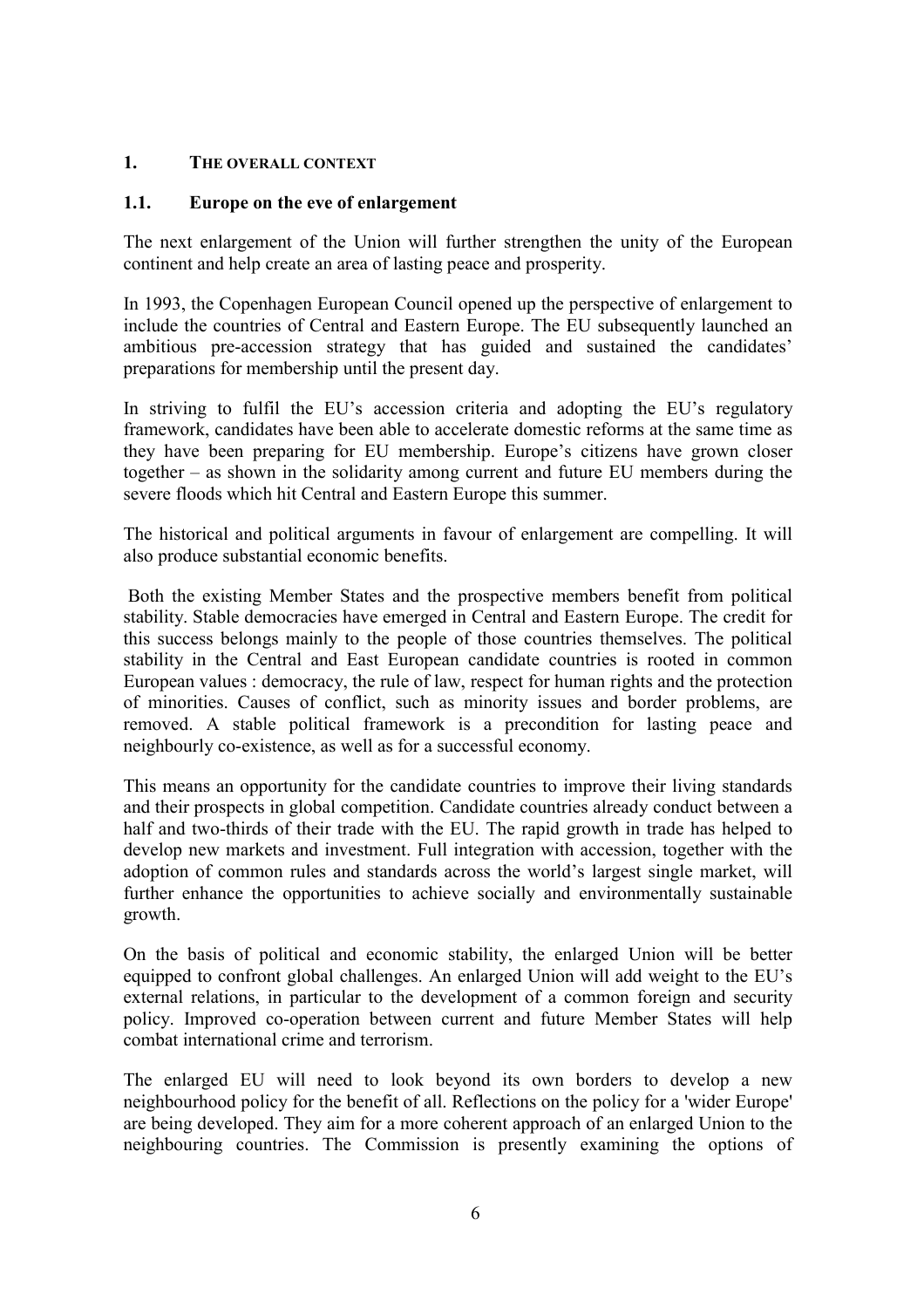enhancing the EU policy towards the new neighbours in order not only to counterbalance possible fears following enlargement but to ensure that enlargement provides opportunities, such as an expected increase in trade and economic growth on both sides. Such a new proximity policy will underline that an enlarged EU will ensure an open attitude and foster common interests and activities with its neighbours in the Western Balkans, Eastern Europe and the Mediterranean.

The future Member States are making valuable contributions to the discussions on the future of Europe in the context of the European Convention which prepares the way for the next institutional reform. The work of the Convention is essential for the future of Europe. The full participation of the candidate countries has clearly shown the added value of an enlarged Union.

The Commission's assessment of candidate countries in this year's Regular Reports carries three important messages:

- The Union's pre-accession strategy has proved a success. The transformation process in the candidate countries has been considerably accelerated by the prospect of enlargement.
- The accession negotiations, which have been based on the principles of own merits, differentiation and catching up, can be concluded with most candidates by the end of 2002. Preparations for enlargement will continue.
- Enlargement is an inclusive process which is not yet completed with the first accessions. The European Union continues to give its full support to current candidates that will not be in a position to participate in the next wave of enlargement.

Candidates have invested significant efforts in the enlargement process. Important political and economic decisions have been made in anticipation of enlargement. In order to reach the full benefits of integration for both future and current Member States, the envisaged timeframe for enlargement must be kept without compromising the quality of the accession process.

The Commission hopes to see a re-united Cyprus acceding to the European Union on the basis of a comprehensive settlement, as the best outcome for all concerned. . As indicated in the conclusions of the Seville European Council, the Union is ready to accommodate the terms of a political settlement in the accession arrangements in line with the principles on which the European Union is founded. The Commission welcomes that substantial UN involvement will continue. All parties concerned should now make a concerted effort to achieve such a settlement before the completion of the accession negotiations. Taking into account the statements of the UN Security Council, the Commission urges Turkey, in particular, to lend full support to efforts to reach a comprehensive settlement this year. In this event, Cyprus' terms of accession can be adapted to reflect the comprehensive settlement as well as its implications for the application of the *acquis* throughout the island.

The Commission continues to be active in contact with all the parties concerned to reinforce efforts to reach a settlement. It has proposed that the Union make available considerable resources to support the northern part of the island to catch up and to back up a settlement. The Commission notes that, in the absence of a settlement, the decisions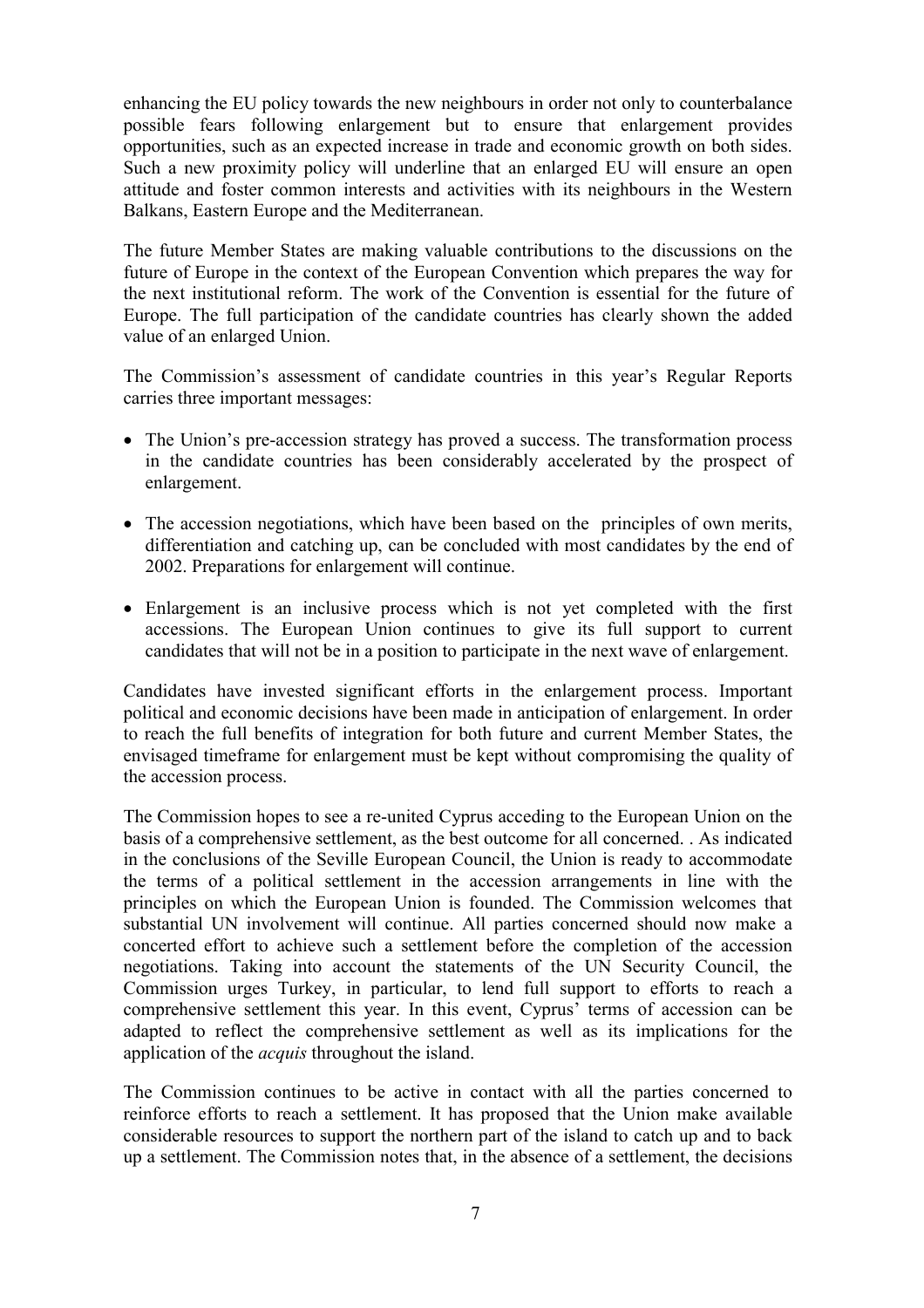to be taken in December by the Copenhagen European Council will be based on the conclusions of the Helsinki European Council.

In its successive meetings in Gothenburg, Laeken and Seville, the European Council reaffirmed that, if the present rate of progress in negotiations and reforms is maintained, the European Union is determined to conclude the negotiations with Cyprus, Malta, Hungary, Poland, the Slovak Republic, Lithuania, Latvia, Estonia, the Czech Republic and Slovenia by the end of 2002, if those countries are ready. The objective remains that these countries should participate in the elections for the European Parliament in 2004 as full members. The European Council in Seville added that, in order to enable it to decide with which candidate countries negotiations can be concluded at the end of 2002, the Commission would have to draft appropriate recommendations in the light of its Regular Reports.

The Seville European Council also encouraged Bulgaria and Romania to pursue their efforts and reiterated the Union's commitment to give them full support in their preparation for accession.

It added that an updated road map and a revised and enhanced pre-accession strategy should be adopted in Copenhagen for the candidate countries still engaged in negotiations. An increase in pre-accession financial aid could also be contemplated. Furthermore, if the current pace is maintained, a more precise timetable could be set for these countries' accession process by the end of the year.

This Communication examines the above-mentioned requests of the European Council.

# **1.2. Public opinion and the enlargement process**

The major role in explaining enlargement to citizens in candidate countries, as in the Member States, should be played by the national governments. The Commission supports this effort and has developed a communication strategy for that purpose. The clear message, which should be given by all actors responsible for the success of the process, is that enlargement is a win-win game, in which the re-unification of Europe will extend the area of peace, prosperity and security throughout the continent.

Support for enlargement is generally strong in the candidate countries. In Member States, it is important to increase the awareness and knowledge of the countries that will soon be joining the Union and to explain the results of the enlargement process. More needs to be done to explain the benefits of an enlarged Union both in terms of increased political stability and the prospect for sustained economic growth, and the enormous progress that has been made in economic and political reform in the region since 1989. This will help to dispel perceived problems as to the preparedness of the candidates to join the Union.

#### **1.3. Administrative preparations for enlargement**

Ensuring a successful and smooth transition to an enlarged EU also requires preparations at the administrative level within the current EU Institutions. Such preparations have been underway for some time, to ensure that all necessary measures are in place by the date of accession. This ongoing work includes, *inter alia*, assessments of staffing needs and associated recruitment preparations, provision of translating and interpreting in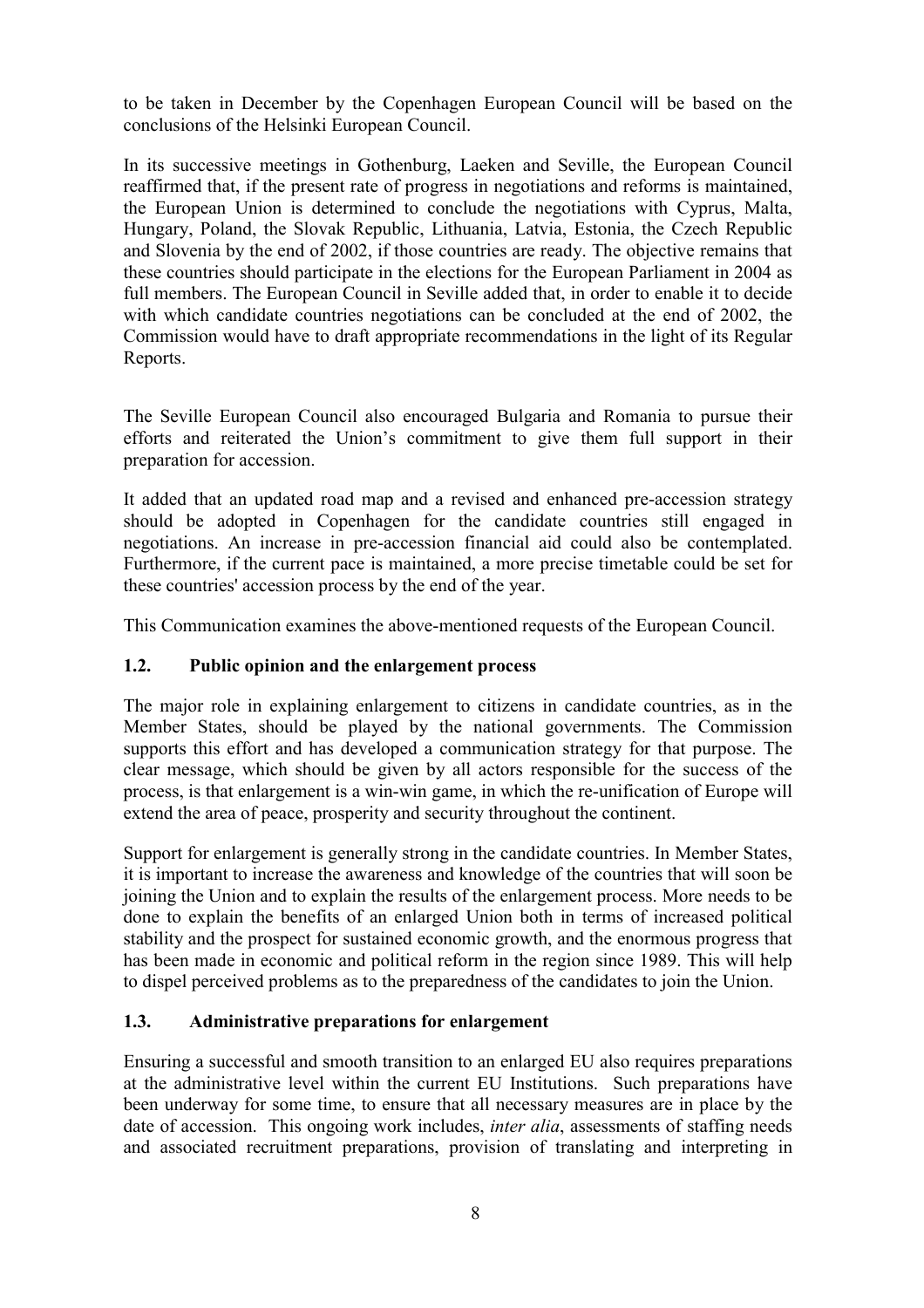additional languages, preparation of buildings, schools etc. The Institutions have been working together to ensure that such preparations are in place for each Institution. The Commission described the progress made on the tasks ahead in its *Road Map for* Administrative Preparations for Enlargement<sup>1</sup>, which is based on the working hypothesis that ten acceding countries with nine additional languages will join on 1 January 2004. This roadmap will be updated once the decisions on the acceding countries and their date of accession have been taken.

In its Communication on *Activities and Human Resources of the Commission in the Enlarged*  $EU^2$ , the Commission identified in particular its additional human resource needs in terms of full-time posts, which should be phased-in from 2004 and be completed by around 2008. Moreover, it is clear that in certain policy areas such as agriculture, structural policies and the linguistic services, the human resource needs arising from enlargement will be high not only after but also immediately prior to accession. For this reason the Commission undertook a thorough assessment of its additional resource requirements which resulted in its request for 500 non-permanent posts already in 2003 to meet priority needs, mostly to be filled by nationals from candidate countries.

# **1.4. The Copenhagen Criteria**

In June 1993, the European Council at Copenhagen laid down the foundations of the current enlargement process by declaring that *"the associated countries in Central and Eastern Europe that so desire shall become members of the European Union"* and by defining the membership conditions, the so-called Copenhagen criteria. Under the Copenhagen criteria, membership requires that the candidate country ensures :

 *"stability of institutions guaranteeing democracy, the rule of law, human rights and the respect for and protection of minorities"*: the political criteria.

Since the entry into force of the Treaty of Amsterdam in May 1999, these requirements have been enshrined as constitutional principles in the Treaty on European Union, and have been emphasised in the Charter of Fundamental Rights of the European Union, that was proclaimed at the Nice European Council in December 2000.

 *"the existence of a functioning market economy as well as the capacity to cope with competitive pressure and market forces within the Union"* : the economic criteria.

These criteria are consistent with the principles for economic policies as enshrined in the EC Treaty by the Maastricht Treaty that entered into force on 1 November 1993.

 *"ability to take on the obligations of membership, including adherence to the aims of political, economic and monetary union"*. This criterion refers to the implementation of the Union's legislation, known as the *acquis* communautaire. For that reason, it is referred to thereafter as the *acquis* criterion. Subsequent European Councils, in particular the Madrid European Council in 1995, have highlighted the importance,

 $\overline{a}$ 

<sup>&</sup>lt;sup>1</sup> see SEC(2002) 1015 of 25.09.2002

<sup>2</sup> COM(2002) 311 of 05.06.2002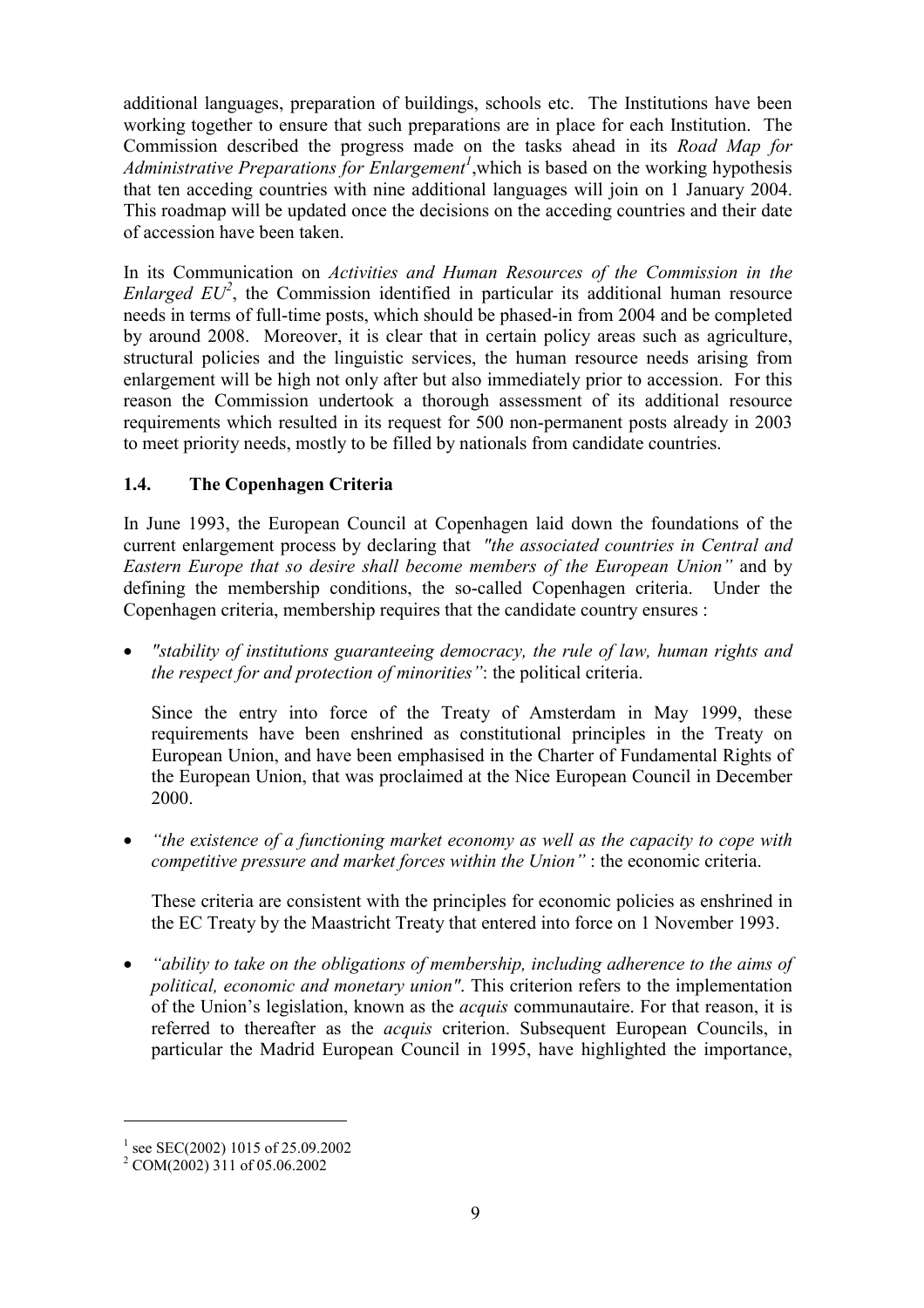not only of incorporating the *acquis* into national legislation, but also of ensuring its effective application through appropriate administrative and judicial structures.

Since its 1997 Opinions on the applications for membership by the countries of Central and Eastern Europe, the Commission has evaluated annually in its Regular Reports, extended also to Cyprus, Malta and Turkey, the progress made by the candidate countries towards meeting the Copenhagen criteria. The Commission developed, in the context of Agenda  $2000^3$ , a methodology for that purpose.

Under this methodology, the Regular Reports assess progress in terms of legislation and measures actually adopted or implemented. This approach ensures equal treatment for all candidates and permits an objective assessment of the situation in each country. Progress towards meeting each criterion is assessed against a detailed standard checklist, which allows account to be taken of the same aspects for each country and which ensures the transparency of the exercise. The Reports draw on, and are cross-checked with, numerous sources, starting from information provided by the candidate countries themselves, and many other sources including reports from the European Parliament, evaluations from Member States, or the work of international organisations and non-governmental organisations. This year's Reports also contain some forward-looking elements.

In order to evaluate the extent to which candidates meet the political criteria, the Commission not only provides a description of their various institutions (Parliament, Executive, and Judiciary), but examines how the various rights and freedoms are exercised in practice. With regard to human rights, the Commission analyses the way in which the candidate countries respect and implement the provisions of the major human rights conventions, including in particular the European Convention for the Protection of Human Rights and Fundamental Freedoms. As regards respect for minority rights and the protection of minorities, the Commission devotes particular attention to the implementation of the various principles laid down in the Council of Europe Framework Convention for the Protection of National Minorities. Measures undertaken by the countries in order to fight against corruption are also examined.

The economic criteria consist of two elements : the existence of a functioning market economy, and the capacity to withstand competitive pressure and market forces within the Union. These two elements are assessed through a number of sub-criteria which have been defined in Agenda 2000. The existence of a functioning market economy requires that prices, as well as trade, are liberalised and that an enforceable legal system, including property rights, is in place. Macroeconomic stability and consensus about economic policy enhance the performance of a market economy. A well-developed financial sector and the absence of any significant barriers to market entry and exit improve the efficiency of the economy. The capacity to withstand competitive pressure and market forces within the Union requires the existence of a market economy and a stable macroeconomic framework. It also requires a sufficient amount of human and physical capital, including infrastructure. It depends on the extent to which government policy and legislation influence competitiveness, on the degree of trade integration a country achieves with the Union and on the proportion of small firms.

 $\overline{a}$ 

<sup>3</sup> *Agenda 2000: For a stronger and wider Union*, COM (97) 2000 final. See in particular Part Two - The Challenge of Enlargement: I. Assessment on the basis of the accession criteria.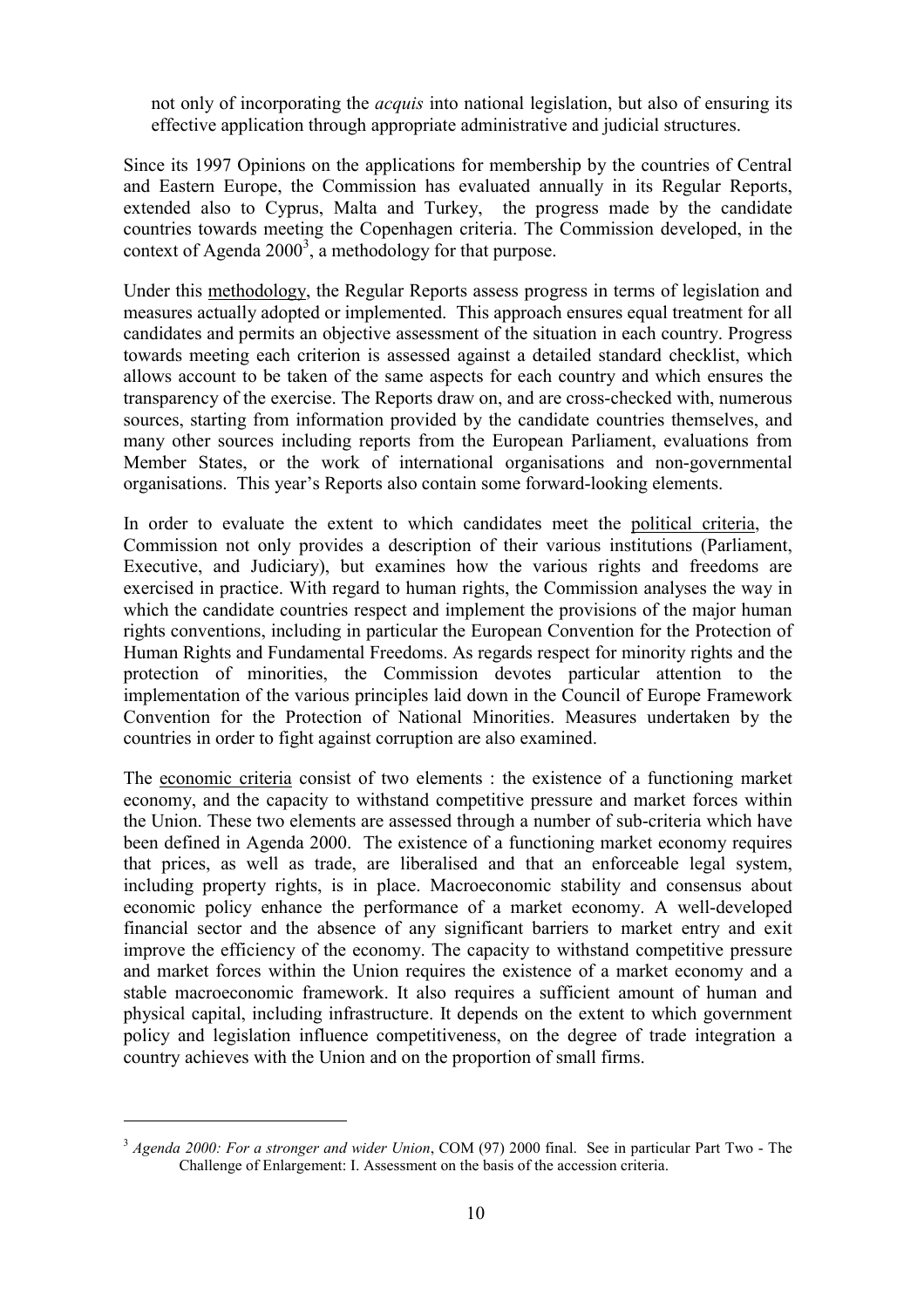The ability to take on the obligations of membership requires the adoption, implementation and enforcement of the *acquis.* In its Reports, the Commission analyses, for each of the twenty-nine chapters of the *acquis*, the extent to which the necessary legislative measures have been taken to enable implementation of the *acquis* in that chapter, and what remains to be done in this regard. Furthermore, the Commission assesses to what extent each candidate country has established administrative structures required to implement the *acquis*.

This year's Regular Reports take a broader perspective than in previous years. In addition to assessing progress made by each candidate, they also evaluate to what extent the candidates will fulfil the Copenhagen criteria by accession, taking into account the envisaged timeframe for enlargement defined by the European Council.

This requires a careful examination of the progress achieved by each country over the past years<sup>4</sup>, of their track record in implementing the commitments made in the negotiations and of whether the countries sufficiently fulfil the Copenhagen criteria. These latter aspects are particularly important when assessing the ability to take on the obligations of membership. The implementation already now by a given candidate country of a critical mass of the *acquis* in the various chapters, and a positive track record over the past years, are necessary conditions for concluding that this country will be able to apply the *acquis* upon accession. Information available to the Commission on the relevant ongoing preparations, in particular in the context of the monitoring process, is also taken into account.

The Regular Reports identify the candidate countries which will meet the Copenhagen criteria within the envisaged accession timeframe. They are the basis upon which the Commission recommends the conclusion of the negotiations with these countries at the end of 2002. For all countries, the Reports identify the areas where further efforts are needed or reforms have to be pursued.

# **1.5. Reinforcing administrative and judicial capacity**

 $\overline{a}$ 

The Commission attaches the greatest importance to ensuring that the candidates further reinforce their administrative and judicial capacity. It is an essential requirement for creating mutual trust among Member States, indispensable for membership. In its 1997 Opinions and subsequent Regular Reports, the Commission has carefully monitored the progress made by each country in this area. Large parts of the Community pre-accession assistance have been programmed since the early 1990s to help candidates in their efforts to build and reinforce their administrative and judicial structures.

As announced in its 2001 Enlargement Strategy Paper, *Making a success of enlargement*, the Commission has prepared in the first quarter of 2002 jointly with each negotiating country an Action Plan to reinforce their administrative and judicial capacity. Based on the 2002 Accession Partnership priorities, the Action Plans identify the concrete

<sup>&</sup>lt;sup>4</sup> since the 1997 Opinions for the Central European candidates, since the 1998 Regular Report for Cyprus and Turkey, and since the 1999 update of the Opinion for Malta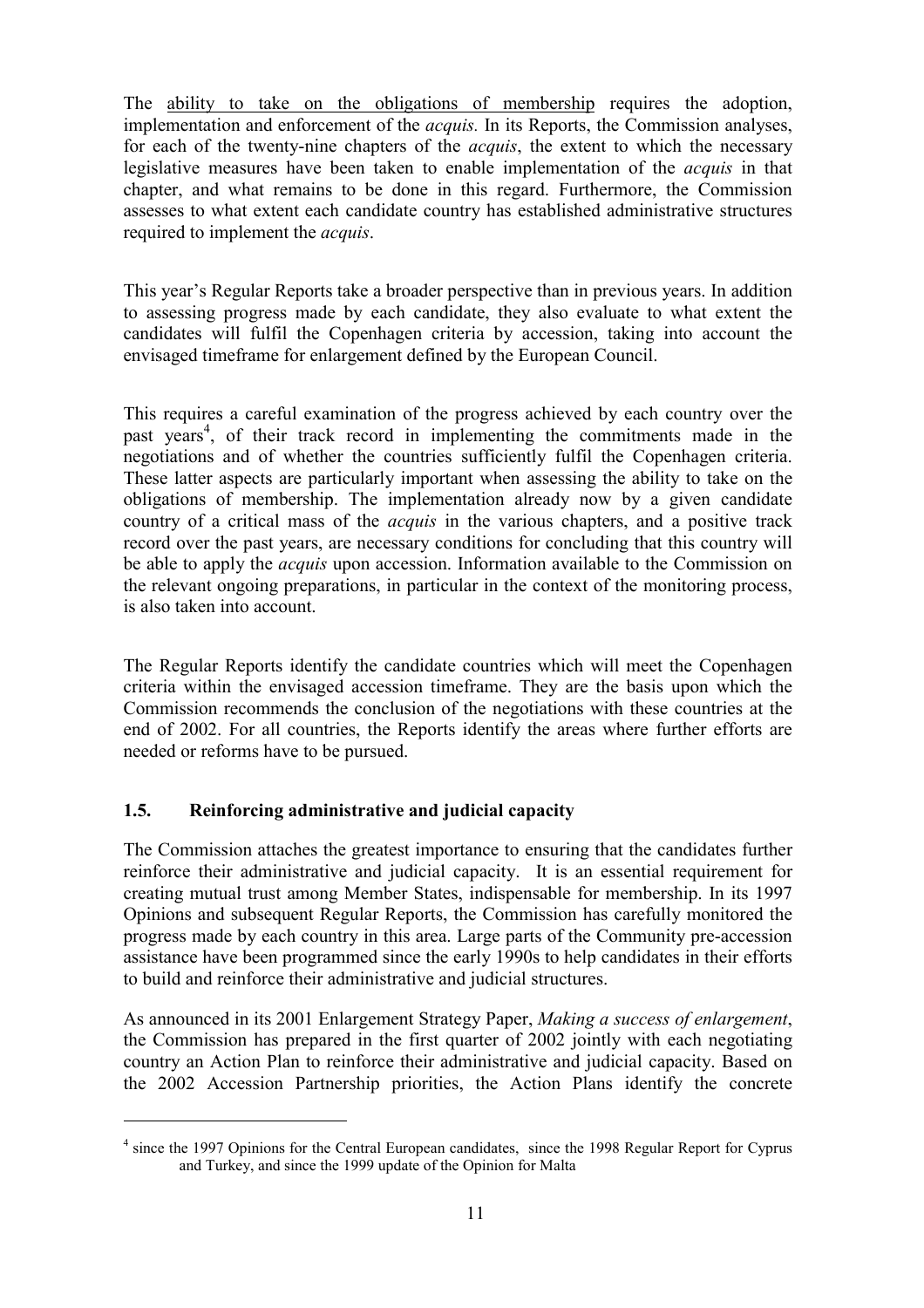measures that remain to be taken for each country to achieve an adequate level of administrative capacity by the time of accession.

The Action Plans identify targeted assistance required to support the countries in their efforts. For that purpose, the Commission has mobilised additional financial assistance of up to  $\epsilon$  250 million in 2002 to accompany these efforts, bringing the Community's total support to strengthen the administrative and judicial capacity of the negotiating countries in 2002 to around €1 billion.

Furthermore, the Action Plans note the relevant commitments made in the negotiations and any additional monitoring actions, in particular peer reviews, that may be required in certain areas to assess each country's preparations. All 12 negotiating countries have been subject to peer reviews to different degrees. In total, 205 peer reviews have been conducted through the Technical Assistance Information Office (TAIEX) in 17 sectors and involving the mobilisation of over 800 experts (details provided in **Annex 5**). Some peer reviews, in the financial control sector, have been organised through Support for Improvement in Governance and Management (SIGMA), while the Commission services have themselves undertaken a number of monitoring actions in other areas. A special peer review on nuclear safety was carried out during the first half of 2002 under the auspices of the Council that resulted in a status report in June 2002.

The exchange of information between experts from equivalent bodies in the candidate countries and Member States is a key component of the peer review exercise. The reports of the peer reviews, which have been made available to the candidate countries and to the Member States, have contributed to the Commission's analysis contained in the Regular Reports. The results of the peer reviews will be used by the candidates to identify further necessary actions. They should also contribute to developing peer assistance activities for the candidates, in order to exchange best practice, in the period up to their accession and beyond.

The Action Plans have given a new impetus to the candidates' efforts in reinforcing their administrative and judicial capacity. On the whole, they are being implemented according to schedule. It is important that candidate countries continue to make sustained efforts in implementing the Action Plans.

#### **1.6. The accession negotiations**

#### *1.6.1. State of play*

The accession negotiations are well advanced. Six countries have been negotiating since 1998 (Cyprus, Czech Republic, Estonia, Hungary, Poland, Slovenia), and six further countries entered negotiations in early 2000 (Bulgaria, Latvia, Lithuania, Malta, Romania, and Slovakia). The European Council in Nice in December 2000 decided on a roadmap for the accession negotiations, which established a timeframe for the Union to define its position on outstanding negotiating chapters. The roadmap has been very useful in moving the negotiations forward, by helping all sides to follow a realistic plan. The Union has defined common positions in accordance with the roadmap, leading to provisional closure of a considerable number of chapters. The state of play of the negotiations is presented in **Annex 6**.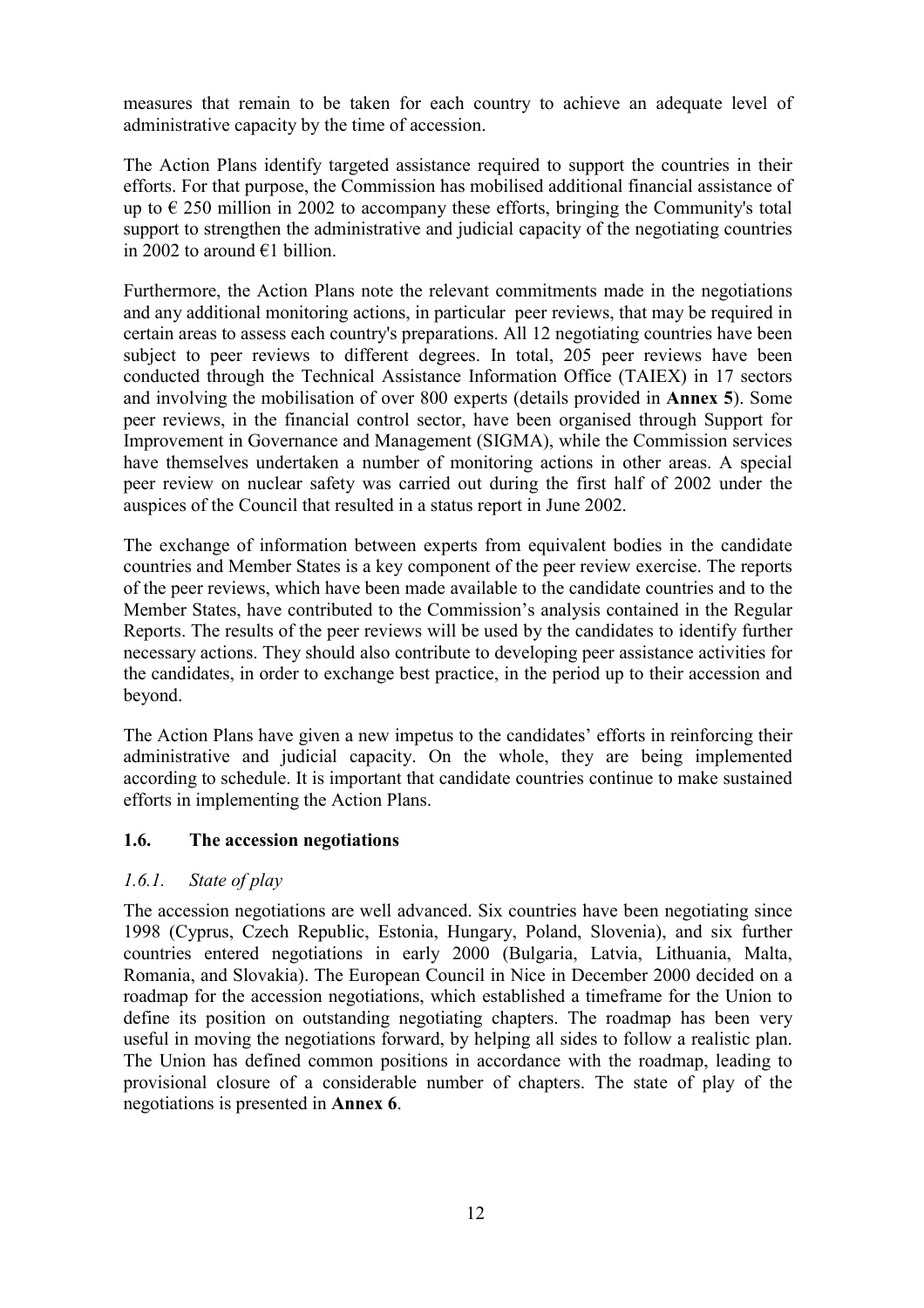# *1.6.2. Commitments*

The provisional closure of a chapter depends inter alia on the Union accepting the credibility of the commitments made by the candidate countries. Generally, this is based on key parts of the *acquis* having been already transposed. Candidate countries have to ensure that they meet all their commitments as planned. The Commission closely monitors the implementation of these commitments, in particular through monitoring reports and the Action Plans on administrative and judicial capacity. So far, the implementation of commitments made in the negotiations has been largely on track; in the few cases where problems or delays had arisen, solutions were found and there was no need for the Commission to recommend the reopening of any chapter.

The assessment made in this year's Regular Reports confirms that, in most cases, candidates generally meet the commitments made in the negotiations**.** Where the commitments refer to measures to be completed by the time of accession, the Commission's assessment is based on the relevant preparatory process. The Reports identify some cases where candidates experience problems in meeting their commitments. This concerns mainly the areas of agriculture, environment and fisheries. In such cases candidates should take all necessary remedial actions in order to ensure that commitments are fully met.

#### *1.6.3. Transitional arrangements*

While accession negotiations are based on the principle that candidate countries effectively apply the *acquis* upon accession, a number of well-justified transitional measures have been agreed in the negotiations, in line with the principles laid down for transitional measures. These principles state that any transitional measure has to be limited in time and scope and be accompanied by a plan clearly defining stages for the application of the *acquis*. In addition, transitional measures must not involve amendments to the rules and policies of the Union, disrupt their proper functioning, or lead to significant distortions of competition. Transitional measures have been agreed, upon request of both the candidate countries (some 190 requests accepted so far) and the Union (some 28 requests accepted so far). The scope of these measures varies across sectors and countries.

Transitional measures requested by candidate countries have been agreed, for example in areas where the effective application of the *acquis* requires substantial prior financial investments. Examples are the construction of waste water treatment plants in municipalities or the building up of emergency oil stocks. Investment plans and detailed strategies for the gradual compliance with the *acquis* have been agreed in such cases. Also, the free movement of capital from current into new Member States with the aim to buy land and secondary homes has been temporarily restricted.

Upon request of the Union, few well-defined and limited transitional arrangements have been agreed in response to perceived regional or sectoral disturbances resulting from the full application of the *acquis* in the enlarged Union. The free movement of workers from new into current Member States has been temporarily restricted, the protection of industrial property rights for pharmaceutical products and community trademarks from the EU has been enhanced and access to the national road transport markets (cabotage) between current and certain new Member States has been temporarily restricted.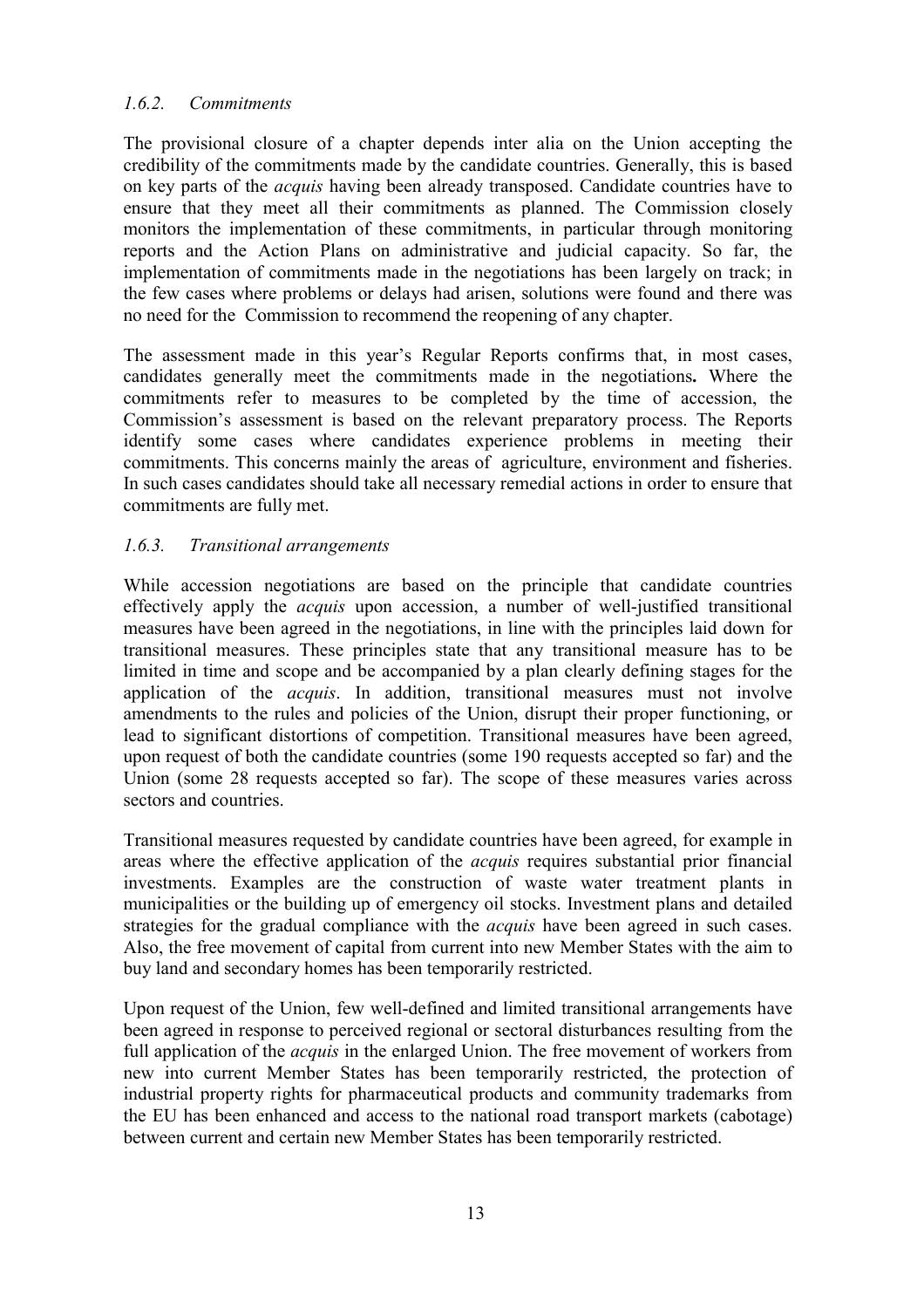#### **2. PROGRESS BY THE CANDIDATE COUNTRIES IN MEETING THE MEMBERSHIP CRITERIA**

# **2.1. Political Criteria**

#### *2.1.1. Overall development*

In its 1997 Opinions and subsequent Regular Reports, the Commission has been evaluating candidates' progress towards meeting the Copenhagen political criteria. Since 1999, the Commission has judged that all candidates involved in the negotiations meet these criteria. Over the past five years, progress in consolidating and deepening democracy and respect for the rule of law, human rights and the rights of minorities has been considerable

Over the past year, the functioning of the **democratic systems of government** in the candidate countries was confirmed. National or local elections, which were free and fair, were held in several countries.

Work continued to consolidate and modernise the **public administration**. A legal framework for the civil service has now been established in all candidates, and training of civil servants has become the norm. Several countries have progressed with establishing codes of conduct, clear distinctions between political and administrative responsibilities, and putting in place legislation on access to public information.

Most countries have advanced in reforming and strengthening their **judicial system**, a key factor in ensuring respect for the rule of law and the effective enforcement of the *acquis*. Decisive steps forward were taken in most countries in adopting basic legislation, strengthening human resources and improving working conditions. In several countries, progress was made in developing and reinforcing mechanisms to ensure that court decisions are duly enforced, and in improving citizens' access to justice. In most countries, further progress was made in tackling the problem of judicial backlogs. Efforts to further consolidate reforms in this area will need to continue.

Progress has been made in the fight against **corruption**, fraud and economic crime, but this area remains a source of concern. Anti-corruption strategies are now in place in most countries and anti-corruption bodies have been further reinforced. Further progress has been made in terms of legislation, including in such areas as public procurement and the financing of political parties, and significant efforts have been made in terms of awareness raising. There are indications that in a number of countries, popular awareness of the dangers of corruption for the economy and society as whole is increasing. Encouraging developments noted as regards transparency, accountability and efficiency of the public administration are of relevance also in this field. Efforts must be sustained.

In a number of countries further steps were taken to reinforce the legislative and institutional framework for ensuring **gender equality**. In some countries significant steps forward were taken also to assist victims of domestic violence. Further efforts are needed to promote the economic and social equality between women and men.

In all countries with considerable **Roma** communities, progress has been made with the implementation of national action plans to improve the difficult situation the members of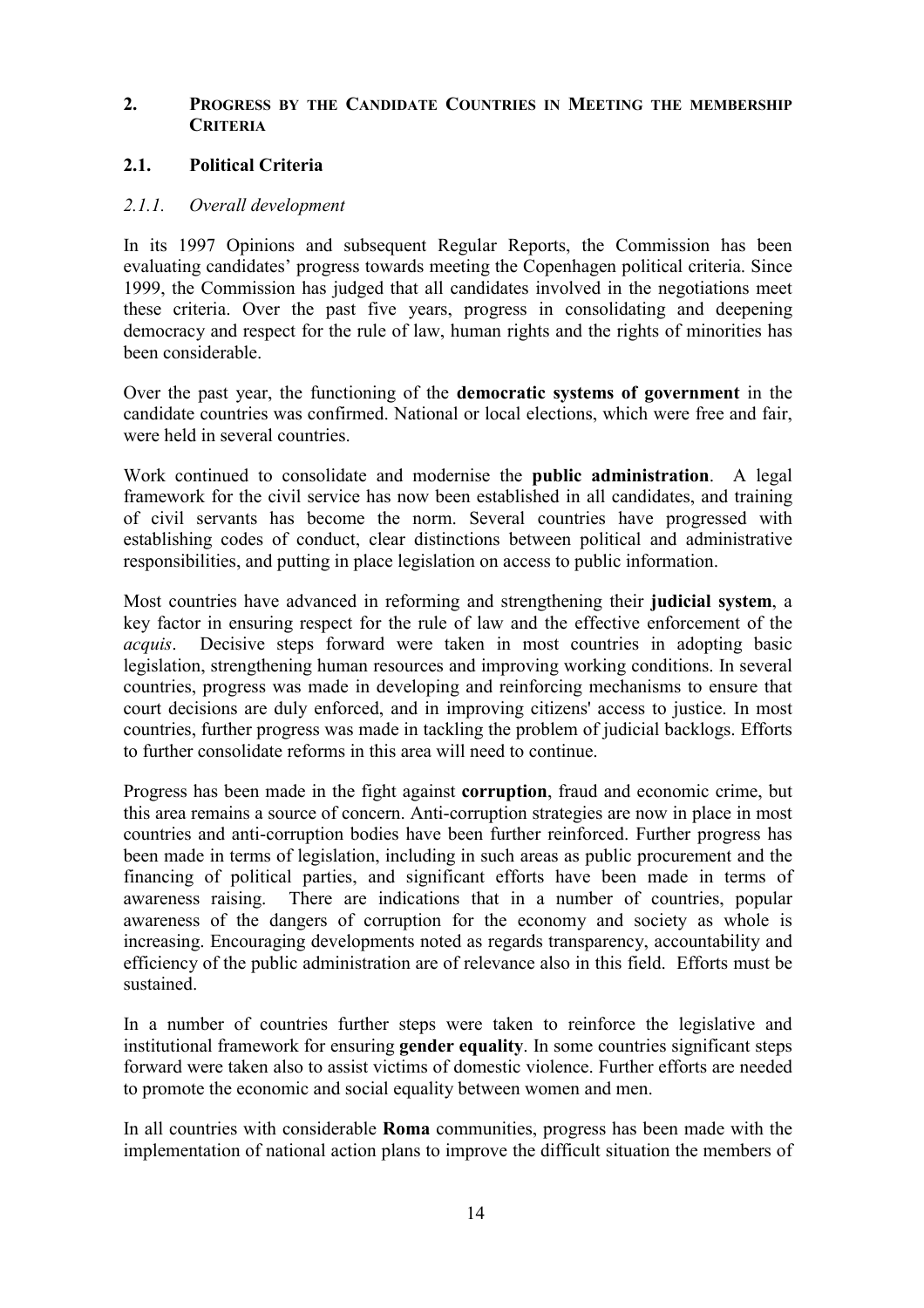these communities are facing. Continued efforts are required to ensure that the various action plans continue to be implemented in a sustained manner, in close co-operation with Roma representatives. Adoption and due implementation of comprehensive antidiscrimination legislation, in line with the Community anti-discrimination *acquis*, would be an important step forward where such legislation is still missing.

Further positive developments can be noted with regard to the protection of **minorities**. In Estonia and Latvia, continued progress was made in the integration of non-citizens. In several countries, the legal and institutional framework for the protection of minorities was further reinforced. In Bulgaria, Slovakia and Romania members of minority communities continued to play an important role in national political life.

In previous years, the Commission had underlined the problem of **childcare institutions** in Romania. The legislative, administrative and financial measures taken by the Romanian authorities are beginning to bear fruit. The number of children in residential care has decreased, and their living conditions have improved. Efforts need to be maintained.

# *2.1.2. Conclusions*

All presently negotiating countries continue to meet the Copenhagen political criteria. This has been confirmed over the past year.

Turkey's progress and situation as regards the political criteria is presented in section 5 below.

The conclusions of each Regular Report are contained in **Annex 1**. The list of Human Rights conventions ratified by the candidate countries is in **Annex 3**.

# **2.2. Economic Criteria**

# *2.2.1. Overall development*

This year's Regular Reports' assessments of candidates' progress towards meeting the Copenhagen economic criteria take a broader look than in previous years. They look at progress achieved since the last Regular Reports, and take stock of achievements in meeting these criteria over the period since 1997, when the Commission drafted its Opinion for most candidates. A summary of main developments is presented below and selected economic indicators per country are presented in **Annex 7.**

Over the period 1997-2001, most candidate countries registered average rates of **economic growth** well above the EU average of 2.6%. The global slowdown that started in late 2000 also affected the EU, and with it, the candidates. As a result, growth slowed down in a number of candidate countries in 2001, but over the first half of 2002, the aggregate economic development has been fairly stable. **GDP per capita** measured in Purchasing Power Standards reached, on average for the ten transition economies, 39.3% of the EU average in 2001, up from 38.5% in 2000. Over the five year period, most candidates witnessed some catching up.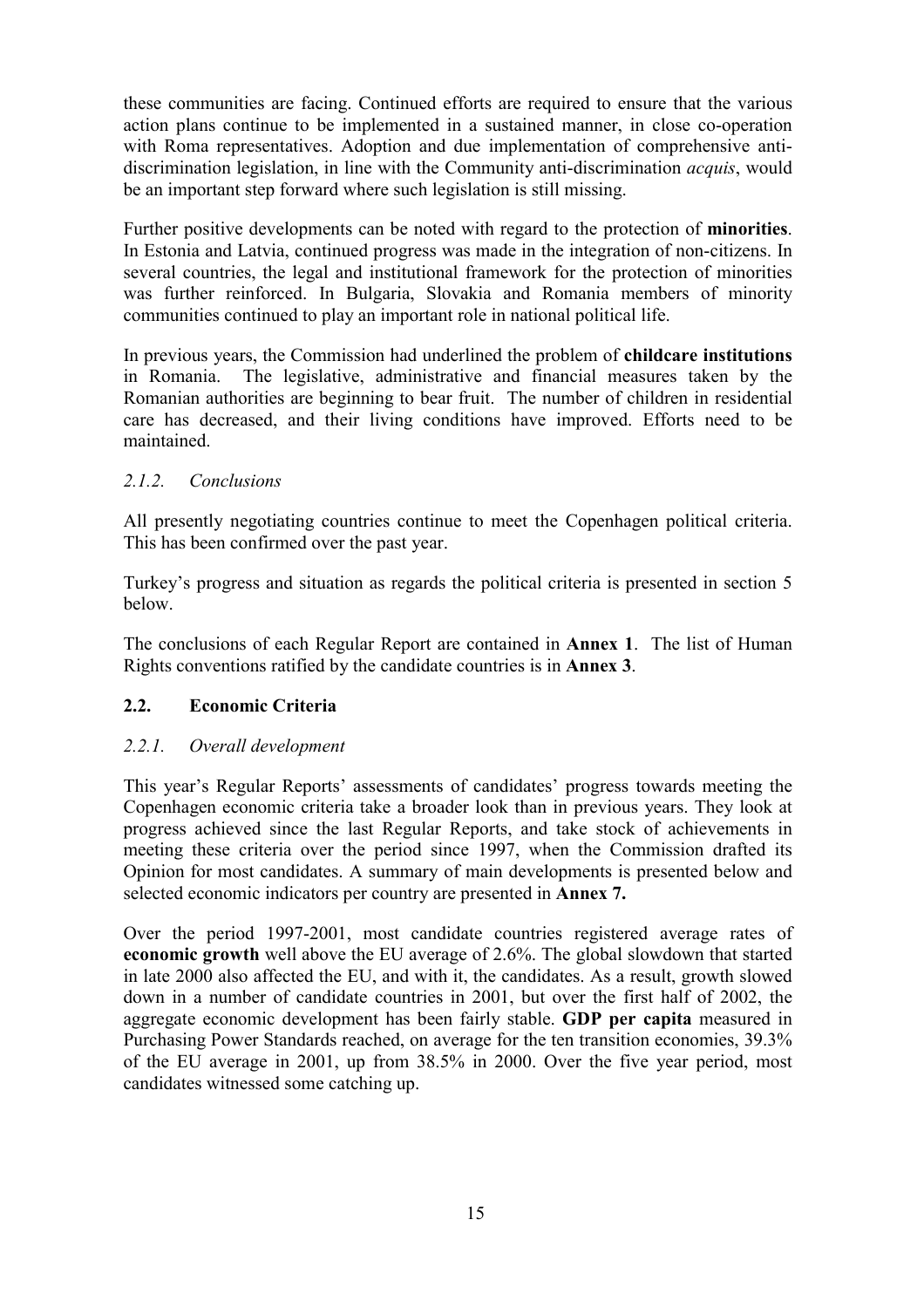Candidate countries have continued to adjust their production structures. They saw their agricultural sector's **share in GDP** decline over the period, and the service sector further increase, although not yet reaching EU levels.

**Inflation** in most candidate countries has been on a downward trend over the period. This trend towards lower inflation continued in 2001 with single digit inflation in most countries. Over the past 5 years, most candidates have established an independent central bank, many of which have adopted inflation targeting strategies aiming at price stability.

On average for all candidate countries, the period has been marked by falling **employment**, mainly driven by the ongoing restructuring of domestic industries and partly by some structural deficiencies in labour markets. Unemployment rates are still high in many countries. In 2002, a number of countries appear to be ending a period of labour shedding and are recording employment growth.

All candidates reported **general government deficits** over the period. In 2001 the average deficit of the 10 Central and Eastern European countries rose from 3.2% to 3.8%, as a result of the economic slowdown, loosening of fiscal policy, transition related oneoff expenditures and better measurement.

Over the period, the **trade and current account** deficits have remained relatively high in most countries but they stay within sustainable levels. Most countries have been able to attract sufficient inflows of foreign direct investments to finance these deficits. In general, the trade and current account deficits improved somewhat in 2001.

**Privatisation** of the economy has made impressive progress since 1997, reaching levels comparable to the EU, but efforts are required to complete the **restructuring** of a number of sectors.

**Financial intermediation** has strengthened. Almost all countries now have a more efficient and stable banking sector. The average of the transition economies' domestic bank lending to the private sector is still low at nearly 27% of GDP in 2001.

**Market entry and exit** conditions have reached sufficient degrees of efficiency and legal certainty. Property rights are well established and important progress has been made on bankruptcy legislation and procedures. However, in most countries, implementation of the legal framework needs to be further enhanced.

The European Union is the main trading partner and foreign investor for all candidates. A high degree of **economic integration of candidates with the EU** has been achieved.

#### *2.2.2. Conclusions*

The progress of each country has been assessed according to the sub-criteria of the Copenhagen economic criteria – the existence of a functioning market economy and the capacity to withstand competitive pressure and market forces within the Union.

Taking the two sub-criteria together, it is re-iterated that Cyprus and Malta are functioning market economies and should be able to cope with competitive pressure and market forces in the Union.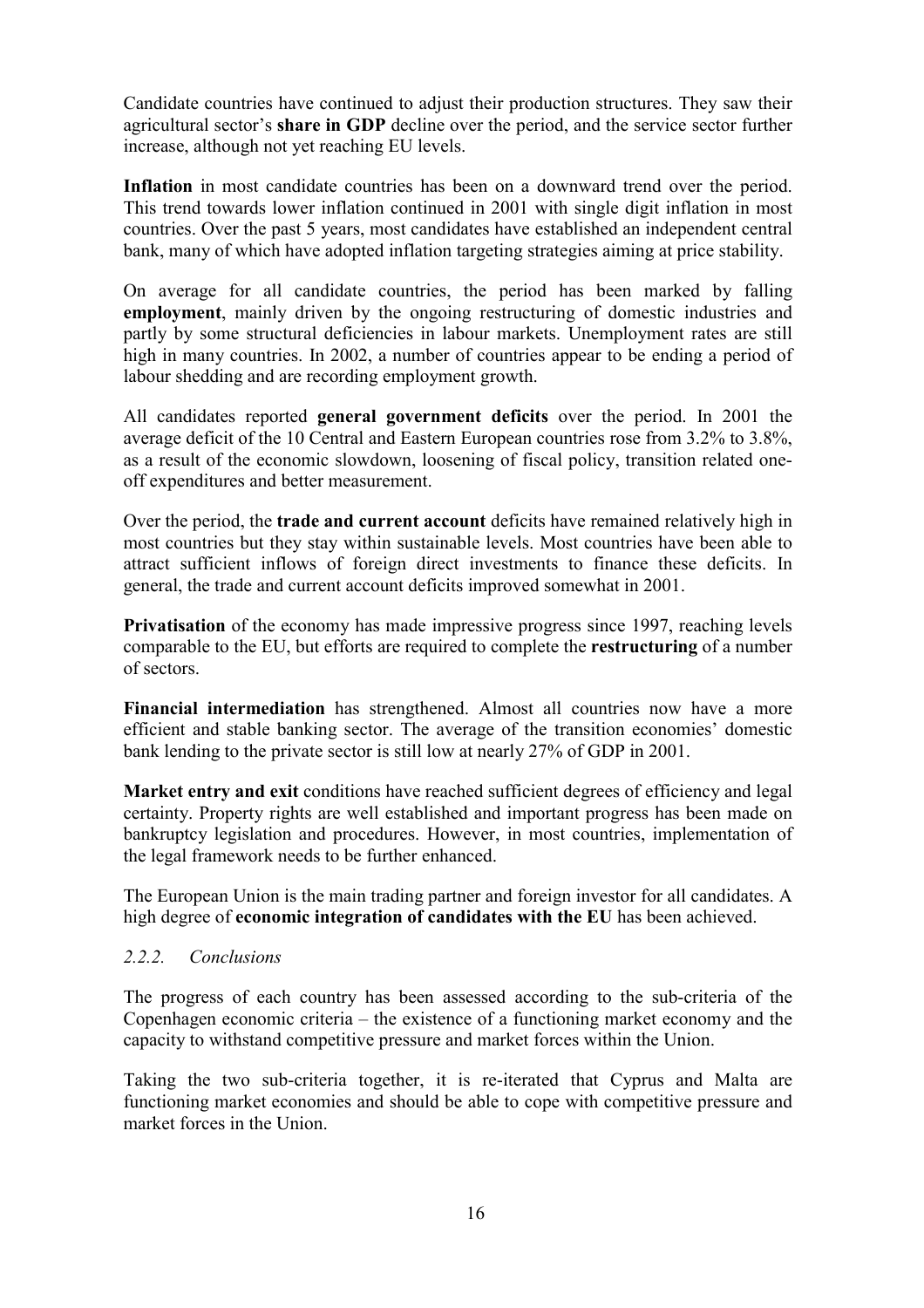The Czech Republic, Estonia, Hungary, Latvia, Lithuania, Poland, the Slovak Republic and Slovenia are likewise functioning market economies, as previously concluded. According to this year's assessments, these countries have made further and sufficient progress in macroeconomic stabilisation and economic reform and the continuation of their current reform paths should enable them to cope with competitive pressure and market forces within the Union.

Hence, taking into account the commitments which have to be met by accession by these ten countries, the Commission considers that they will have fulfilled the Copenhagen economic criteria within the timeframe envisaged for accession. The conclusions of the Regular Reports identify the major areas where improvements to the functioning of the market economy or the competitiveness in the Union should still be made. These areas, whilst not exhaustive, indicate priority areas of action.

After having been considered close to being a functioning market economy, this year's Regular Report for the first time concludes that Bulgaria is a functioning market economy. Provided it continues implementing its reform programme to remove remaining difficulties, it should be able to cope with competitive pressure and market forces within the Union in the medium term.

Romania has continued to make progress towards being a functioning market economy, for which the prospects have improved. Sustained and full implementation of planned measures together with the completion of the reform agenda should allow Romania to be able to cope with competitive pressure and market forces within the Union in the medium term.

Turkey has made progress on the functioning of its market economy which should improve its capacity to cope with competitive pressure and market forces within the Union, but is still undergoing the consequences of two deeply destabilising financial crises.

The conclusions of each Regular Report are contained in **Annex 1**.

# **2.3. Other obligations of membership (including administrative capacity)**

# *2.3.1. Overall development*

This year's Regular Reports' assessment of developments with regard to the Copenhagen *acquis* criteria also take a broader look than in previous years. In addition to evaluating progress made by each candidate since the last year, this year's Reports look at progress achieved by each country since the 1997 Opinions (since the 1998 Regular Report for Cyprus and Turkey, and since the 1999 update of the Opinion for Malta), their track record in implementing the commitments made in the negotiations and the degree of alignment and implementation of the *acquis*. As the *acquis* has considerably developed over the last 3 to 5 years, progress during that period has also been assessed as regards the new *acquis* adopted by the Union. In addition, information available to the Commission on the relevant ongoing preparations and detailed implementation plans has been taken into account.

The Reports show that, overall, candidate countries have generally reached a high degree of alignment in many areas, as a result of the considerable progress in transposing the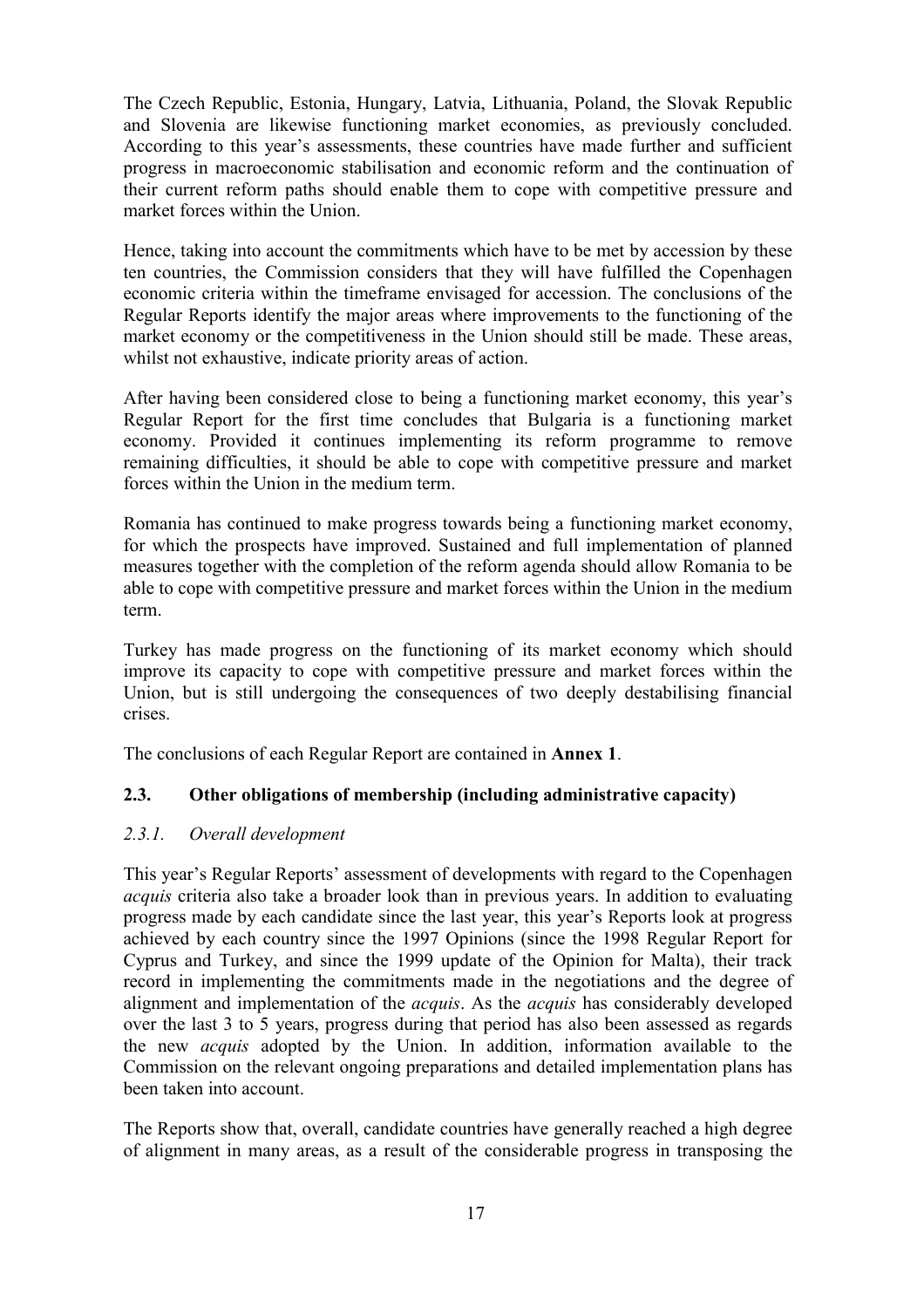*acquis* over the last years. Steady progress has also been made in building up the administrative and judicial structures required for implementing and enforcing the *acquis* and most countries are well advanced towards reaching an adequate administrative capacity in a considerable number of fields. Moreover, commitments made in the negotiations are generally being fulfilled.

The *acquis* is already being implemented in a number of sectors. In other sectors, alignment with the *acquis* needs to be finalised and the building up of the necessary administrative capacity needs to be completed in view of accession. The continuation of countries' efforts in line with the commitments or requirements agreed in the negotiations should enable them to assume their obligations of membership with regard to these sectors within the envisaged enlargement timeframe.

For example, in the *internal market* sector, substantial progress has been made and most countries have now reached a reasonable level of alignment and implementation of the *acquis*. Good progress has been made in particular in the areas of standardisation and certification where framework legislation and basic infrastructure are in place in most countries. Transposition of the *acquis* on financial services, in particular the banking legislation, is generally well advanced. Liberalisation of capital movements in line with the *acquis* is now almost complete in most countries.

Further efforts are still needed in order to reinforce the administrative capacity in areas such as market surveillance and food safety. In public procurement, legislative transposition needs to be completed and enforcement structures reinforced. Attention should be paid to the area of mutual recognition of professional qualifications, where legislative alignment with respect to the health care professions still needs to be completed and, in some cases, curricula and training adapted to Community requirements Attention also needs to be paid to the proper implementation of the money laundering directives and financial services legislation, in particular the independence of supervisory authorities. While the transposition of the intellectual and industrial property rights advances at a satisfactory pace, the degree of enforcement of the legislation can still be improved.

In the field of *competition*, anti-trust legislation is already largely in line with the *acquis* in most countries, but continuous attention has to be devoted to ensure the effective application and enforcement of the rules. As regards state aid, in a number of countries incompatible existing aid schemes, often in the form of fiscal incentives, should be brought into line with the *acquis* and the countries' enforcement track record needs to be developed. In addition, a number of countries still need to improve state aid control in certain sensitive sectors, such as shipbuilding and steel, where in particular restructuring plans need to be implemented.

In the area of *consumer policy*, where legislative alignment is generally advanced, candidates need to continue their efforts to complete transposition and to implement the legislation. Effective implementation of the *acquis* will make sure that the products on the enlarged internal market are safe and that the rights of the consumers are protected.

In the *environment* sector, in addition to finalising the transposition of the *acquis*, candidates need to focus their efforts on reinforcing their overall administrative capacity to apply it, in particular in the areas of waste management and industrial pollution. For a number of issues, the provision of necessary financial means needs to be ensured.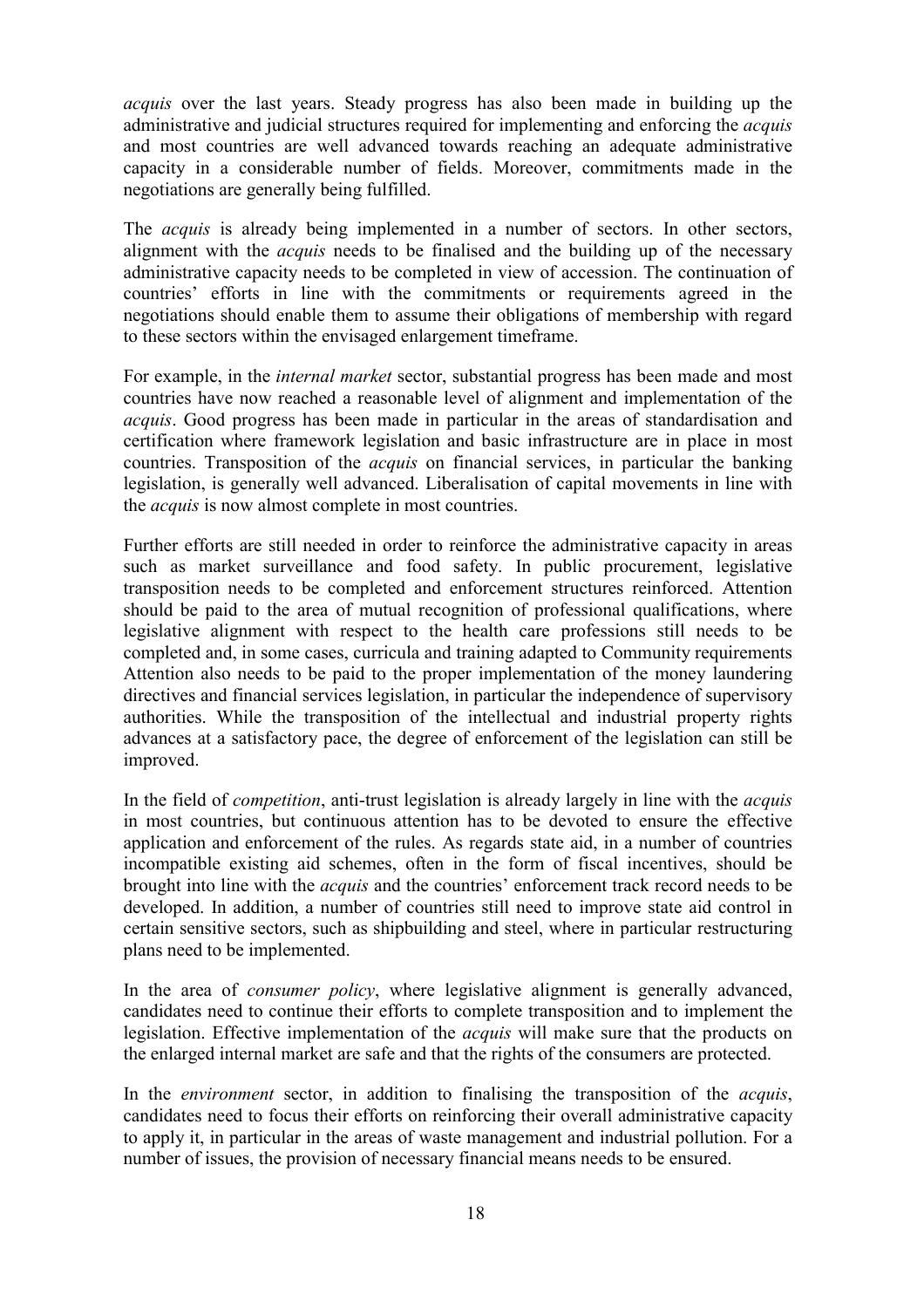In the field of *transport*, legislative alignment has been progressing in most candidate countries, with implementing legislation outstanding. However, some candidates still need to complete alignment and to carry out reform in the rail sector. Others have to make important progress in the field of maritime transport. Administrative capacity needs to be strengthened in all areas to enforce the *acquis* strictly, in particular in the field of road transport (including the social *acquis*). Similarly, a number of countries need to strengthen their efforts in order to comply with the acquis concerning maritime safety The extended Trans-European Transport Network will require substantial investments over the coming decade.

In the field of *energy*, some countries still need to complete the additional requirements arising from the necessary legislation for the internal energy market. This is also important in view of the forthcoming *acquis*. Most need to strengthen their administrative capacity. The recommendations of the Council report on 'Nuclear Safety in the context of Enlargement' are being addressed. In particular, some countries need to continue efforts to strengthen their nuclear safety authorities. Two candidates have made firm commitments to close certain nuclear power plants. These commitments will need to be included in the Accession Treaty.

In the field of *telecommunication*s, efforts are still needed for full implementation of the telecommunication acquis, to strengthen the administrative capacity and the independence of the regulator in most countries. The economic impact of full implementation of the universal service obligations has to be assessed.

In the area of *social policy and employment,* while alignment with the acquis is well advanced, most countries still need to strengthen their administrative capacity in particular in the areas of public health and health and safety at work. In addition, social inclusion should be further promoted in the light of the common objectives set out for the Union and candidate countries need to continue translating the Union's objectives into their national employment policies. Candidate countries should strengthen their efforts in the areas of social inclusion and employment to prepare for their future participation in the open method of cooperation at EU level and for their preparation for the future intervention of the European Social Fund. The importance of investing in sustainable health systems also needs to be underlined.

In the *fisheries* sector, the main priority is to reinforce the capacity of the national administrations concerned to apply Community legislation, particularly in the area of market regulations and maintenance of the fishing fleet register. Enforcement of Community rules on fishing, such as catch limits and technical regulations, will also require a significant increase in resources in some candidate countries.

In the field of *justice and home affairs*, most countries have made good progress in all areas of the *acquis*. In particular, each country's Schengen Action plan has allowed them to structure the necessary key actions and to advance in their implementation. Administrative and judicial capacity needs to be markedly reinforced, in particular in the context of border management, fight against fraud, corruption, money laundering and organised crime.

In the field of *taxation*, the generally good legislative alignment needs to be completed in most countries, in particular as concerns VAT and excise legislation. Administrative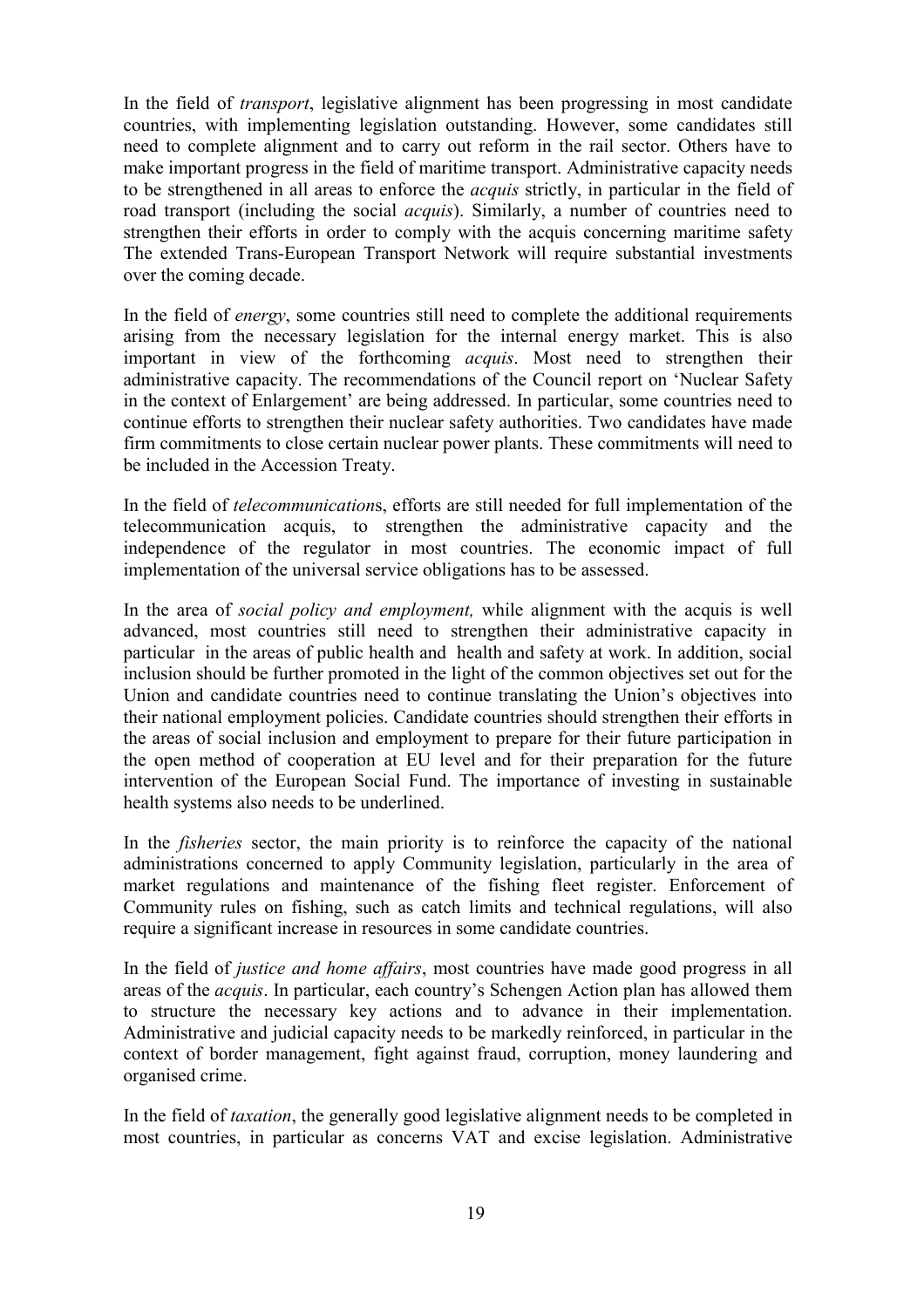capacity needs further strengthening and efforts need to be mobilised for the computerised tax information systems to be implemented and become operational.

In the area of *external relations*, candidates have reached a good level of alignment with the *acquis*. However, decisive steps are needed as a matter of urgency to bring the bilateral investment treaties in conformity with Treaty obligations. Failure to do so will mean that the conflict between the bilateral investment treaties and Treaty obligations will need to be resolved through the Accession Treaty.

For a limited number of sectors, this year's Reports identify, for individual countries, areas of the *acquis* where special efforts are needed, underlining, in some cases, the measures which need to be urgently taken. Special efforts from several candidates are required, in particular in the sectors outlined below.

In the *customs* sector, alignment with the *acquis*, although very advanced, still needs to be completed in some countries. Special efforts should now focus on further reinforcing the administrative capacity to apply the *acquis* in this sector and on information technology development. In particular, preparations for ensuring full interconnection of the national systems with Community customs information technology systems need to be pursued or accelerated depending on the countries. The capacity of the customs services to combat customs fraud also needs to be strengthened in a number of countries. In addition, all countries need to take the necessary steps to prepare for the application of measures and provisions that will be introduced only at the time of accession, including in some cases in relation to free zones.

In the *agriculture* sector, most countries need to focus their efforts on finalising alignment of their legislation with the Common Agricultural Policy *acquis* and further reinforcing their administrative capacity to implement and enforce it. In particular, very few candidate countries are at an advanced stage regarding the setting up of the integrated administration and control scheme (IACS), including the land parcel identification system which is indispensable for the management and control of direct payments. Many candidates need to step up their efforts to build up an operational IACS by accession and for some candidate countries urgent and very serious efforts are required on key decisions and related funding if IACS is to be operational by accession. If the required administration and control structures are not fully operational or do not operate correctly upon accession, the candidates concerned will be unable to benefit fully from the support systems under the common agricultural policy, or will be required to reimburse EC funds already received. A number of countries need to complete preparations for the paying agency and others still need to conclude the process of agricultural land reform.

Administrative capacity also needs to be reinforced in the veterinary field and that of food safety, where particular attention should be given to ensuring that establishments are duly upgraded to meet Community standards. Failure to do so could preclude candidates from availing fully of the opportunities presented by the Internal Market in this domain.

In the *regional policy* sector, while a legislative framework for the implementation of the *acquis* has generally been introduced, candidates need to clearly define their final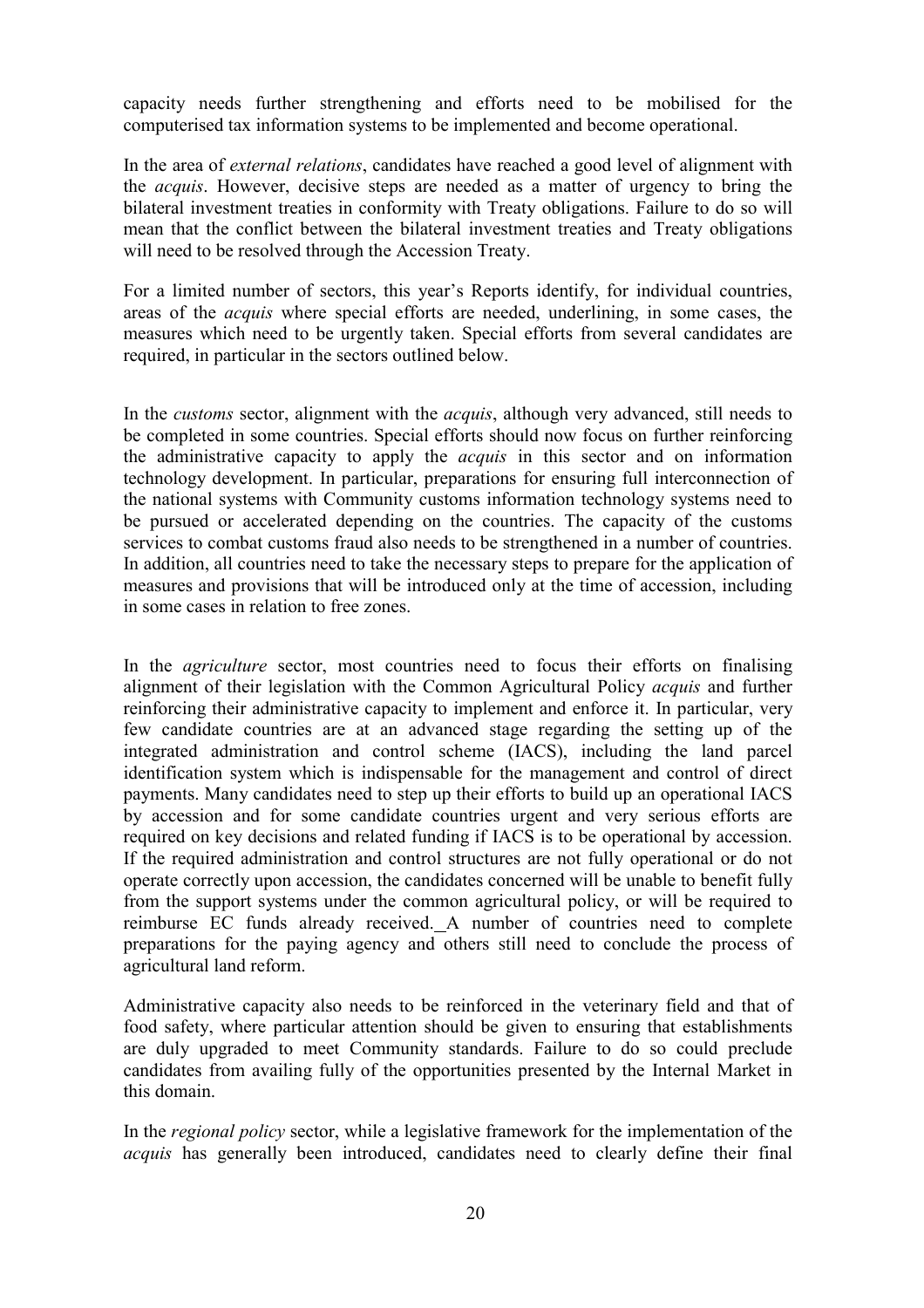implementation structures and reinforce their administrative capacities. In particular, countries need to focus their efforts on completing their programming documents. They need to strengthen inter-ministerial co-ordination and partnership as well as to reinforce their systems and procedures for effective monitoring, financial management and control of structural and cohesion funds at all levels. The Commission draws also the attention to the fact that Community funding can not be approved until all conditions ensuring sound management of the funds are in place.

In the *financial control* sector, where legislative alignment is well advanced in most countries, candidates need to focus their efforts on implementing adequate Public Internal Financial Control and External Audit systems. For Community funding to be available, all conditions ensuring the sound management of these funds need to be in place. Countries need to ensure the proper management of pre-accession funds and future structural funds and to strengthen their administrative structures to protect the Community's financial interests by the second half of 2003.

The progress made over the past years results in a situation where most candidate countries already implement considerable parts of the *acquis*. In most countries, the necessary legislative framework and implementing structures are in place to a large extent. Detailed plans have been agreed, in particular in the negotiations and in the Action Plans, to cover the identified remaining gaps and are being implemented.

# *2.3.2. Conclusions*

Cyprus, the Czech Republic, Estonia, Hungary, Latvia, Lithuania, Malta, Poland, the Slovak Republic and Slovenia have reached a high level of alignment with the *acquis* and have made considerable advances towards ensuring adequate administrative and judicial capacity. Bearing in mind the progress achieved by these countries, their track record in implementing the commitments they have made in the negotiations, and taking into account their preparatory work in progress and foreseen, the Commission considers that these countries will be able to assume the obligations of membership in accordance with the envisaged timeframe.

These countries should continue their efforts in legislative alignment and administrative capacity building as foreseen. The Regular Reports show that they need to undertake urgent action in a limited number of specific areas within certain chapters. The candidate countries have been informed. The Commission expects them to initiate the necessary measures in order to overcome the problems identified. This will be closely monitored.

Bulgaria, Romania and Turkey do not fully meet the *acquis* criteria. These countries should focus further efforts on the areas identified in the Regular Reports.

The conclusions of each Regular Report are contained in **Annex 1**.

#### **2.4. Overall conclusions and recommendations**

This year's Regular Reports show that all candidate countries have made considerable further progress in implementing the Copenhagen criteria.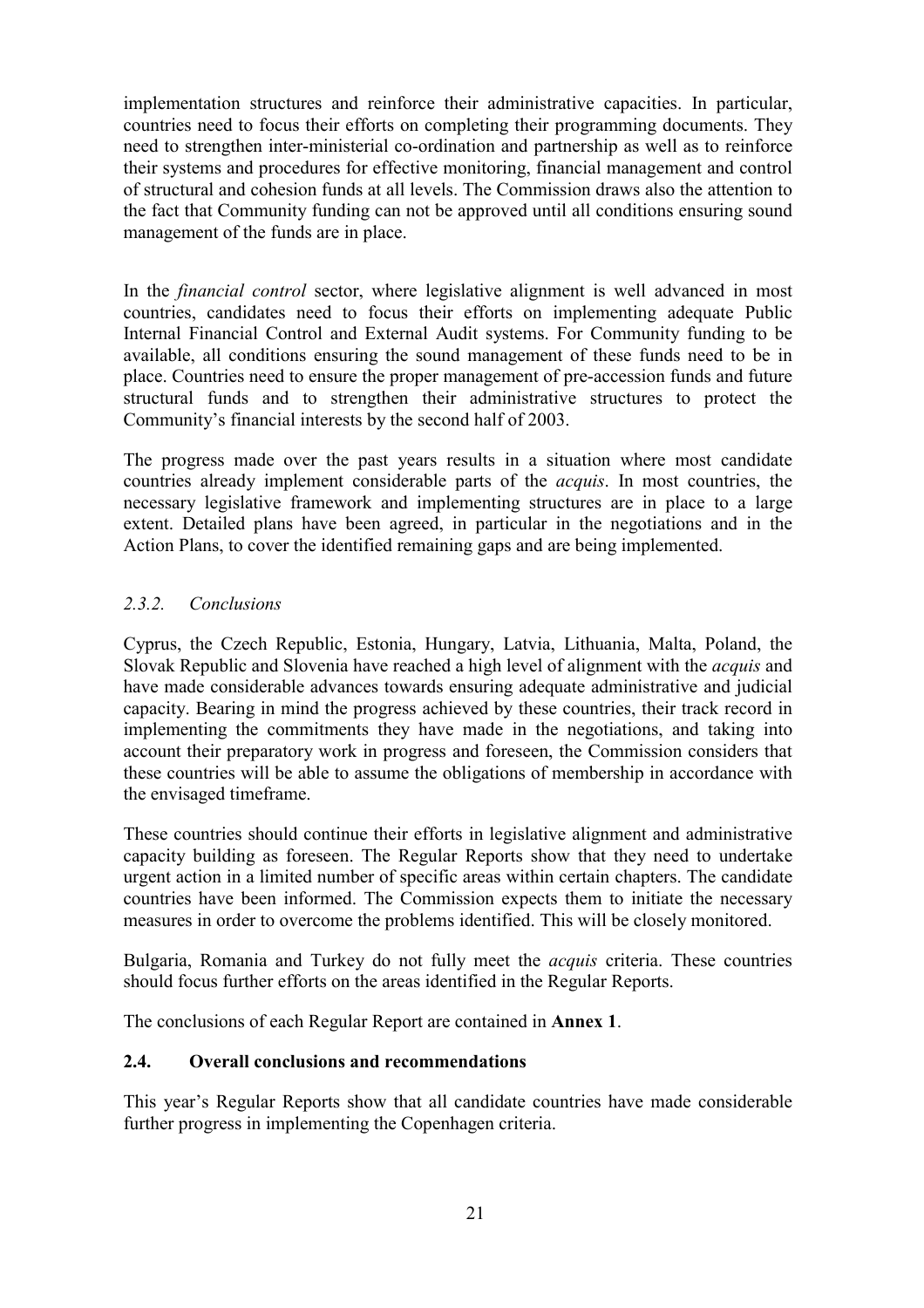Cyprus, the Czech Republic, Estonia, Hungary, Latvia, Lithuania, Malta, Poland, the Slovak Republic and Slovenia fulfil the political criteria. Bearing in mind the progress achieved by these countries, the track record in implementing their commitments, and taking into account their preparatory work in progress, the Commission considers that these countries will have fulfilled the economic and *acquis* criteria and will be ready for membership from the beginning of 2004.

The Commission therefore recommends to conclude the accession negotiations with these countries by the end of this year. They will be referred to below as the ten acceding countries.

The Regular Reports point to a number of areas where further improvements need to be made in the context of the political and economic criteria and in relationship to the adoption, implementation and enforcement of the *acquis*. These should be vigorously pursued.

Bulgaria and Romania fulfil the political criteria but do not fully meet, to various extents, the economic and *acquis* criteria. Turkey does not fully meet the political, economic or *acquis* criteria. The political criteria for Turkey are assessed below.

# **3. COMPLETING THE PROCESS**

#### **3.1. Concluding the negotiations**

For all ten acceding countries, negotiations on both the chapters "agriculture" and "financial and budgetary matters" are not yet provisionally closed, although most issues in these chapters which are not linked to the financial framework to be proposed by the Union have been dealt with. Moreover, even if the chapters "regional policy" and "institutions" have been provisionally closed, specific questions linked respectively to the budgetary allocations and to institutional matters (transition rules in 2004; number of Parliamentarians and qualified majority threshold) have been reserved for the last stretch of negotiations. As to the chapter 'other matters', a number of issues still need to be considered. Furthermore, eight other chapters still need further negotiation: the chapters "competition" for five countries, "transport" for the Czech Republic, and "taxation" and "customs union" for Malta.

In the following, the Commission lays out its view on how to address some essential points for completing the negotiations.

# *3.1.1. The financial framework*

In its information note of 30 January 2002, the Commission has proposed a common financial framework for the accession negotiations. This framework was based on the overall Berlin financial framework and on the assumption that ten new Member States would join the European Union. The Commission's proposals remain valid. In particular, the Commission considers that:

• In the field of agriculture, the objective of gradually introducing direct payments for farmers in the new Member States from the year 2004 should be maintained.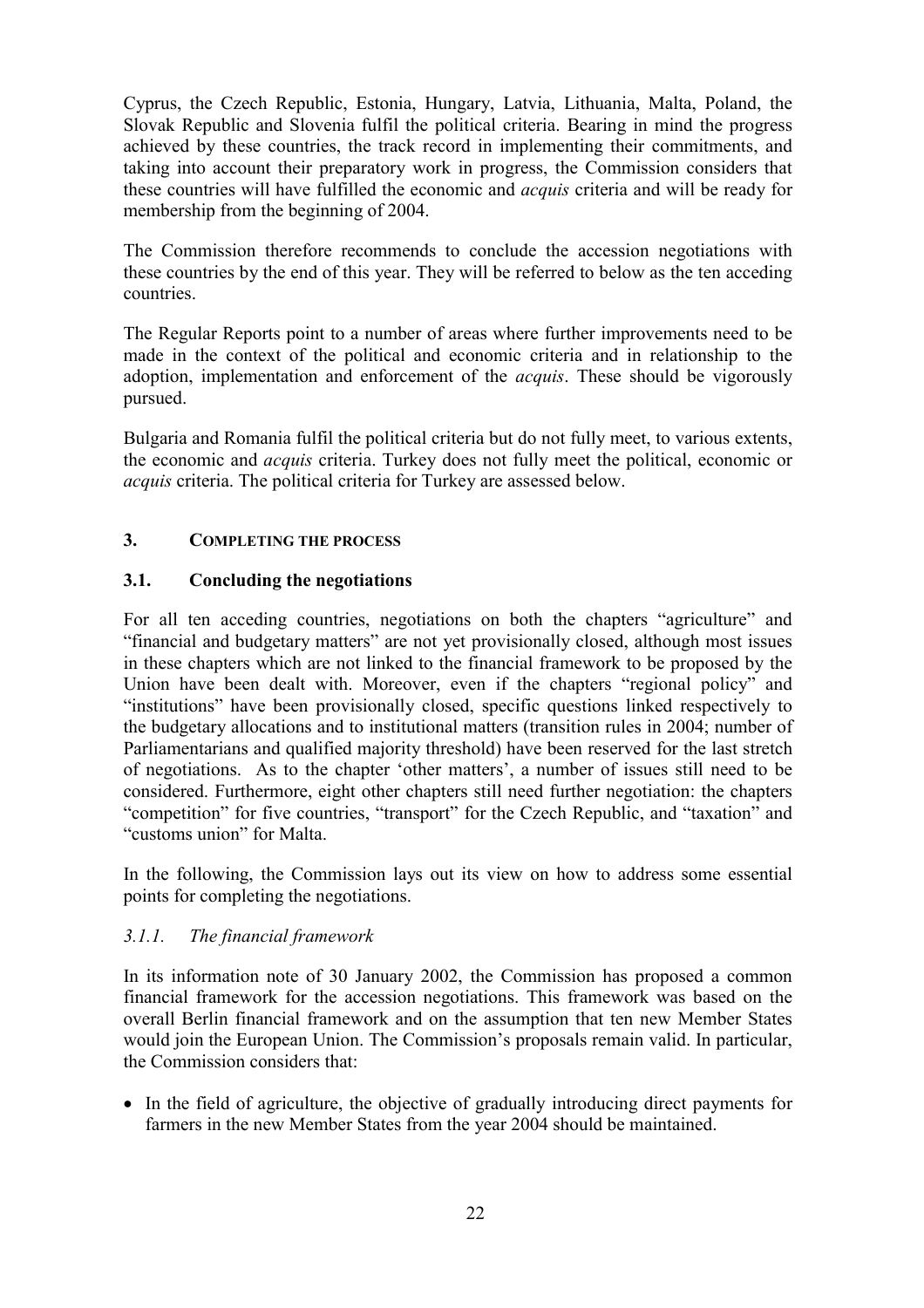- The structural actions should be based on a share of one third for the cohesion fund and be based on the overall volume proposed in January 2002. Once this overall envelope is agreed, the individual amounts per country and per policy will be determined on the basis of the percentages of the total allocation which has been determined following the methodology applied for current Member States for the period 2000-2006.
- As to internal policies, additional funds should be allocated for a transition facility for institution building and continuous decommissioning efforts for the Ignalina nuclear power plant in Lithuania and, in order to fully commit funds allocated under preaccession assistance, for the Bohunice nuclear power plant in Slovakia.
- A temporary budgetary compensation, through a lump sum payment, should be envisaged for each new Member State which would find itself in a net budgetary position which is worse in comparison with its situation in the year before accession as beneficiary of pre-accession funds.
- The Commission reiterates the need to earmark additional funds for the northern part of Cyprus in order to back up a political settlement.

# *3.1.2. How to deal with new acquis and the revisiting of chapters*

Acceding countries will be required to apply fully the *acquis* of the European Union in force by the date of accession, except in those areas where transitional arrangements will have been granted.

All the *acquis* adopted and published by the end of the first semester of 2002 has been transmitted by the Commission to the negotiating countries. The latter have been called upon to take a position on that *acquis*, including any possible need for transitional arrangements, and to communicate the technical adaptations that may be needed. Positions of the candidate countries on all new *acquis* transmitted so far have been taken into account in the negotiations. In some cases, such as recently for the chapter "environment", positions taken by the candidates on new *acquis* can make it necessary to revisit a chapter.

In line with a practice followed in previous enlargements, it will not be possible to go beyond a certain point in time when considering new *acquis* in the negotiations. The Commission has proposed to limit the scope of the negotiations as such to all *acquis* adopted and published up until 1 November 2002. For the new *acquis* adopted between 1 July and 1 November 2002, such as in the field of telecommunications, negotiating countries are requested to transmit their positions as well as any necessary technical adaptations by mid November. This would allow to deal with any additional requests for transitional arrangements which might lead to possible revisiting of chapters in the negotiations in the second half of November.

The Accession Treaty will, as in previous enlargements, include provisions that will permit decisions on the necessary adaptations and temporary arrangements to the *acquis* adopted between 1 November 2002 and the date of signature of the Accession Treaty to be taken at a later stage, upon duly substantiated requests from the future Member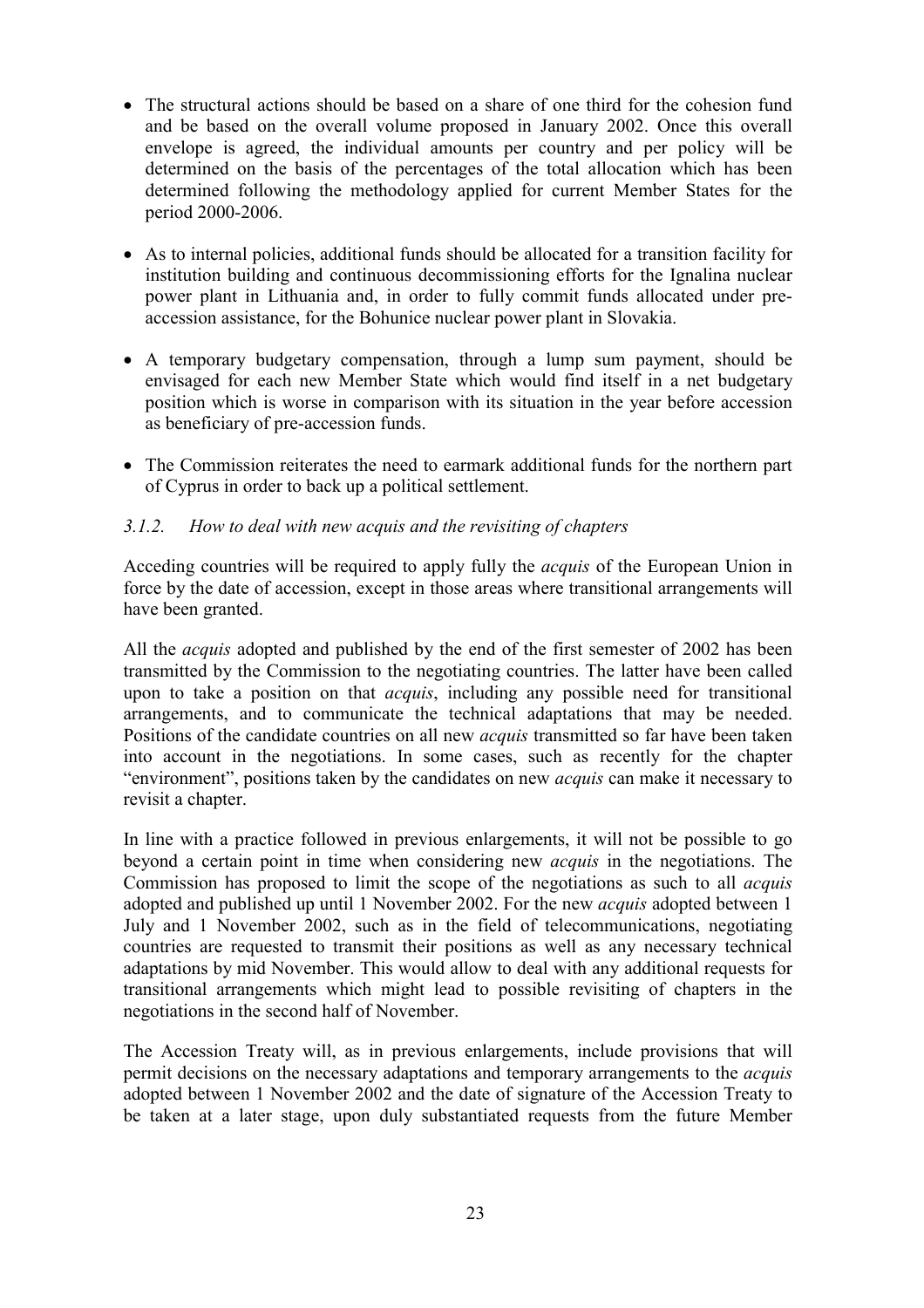States.<sup>5</sup> Such provisions may be necessary in fields where important parts of the acquis are in the process of being adopted, such as transport, energy or Justice and Home Affairs.

# *3.1.3. The chapter on "Other matters"*

The chapter on "other matters" will not be treated as the other negotiating chapters. It essentially constitutes a negotiating box in which a number of elements, which are largely uncontroversial but do not have their place in the other negotiating chapters, can be placed. The chapter "other matters", which should be dealt with in early November, is likely to include the following elements :

- the rules applicable to the management and phasing out of pre-accession funds;

- the definition of the envisaged transition facility for certain institution building actions;

- the legal basis for the management of funds for the decommissioning of the nuclear power plants of Ignalina in Lithuania and Bohunice in Slovakia;

- a number of declarations, protocols and additional elements to be included in the Treaty, such as the closure commitments for the above-mentioned nuclear power plants ;

- a legal basis for the above mentioned facility for the northern part of Cyprus.

Further details on these elements are given in **Annex 2**.

# **3.2. Finalising the Accession Treaty**

 $\overline{a}$ 

The Seville European Council stated that "drafting of the Treaty of Accession should continue so that it can be completed as soon as possible after the conclusion of the accession negotiations. It would seem reasonable to expect that the Treaty of Accessioncould be signed in spring 2003."

The results of the accession negotiations in terms of transitional arrangements agreed and the technical adaptations to the *acquis* as a result of enlargement will be embodied in one legal instrument and its associated acts: the Accession Treaty. Work on the drafting of this Treaty formally started in March 2002 and is already well advanced. Most negotiated measures and necessary adaptations have already been incorporated in the draft Treaty. Taking the conclusions of the Laeken European Council as a point of departure, the Treaty is being drafted based on the assumption of an enlargement of ten new Member States, and following a structure very similar to that of the previous enlargement. Because of the technical adaptations necessary, the Treaty may have around 1000 pages in the Official Journal.

Once the negotiations are concluded, the drafting of the Treaty will need to be finalised in order to incorporate in it the final results of the negotiations. Taking into account the

 $5$  See for example Articles 30, 151 and 169 of the Act concerning the conditions of Accession for Austria, Finland and Sweden.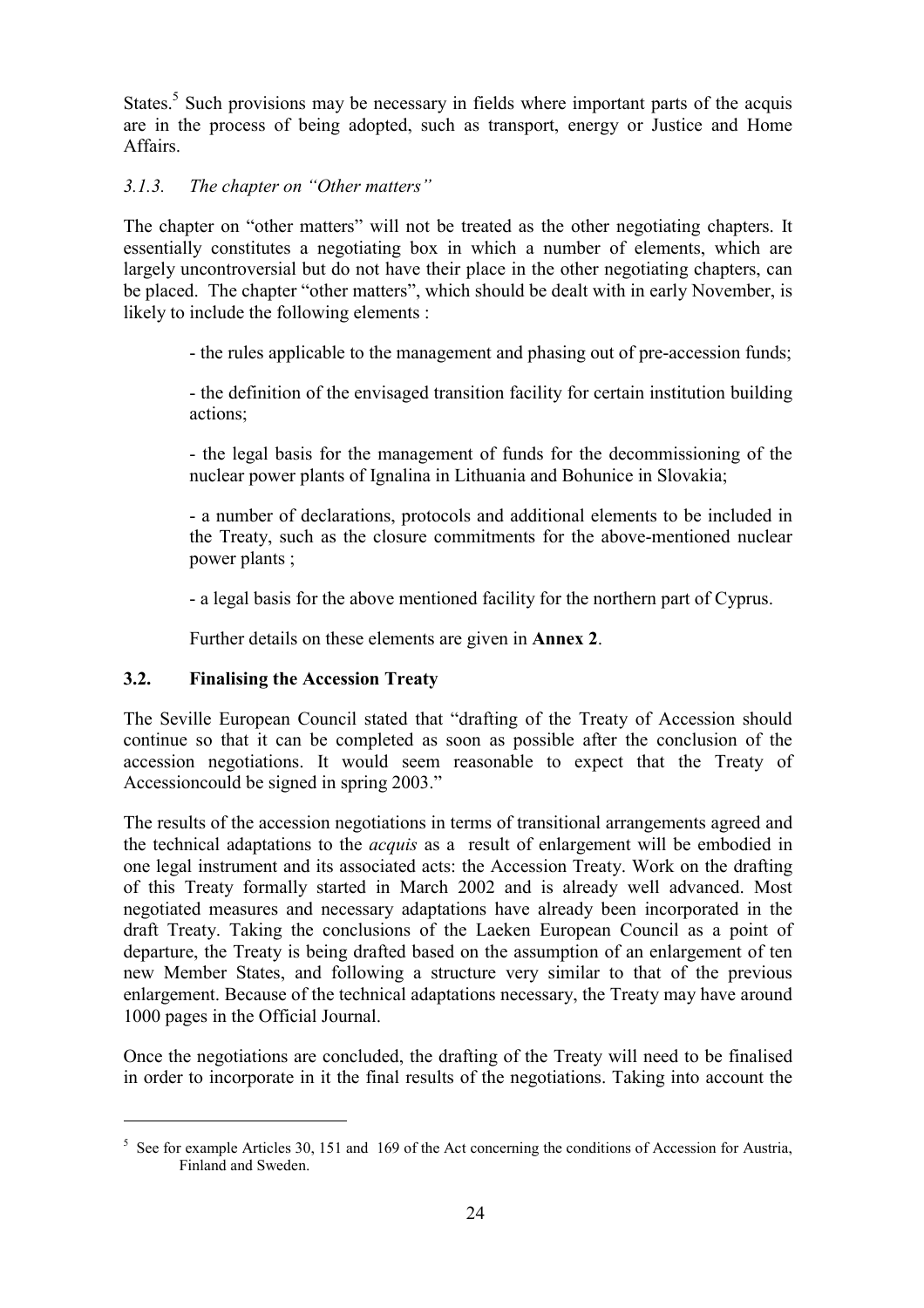advanced stage of the drafting process, it seems reasonable to expect that the Accession Treaty could be finalised no later than six weeks after the conclusion of the negotiations.

Once the text of the Treaty has been agreed by all parties to the negotiations, the Commission should adopt its Opinion on the applications for accession of the concerned countries. The European Parliament should then be asked to give its assent in accordance with Article 49 of the EU Treaty, followed by a decision of the Council on the admission of new Member States. Provided that the Commission can issue its Opinion in February 2003, and allowing sufficient time for the decision making process in Parliament and Council, the Accession Treaty can be expected to be signed in spring 2003, as foreseen by the Seville European Council. Thereafter, the Treaty, drawn up in all present and future Community languages, will be signed by the parties.

After signature, the Treaty will be submitted for ratification by the present and future Member States, in accordance with their respective constitutional requirements. The Accession Treaty should, as in the past, contain a date for the accession of the new Member States, provided that the necessary instruments of ratification are deposited, with the possibility to adjust relevant provisions if any of the acceding countries do not ratify.

#### **3.3. Participation in the work of the Union before accession**

Candidate countries already participate in a number of Community committees and agencies<sup>6</sup>. In order to reinforce the gradual integration of acceding States into Community structures, these states should be given, after the signature of the Accession Treaty, the possibility to further participate, wherever legally possible, as observers in all committees set up by the comitology procedure and all other committees. The Commission, furthermore, considers that acceding States should also be able to participate at least as observers in the relevant structures of all Community agencies.The general principles and details of this participation will be defined at a later stage. In order to facilitate financing the costs of effective participation, each acceding State could, if it so wishes, reserve appropriate amounts in the envelope of its national pre-accession programme.

The European Parliament is equally planning to let observers from the candidate countries participate in the work of the Parliament.

There will also be a need to define the modalities of involving the acceding countries in the process of adopting new *acquis* during the period between the signature of the Accession Treaty and the date of accession. This has traditionally been done by an exchange of letters on the information and consultation procedure for acceding countries prior to decisions taken by the Council. The Council intends, as in past enlargements, to take appropriate decisions in order to allow the acceding countries to take part in the decision shaping process.

 $\overline{a}$ 

<sup>&</sup>lt;sup>6</sup> See Commission communication of 20.12.99 on "Participation of candidate countries in Community programmes, agencies and committees", COM (1999) 710 final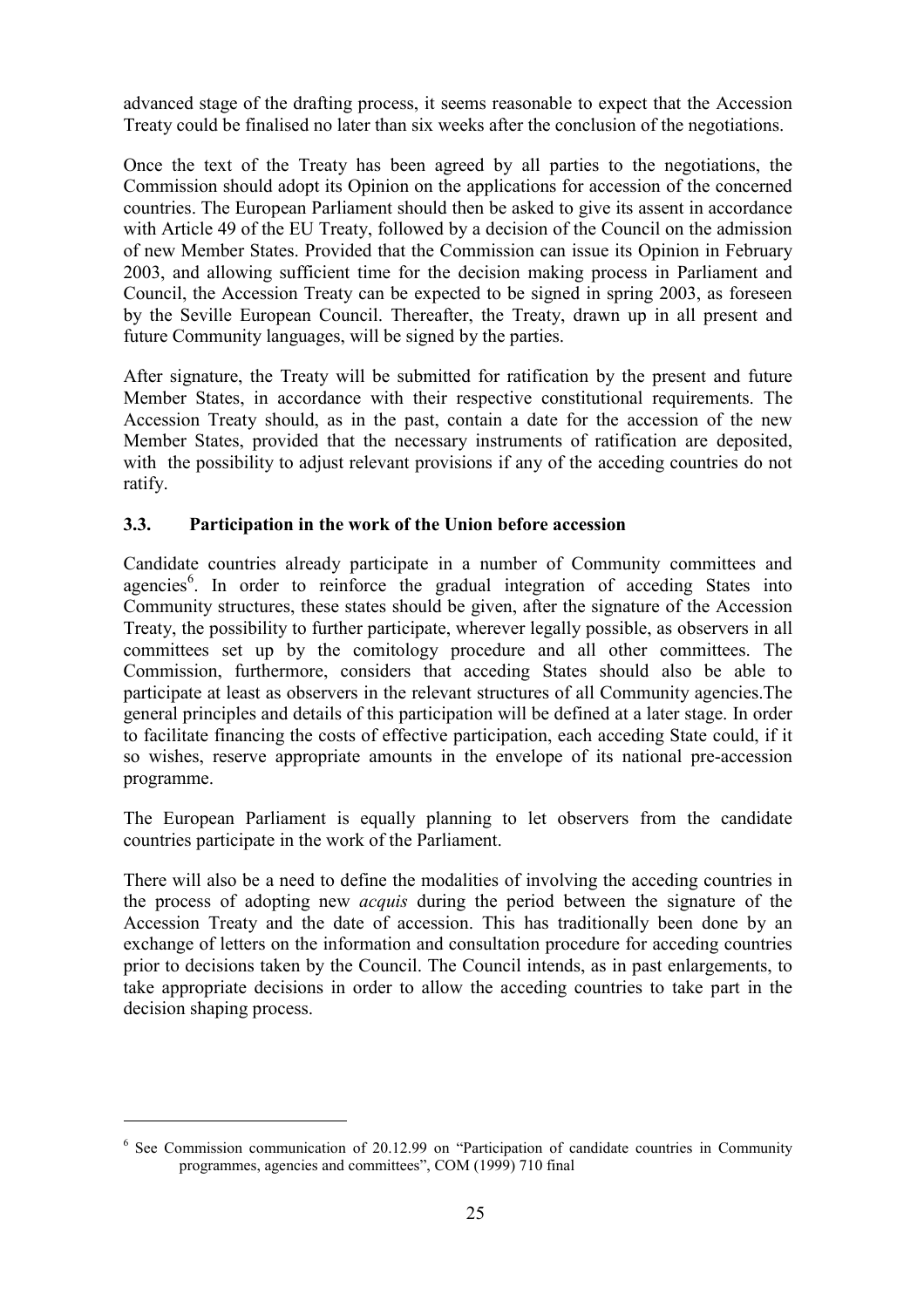# **3.4. Monitoring and safeguards**

The Commission has been closely monitoring how candidate countries are meeting their commitments made in the accession negotiations. It is highly important that the commitments undertaken by the future Member States in the framework of the accession negotiations be implemented as foreseen. In order to assess precisely this situation, the Commission will continue to monitor this closely until the signature of the Treaty and report on this to the Council on the basis of current procedures.

The Regular Reports identify areas where further efforts are required. The Commission will continue the monitoring process also between the signature of the Treaty and accession. This continuous monitoring, which will also include the monitoring of the implementation of the Action Plans, should be done through established channels such as the structures of the Association Agreements.

The Commission will, building on its present practice, signal any delays or problems in economic reform or the fulfilment of commitments, in particular through early warning letters at a political level.

Specific targeted actions such as high level groups in the field of food safety, or on the introduction of extended decentralisation as well as peer reviews, technical meetings, workshops, seminars and questionnaires will continue to be used in specific fields until accession.

For economic matters, candidate countries are continuing to prepare for EMU's multilateral surveillance and economic policy co-ordination. They are participating in the Pre-accession Fiscal Surveillance Procedure (PFSP) which has three components – the fiscal notification, the pre-accession economic programme and the multilateral dialogue. The PFSP has started in spring 2001 and will continue also until accession.

All relevant information resulting from these activities will be pulled together in monitoring reports presented regularly to the Council Six months before the accession date, the Commission will produce a **comprehensive Monitoring Report**, which will look at the advancement of the implementation of necessary reforms and all commitments in the field of the Community *acquis* by each of the acceding countries. This comprehensive Monitoring Report will be, for the ten acceding countries, a precursor of the Annual Report on the Monitoring of the Application of the Community Law, issued regularly by the Commission for all Member States<sup>7</sup> At the latest in July 2003, the Commission will assess the implementation of commitments necessary for the programming of structural funds.

After accession, the Commission, in its role as guardian of the treaties, will continue to check how the *acquis* is implemented by the new Member States, using the same mechanisms as those applied to the existing Member States. These include in particular benchmarking, peer pressure, annual reporting on implementation of Community law and the launching of infringement procedures with the European Court of Justice if necessary. In the specific area of nuclear safety, the Laeken European Council envisaged the need to monitor the security and safety of nuclear power stations in the Union.

 $\overline{a}$ 

<sup>&</sup>lt;sup>7</sup> See the "Nineteeth Annual Report on Monitoring the Application of the Community Law (2001) of 28.6.2002, COM (2002) 324 final.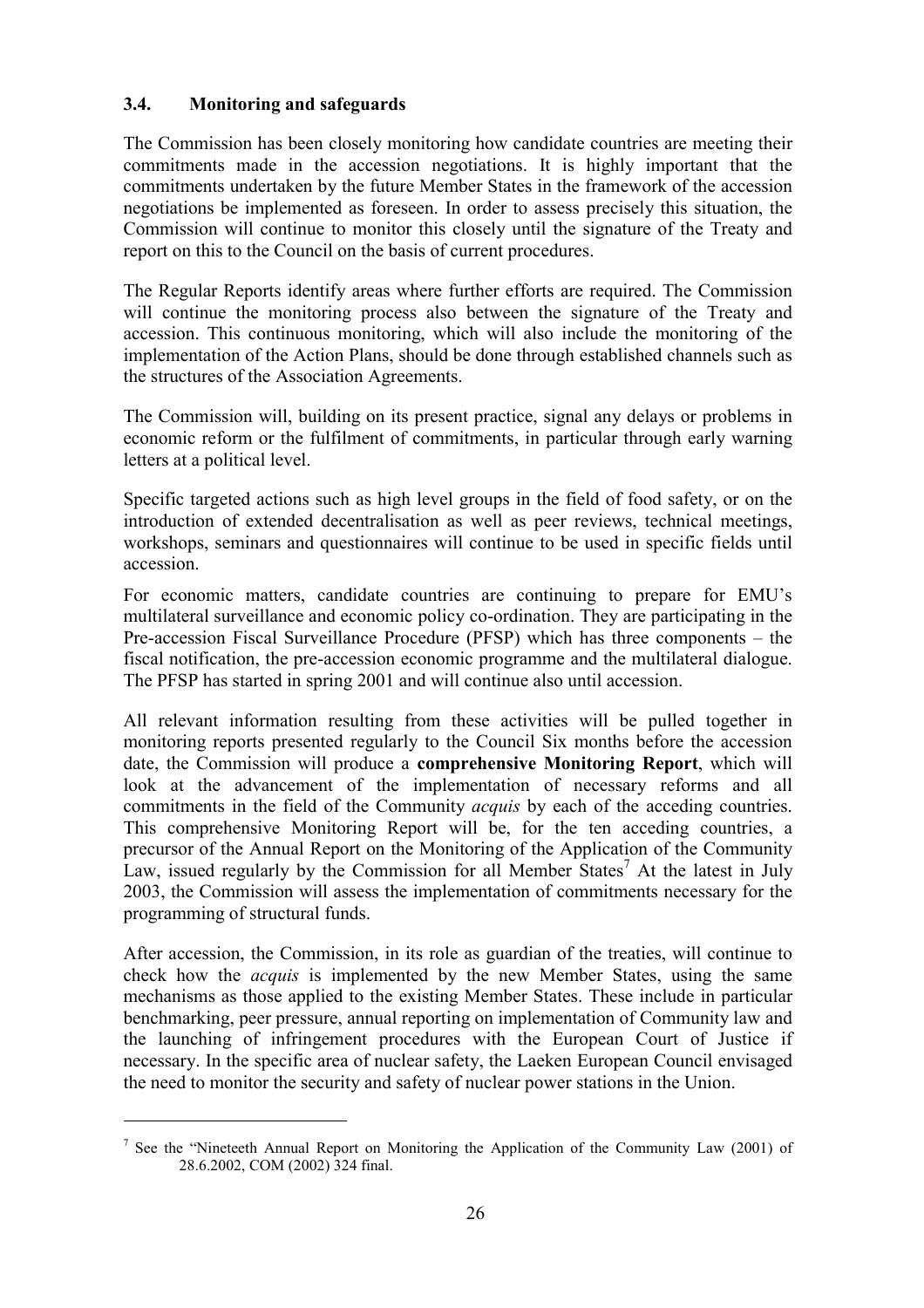The Accession Treaty will, as in the previous enlargement, contain a general economic safeguard clause. This clause is already being discussed in the Council drafting group of the Treaty on the basis of a text modelled on Art. 152 of the Act of Accession for Austria, Finland and Sweden. As the acceding countries do not form part of the European Economic Area, the Commission considers that the duration of the validity of the safeguard clause should be two years and not one year, as in the previous enlargement.

This general economic safeguard clause applies to situations where "difficulties arise which are serious and liable to persist in any sector of the economy or which could bring about serious deterioration in the economic situation of a given area". The safeguard clause would allow the Commission to determine the necessary protective measures. Both, new and current Member States would be able to make use of this safeguard clause. The draft text, as in the previous enlargement, specifies that the protective measures "shall not entail frontier controls".

The safeguard clause does not cater for situations, which, on the one hand, are due to failure to comply with accession obligations, and on the other hand, which may have serious non-economic consequences such as for the protection of health or life of humans, animals or plants, protection of intellectual property or general reasons of public policy as defined in Art 30 EC Treaty. For these cases, either Art. 30 of the EC Treaty applies, or specific safeguard clauses may have been introduced into specific sectoral legislation according to Art 95, para. 10 EC Treaty.

However, in a number of cases, the Community legislation either does not contain a safeguard clause or the safeguard clause does not cover the specific situations arising from enlargement. The Commission therefore considers that the Accession Treaty should as a precautionary measure envisage the introduction of a specific internal market related safeguard mechanism.

Such a mechanism could be based on the following elements:

- The mechanism should be implemented by the Commission on request of a Member State or on its own initiative.
- The Commission should be authorised to take the decisions on the necessary measures. The measures should be proportional and limited in time.
- The scope should be limited to a serious breach of the functioning of the internal market or an imminent risk of such breach and should also cater for particular situations in respect of food safety.
- The mechanism should be triggered where the Commission establishes a failure to meet the commitments made by the new Member States in the context of the accession negotiations.
- During the period of application of the measures, the new Member State concerned shall provide regular information to the Commission on steps taken to redress the breach. The measures should be lifted as soon as the Commission has determined that the breach has been redressed .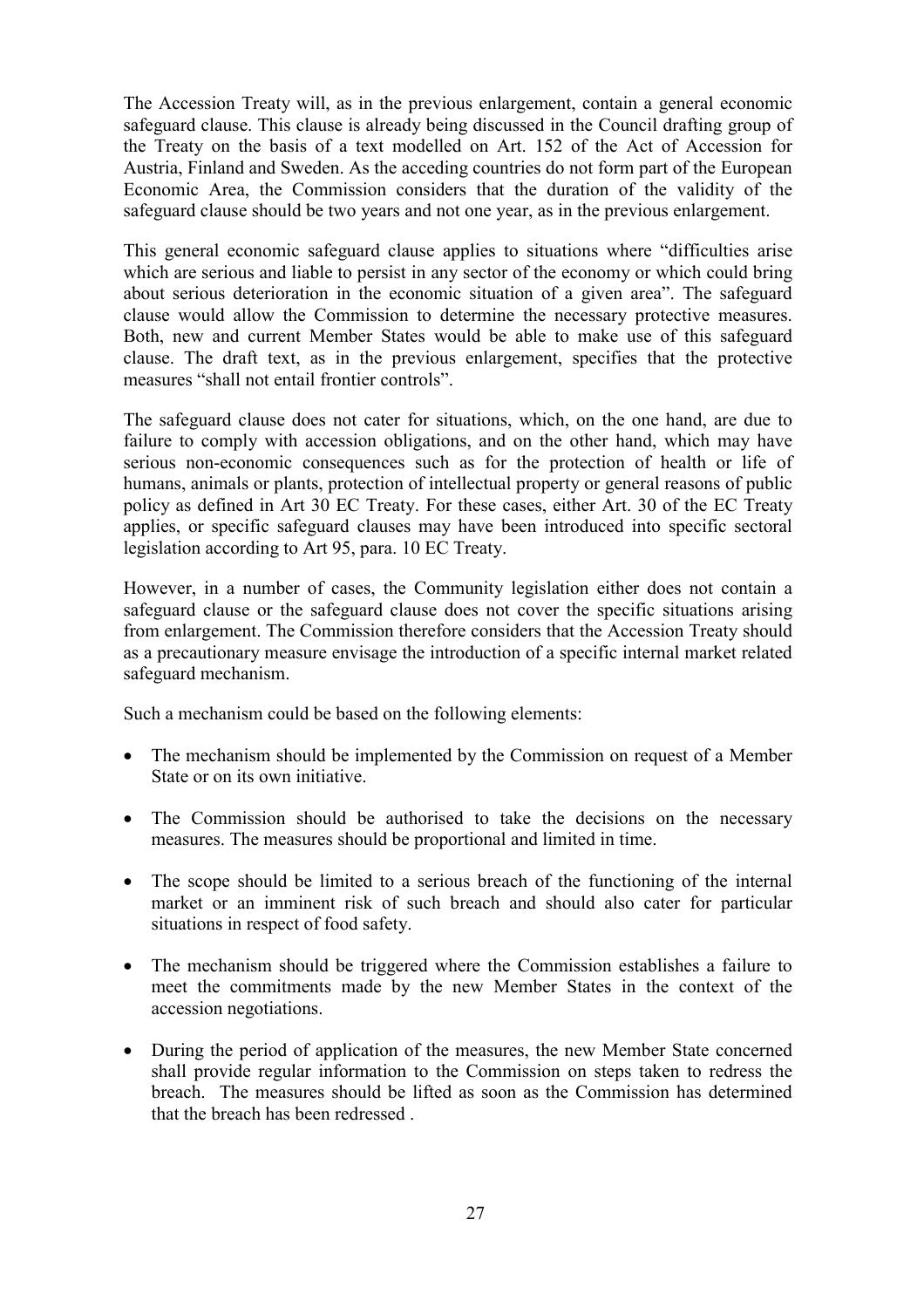The safeguard clause should only exist for a limited time span. The possibility to invoke the internal market safeguard mechanism should be limited to 2 years.

The comprehensive Monitoring Report will identify any areas where, in the absence of remedial action, such safeguard measures may be considered. This would also allow to give an early warning before membership. Moreover, until accession, the safeguard clauses under the Association Agreements will remain applicable.

In this context, the particular situation in the area of Justice and Home Affairs deserves a special mention. Unlike at the time of the last enlargement, there is now a considerable *acquis* in this area, and it is still evolving as the process of implementation of the Amsterdam Treaty and the Tampere European Council conclusions continues. It covers difficult and politically sensitive subjects, in particular where the freedom of movement of people and the consequences of the suppression of internal frontiers are concerned. As explained in paragraph 3.5.3 below, the implementation of these Schengen-based objectives is subject to a two-stage process, which eliminates the need for any separate safeguard mechanism. There are, however, other non-Schengen components in the area of freedom, security and justice (for instance regarding the implementation of judicial cooperation, in particular mutual recognition) where the monitoring process may indicate a need for a sui generis safeguard clause to address any serious breach or a threat of a serious breach in the functioning of this area, by e.g. providing for a temporary suspension of mutual recognition provisions.

# **3.5. After enlargement**

#### *3.5.1. Institution building*

The process of building up administrative and judicial capacity will need to continue after enlargement. A number of transitional arrangements agreed in the negotiations also demonstrate that in certain areas candidate countries need to continue efforts until they are in a position to apply fully the Community *acquis*. This is why the Commission has proposed to make available for the first three years after enlargement a special transition facility for institution building (see **Annex 2**).

The Commission proposes to continue to use in specific identified areas Community financed instruments which have proven their usefulness, such as twinning and twinning light. Moreover, mobilisation of experts from other Member States through such tried mechanisms as TAIEX will continue to be used in order to provide peer assistance. Furthermore, the Commission proposes to finance short-term placements of the new Member States' officials in the administrations of the EU 15. Additionally, the transition institution building facility could also be used to co-finance investments in the *acquis* in particular in such areas as border controls, customs administrations, statistics, food safety and integrated agricultural administration and control systems.

# *3.5.2. EMU and the Euro*

In accordance with the EU Treaty, new Member States cannot immediately adopt the Euro upon accession. However, as for all Member States, economic policies become a matter of common concern and hence are subject to policy co-ordination and multilateral surveillance procedures. The main instruments for co-ordination are the Broad Economic Policy Guidelines, the Stability and Growth Pact and a number of processes which deal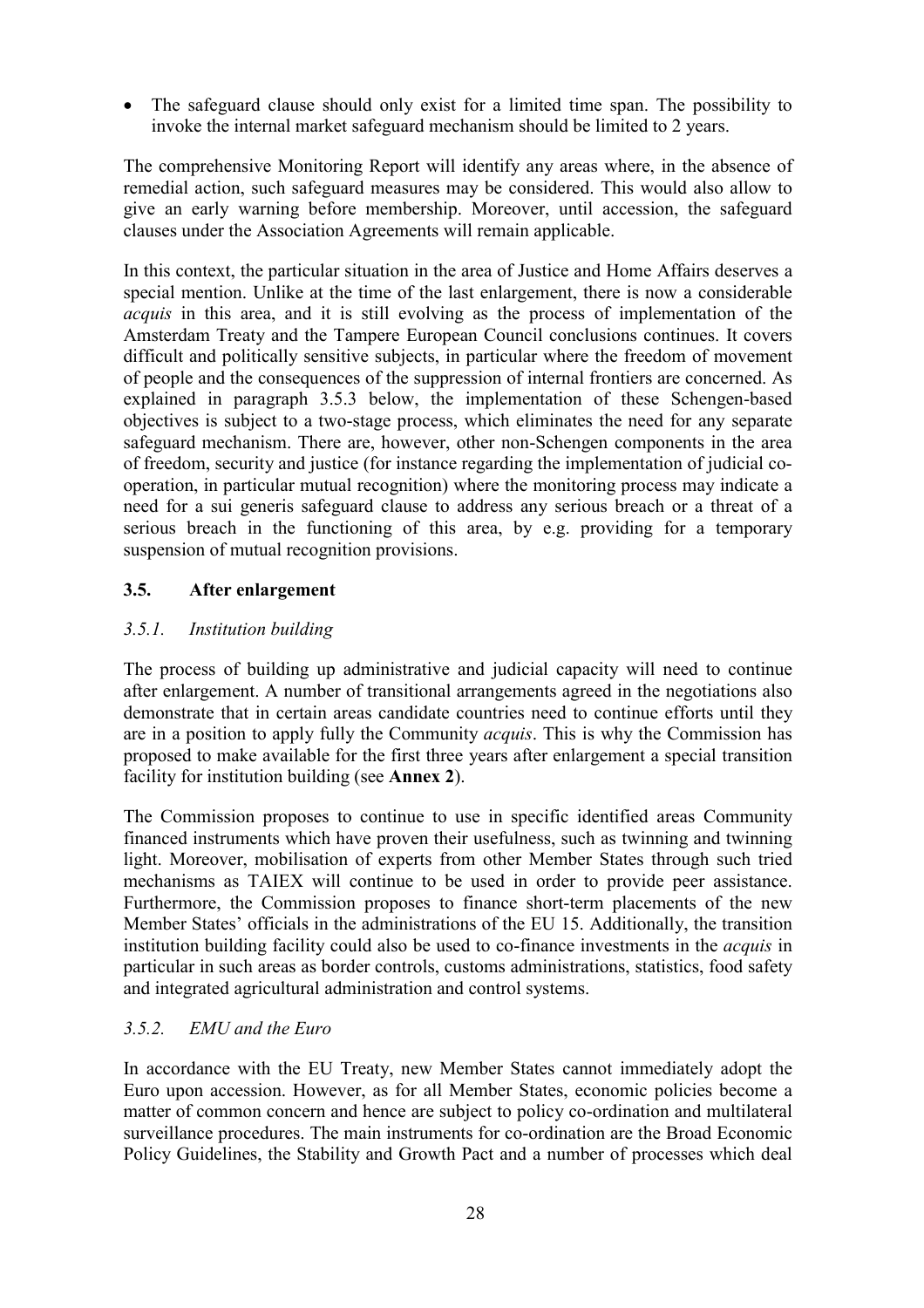with specific policy areas. The exchange rate policy becomes a matter of common interest. Participation in the Exchange Rate Mechanism II is expected some time after accession.

Participation in the euro area is the ultimate goal of new Member States. They will integrate, at that moment, into the single, stability-oriented monetary policy and the single exchange rate policy, in addition to the full application of the economic policy coordination and surveillance procedures. Until that time, the Treaty obliges Member States to pursue the high degree of sustainable convergence required for the adoption of the euro, but does not specify the timetable to attain this. Its attainment will depend on the economic characteristics of each country and its success in applying the policies geared to sustainable convergence.

#### *3.5.3. Schengen*

The Union has made clear that full application of the Schengen *acquis* necessitates a process in two stages. In the first stage, by the date of accession, acceding countries will need to have achieved a high level of border control, even though certain special arrangements such as shared infrastructure and equipment or joint patrols could be envisaged with other Member States. The lifting of internal border controls will only occur some time after accession and will be subject to a separate decision making process for each new Member State separately, based on the full implementation of the Schengen *acquis*.

# *3.5.4. The European Economic Area*

The acceding countries will need to apply to join the European Economic Area (EEA), in accordance with Article 128 of the EEA Agreement. In order to ensure a smooth functioning of the extended EEA, accession of candidate countries to the EEA should take effect at the same time as accession to the EU. The EEA Agreement needs to be adapted to enlargement in accordance with the procedures stipulated in Article 128. The process of agreeing on the terms and conditions of membership of the EEA should start right after the conclusion of negotiations on accession to the EU in order to provide as far as possible for a simultaneous entry into force of the EU- and the EEA-membership.

#### **4. A REVISED ACCESSION STRATEGY FOR BULGARIA AND ROMANIA**

The Seville European Council encouraged Bulgaria and Romania to pursue their efforts and reiterated "its commitment to give them full support in their preparation for accession. An updated road map and a revised and enhanced pre-accession strategy should be adopted in Copenhagen for the candidate countries still engaged in negotiations. An increase in pre-accession financial aid could also be contemplated. Furthermore, if the current pace is maintained, a more precise timetable could be set for these countries' accession process by the end of the year".

The criteria set by the Copenhagen and Madrid European Councils as well as the principles which have guided the accession process from the outset remain valid. All candidates participate on an equal footing and all are expected to join the European Union on the basis of the same criteria and depending on their individual progress. As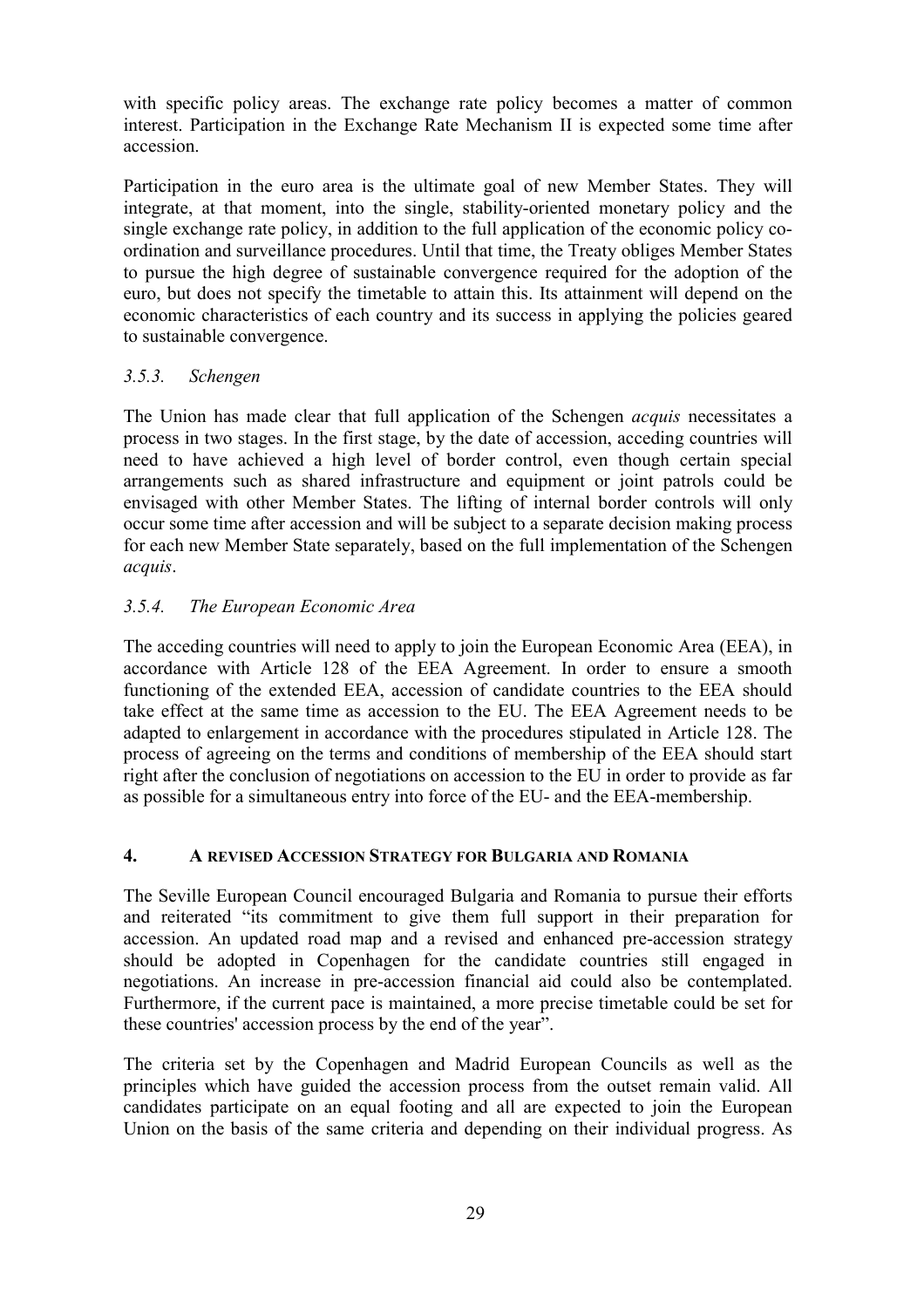confirmed by the 2001 Laeken European Council, the accession process is now irreversible.

As the accession negotiations with all twelve negotiating candidate countries are an inclusive process, the Accession Treaty should acknowledge that the results reached in the negotiations with those candidates which will not join in the first round of enlargement will not be put into question.

# **4.1. Progress to-date**

This year's Regular Reports show that Bulgaria and Romania have made further progress towards meeting the Copenhagen criteria. In order to successfully complete their preparations, they need to strengthen their efforts in meeting the economic criteria and in transposing, implementing and enforcing the *acquis.* They also need to continue the reform of public administration and the judiciary.

Bulgaria and Romania have made considerable progress in the negotiations. All negotiating chapters have now been opened with Bulgaria and almost all with Romania. With Bulgaria, the remaining chapters were opened in the first half of 2002 and with Romania it should be possible to open the last four chapters before the end of this year, thus fulfilling the Laeken European Council's objective to have all chapters opened with these two countries in 2002.

# **4.2. Indicative date**

Bulgaria and Romania have set 2007 as their indicative date for accession. Negotiation chapters have been provisionally closed on the basis of this indicative accession date. 22 chapters have been provisionally closed with Bulgaria and 13 with Romania.

The time scales made for the implementation of negotiation commitments take account of this perspective. As in the past, progress towards the completion of the accession negotiations will reflect progress in the adoption, implementation and enforcement of the necessary measures in each country.

The Commission will strongly support the two countries in achieving this objective, which will continue to be guided by the principles of differentiation and own merits.

# **4.3. Accession roadmaps**

As announced in its 2001 Enlargement Strategy Paper, the Commission will propose, on the basis of the analysis in the 2002 Regular Reports, detailed roadmaps for Bulgaria and Romania before the Copenhagen European Council. These roadmaps will cover the period up to accession and will be prepared on the basis of a close dialogue with each country.

The roadmaps will be based on the commitments made in the negotiations and on the requirements to fulfil the Copenhagen criteria. They will indicate the steps each country needs to take to be ready for membership, with particular emphasis on administrative and judicial capacity and on economic reform. The roadmaps will provide clear benchmarks against which commitments made in the course of the negotiations as well as progress with economic reform can be monitored. Progress in implementing the road maps will be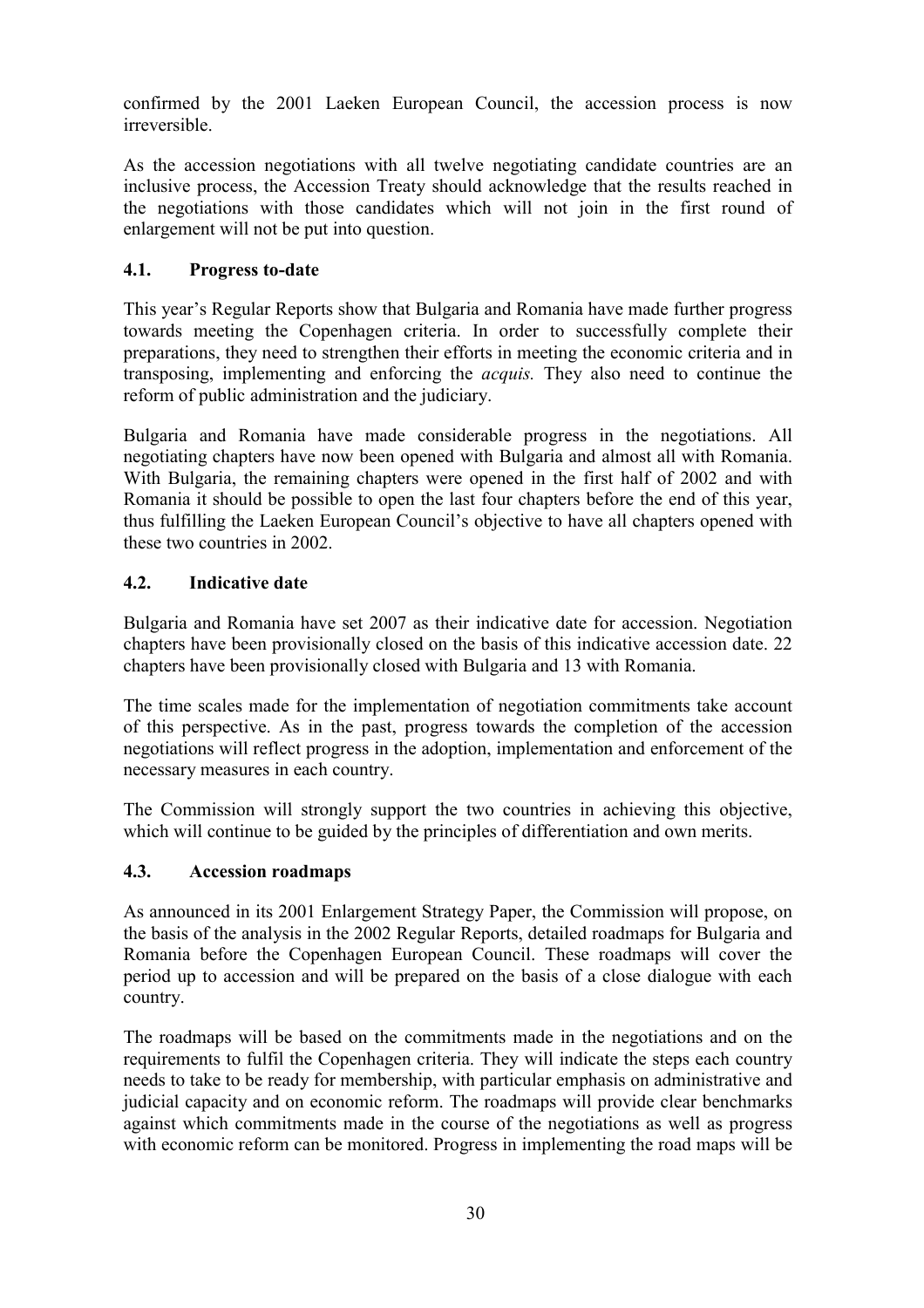monitored in particular through the Europe Agreement structures and the Regular Reports.

# **4.4. Pre-accession assistance**

The Commission will propose to revise next year the Accession Partnerships for Bulgaria and Romania in the light of the findings of the Regular Reports and the roadmaps. The Accession Partnerships will continue to be the basis for programming pre-accession assistance, but priorities for assistance will also be drawn from roadmaps, Regular Reports and revised National Development Plans. Phare assistance will continue to focus on strengthening public administration and the judiciary, institution building, investment related to the adoption of the *acquis* as well as economic and social cohesion and crossborder co-operation. Work on extending decentralised implementation systems should be accelerated. With regard to SAPARD, although it is already fully decentralised, the instrument will continue to prepare the candidate countries in terms of agricultural structures and rural development as well as strengthening the related institutional capacity. ISPA will continue to provide financial support to infrastructure investments in the field of environment and transport.

The Commission considers that financial assistance to Bulgaria and Romania should be increased considerably from the date of the first round of accessions, linked to progress in implementing the roadmaps and their absorption capacity..

# **5. A NEW IMPETUS TO THE ENLARGEMENT PROCESS WITH TURKEY**

The Seville European Council in June 2002 concluded that "new decisions could be taken in Copenhagen on the next stage of Turkey's candidature" in the light of developments before the Copenhagen European Council, on the basis of the Commission's Regular Report and in accordance with the Helsinki and Laeken conclusions.

The 2002 Regular Report makes a detailed analysis of Turkey's progress in the preaccession strategy over the past twelve months. Turkey's progress is assessed by means of the same criteria and the same methodology as applied to all candidates. As with all candidates, and pursuant to the conclusions of the Copenhagen and Madrid European Councils, the report pays attention both to legislative changes and to Turkey's administrative capacity to implement and enforce the *acquis* properly.

The Report shows that Turkey has moved forward in the three major areas covered by the Accession Partnership: the political, economic and *acquis* criteria established by the Copenhagen European Council in 1993.

Turkey has made noticeableprogress towards meeting the Copenhagen political criteria. Through constitutional reform, and a series of legislative packages, Turkey has addressed several of the key priorities specified in the Accession Partnership. The legal changes adopted by Parliament in August 2002 are particularly welcome as they show a willingness to introduce far-reaching reforms. The death penalty has been lifted except in case of war and important steps have been taken to permit broadcasting and education in languages other than Turkish. The lifting of the state of emergency in two of the four provinces where it had applied, and the undertaking to lift it, this year, in the two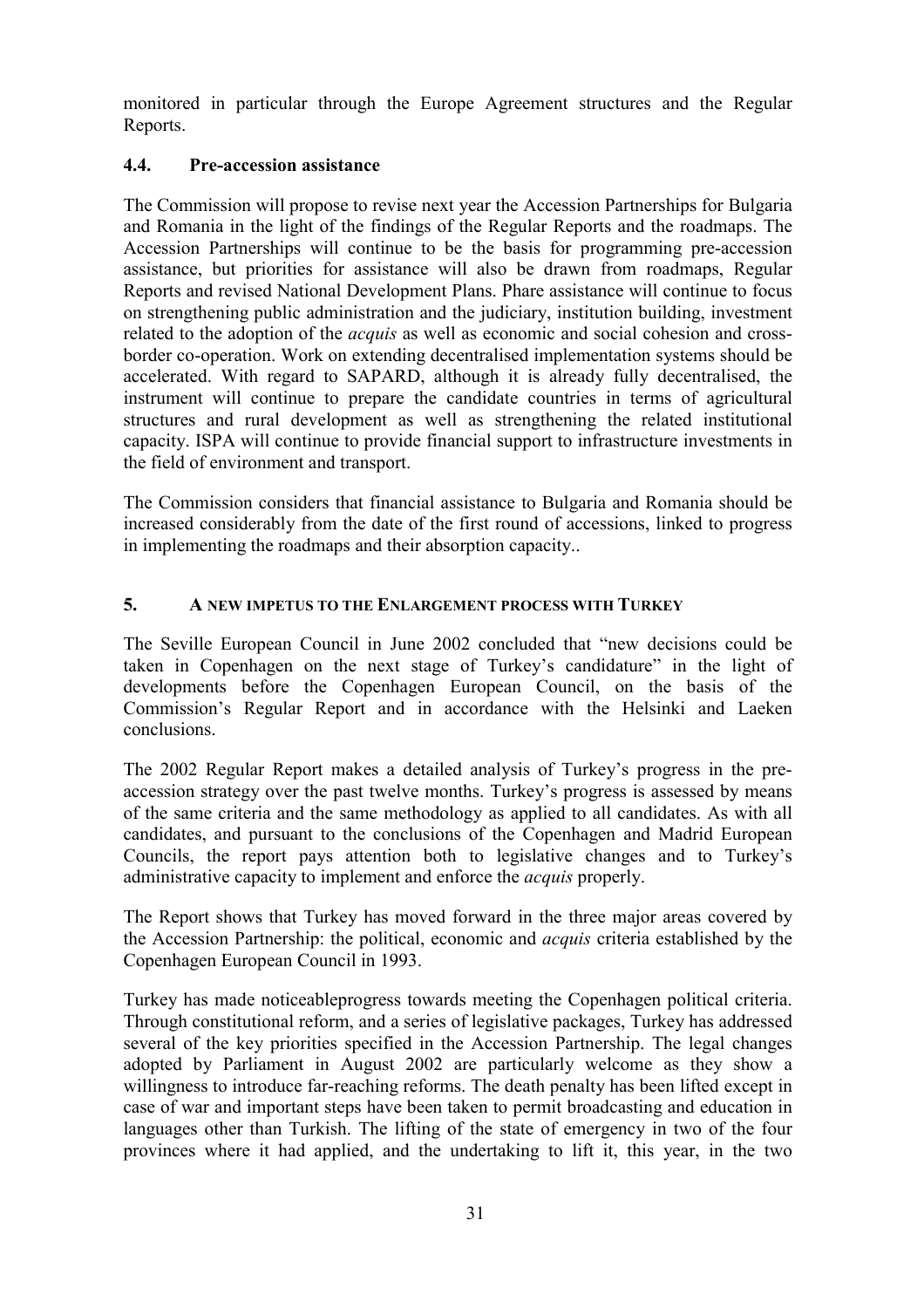provinces where it still applies should open the way to greater protection of human rights.

The Commission welcomes these developments and recognises the break-through they represent in the Turkish political context. In addition, the reforms were adopted in particularly difficult circumstances. These reforms are promising for the future as they demonstrate the will and the capacity of the Turkish political system to make progress even in areas hitherto regarded as highly sensitive.

Nonetheless, Turkey does not fully meet the political criteria. First, the reforms contain a number of significant limitations, which are set out in the Regular Report, on the full enjoyment of fundamental rights and freedoms. Secondly, many of the reforms require the adoption of regulations or other administrative measures and, to be effective, will need to be implemented in practice by executive and judicial bodies at different levels throughout the country. Thirdly, a number of important issues arising under the political criteria have yet to be adequately addressed. These include the fight against torture and ill-treatment, certain questions concerning civilian control of the military, and the situation of persons imprisoned for expressing non-violent opinions and in compliance with the decision of the European Council of Human Rights..

In the light of the considerable progress made in recent years and of the remaining areas requiring further attention, Turkey is encouraged to pursue the reform process to strengthen democracy and the protection of human rights, in law and in practice. This should enable Turkey to tackle the remaining obstacles to full compliance with the political criteria.

The Commission recalls that efforts to resolve the Cyprus problem form part of the enhanced political dialogue between the European Union and Turkey. Noting the statements issued by the United Nations Security Council, following reports by the UN Secretary General's Special Adviser for Cyprus, Mr.Alvaro de Soto, the Commission urges all parties concerned and particularly, in the present context, Turkey, to lend full support to the efforts of the United Nations to achieve a comprehensive settlement of the Cyprus problem this year.

With respect to the economic criteria, Turkey has made progress in the functioning of its market economy, which should improve its capacity to cope with competitive pressure, but is still undergoing the consequences of recession and financial crises.

With respect to the *acquis* criteria, Turkey has made progress in aligning legislation in the areas covered by the customs union and a number of other sectors, such as banking, telecommunications, energy and agriculture. The financial sector has been restructured and administrative capacity in this field has been streamlined. In most other areas there remain major differences between the *acquis* and Turkish legislation.

The outstanding issues as regards the modalities for participation by Turkey in the decision making process as regards EU-led operations using NATO assets need to be resolved as a matter of priority.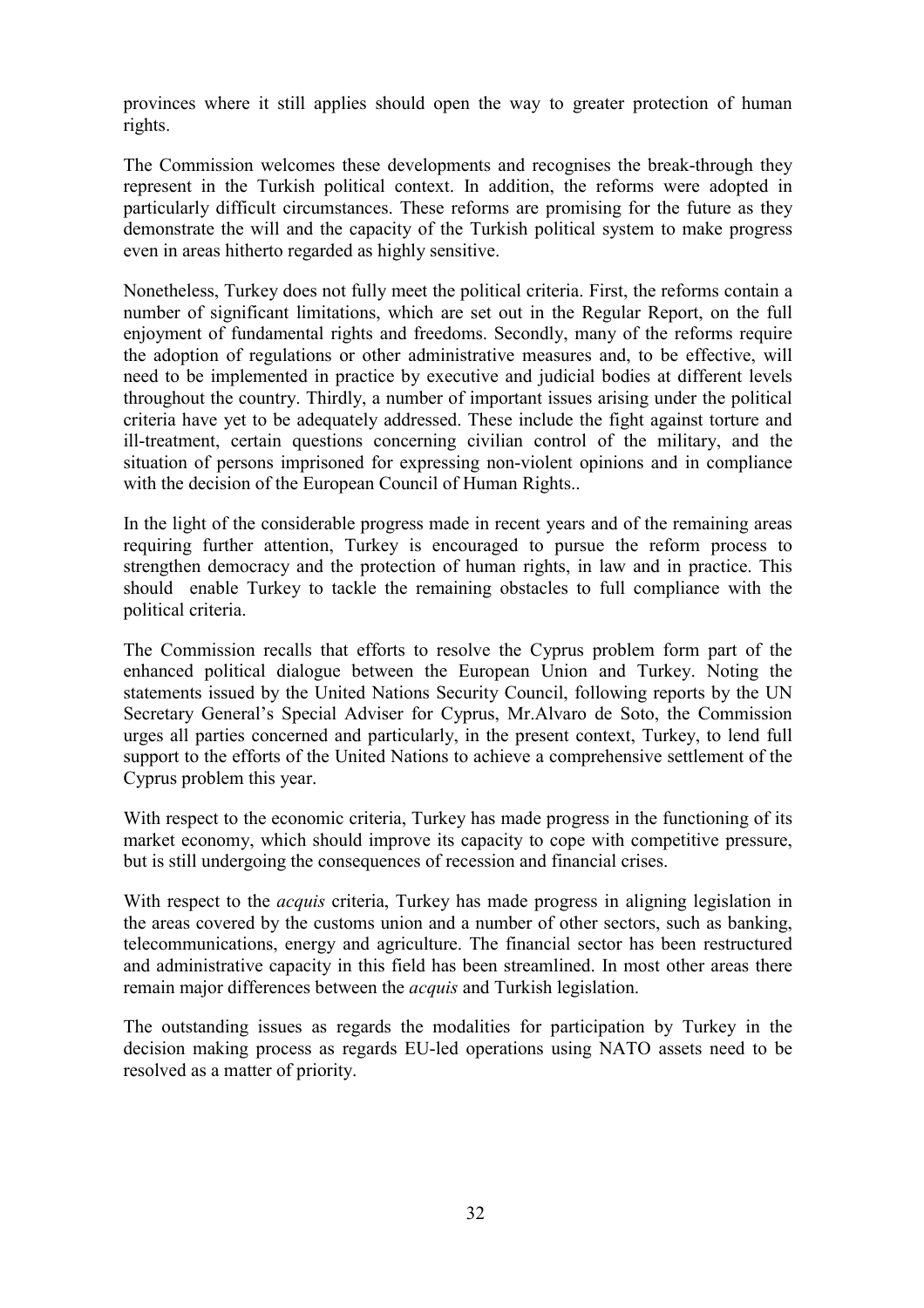# **5.1. Strengthening the Pre-Accession Strategy**

The Helsinki European Council set out the pre-accession strategy for Turkey in 1999. The Laeken European Council endorsed a new phase of this strategy last year. Since then, substantial progress has been made in its implementation.

Against this background, the Commission recommends that the European Union should enhance its support for Turkey's pre-accession preparations, in view of the next stage of its candidature. More detailed recommendations are given below as to how this objective can be achieved.

- The *Accession Partnership* has proved to be a valuable instrument in the preaccession strategy. It should be updated and revised to focus clearly on areas where priority action is still needed.
- The *enhanced political dialogue* between the EU and Turkey covers political reforms, human rights, the Cyprus issue and the matter of the peaceful settlement of border disputes, and will be pursued intensively. There is a need for detailed discussions on the various initiatives taken by Turkey to meet the Copenhagen political criteria. New ways will be sought to ensure improved understanding of the reforms and other issues requiring attention.
- The enhanced economic dialogue between the EU and Turkey covers issues of macroeconomic performance and stability and economic reforms, and will be pursued intensively. The various measures taken by Turkey to restore economic stability and to meet the Copenhagen economic criteria have to be discussed in detail.
- The process of *legislative scrutiny*, focusing on precise sector issues, supplemented by TAIEX assistance, is well underway and will be further developed. This process guides Turkey in the requirements for transposition of the *acquis*, including administrative capacity and enforcement.
- Additional efforts are being made to reinforce and extend the scope of the *customs union* to cover services and public procurement, as well as removing obstacles to the free circulation of goods. This will have an impact on the wider work to be undertaken by Turkey in accordance with its candidate country status.
- The deepening of *trade relations* with Turkey, both on a bilateral basis and in relations with third countries, should be pursued. For example, preferential market access for EC-Turkey trade in agricultural products could be extended on a reciprocal basis; this should be accompanied by greater co-operation on veterinary and phytosanitary matters. In negotiating trade agreements with third countries, the EU will step up efforts to ensure that such countries agree similar arrangements with Turkey. The dialogue between the EU and Turkey on trade issues should be enhanced and the use of trade defence instruments kept under review.
- In order to stimulate *investment* flows, a further liberalisation of foreign direct investment between the EU and Turkey should be pursued.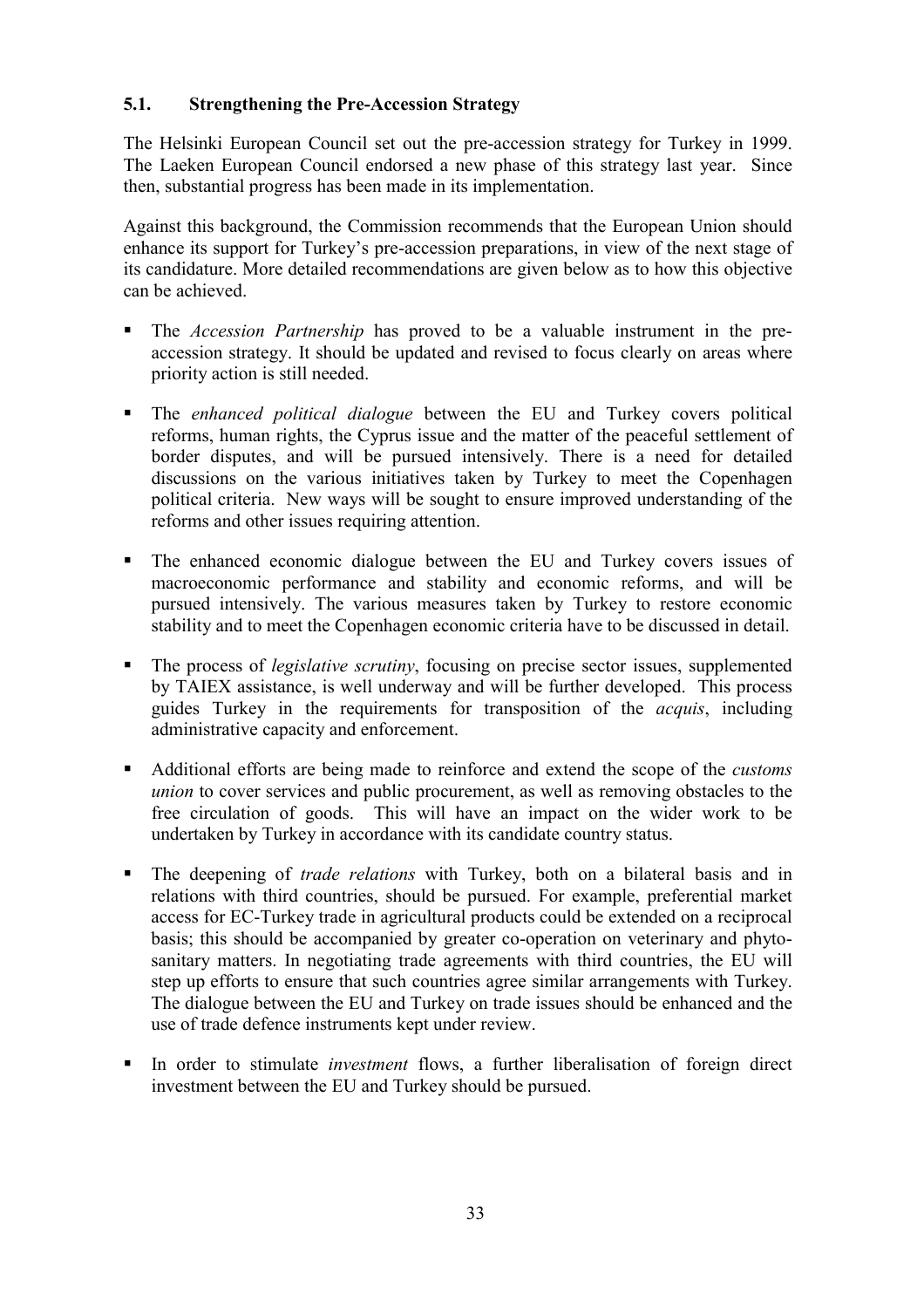- Co-operation with Turkey should be reinforced in the area of *Justice and Home Affairs*, including illegal immigration and adoption and implementation of the Schengen *acquis*, as well as the free movement of persons, and maritime safety.
- Turkey will participate in a number of *Community programmes and agencies*.
- The new *financial management* system has begun to bear fruit. The substantial backlog in commitments of EU finance for Turkey is now being cleared. The preaccession driven approach in the financial assistance programmes is being fully implemented. From 2003 greater responsibility will be passed to the Turkish authorities for the implementation of these programmes.

The Commission will take the necessary initiatives to put this strengthened pre-accession strategy into place. The Commission will put forward a revised Accession Partnership, taking account of progress made and the areas where further efforts are needed. Progress will be discussed in appropriate fora, such as the EC-Turkey Association Committee and in the Customs Union Joint Committee.

It is therefore necessary to increase the availability of financial assistance to Turkey, bearing in mind Turkey's specific needs and capacity to absorb such funds.

# **5.2. Additional financial support**

In order to help accelerate the implementation of Turkey's pre-accession strategy, increased financial assistance will be provided from 2004. This increase is intended to enable Turkey to strengthen its public administration, support the adoption of the *acquis*, and to facilitate Turkey's integration into the European economy.

Pre-accession assistance will focus on helping Turkey meet the Copenhagen criteria, and in particular on strengthening public administration at all levels, institution building, and investment related to the adoption of the *acquis*. Assistance will also be available for improving the functioning of Turkey's economy and its capacity to cope with competitive pressure within the internal market. Cross-border cooperation with existing EU Member States and other candidate countries will also be promoted. Priorities for assistance will be drawn from the Accession Partnership and the Regular Reports.

In order to facilitate the full devolution of implementation, Turkey will need to take further measures to ensure sound financial control.

Capacity building for Turkey's public administration will be matched by resources for investment in regulatory infrastructure, *acquis-*related investment and economic and social cohesion. Turkey will be asked to prepare a National Development Plan to guide the commitment of resources to addressing economic and social cohesion issues.

The Commission will put forward early next year a revised Accession Partnership for Turkey based on priorities emerging form this year's Regular Reports. In this context, the Commission will propose to the budgetary authority that grant assistance to Turkey should be allocated under heading 7 of the financial perspectives 2000-2006 and should be steadily increased in the period from 2004 to 2006. The size of annual allocations will be linked to performance in meeting the Copenhagen criteria and in the effective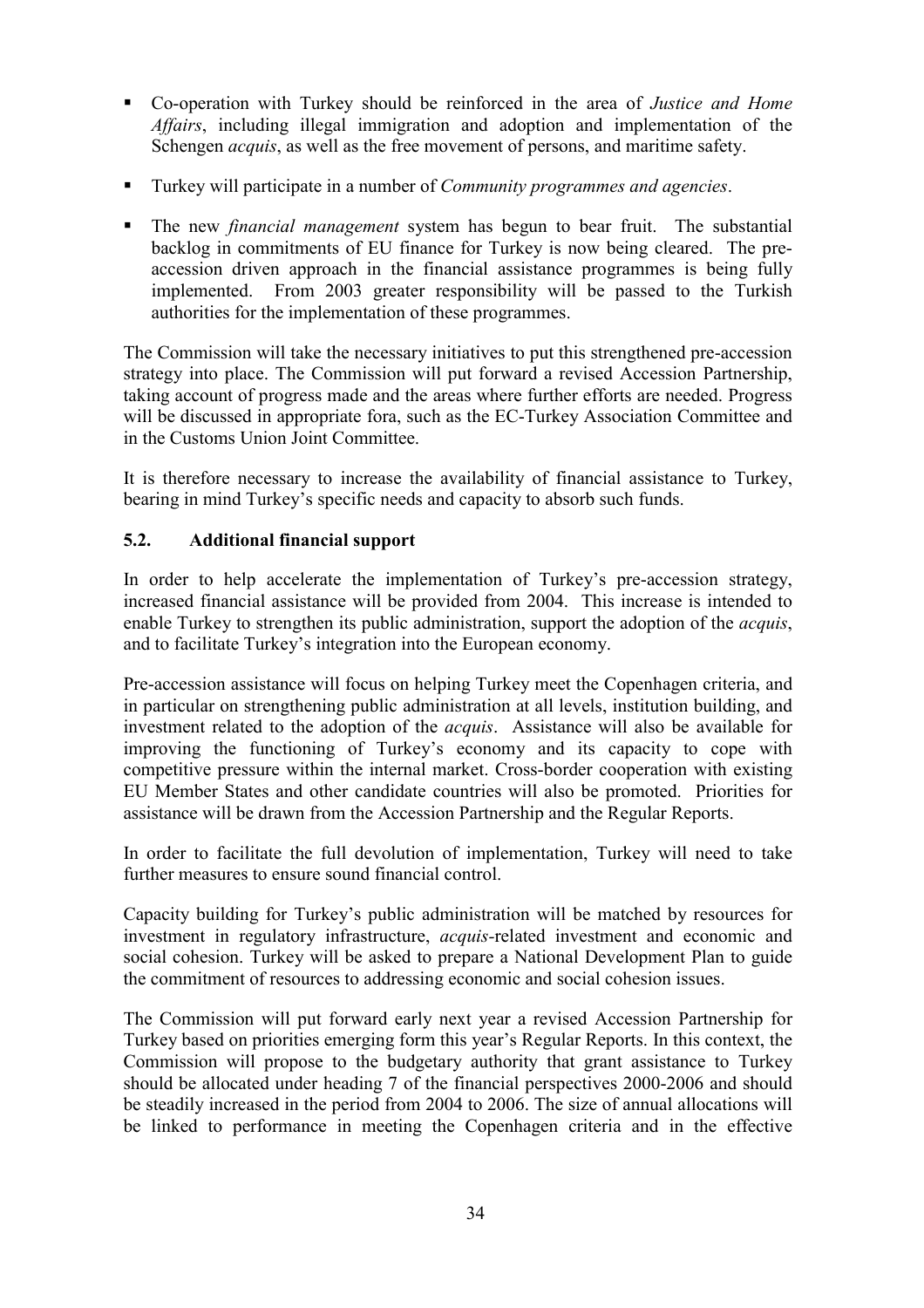management of pre-accession assistance. It can be expected that total assistance could at least double by 2006, taking into account Turkey's needs and absorptive capacity

# **6. CONCLUSIONS AND RECOMMENDATIONS**

In the light of the above, the European Commission's conclusions and recommendations are the following:

- (1) This year's Regular Reports show that all candidate countries have made considerable progress over the last year in implementing the accession criteria.
- (2) Cyprus, the Czech Republic, Estonia, Hungary, Latvia, Lithuania, Malta, Poland, the Slovak Republic and Slovenia fulfil the political criteria. Bearing in mind the progress achieved by these countries, the track record in implementing their commitments, and taking into account their preparatory work in progress and foreseen, the Commission considers that these countries will have fulfilled the economic and *acquis* criteria and will be ready for membership from the beginning of 2004. The Commission therefore recommends to conclude the accession negotiations with these countries by the end of this year with the aim to sign the Accession Treaty in spring 2003.
- (3) The Commission hopes to see a re-united Cyprus acceding to the European Union on the basis of a comprehensive settlement, as the best outcome for all concerned. As indicated in the conclusions of the Seville European Council, the EU is ready to accommodate the terms of a political settlement in the accession arrangements in line with the principles on which the European Union is founded. The Commission welcomes that substantial UN involvement will continue and urges all parties concerned and, in particular Turkey, to lend full support to efforts to reach a comprehensive settlement this year. Cyprus' terms of accession can be adapted to reflect the comprehensive settlement as well as its implications for the application of the *acquis* throughout the island. The Commission has proposed that considerable resources should be made available to support the northern part of the island to catch up and to back up a settlement. In the absence of a settlement, the decisions to be taken in December by the Copenhagen European Council will be based on the conclusions of the Helsinki European Council .
- (4) Acceding countries need to implement the *acquis* by the date of accession, except in cases where transitional arrangements have been agreed. Commitments undertaken in the negotiations must be fully met before accession. The Regular Reports point to a number of areas where further improvements need to be made in the context of the political and economic criteria and in relationship to the adoption, implementation and enforcement of the *acquis*. These should be vigorously pursued. In order to analyse progress and to facilitate successful membership of the European Union, the Commission will regularly monitor this and report to Council. The Commission will produce six months before the envisaged date of accession a comprehensive monitoring report for the Council and the European Parliament. The Commission considers that a specific safeguard clause needs to be introduced in the Accession Treaty. This clause should allow the Commission for a limited period of time to take appropriate measures in the internal market field.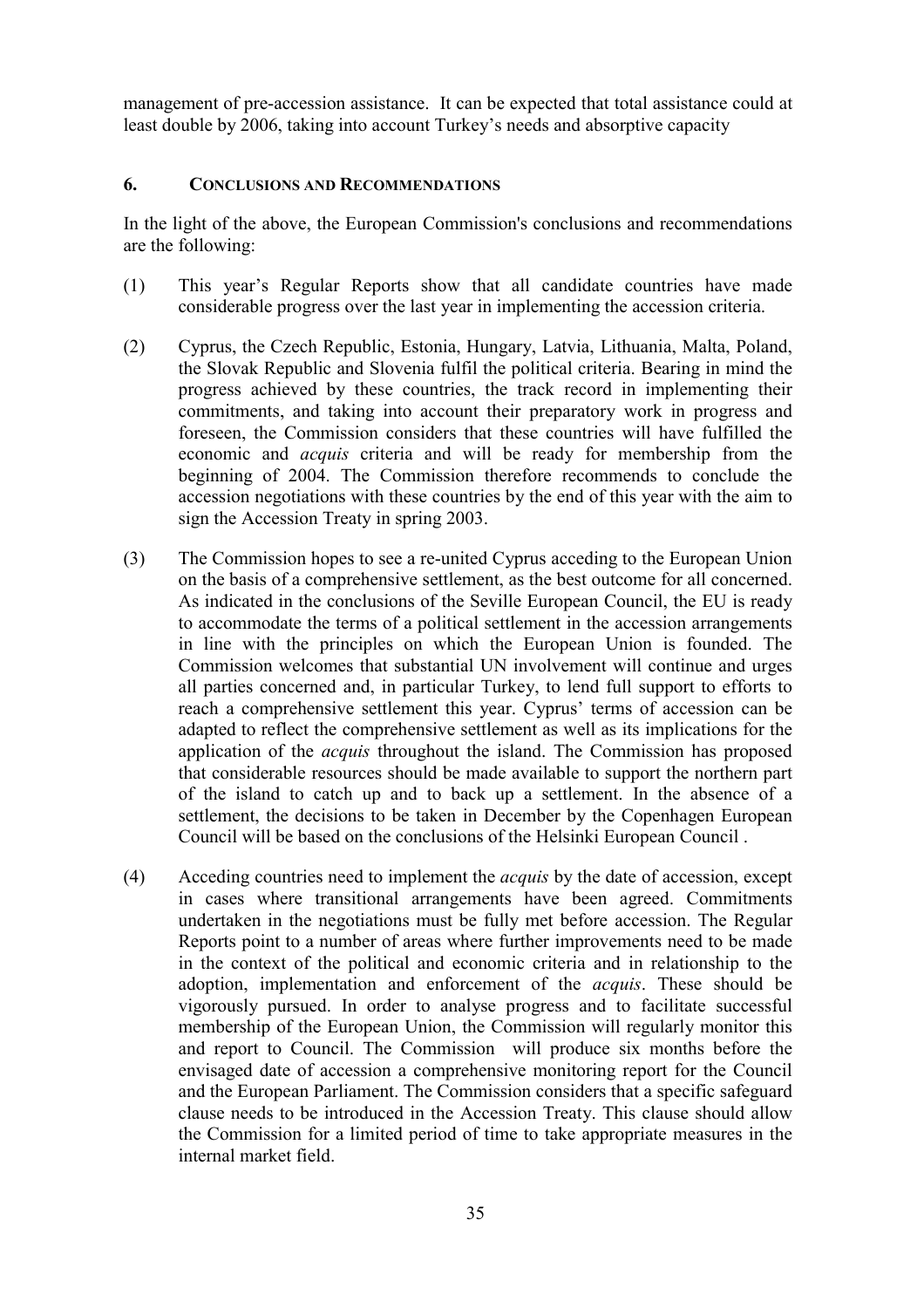- (5) Conclusion of negotiations requires that the necessary solutions be found to the remaining open questions in the negotiations. As to the financial offer of the Union, such solution should be based on the financial framework for negotiations put forward by the Commission on 30 January 2002 and the principles contained therein.
- (6) Bulgaria and Romania have set 2007 as their indicative date for accession. The Commission will strongly support the two countries in achieving this objective, which will continue to be guided by the principles of differentiation and own merits. The Commission will propose, on the basis of the analysis in the 2002 Regular Reports, detailed roadmaps for Bulgaria and Romania before the Copenhagen European Council. In order to prepare Bulgaria and Romania for membership in the European Union, an increased focus will be put on judicial and administrative reform. Furthermore, pre-accession assistance provided to Bulgaria and Romania should be increased considerably from the date of the first round of accessions, linked to progress in implementing the roadmaps. As the accession negotiations with all twelve negotiating candidate countries are an inclusive process, the Accession Treaty should acknowledge that the results reached in the negotiations with those candidates which will not join in the first round of enlargement will not be put into question.
- (7) Through constitutional reform and a series of legislative packages Turkey has made noticeable progress towards meeting the Copenhagen political criteria, as well as moving forward on the economic criteria and alignment with the *acquis*. Nonetheless, considerable further efforts are needed. Against this background and in view of the next stage of its candidature, the Commission recommends that the EU should enhance its support for Turkey's pre-accession preparations and should provide significant additional resources for this purpose. The Commission will propose a revised Accession Partnership and intensify the process of legislative scrutiny. It recommends renewed efforts to extend the Customs Union and improve its functioning, with a view to deepening EC - Turkey trade relations and increasing investment flows. Turkey is encouraged to pursue its reform process and thus to carry forward its candidature for EU membership.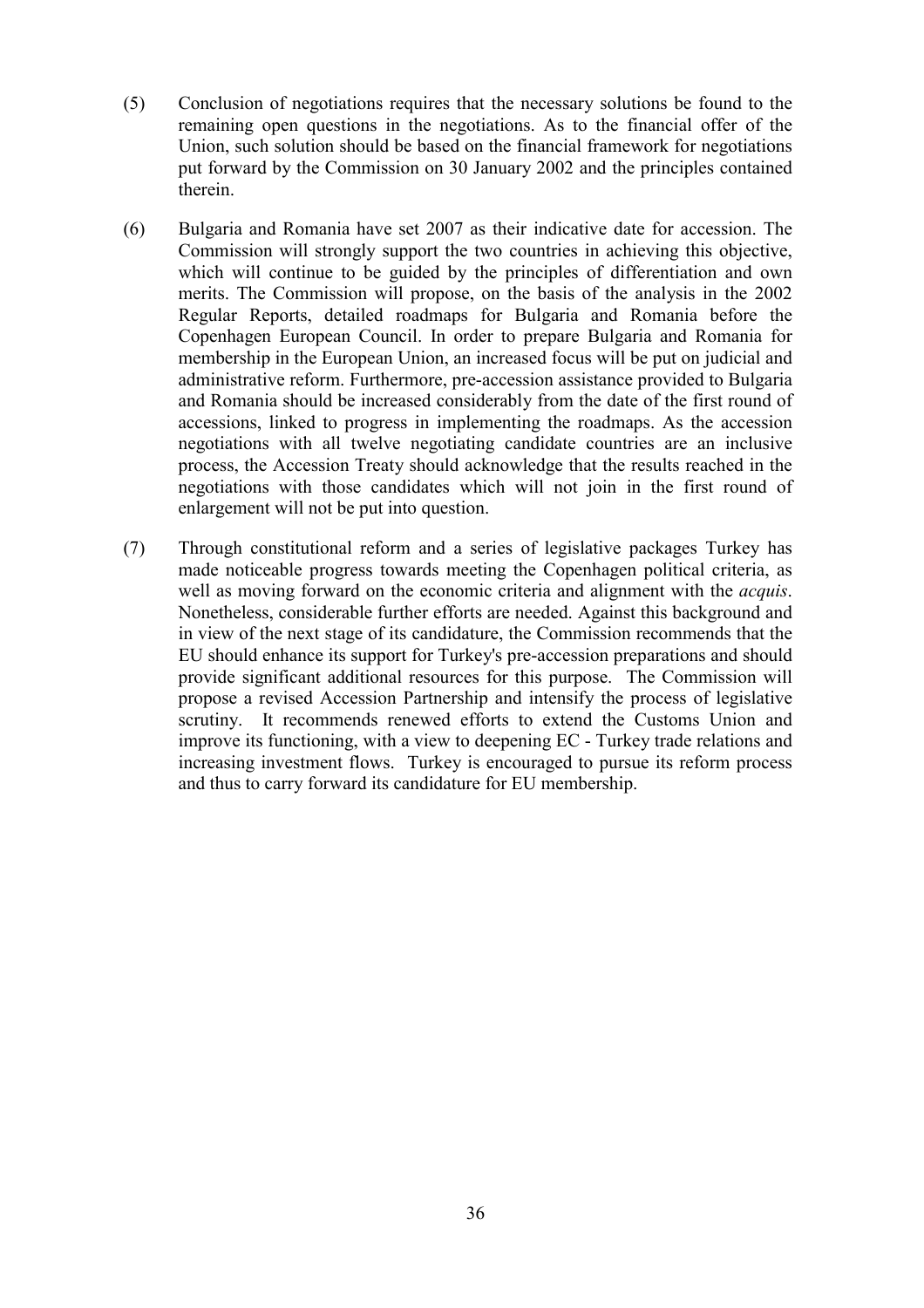#### **ANNEX 1: CONCLUSIONS OF THE REGULAR REPORTS**

### **Bulgaria**

In its 1997 Opinion, the Commission concluded that Bulgaria fulfilled the political criteria. Since that time, Bulgaria has made considerable progress in further consolidating and deepening the stability of its institutions guaranteeing democracy, the rule of law, human rights and respect for and protection of minorities. This has been confirmed over the past year. Bulgaria continues to fulfil the Copenhagen political criteria.

Significant progress has been made on the judicial reform strategy with the adoption of an Action Plan and major amendments to the Law on the Judicial System. These need now to be implemented in order to translate them into concrete improvements in the functioning of the system. Issues relating to the structure of the judicial system and immunity still need to be addressed.

There have also been positive further developments in the fight against corruption, which remains a cause for serious concern, with *inter alia* the adoption of an action plan to implement the National Anti-Corruption Strategy. Whilst the need to tackle corruption is now high on the agenda Bulgaria needs to continue to make concerted efforts to implement the measures.

There has been some further progress on public administration reform with revisions to the legislative framework and the adoption of a Strategy for Modernisation of the State Administration but serious efforts are now required to develop and implement reforms to ensure an efficient, transparent and accountable public administration.

Bulgaria continues to respect human rights and freedoms. Bulgaria has considerably improved the legal framework, for tackling trafficking, corruption and organised crime as well as for asylum. However, there are a number of areas which continue to give cause for concern. A new issue that has been identified is the very poor living conditions of people in institutions, in particular the mentally handicapped. This needs to be addressed urgently. Bulgaria also needs to strengthen its efforts to reform the child care system, to make sure that the best interests of the child are reflected and reduce the number of children in institutions. Poor conditions for detainees in particular in police stations and pre-trial detention also need to be addressed.

The recent changes to the Penal Code are an important step in removing discrimination on the grounds of sexual orientation.

Concerning the Roma community, little has been done to remedy problems of social discrimination or to take concrete action to improve very poor living conditions. The adoption of comprehensive anti-discrimination legislation would be an important step forward in this regard.

Bulgaria is a functioning market economy. It should be able to cope with competitive pressure and market forces within the Union in the medium term, provided that it continues implementing its reform programme to remove remaining difficulties*.*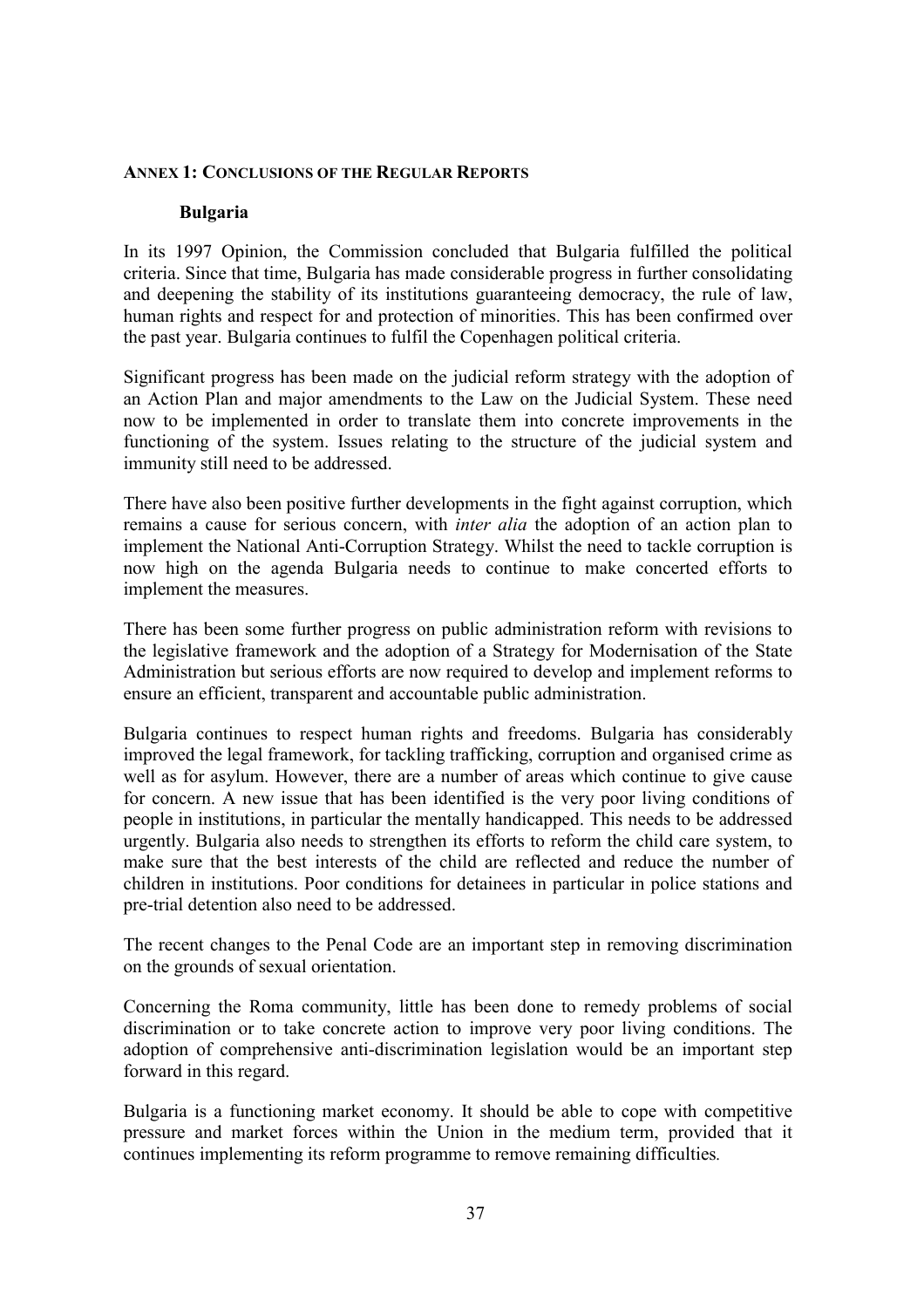Bulgaria has achieved a high degree of macroeconomic stability and market mechanisms are now working sufficiently to allow for a better allocation of resources. Good progress has been made in structural reforms, especially as regards procedures for market entry, the restructuring of the financial sector and privatisation, thus setting the microeconomic basis for a process of sustained growth.

However, further efforts are needed to improve the flexibility of markets. In particular, the efficiency of the administrative and judicial system has to be reinforced, to allow economic agents to make decisions in a climate of stability and predictability. Administrative procedures affecting the enterprise sector, including bankruptcy procedures, must be streamlined. The level of financial intermediation continues to be low. Specific deficiencies remaining in the land market affect the performance of this market and of related economic sectors. An implementation of these reform measures should contribute to higher levels of private and public investment which are key requirements for sustained growth and sufficient competitiveness within the Union.

Since the Opinion in 1997, Bulgaria has made good progress in most areas of the *acquis*. It has maintained a generally good pace of alignment of legislation throughout this period and has advanced on development of administrative capacity albeit at a slower pace.

Over the past year, Bulgaria has continued to progress in terms of legal alignment and administrative capacity, with an acceleration of efforts on judicial reform.

Overall, and in view of Bulgaria's target date for accession, Bulgaria has achieved a reasonable degree of alignment with the *acquis* in many areas. Administrative capacity has also developed, although significant further efforts remain to be made. More attention needs to be paid to how laws will be implemented and enforced. In this regard, progress on public administration and judicial reform needs to be sustained.

Regarding the *internal market*, Bulgaria has made further progress in most areas. In *free movement of goods*, progress continued with amendments to the Law on Standardisation, which remove conflicts of interest between standardisation and regulatory functions and/or certification. Considerable efforts are still needed to reinforce administrative infrastructure for standardisation and certification and to systems for national conformity assessment and market surveillance. The new Public Procurement Act is a further step towards implementation of the *acquis,* but is not yet fully aligned. This and enforcement, in line with the principles of the *acquis*, needs to be ensured. As regards food safety, a considerable amount of legislation has been transposed but efforts need to be pursued to ensure proper implementation and enforcement of the *acquis*. Reinforcement of administrative capacity is still needed, notable laboratory upgrading and accreditation. On the *freedom to provide services*, Bulgaria has developed sound banking supervision practices. It has made good progress in implementing the banking *acquis* but is less advanced in the field of insurance and securities. The establishment of the Consultative Council for Financial Sector Supervision is a further step in the right direction. Bulgaria has made progress on legal alignment with the *acquis* on data protection but needs to ensure full alignment with the *acquis* and take steps to put administrative capacity in place to implement and enforce this.

*Company law* has been further aligned but still needs to be brought fully into line with elements of the *acquis,* especially on acquisitions, mergers and divisions of companies. On the legal framework for protecting intellectual and industrial property rights (IPR),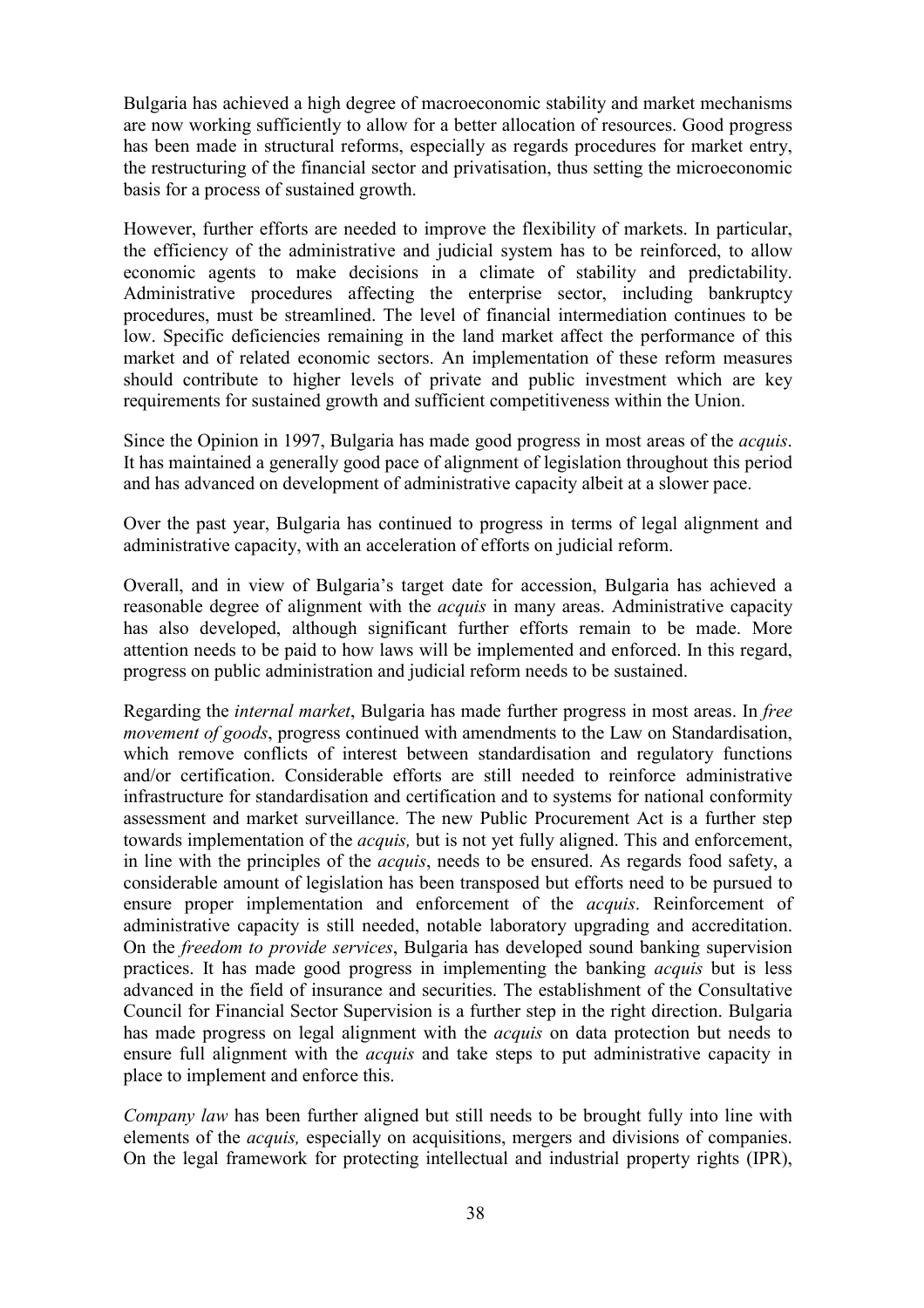there have been further improvements but steps need to be taken to ensure this is enforced at borders and that law enforcement bodies and the judiciary are trained to handle IPR matters. On *competition policy*, important progress has been made with the entry into force of the Law on State Aid. Further efforts are now needed to develop a credible state aid enforcement record. On anti-trust, Bulgarian legislation is largely in line with the *acquis*. Bulgaria needs to continue to build a record of effective application and enforcement of rules. The restructuring of the steel sector will need to be closely monitored.

For *customs* and *taxation*, Bulgaria still needs to develop IT systems that allow for exchange of data with the EC. As regards strengthening of administrative capacity, in customs, implementation of reforms is progressing, but there has been limited progress in the reform of tax administration.

Bulgaria has progressed in aligning with the *telecommunications acquis*. Efforts should focus on completing transposition, speeding up effective implementation, and enhancing the capacity of the regulator.

In *agriculture*, approximation of legislation in the veterinary and phytosanitary sectors has progressed well. Further efforts are still necessary in the transposition of the *acquis*. However, substantial efforts will be necessary to develop the necessary administrative, inspection and control mechanisms, in particular to ensure enforcement of veterinary/hygiene control standards. Progress on *fisheries* has continued, but Bulgaria needs to take further measures to ensure full compliance with EC hygiene and health requirements.

On *social policy and employment*, some progress has been made But considerable further work remains on legal transposition in the areas of labour law, equal opportunities, antidiscrimination and health and safety at work. Social dialogue in line with EC practice needs to be fostered.

Concerning *regional policy*, Bulgaria has made progress in preparing for the implementation of structural policies with the adoption of a strategy for structural funds, which clarifies the institutional structure for structural and cohesion fund assistance. Bulgaria needs to focus efforts on strengthening capacity for future implementation of structural funds in key ministries, including appropriate control, monitoring and evaluation mechanisms. Bulgaria still needs to prepare a coherent development plan as required by the structural funds regulations and integrate it into the national budgetary and policy-making framework.

Bulgaria has continued to transpose the *environmental acquis* with the adoption of the Environmental Protection Act. Efforts are needed to prepare directive-specific implementation plans and financing strategies, on environmental investments, and to further elaborate mechanisms to monitor effective implementation. Implementation remains a major challenge as is the need for increased administrative capacity and the cost of alignment.

Bulgaria has continued to make progress in aligning *transport* legislation with the *acquis*, notably in the road transport and the railway sectors. The newly-established administrative structures need to be strengthened. For maritime transport, the poor safety record of the Bulgarian fleet remains a cause for concern.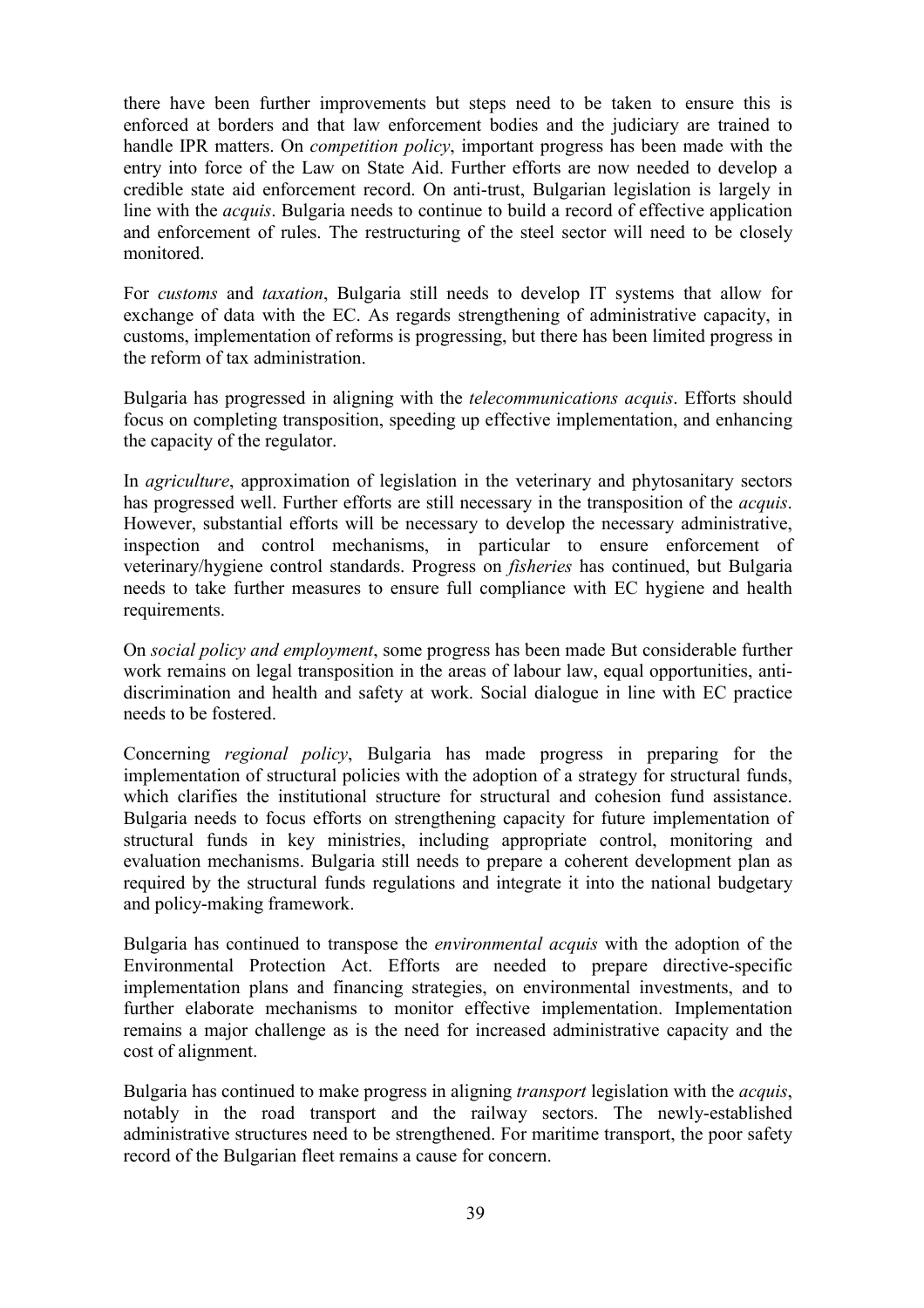Bulgaria has stepped up progress in reforming the *energy* sector where restructuring had been slow in previous years. A new national energy strategy was adopted. The legislative basis for market opening has been created and privatisation of the distribution companies is under preparation. Bulgaria now needs to set clear timetables for restructuring of the energy sector. Bulgaria must respect closure commitments for Kozloduy NPP and ensure a high level of nuclear safety.

In *justice and home affairs*, Bulgaria made good progress in aligning with the *acquis* in most areas. It has adopted an action plan for the adoption of Schengen requirements. However, a major effort is still needed in order to strengthen implementation capacity.

Substantial progress has been made in strengthening *financial control* with the entry into force of the new laws on Public Internal Financial Control and the National Audit Office. Bulgaria should focus now on strengthening the required institutional structures, including for the protection of the EC financial interests.

Bulgaria still needs to make sustained efforts to develop sufficient administrative and judicial capacity to implement and enforce the *acquis*. As well as continuing horizontal reform of the public administration, it needs to focus in particular on developing the capacity to be part of the internal market and to apply the *acquis* in areas such as agriculture, environment and regional policy. Further efforts are also required to establish the necessary administrative capacity to ensure the sound and efficient management of EC funds.

In the accession negotiations, 22 chapters have been provisionally closed. The commitments made in the negotiations are with a view to accession from 2007 and are generally being met by Bulgaria.

### **Cyprus**

The Commission has repeatedly concluded that Cyprus fulfils the political criteria. This was the conclusion of previous Regular Reports, and has been confirmed over the past year. Cyprus continues to fulfil the Copenhagen political criteria.

The state public administration has been considerably strengthened by the creation of new posts and the promotion of regular training.

Cyprus continues to respect human rights and freedoms. Cyprus has improved the procedure for the protection of refugees. It has abolished restrictions on the right to marry for Turkish Cypriots living in the south.

Cyprus is a functioning market economy and it should be able to cope with competitive pressure and market forces within the Union.

The first 1998 Regular Report already acknowledged the economic reform efforts undertaken by the Cypriot authorities to prepare for EU accession. Since then, the Cypriot authorities' commitment to the economic requirements of EU accession has been sustained.

Further improvements can be made to the functioning of markets by keeping to plans to liberalise the telecom, energy, air transport and postal services sectors. Adherence to the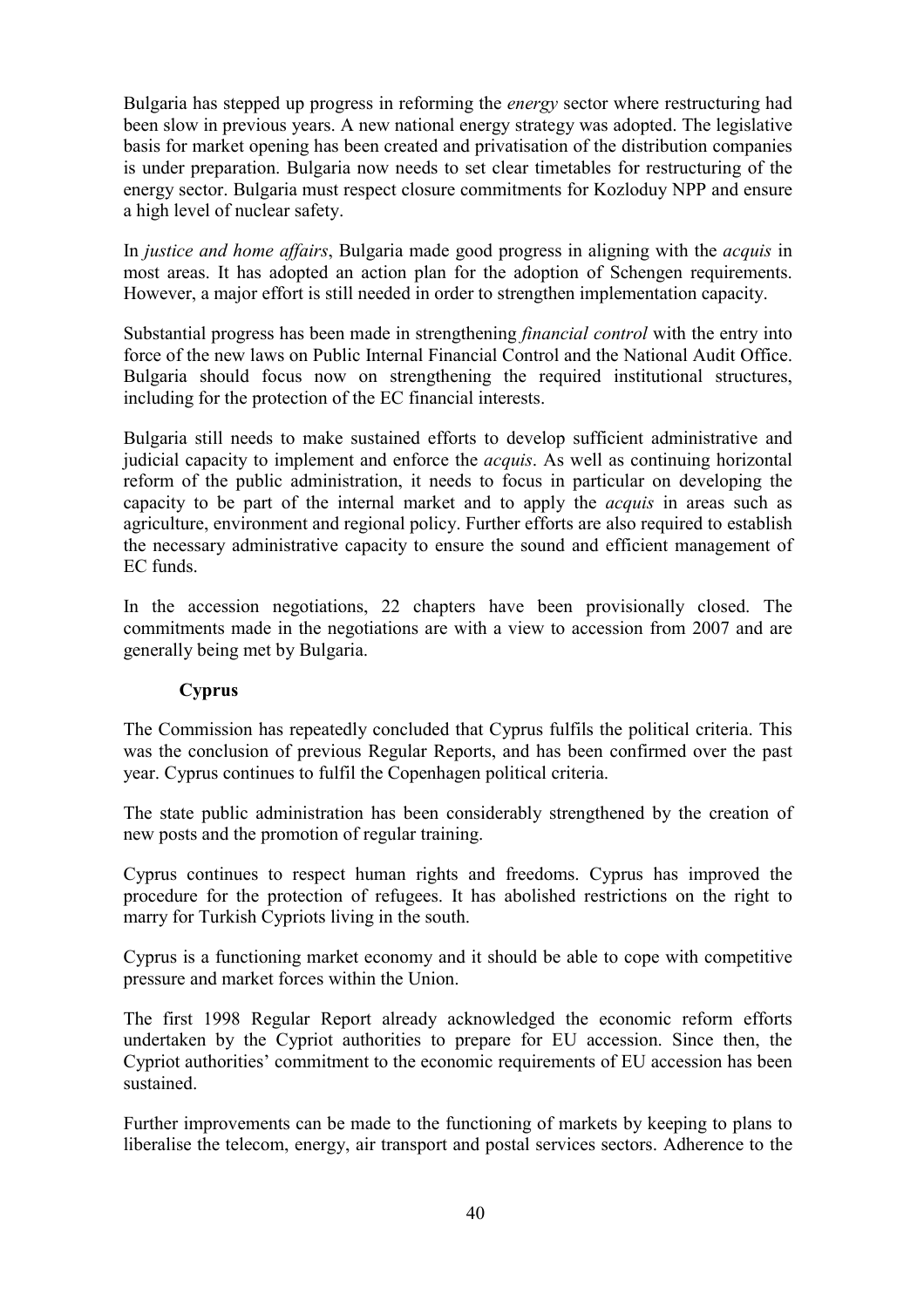fiscal consolidation programme will contribute to reducing the current account deficit. Care must be taken to improve co-ordination of the supervision of co-operative financial institutions and banks.

Since the 1998 Regular Report, Cyprus has made substantial progress in the different areas of the *acquis*. The legislative alignment process has accelerated in recent years. Cyprus has continued to pay attention to implementation and enforcement structures.

Over the past year, Cyprus has further advanced with legislative alignment and has improved its position in relation to administrative capacity, in particular in the fields of social insurance, veterinary and phytosanitary inspections, pharmaceutical services, combating money laundering, ship inspection, inland revenue, planning, environmental services, consumer and health protection, and customs.

Overall, Cyprus has achieved a good degree of alignment with the *acquis* in most areas and is advanced towards reaching adequate administrative capacity to implement the *acquis* in a considerable number of fields, although further efforts remain to be made. Detailed plans have been agreed, in particular in the negotiations and in the Action Plan, to cover the remaining gaps.

There has been significant progress in the different areas of the internal market. As regards *free movement of goods* approximation has been completed in a number of sector-specific areas. The adoption of the framework legislation on the New and Global Approach principle, following an initial delay, has allowed substantial legislative progress and constituted an important step towards further alignment with the *acquis*. In the field of public procurement full alignment has not yet been achieved. Furthermore, efforts are still required for transposition of the *acquis* relating to the notification procedure, market surveillance and product safety. The newly established Company for Certification has reinforced the infrastructure for standardisation and certification, whereas Cyprus has to continue efforts to enhance its market surveillance systems. In the field of *free movement of persons* Cyprus has taken a major step by adopting the framework legislation on the recognition of professional qualifications. It has abolished inconsistencies as regards the co-ordination of social security systems and has reached a good level of administrative capacity. On *freedom to provide services* good progress can be reported in terms of harmonisation, in particular with legislation on insurance companies and banks, including offshore banks. Enhancement of administrative capacity should particularly continue as regards supervisory authorities in the field of financial services. The liberalisation of *capital movement* is on course to achieve full alignment by accession. Although the administrative capacity for combating money laundering has been further enhanced through the recruitment of additional personnel. Cyprus must continue sustained efforts in this domain.

As regards *company law*, Cyprus's legislative alignment with the *acquis* is at an advanced stage. With respect to intellectual and industrial property rights, further efforts are required to strengthen enforcement capacity in relation to border controls, combating piracy and counterfeiting. In the field of *competition* steady progress has been made in adopting anti-trust and state aid legislation. A substantial improvement in state-aid and in anti-trust enforcement is evident after years of standstill. The State aid monitoring authority and the fully independent authority for the protection of competition function well, but should be developed further.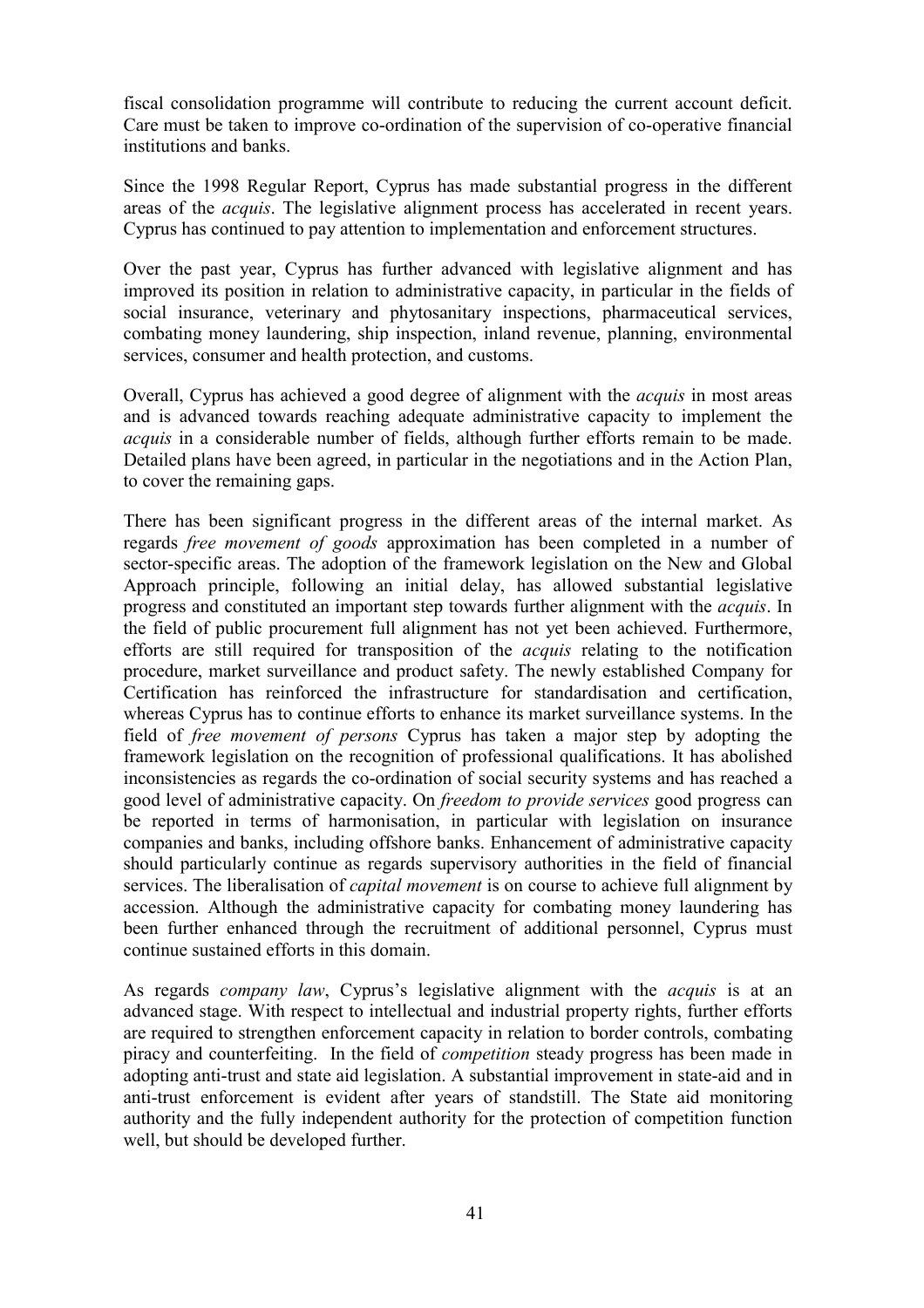Cyprus has reached a good level of legislative alignment in the field of *agriculture* and has taken significant steps as regards the establishment of the Common Market Organisations. However, the administrative capacity to implement and enforce the *acquis* needs to be further strengthened in this field. Due priority should be given to the preparation of the Integrated Administration and Control System. In the area of *fisheries*, legislation has been aligned to a reasonable extent. Administrative capacity is in place but needs to be further reinforced. Cyprus has continued its efforts to further reduce the number of fishing vessels under its flag, but its Fishing Vessel Register has not yet become fully operational. However, the relevant infrastructure for the establishment of the register has been introduced and the implementation mechanisms are under way.

The comprehensive tax reform, concerning both indirect and direct taxation, has moved Cyprus significantly forward in the field of *taxation*. Cyprus has also made important progress with developing the necessary administrative capacity and has reached an adequate level in this respect. Cyprus can also rely on a well-organised and well functioning *customs* administration. Further legislative alignment is needed concerning inward and outward processing, temporary importation, cultural goods, and procedural aspects. The adoption of the pending and outstanding legislation in this area is urgently required in order to achieve this alignment.

Cyprus needs to focus on full liberalisation of the telecommunications markets, speeding up the implementation of the acquis, and the establishment of the regulator's office

As regards *Economic and Monetary Union* good progress can be reported, as the Central Bank has now become independent.

Legislation in the *transport* sector is largely in line with the *acquis*, but some legislation, in particular regarding aviation, remains to be transposed. Safety matters have been particularly improved by legislative alignment and strengthened administrative capacities. Efforts in the area of maritime transport need to be continued.

As regards *social policy and employment*, Cyprus has achieved substantial progress. Alignment with the legislative *acquis* needs to be completed in a few areas. There is still a strong need to enhance administrative capacity.

Progress has been made at a moderate pace in the field of *energy*. As regards alignment with the internal energy market acquis and the security of supplies and oil stocks, Cyprus has advanced only in a limited manner. Cyprus is strongly encouraged to ensure the progressive building up of oil stocks and the relevant authority according to the agreed timetable. Ongoing legislative work in order to align with the internal energy market *acquis* and to establish the oil stocks authority should be continued without delay, as should efforts to ensure the necessary oil stocks storage capacity.

Cyprus has continued the integration of the *environment* into other policies and has achieved a considerable alignment with the *acquis* in the various sectors of environmental and nature protection. However, measures need to be adopted in the important fields of air and water quality, industrial pollution control, chemicals, and genetically modified organisms. Particular attention should be paid to waste management and to enhancing administrative capacity. Investment needs to be secured in the medium term to ensure implementation of the environmental *acquis*.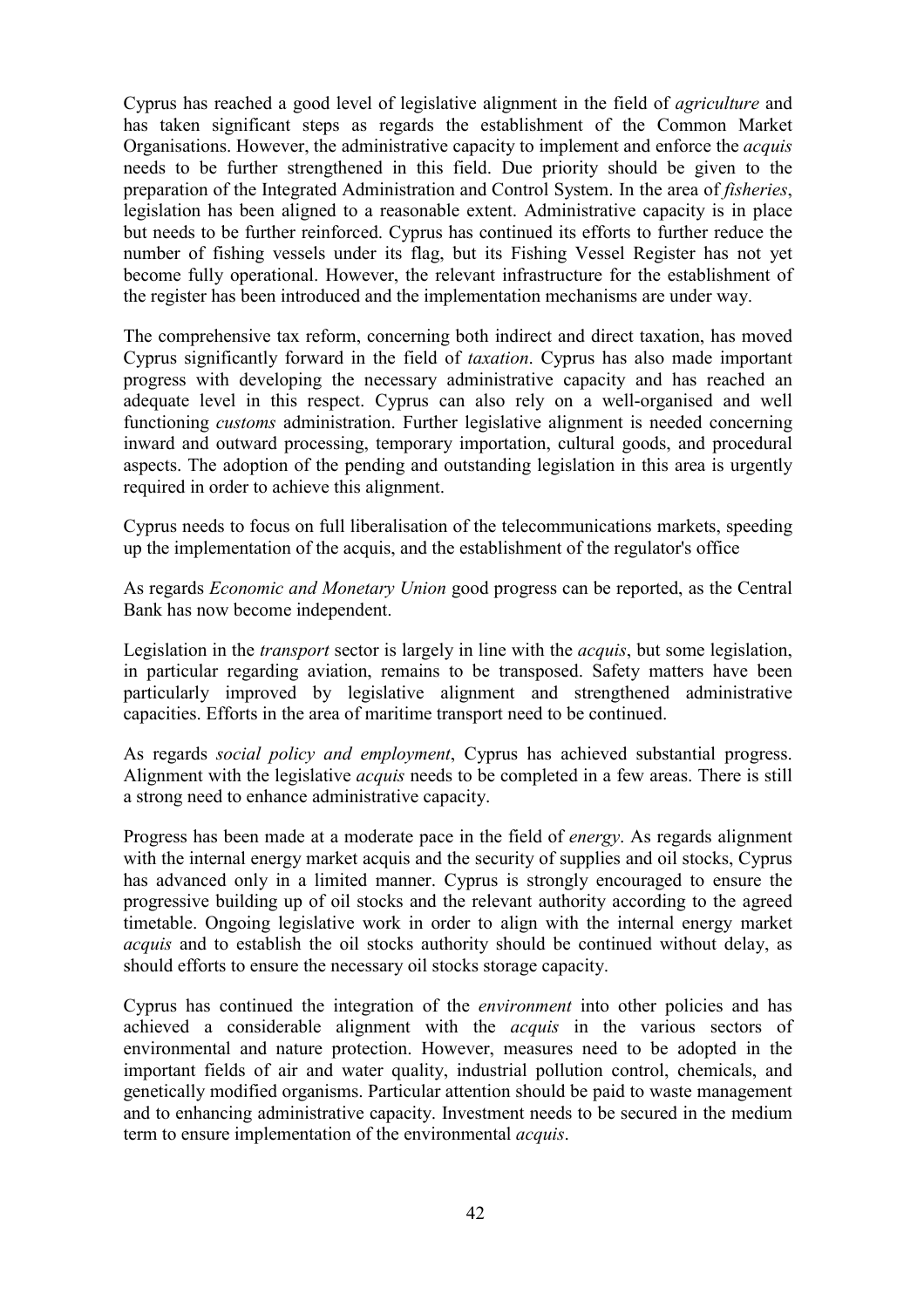Concerning *justice and home affairs* good progress in the fields of visa policy, asylum, the fight against organised crime and corruption can be reported. On asylum, alignment has been accelerated and an independent review authority has been established. Concerning the Schengen *acquis*, Cyprus is continuing its preparations by fully implementing the existing Schengen Action Plan and by developing the National information system. Cyprus has ratified various conventions with respect to data protection, the fight against terrorism, and proceeds from crime. In general, administrative capacity has still to be further strengthened in this area.

As regards *regional policy*, Cyprus has continued to make important progress in aligning with the *acquis* preparing for participation in structural instruments. Cyprus is also well advanced with respect to administrative structures.

Cyprus has achieved further progress in the field of *financial control*. Its Public Internal Financial Control system is well developed and international audit standards are largely met. Efforts should be undertaken as to strengthening the administrative capacity of the Treasury.

Cyprus has further strengthened its *administrative capacity*. Additional staff has been recruited in key areas and has been included in the Supplementary Budget for 2002, which is not yet approved. In important areas such as capital movement, competition, agriculture, taxation, customs, environment, and justice and home affairs enforcement structures have been reinforced. Close attention is required as regards the structures which are necessary to implement the *acquis* which will be applicable only upon accession, in particular as regards sound and efficient management of EC funds.

In the accession negotiations, 28 chapters have been provisionally closed. Cyprus is generally meeting the commitments it has made in the negotiations. However, delays have occurred with regard to the establishment of the fishing vessel register, and in the legal alignment as regards oil stocks and with the electricity Directive. These issues need to be addressed.

Bearing in mind the progress achieved since the 1998 Regular Report, the level of alignment that Cyprus has achieved at this point in time, and its track record in implementing the commitments it has made in the negotiations, the Commission considers that Cyprus will be able to assume the obligations of membership in accordance with the envisaged timeframe. In the period leading to accession, Cyprus needs to continue its preparations, in line with the commitments it has made in the accession negotiations.

### **The Czech Republic**

In its 1997 Opinion, the Commission concluded that the Czech Republic fulfilled the political criteria. Since that time, the country has made considerable progress in further consolidating and deepening the stability of its institutions guaranteeing democracy, the rule of law, human rights and respect for and protection of minorities. This has been confirmed over the past year. The Czech Republic continues to fulfil the Copenhagen political criteria.

The government has taken further steps to improve the functioning of the central administration. In particular, it has adopted a Civil Service Act which establishes a legal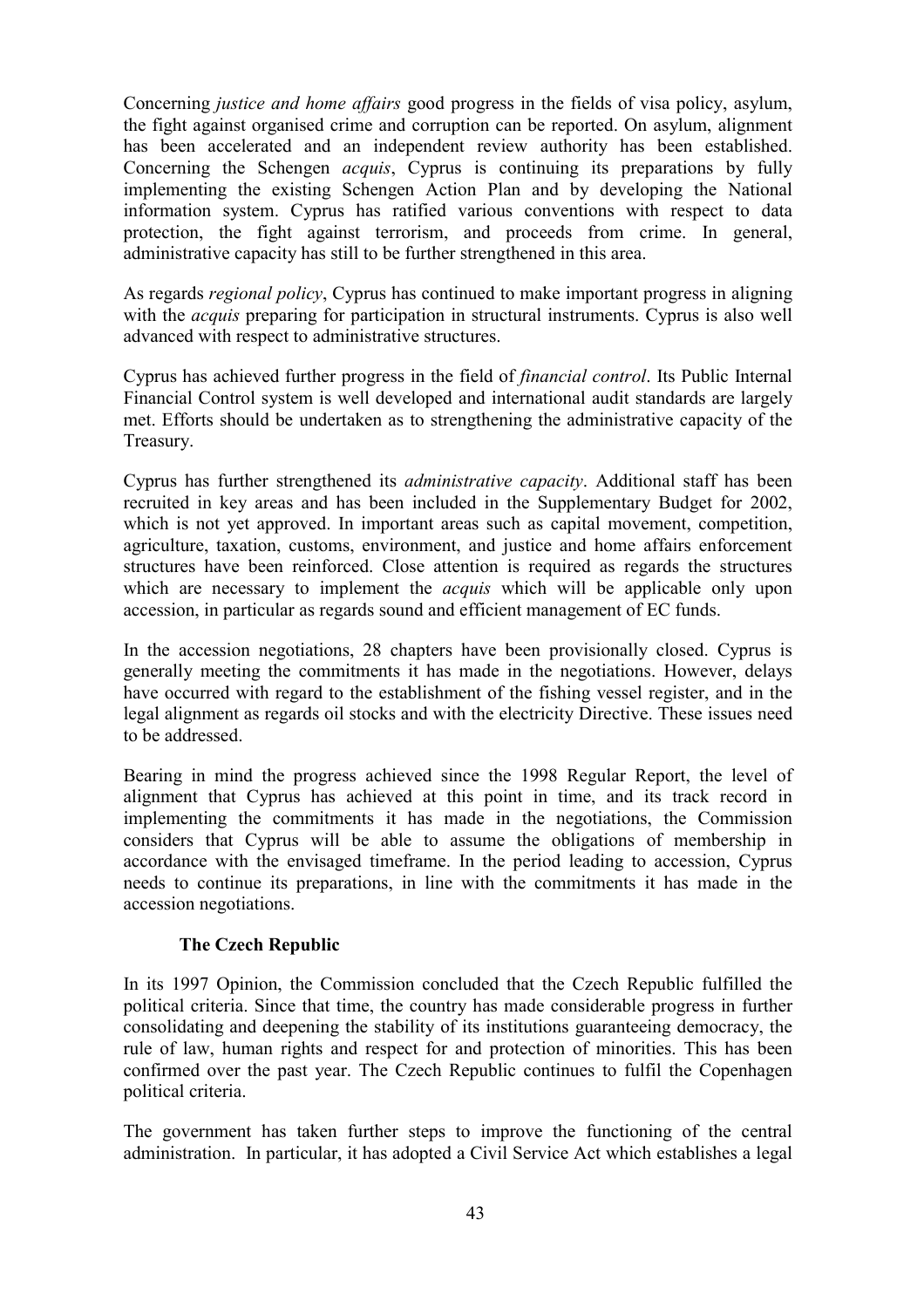framework for the central public administration and reforms the existing arrangements in a number of key areas. The Act foresees a gradual implementation of its provisions during a transition period which may extend up to the end of 2006, in order to allow sufficient time for their careful preparation and thorough application. Nonetheless, it would be desirable for full implementation to be achieved as soon as possible so that the Czech public administration will be better equipped to deal with the extra demands created by accession to the European Union. The process of decentralization has continued, with the continued transfer of competencies to the regions and municipalities.

The reform of the judiciary has made further progress, in particular with the introduction of a new system of administrative law and the implementation of the streamlined Criminal Proceedings Code. However, further efforts are needed to reduce the length of court proceedings, particularly in civil cases. Overall, the recent reforms need to be underpinned by additional human and material resources as well as increased judicial training.

Some additional legal and organizational measures have been taken to fight against corruption and economic crime, which remain a cause for serious concern. Efforts need to be increased. In particular it is necessary to ensure that the relevant law enforcement institutions receive additional human and technical resources. A recent government report highlights the importance of ensuring full support from political forces in this field.

The Czech Republic continues to respect human rights and freedoms.

An amendment to the Asylum Law, which entered into force in February 2002, tightened the conditions for granting asylum. It also established a second independent appeal instance for rejected asylum applications. The Council for Equal Opportunities started its work in January 2002.

Some additional activities have been undertaken to improve the difficult situation facing the Roma community. However, more structural measures are needed in order to achieve significant results in remedying discrimination in access to education, housing and employment. The adoption of comprehensive anti-discrimination legislation would be an important step forward in this regard.

The 1997 Opinion already acknowledged the substantial reform efforts undertaken by the Czech authorities to transform their economy. Since the Opinion, and against a challenging international economic environment, economic performance has improved. Macroeconomic stability has been achieved, reforms have deepened while the Czech authorities' commitment to the economic requirements of EU accession has been sustained.

Hence, it is concluded that the Czech Republic is a functioning market economy. The continuation of its current reform path should enable the Czech Republic to cope with competitive pressure and market forces within the Union.

Improvements can be made as regards the management of public finance, in particular by addressing the high and rising mandatory and quasi-mandatory government expenditures. Reforms of social expenditure, such as pension and health care schemes, must be pursued. Furthermore, a more decisive approach towards selling off bad assets of the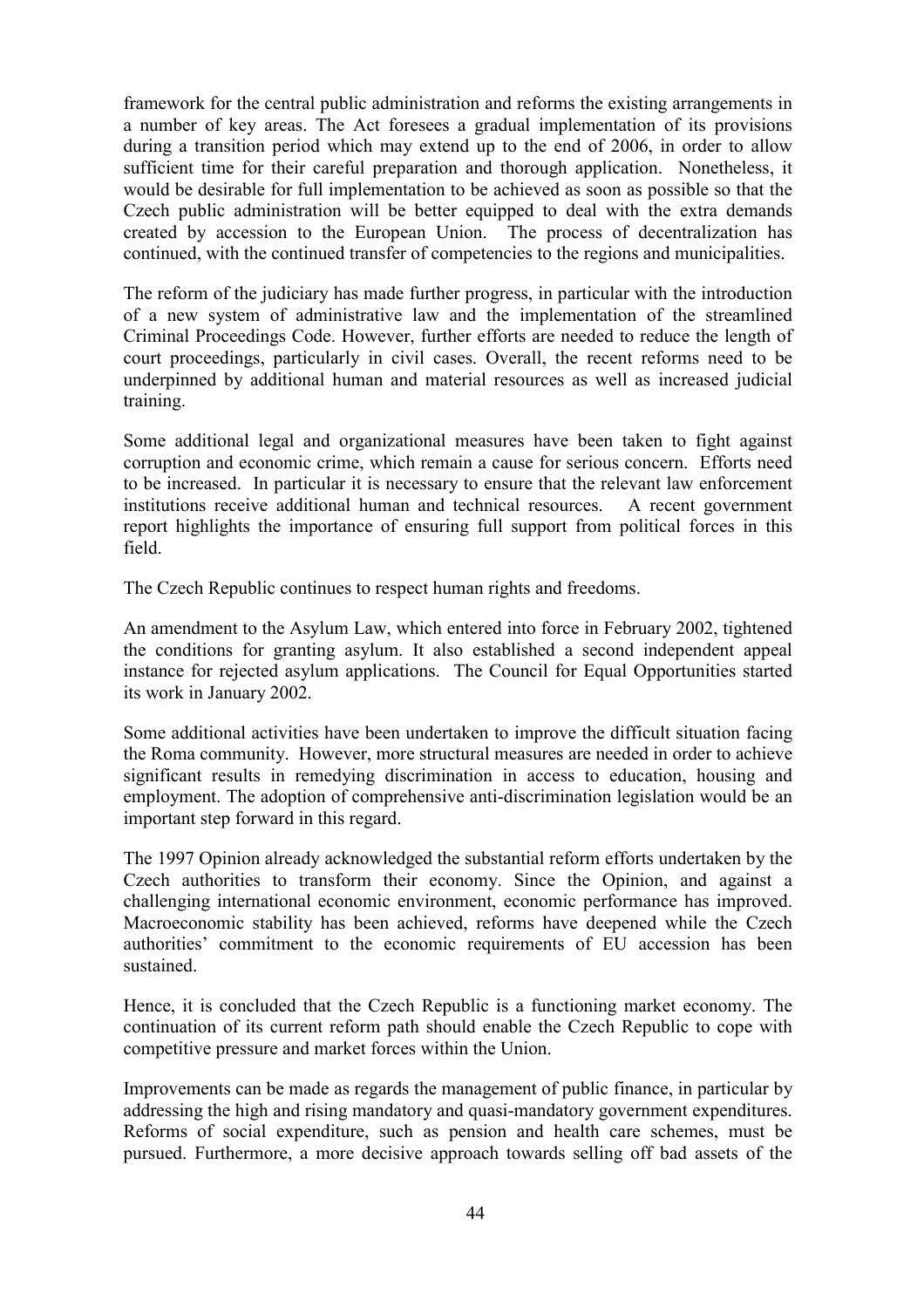Czech Consolidation Agency to private investors would free the economy of misallocated resources.

Since the Opinion, the Czech Republic has made very good progress. Whilst the pace of legislative alignment was slow in the initial period, subsequently there was a significant acceleration. In recent years there has also been steady progress in building up administrative capacity to implement the *acquis*, together with the reform of the judicial system.

Over the past year, the Czech Republic has further advanced legislative alignment, in particular as regards financial services, phytosanitary legislation, road transport, social policy, environment and justice and home affairs. However, limited further progress has been made in the field of taxation. Efforts have continued to strengthen administrative capacity, including the adoption of a legal framework for the public administration.

Overall, the Czech Republic has achieved a high degree of alignment with the *acquis* in many areas and is well advanced towards reaching adequate administrative capacity to implement the *acquis*, although further efforts remain to be made. Detailed plans have been agreed, in particular in the negotiations and in the Action Plan, to cover the remaining gaps.

In the field of the internal market, transposition of the acquis is well advanced as regards the four freedoms and efforts should focus on filling in the remaining gaps. Administrative capacity is generally good. On the *free movement of goods*, the Czech Republic now implements almost all harmonised European standards, including those on foodstuffs; however, market surveillance capacity will need to be further increased. Alignment with the public procurement *acquis* should be completed, building on the welcome progress achieved recently. On the *free movement of persons*, alignment is high on citizens' rights and free movement of workers, but further work is urgently needed on the mutual recognition of professional qualifications. On the *free movement of services*, transposition of the banking *acquis* has advanced well, whilst alignment needs to be completed as regards other financial sectors. Supervision of the financial sector should be further improved. On the *free movement of capital*, there has been good recent progress on removing restrictions on acquisition of real estate as well as on the regulation of cross-border credit transfers. Administrative capacity to fight money laundering should be further reinforced.

As regards *company law*, there is a high degree of alignment with the *acquis* although as regards enforcement of intellectual property rights, further improvement is required, including tackling pirated and counterfeited goods. Concerning *competition*, legislation is largely in line with the *acquis* and the Office for the Protection of Competition has developed a satisfactory track record of enforcement on anti-trust as well as state aids. The state aid enforcement and restructuring of the steel sector will need to be closely monitored. In the area of banking, increased transparency is needed.

As regards economic and fiscal matters**,** a high level of alignment has been achieved with the *acquis* on *economic and monetary union,* with significant recent progress as regards the independence of the central bank*.* A good level of alignment has been reached on *taxation,* but this needs to be completed in important areas of VAT and excise. Continued progress is necessary to develop information technology systems for the exchange of electronic data with the Community and its Member States. Ongoing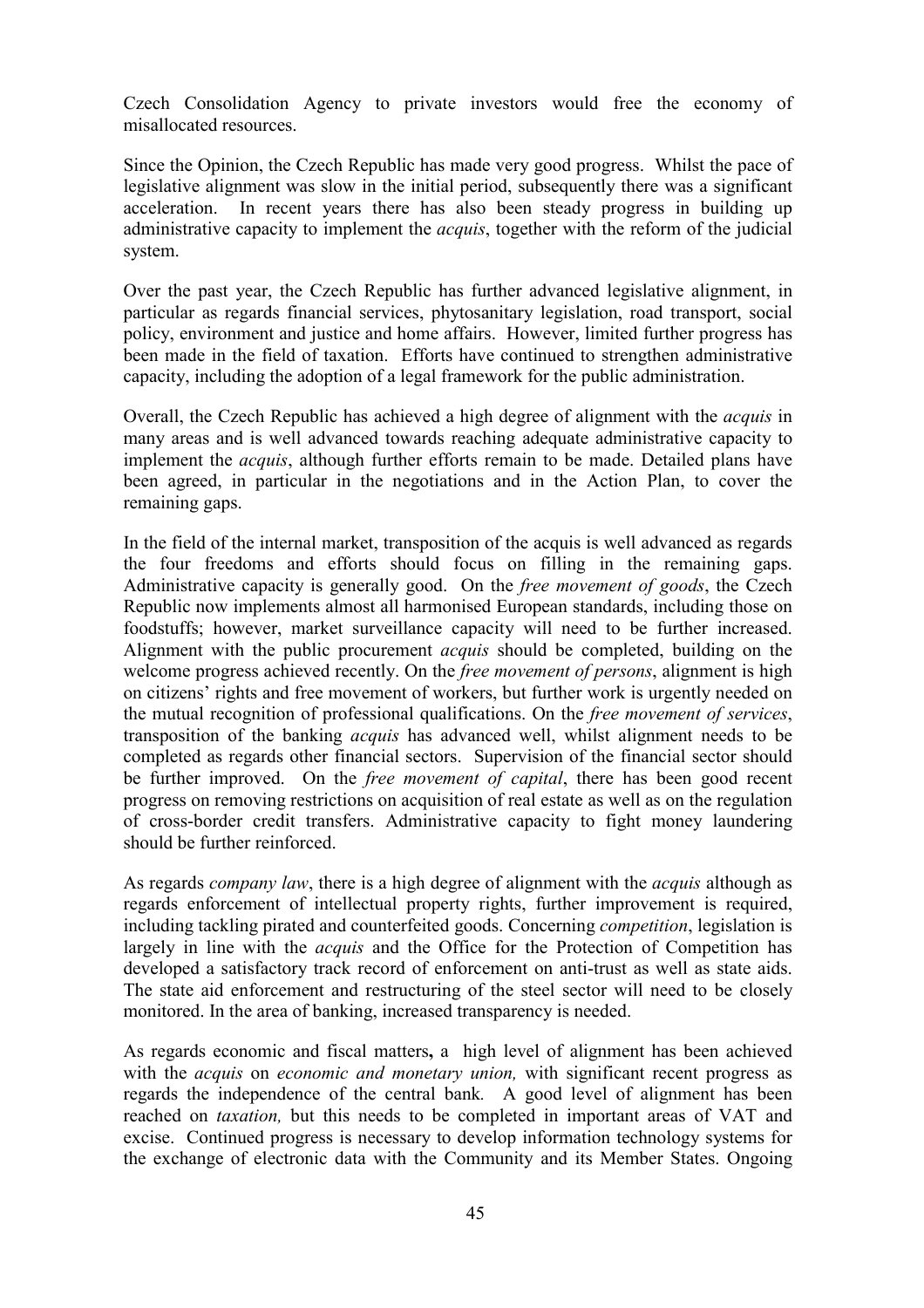efforts to strengthen administrative capacity in this area should be vigorously pursued. A high level of compatibility has been achieved with the *customs acquis*. It is necessary to finalise the work on computerisation and full interconnection of national systems with EC customs information technology systems.

Sectoral policies have reached an overall good level of alignment with the *acquis* and administrative capacity is generally satisfactory. As regards *transport,* road and air legislation is largely in line with the *acquis* but further efforts are needed as regards the railways. Sufficient administrative capacity to enforce the acquis remains to be ensured. In the *energy* sector, there is a good level of alignment, in particular on establishing a competitive electricity market. Full and timely implementation of legislation now needs to be ensured. The Czech Republic has accepted and is addressing all recommendations of the Council report on Nuclear Safety in the Context of Enlargement.

In the field of *agriculture*, the overall level of preparation is good, in particular as regards the implementing structures for the Common Agricultural Policy and alignment with phytosanitary legislation. Continued efforts are needed to complete alignment and strengthen inspection arrangements in the veterinary field.

In the area of economic and social cohesion, as regards *social policy and employment*, alignment is well advanced, in particular on labour law and health and safety at work. Administrative capacity with regard to occupational health and safety, in particular the labour inspectorates, needs further reinforcement. In *regional policy,* over the last year important progress has been made so that the legal framework is largely in place. Efforts need to continue to render the implementing and control structures fully operational and as regards the technical preparation of projects eligible for Community funding.

Concerning the *environment*, the Czech Republic has achieved a high level of legislative alignment and significant investments have produced notable results, particularly as regards air and water quality.Continued efforts are needed to finalise transposition and implementation in the areas of water quality, waste, nature protection and industrial pollution prevention. Also, administrative capacity at local and regional levels needs to be ensured and long term financial investments need to be planned.

On *telecommunications***,** the Czech Republic has made further recent progress and has achieved a good level of alignment concerning the development of the telecommunications infrastructure and diversification of the market. However, full market liberalisation remains to be achieved and the independence of the regulatory authority needs to be ensured.

As regards the *audio-visual sector*, the Czech Republic is well advanced in terms of legislative alignment. However, effective implementation will require strengthening of administrative capacity. It remains particularly important to establish and supervise effectively a transparent and predictable regulatory framework in the audio-visual sector.

Concerning *justice and home affairs*, notable progress has been made in almost all areas and legislative alignment is almost complete. Continued efforts should be made to ensure further upgrading of border management and the implementation of the Schengen Action Plan as well as strengthening the fight against fraud, corruption and organised crime.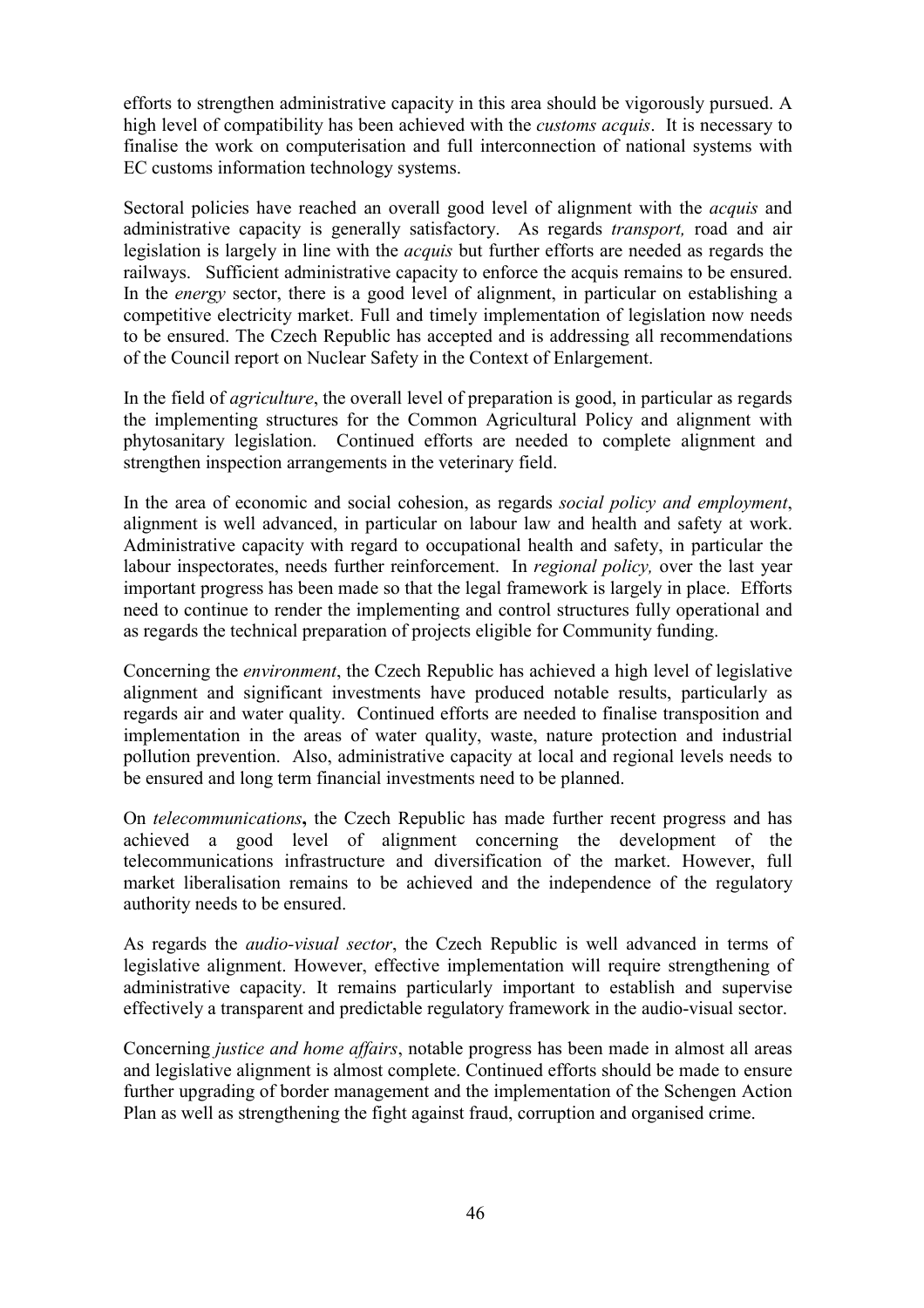Regarding financial questions, in the field of *financial control* legislative alignment is completed but further substantial efforts are required to ensure full implementation of public internal financial control. Overall, the administrative capacity of the Czech Republic has been strengthened considerably. Efforts need to be pursued in particular as regards agriculture, the environment, regional policy, justice and home affairs as well as financial control. Special attention should be given to the structures necessary to ensure sound and efficient management of EC funds. Currently ongoing activities, notably the strengthening of the internal audit units through increasing human resources and training, need to be vigorously pursued in order to attain full operational capacity by accession.

In the accession negotiations, 25 chapters have been provisionally closed. The Czech Republic is generally meeting the commitments it has made in the negotiations. However, delays have occurred with regard to the full alignment of public procurement legislation, completion of alignment regarding mutual recognition of professional qualifications, adoption of parts of veterinary legislation, and the completion of alignment of certain VAT and excise duties. These issues need to be addressed.

Bearing in mind the progress achieved since the Opinion, the level of alignment and administrative capacity that the Czech Republic has achieved at this point in time, and its track record in implementing the commitments it has made in the negotiations, the Commission considers that the Czech Republic will be able to assume the obligations of membership in accordance with the envisaged timeframe. In the period leading up to accession, the Czech Republic needs to continue its preparations, in line with the commitments it has made in the accession negotiations.

### **Estonia**

In its 1997 Opinion, the Commission concluded that Estonia fulfilled the political criteria. Since that time, the country has made considerable progress in further consolidating and deepening the stability of its institutions guaranteeing democracy, the rule of law, human rights and respect for and protection of minorities. This has been confirmed over the past year. Estonia continues to fulfil the Copenhagen political criteria.

Implementation of the public administration reform programme has continued, and the functioning of the Estonian civil service and its administrative procedures continue to be satisfactory. There remains a need to continue to improve transparency in personnel matters and coordination across different bodies.

Judicial modernisation has progressed well and the independence and administration of the judiciary have been enhanced. Improvements in the training of judges have continued and court information systems have been upgraded. Estonia should make efforts to fill vacant prosecutors posts. As noted last year, Estonia needs to continue to increase efficiency in dealing with court cases as well as the quality and enforcement of court decisions.

Estonia continues to respect human rights and freedoms.

Estonia has encouraged the further integration of non-citizens by removing language requirements for candidates in parliamentary and local elections and by supporting language learning and cultural exchanges through the state integration programme. Estonia should continue efforts to increase the rate of naturalisation and to facilitate the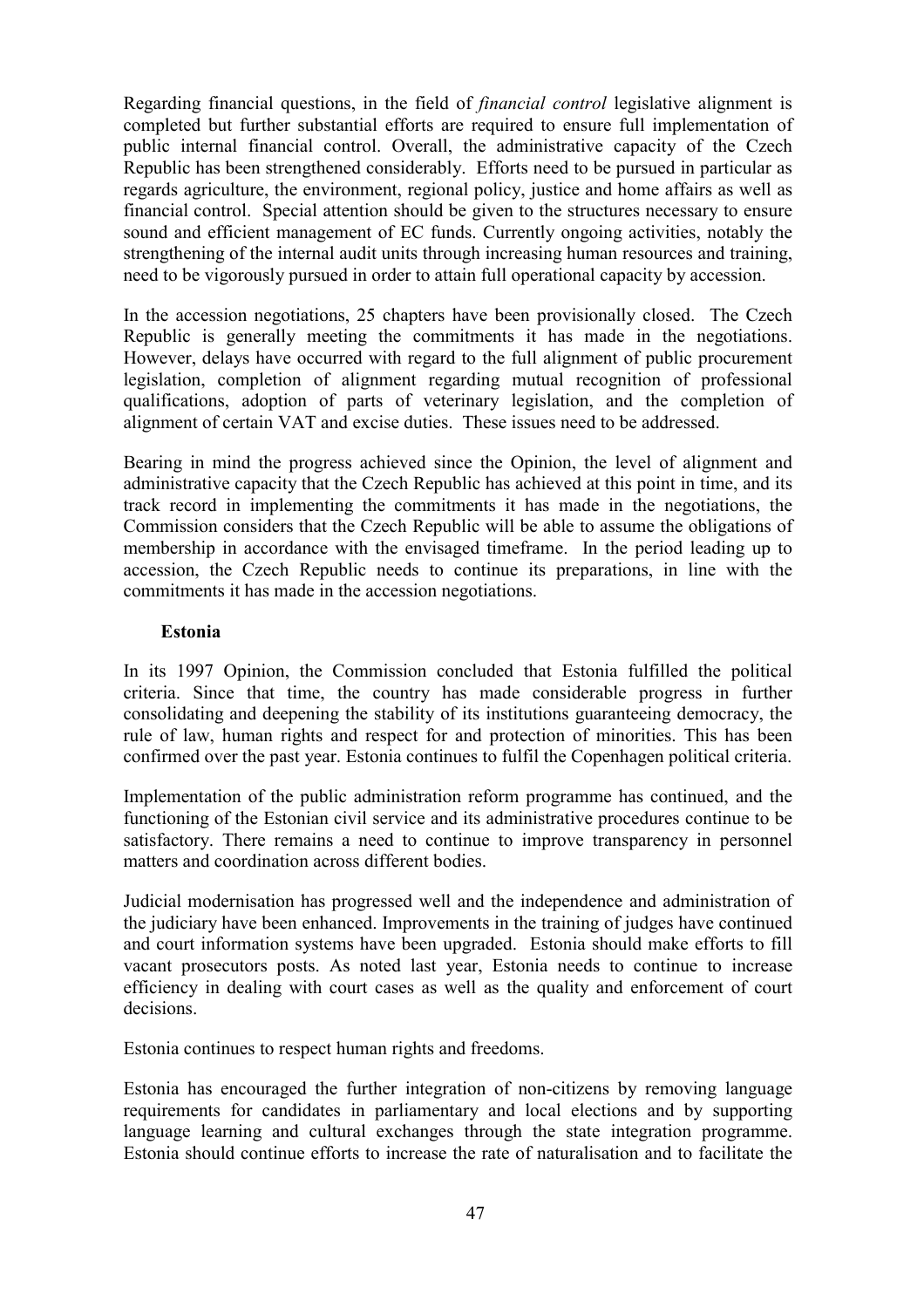process. Estonia should ensure that the implementation of language legislation continues to respect the principles of justified public interest and proportionality, Estonia's international obligations and the Europe Agreement.

The 1997 Opinion already acknowledged the substantial reform efforts undertaken by the Estonian authorities to transform their economy. Since the Opinion, and against a challenging international economic environment, in particular the Russian crisis, economic performance has improved. Macroeconomic stability has been achieved, reforms have deepened while the Estonian authorities' commitment to the economic requirements of EU accession has been sustained.

Hence, it is concluded that Estonia is a functioning market economy. The continuation of its current reform path should enable Estonia to cope with competitive pressure and market forces within the Union.

Improvements can be made by the government and the private sector to the functioning of labour markets by taking a more active role to tackle the unemployment problem. Furthermore, the consolidation of the local authorities' finances should be taken up to reinforce the prudent stance of fiscal policy. In addition, the restructuring of the oil shale sector should be actively pursued.

Since the Opinion, Estonia has made good progress in adopting the *acquis* and more recently, has also made progress in gradually building up the administrative capacity to implement and effectively enforce the *acquis*.

Over the past year, Estonia has made further advances in many areas including in the internal market, agriculture and justice and home affairs. However, the rate of progress in general has been slower than foreseen in Estonia's own planning as set out in its National Programme for the Adoption of the *Acquis*.

Overall, Estonia has now achieved a high degree of alignment with the *acquis* in the large majority of areas. It is also relatively advanced in having developed adequate administrative capacity to implement the *acquis* in a considerable number of fields. Estonia has most of the necessary institutions in place. Nevertheless, in some sectors, further efforts are required to strengthen the capabilities of these institutions. Detailed plans have been agreed, in particular in the negotiations and in the Action Plan, to cover the remaining gaps.

Concerning the *internal market*, some progress has been made in *free movement of goods* in aligning both horizontal and sectoral specific legislation. Nevertheless, the market surveillance system including food safety should be improved. For *free movement of persons*, there has been further alignment on mutual recognition of professional qualifications, citizens' rights and free movement of workers although there is a need to ensure training of professionals is brought fully into line with EC standards. As regards *freedom to provide services, free movement of capital, company law, competition, and consumers and health protection* where preparations are relatively advanced, there has been some further alignment with the *acquis*. Areas where administrative capacity has been strengthened include the newly operating unified Financial Supervisory Authority and the introduction of a cross border payment system. Continued attention needs to be given to further developing the capacity of the Data Protection Inspectorate, the Public Procurement Office and the Financial Intelligence Unit (anti-money laundering). There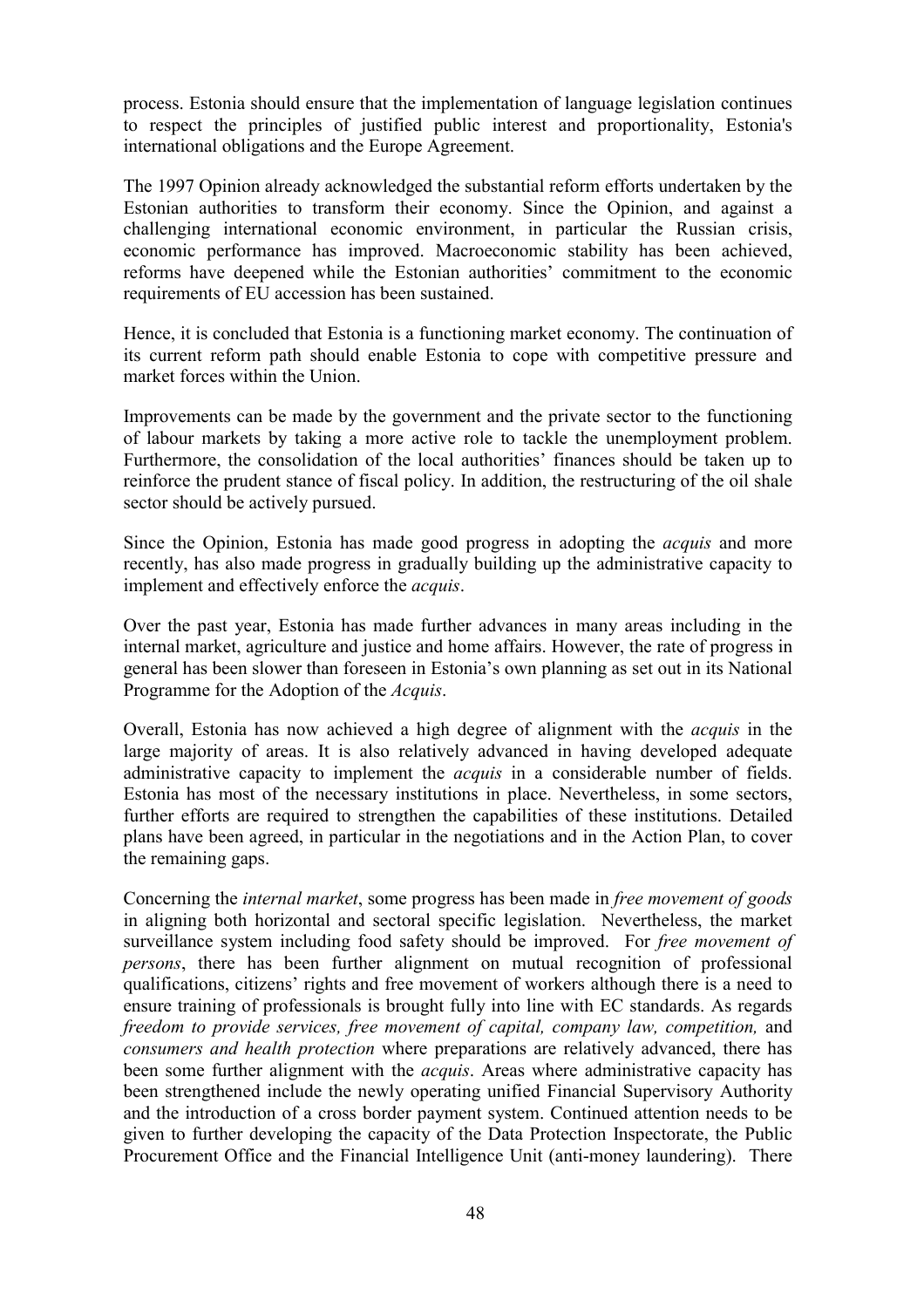is also a need to ensure the effective application of competition *acquis* and to improve law enforcement in the areas of piracy and counterfeit goods.

Concerning *agriculture,* preparations have continued for the Common Agricultural Policy and further alignment has been made in the veterinary and phytosanitary sectors. A new Rural Development Foundation has been established. Work needs to continue, to strengthen the future paying agency and the Ministry of Agriculture in developing CAP systems including the Integrated Administration and Control System, also to develop capacity in the veterinary field, strengthen the Plant Protection Inspectorate and border controls, and ensure that food quality standards are met. In *fisheries,* the pace of progress has been slow although some steps have been made in resource management, inspection and control. Urgent improvements are necessary, in particular in continuing to develop the fisheries information system, to develop and implement structural and market policy and improve administrative capacity and coordination between the Ministries of Agriculture and Environment. Drafting of market legislation is currently ongoing and several projects are under preparation for the analysis of producer organisations, fisheries databases and registers. Estonia has begun to take steps to improve the co-ordination of the fisheries administration but these efforts need to be substantially stepped up. The full implementation of the measures in the Action Plan would help to ensure that the current gaps in the preparations are filled.

In *transport* policy, Estonia has continued to make steady progress in both aligning and implementing legislation including the establishment of an independent Air Traffic Investigations Department. There is a need to complete alignment in the railway sector, implement the social *acquis* in the road sector and improve maritime safety. In *energy,* progress has been made in removing market price distortions, improving regulation and nuclear safety. Estonia should continue to align legislation, in particular as regards the internal electricity and gas markets, develop renewable energy sources and further strengthen the energy market regulator. More generally, in terms of *industrial policy,* Estonia should complete the process of industrial restructuring by focusing on the oilshale sector. In *telecoms* and *culture and audiovisual policy* alignment of legislation is largely complete. Nevertheless, Estonia should ensure universal service.

For s*ocial policy and employment*, Estonia has made some progress in aligning health and safety legislation. The National Labour Board has been upgraded and designated as the focal point for European Agency for Health and Safety at work. Further work is required in aligning labour law, equality legislation and to improve capacity to implement and enforce legislation in public health, health and safety at work. Social dialogue should be further developed. In r*egional policy* steady progress has been made in preparation for the structural funds. However, Estonia still needs to greatly improve the capacity of authorities designated to programme and implement EC regional policy after accession including the development of sound financial controls.

In the *environment* sector, further progress has been made. Estonia needs to continue alignment, in particular in the areas of waste, nature, chemicals, air protection and radiation; to invest in infrastructure including waste and waste water treatment; and to strengthen administrative capacity, at both ministerial and local government level. Estonia also needs to continue to improve enforcement of environmental legislation.

Estonia has made further progress in the field of *justice and home affairs* in data protection, border control, visas, migration, police and judicial cooperation. New systems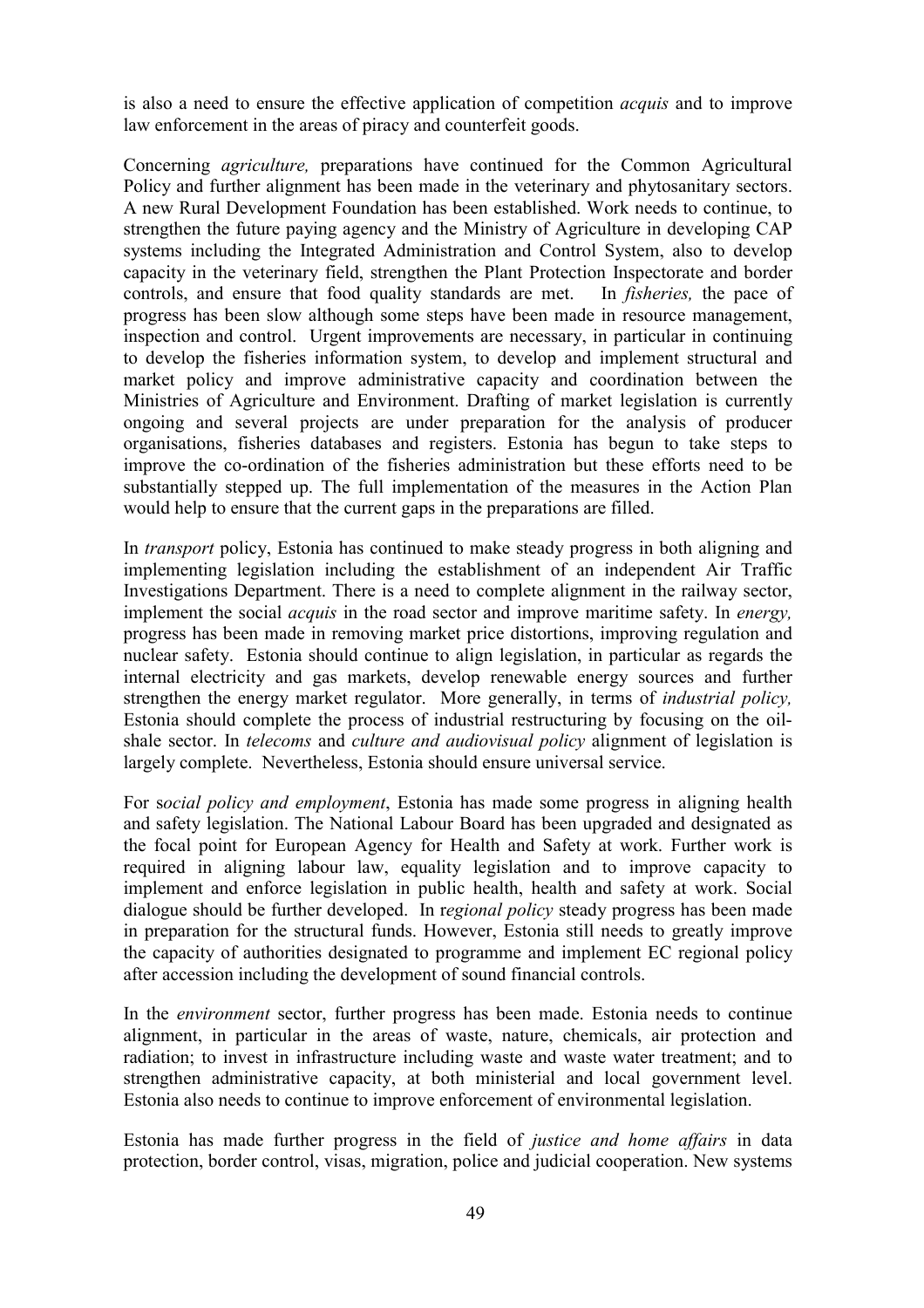have been introduced - an online visa register and an online criminal register for the police services. Legislative alignment needs to be completed in particular in the fields of migration, asylum and money laundering. Attention should also be paid to implementing the Schengen Action Plan, reinforcing border controls and fighting organised crime.

In *taxation,* progress has been made in aligning VAT legislation. Estonia needs to continue alignment and strengthen the capacity of the tax board. In the field of the *customs union*, Estonia has made progress in alignment and IT development, and has established an investigation department at the Custom Board. Substantial efforts are urgently required to develop the administrative capacity to implement EC-compatible customs measures and relevant training of customs officials. Estonia must continue to develop and ensure the interconnectivity of its customs IT systems with those of the EC and is currently receiving significant support from the EC in this area. It should furthermore continue and step up its preparations for implementation upon accession of customs procedures involving the collection or suspension of customs duties, as well as the reorganisation of customs services.

In *financial control* good progress has been made in implementing internal financial control, in introducing legislation on external financial control and on protecting the financial interests of the EC. On *financial and budgetary procedures* good progress has been made in introducing new budgetary procedures. There is a need to reinforce capacity for own resources calculations.

In most areas Estonia is reasonably advanced in terms of developing the necessary administrative capacity to implement and enforce the *acquis.* However, as highlighted above, there are a number of areas where much has already been done but further efforts will also be needed to complete the work. In particular, these areas are free movement of persons, fisheries, agriculture, taxation, social policy and employment, energy, regional policy, environment, customs and justice and home affairs.

In the accession negotiations, 28 chapters have been provisionally closed. Estonia is generally meeting the commitments that it has made in the negotiations. However delays have occurred in adopting fisheries legislation, implementing a fisheries information system, ensuring the full operation and compliance of the Fishing Vessel Register, and in aligning legislation on air quality and radiation protection. These issues need to be addressed.

Bearing in mind the progress achieved since the Opinion, the level of alignment and administrative capacity that Estonia has achieved at this point in time and its track record in implementing the commitments that it has made in the negotiations, the Commission considers that Estonia will be able to assume the obligations of membership in accordance with the envisaged timeframe. In the period leading up to accession, Estonia needs to continue its preparations, in line with the commitments it has made in the accession negotiations.

### **Hungary**

In its 1997 Opinion, the Commission concluded that Hungary fulfilled the political criteria. Since that time, the country has made considerable progress in further consolidating and deepening the stability of its institutions guaranteeing democracy, the rule of law, human rights and respect for the protection of minorities. This has been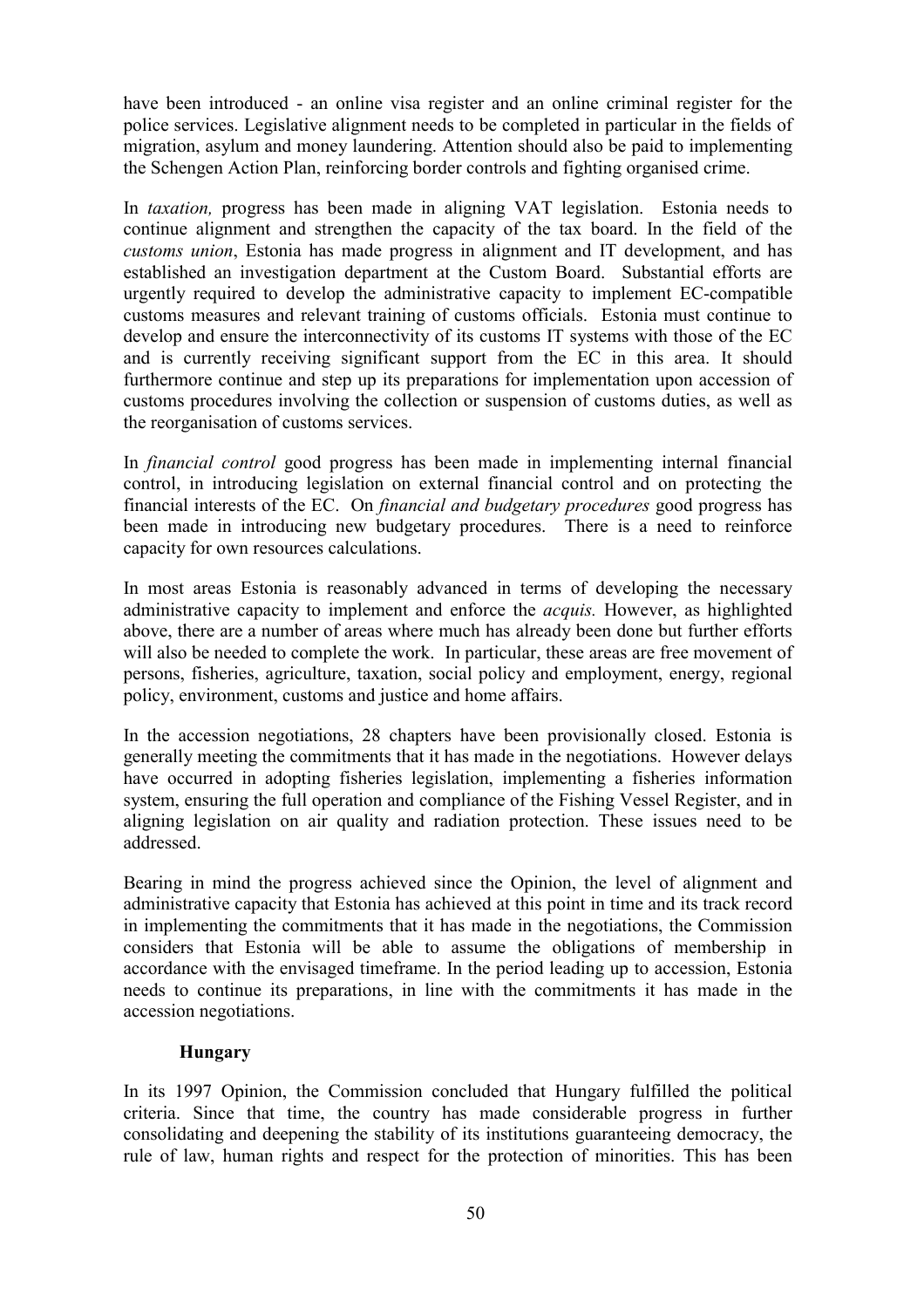confirmed over the past year. Hungary continues to fulfil the Copenhagen political criteria.

Public administration reform at central level has been completed to a large extent. In this respect, the 2001 Law on Civil Servants, partly enforced in 2002, was an important step forward in the consolidation of the legal framework for civil servants. Following a complex review of the salary structure, the gap between earnings in the public and private sector was further reduced. A financial reform of the local self-governments is still outstanding.

Within the judiciary, the constitutional and legislative guarantees of judicial independence are well-established in Hungary and the system of judicial selfadministration functions efficiently. The decisions to introduce the Regional Courts of Appeal and to strengthen the judiciary's financial independence are important steps as regards the improvement of the judicial capacity.

In line with its anti-corruption strategy, the Hungarian Government has continued to adopt a series of legal and practical measures to fight corruption, which remains a cause for concern. It is important that the new decisions be implemented quickly to better address the situation.

Hungary continues to respect human rights and freedoms. In the area of public service media, political parties are again fully represented in the Supervisory Boards of Trustees. New steps were taken to improve social dialogue.

With a view to addressing the difficult situation of the Roma, the implementation of the 1997 medium-term programme continued. The institutional framework has been further strengthened and a new monitoring system introduced. Still, Roma policy is not well integrated into general social development strategies and exists as a separate and parallel project. Roma continue to suffer discrimination. The Government is currently revising its Roma policy. The envisaged adoption of a comprehensive long-term strategy and comprehensive anti-discrimination legislation would be major steps forward in this regard.

The 1997 Opinion already acknowledged the comprehensive reform efforts undertaken by the Hungarian authorities to transform their economy. Since the Opinion, and against a challenging international economic environment, economic performance has improved. Macroeconomic stability has been achieved, reforms have continued while the Hungarian authorities' commitment to the economic requirements of EU accession has been sustained.

Hence, it is concluded that Hungary is a functioning market economy. The continuation of its current reform path should enable Hungary to cope with competitive pressure and market forces in the Union.

Improvements can be made to macroeconomic management by reducing the general government deficit, thus preventing fiscal policy to become pro-cyclical and supporting a further reduction of the inflation rate. A more fundamental reform of the health care sector now needs to be embarked on. Wage developments will have to be brought in line again with productivity growth in order not to compromise the country's competitiveness.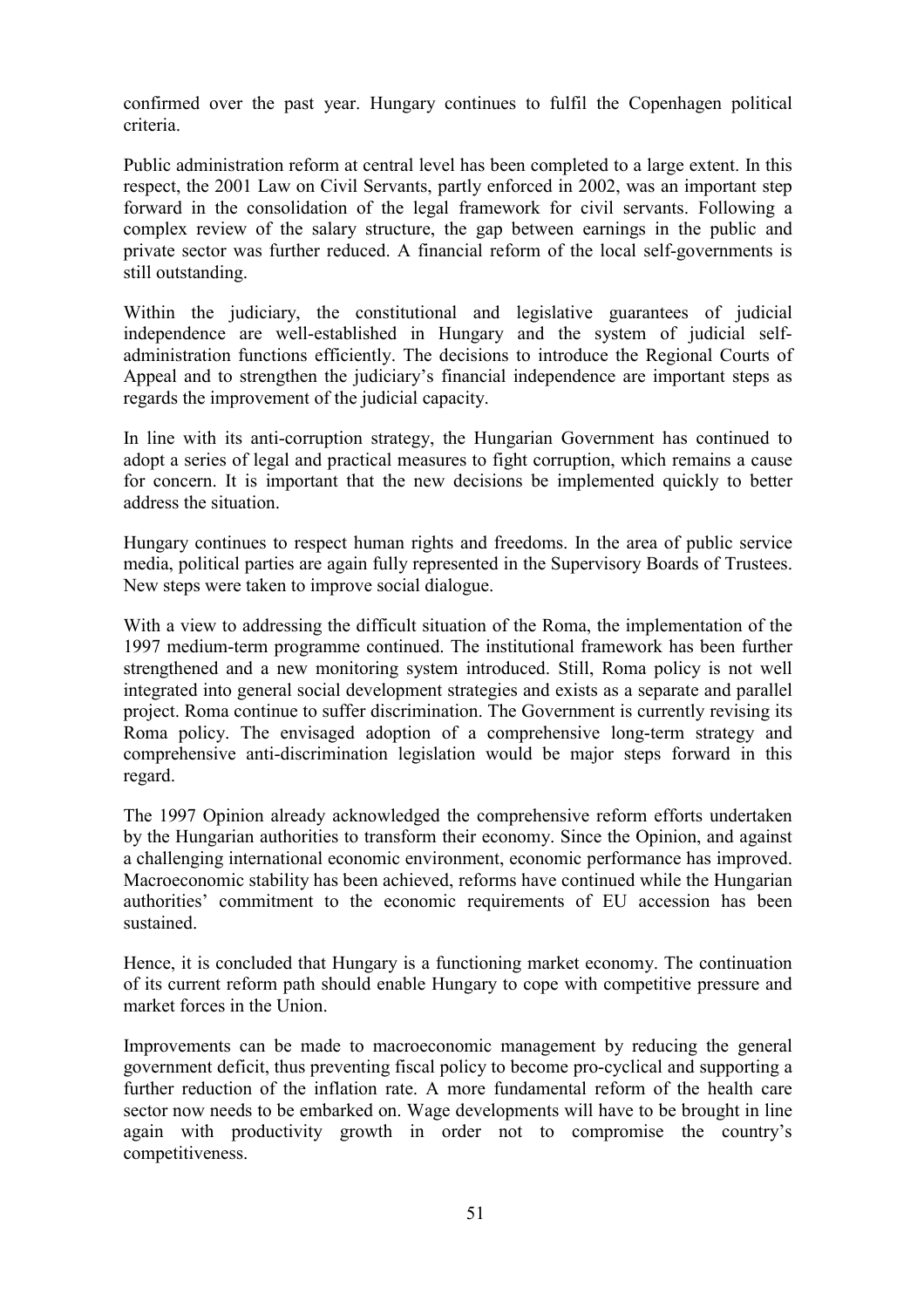Since the Opinion, Hungary has made continuous progress in aligning with the *acquis* in all areas. Implementation of the new legislation has been proceeding well in most sectors. Considerable efforts have been made by the country since 1997 to improve its administrative capacity needed for a satisfactory implementation of the *acquis*.

Over the past year, Hungary has further advanced in a number of areas, such as social policy, justice and home affairs, telecommunications, culture and audio-visual and energy with regard to the adoption and the enforcement of the *acquis*. Among the sectors in which only limited progress was made in the reporting year as regards administrative capacity figure agriculture and regional policy. However, administrative capacity was further improved in many other sectors, thereby increasing the level of preparations to effectively implement and enforce Community legislation.

Overall, Hungary has achieved a high degree of alignment with the *acquis* and is also well advanced with regard to achieving adequate administrative capacity to implement the *acquis*. However, further efforts remain to be made for Hungary to be fully capable of enforcing it by accession. Detailed plans have been agreed, in particular in the negotiations and in the Action Plan, to cover the remaining gaps.

Continued good progress could be noted in the *internal market* sector. As described in last year's report, the major part of the *acquis* has been adopted, and administrative structures are in place. Since transposition of the *acquis* is very advanced as regards the *free movement of goods*, attention is now focusing on enforcement, for example on the effective establishment of the Food Safety Agency as well as on market surveillance. The necessary infrastructure for standardisation and certification is in place. Progress could be noted with the adoption of legislation on procurement in the motorway construction sector. However, further efforts are needed to align with the *acquis* on public procurement in particular as far as its correct application is concerned. In the field of *services*, Hungary's legislation is largely aligned. On data protection, however, legal alignment has to be completed and the appropriate administrative structures strengthened. Following the adoption of legislation on the fight against money laundering, Hungary was removed from the OECD Financial Action Task Force list of non-co-operative countries in June 2002. Also in the sector of *free movement of capital*, new legislation on land was adopted. However, further adaptations are still required. Administrative capacity to ensure the due supervision of financial services is adequate. In the field of *company law,* Hungarian legislation is largely in line with the *acquis*. While Hungary has a relatively good enforcement record, border control measures need to be strengthened with respect to intellectual property rights and the fight against piracy and counterfeiting further intensified. In *competition policy*, further efforts are still necessary to align State aid schemes, in particular the fiscal aid schemes. Both anti-trust and State aid enforcement bodies continued to work satisfactorily.

In *taxation*, Hungary's legislation is to a large extent aligned with the *acquis.* However, transposition of the *acquis*, notably as regards VAT and excise duty, has to be completed. Efforts should be continued to ensure that the computerised tax information system is fully operational ahead of accession. In *customs*, legislation is largely aligned with the *acquis*. Further efforts were made as regards customs warehousing, temporary importation, valuation and non-commercial consignments. Hungary continued to strengthen the administrative and operational capacity of the Hungarian Customs and Finance Guard and undertook significant steps to revitalise the development of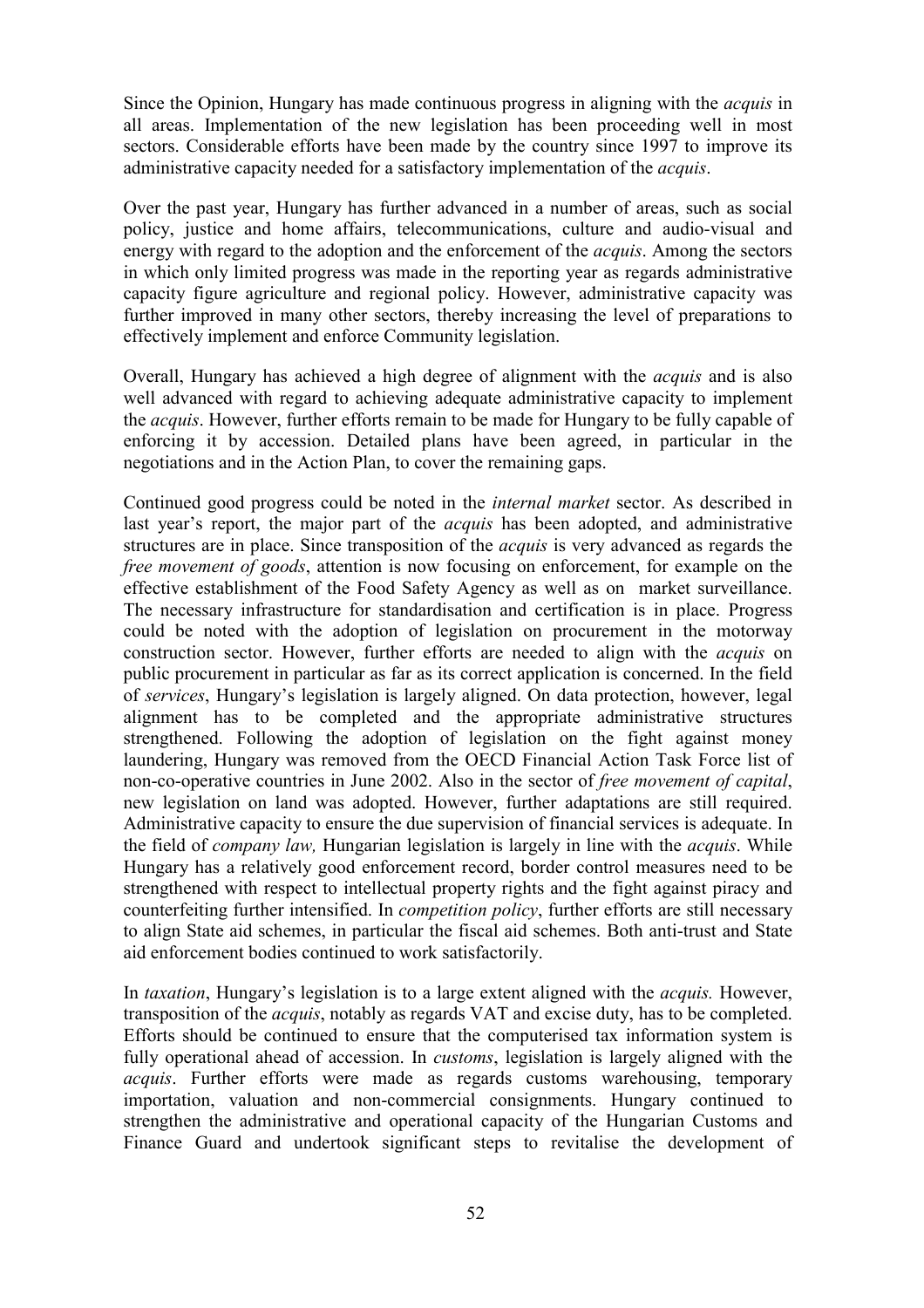interconnectivity enabling systems. Efforts should be continued to ensure interconnectivity with EC computerised systems in the customs area.

With regard to *industrial policy* and *small and medium-sized enterprises*, the Széchenyi Plan will now concentrate on SME development and EC pre-accession projects and be integrated into the National Development Programme.

Good progress was again made in the area of *environment,* notably through the adoption of legislation in the air, water, industrial pollution control and genetically modified organisms sectors. However, the National Waste Management Plan still needs to be adopted. Administrative capacity in this sector was improved, *inter alia*, by changes in ministerial responsibilities, but due attention should be given to this issue in the future. In addition, environmental investments need to be further increased.

As to *agriculture*, Hungary has a steady basis upon which to implement the *acquis*. However, the preparation of key management instruments such as the paying agency and the Integrated Administration and Control System (IACS) has been delayed, and a number of decisions on the distribution of responsibilities are awaited. As regards IACS, serious efforts are needed to ensure that a fully functioning system will be soon in place. Delays have also occurred in making the SAPARD Agency operational. Steady progress could be noted in the veterinary and phytosanitary fields, but the upgrading of Border Inspection Posts and of establishments needs appropriate attention. Ongoing efforts need to be substantially stepped up. Legal alignment proceeded in the area of *transport,* in particular in the road and rail sectors. Although some additional steps have been taken, the restructuring of the rail sector should be completed to fully implement the market access *acquis*. In addition, institution-building efforts have to be further enhanced in this sector.

Considerable progress was made in the *energy* sector with the adoption of the electricity law, which paved the way for the liberalisation of the Hungarian market. However, no similar progress was made in the gas sector. Administrative capacity is at an advanced level. Good progress could be noted in the *audio-visual* sector through the adoption of the media law, but further efforts are needed to achieve full alignment.

Considerable progress was made in the area of *social policy and employment*, notably with the adoption of further implementing legislation to the Labour Law. As to social dialogue, the new Government introduced confidence-building measures and decided to set up a National Interest-Reconciliation Council to enhance real dialogue. The capacity to implement the *acquis* on occupational safety and health, including the strengthening of labour inspectorates, has been increased, but needs further attention.

In relation to *regional policy,* it was decided in June 2002 to establish a more efficient institutional framework for programming and implementation of structural and cohesion funds. However, the capacity of the managing and paying authorities has to be strengthened. Further progress is also needed as regards the technical preparation of projects eligible for Community funding. While progress was made in establishing financial management and control systems, the programming process suffered from delays in the reporting period. Hungary's preparations for the structural instruments have to be substantially stepped up.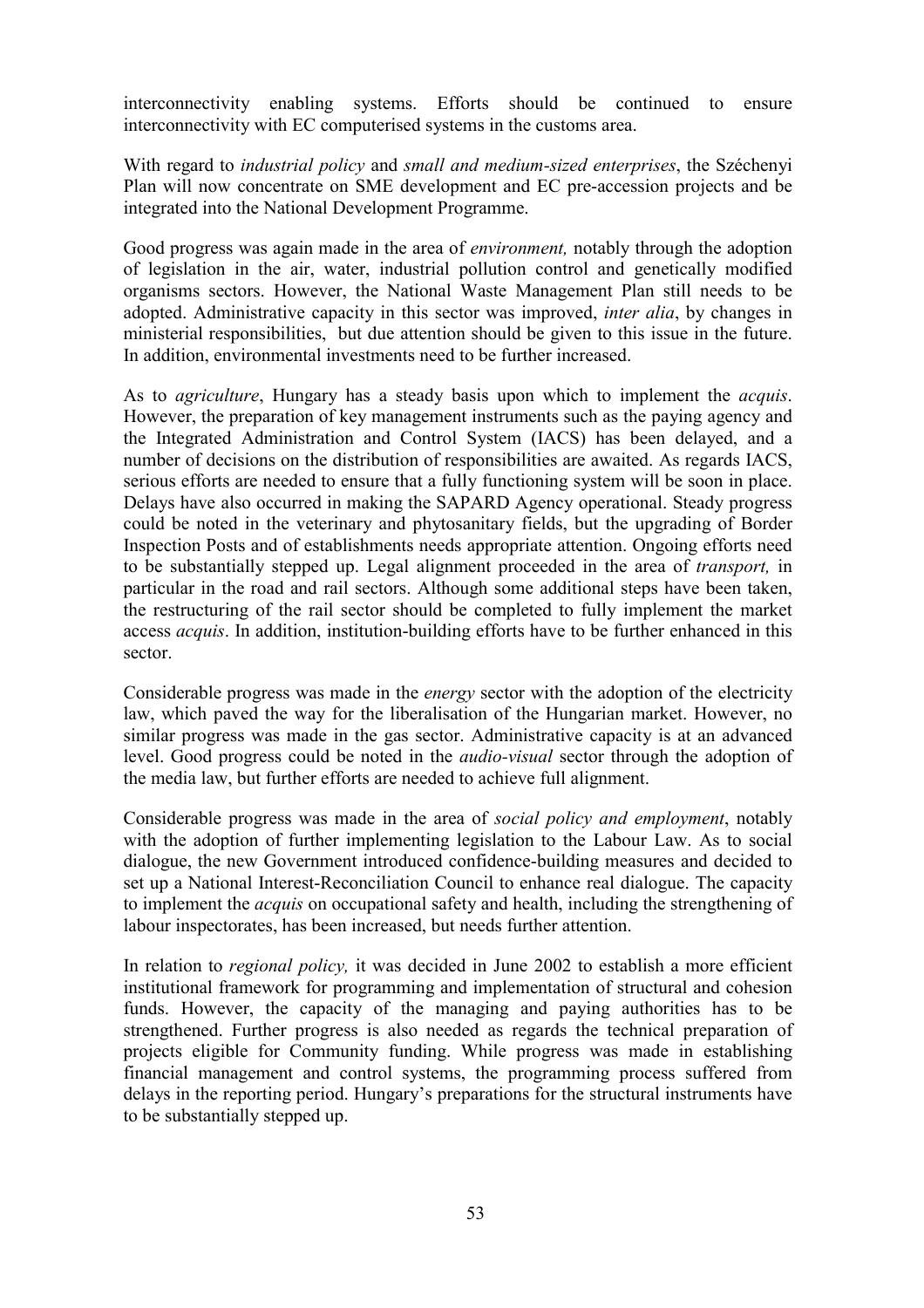Considerable progress was made in the *telecommunications* sector, where the Hungarian market was opened for competition with the adoption of the communications law. Efforts need to focus on ensuring affordable universal service.

In the area of *Justice and Home Affairs*, significant progress was achieved through further alignment with the *acquis* in the fields of visa policy, migration and asylum. The fight against fraud, corruption, money laundering and organised crime was made more efficient through the adoption of additional legislation and reinforced institutional structures. A revised Schengen Action Plan addresses the main issues of the *acquis.*

In the area of *common foreign and security policy*, Hungary still needs to find an agreement with Slovakia and Romania on the implementation of the Law on Hungarian minorities living in neighbouring countries. Also, the law needs to be aligned with the *acquis* upon accession.

As to *financial control,* enhanced efforts are needed in the sector Public Internal Financial Control, both in terms of legal alignment and administrative capacity. In order to tackle the weaknesses identified, Hungary is in the process of redefining its internal audit functions and structures according to international practice and to redraft the respective legislation. Efforts need, however, to be considerably stepped up.

Hungary has continued to make progress in building up its administrative capacity to apply the *acquis* in most areas*.* However, further efforts will have to be made in particular in areas such as agriculture, transport, regional policy, environment and financial control. Further action is also still required in establishing the necessary administrative capacity to ensure the sound, efficient and controllable management of EC funds.

In the accession negotiations, 26 chapters have been provisionally closed. Hungary is generally meeting the commitments it has made in the negotiations. However, delays have occurred with regard to the transposition of parts of the veterinary *acquis*, legislation on the size control of imported fish, the adoption of the gas law and several pieces of environmental legislation (national climate change strategy, National Waste Management Plan, regional and local waste management plans, packaging and packaging waste and waste oils). These issues need to be addressed.

Bearing in mind the progress achieved since the Opinion, the level of alignment and administrative capacity that Hungary has achieved at this point in time, and its track record in implementing the commitments it has made in the negotiations, the Commission considers that Hungary will be able to assume the obligations of membership in accordance with the envisaged time frame. In the period leading up to accession, Hungary needs to continue its preparations in line with the commitments it has made in the accession negotiations.

### **Latvia**

In its 1997 Opinion, the Commission concluded that Latvia fulfilled the political criteria. Since that time, the country has made considerable progress in further consolidating and deepening the stability of its institutions guaranteeing democracy, the rule of law, human rights and respect for and protection of minorities. This has been confirmed over the past year. Latvia continues to fulfil the Copenhagen political criteria.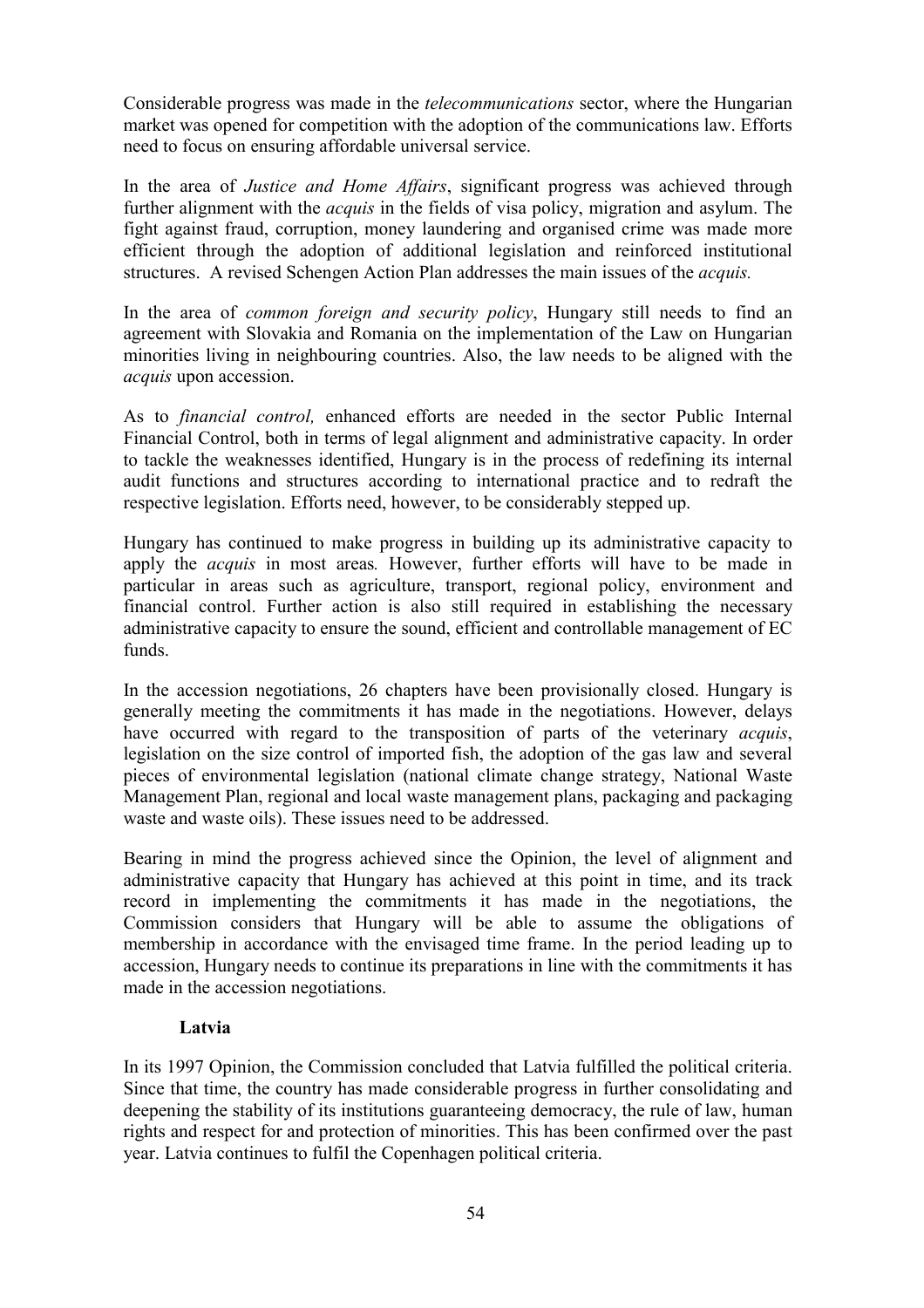Regarding public administration reform, Latvia has continued to address the remaining reform issues and the legislative and administrative framework will be fairly comprehensive once the Civil Service Law and Public Administration Law are fully implemented. It is now important to speed up the introduction of the uniform civil service pay system and to ensure sufficient funding.

Overall, while most of the deficiencies of the judicial system have been identified, only part of them have been addressed. Efforts in this field need to be multiplied in order to ensure a thorough systemic reform, based on political support for modernising the judiciary and sufficient funding. The legislative framework still remains to be completed and the increasing backlog of court cases should be reduced. The issue of pre-trial detention requires continued attention. Further significant efforts to strengthen the *de facto* independence, efficiency and quality of the judiciary are needed. The upgrading of the infrastructure of courts needs to be completed.

Latvia has made further progress in the fight against corruption, which remains a cause for serious concern. The legislative framework has been improved, the institutional setup has been strengthened and public awareness as well as the involvement of civil society are rising. However, further efforts are needed in order to complete the institutional set-up and to provide the new Anti-Corruption Bureau with the necessary means in order to achieve concrete results.

Latvia continues to respect human rights and freedoms.

Latvia has encouraged the further integration of non-citizens into Latvian society by removing language requirements in the election law, and increasing support to facilitate the naturalisation process, and through the activities of the Society Integration Foundation. The integration process needs however to be accelerated and sufficient funding made available to encourage naturalisation and language training in particular. Latvia should ensure that at all levels the implementation of the language law respects the principles of justified public interest and proportionality, Latvia's international obligations and the Europe Agreement.

The 1997 Opinion already acknowledged the reform efforts undertaken by the Latvian authorities to transform their economy. Since the Opinion, and against a challenging international economic environment, in particular the Russian crisis, economic performance has improved. Macroeconomic stability has been achieved, reforms have accelerated while the Latvian authorities' commitment to the economic requirements of EU accession has been sustained.

Hence, it is concluded that Latvia is a functioning market economy. The continuation of its current reform path should enable Latvia to cope with competitive pressure and market forces within the Union.

Improvements can be made to the functioning of the labour markets, in particular by active labour market measures in favour of disadvantaged groups, reinforcing public and private infrastructure necessary for the mobility of the workforce and further reforms to the educational system. Fiscal policy has to maintain a prudent approach, also in view of the high current account deficit. In addition, improving the general business environment and strengthening the administrative and judicial capacity would support a more broadbased private sector development.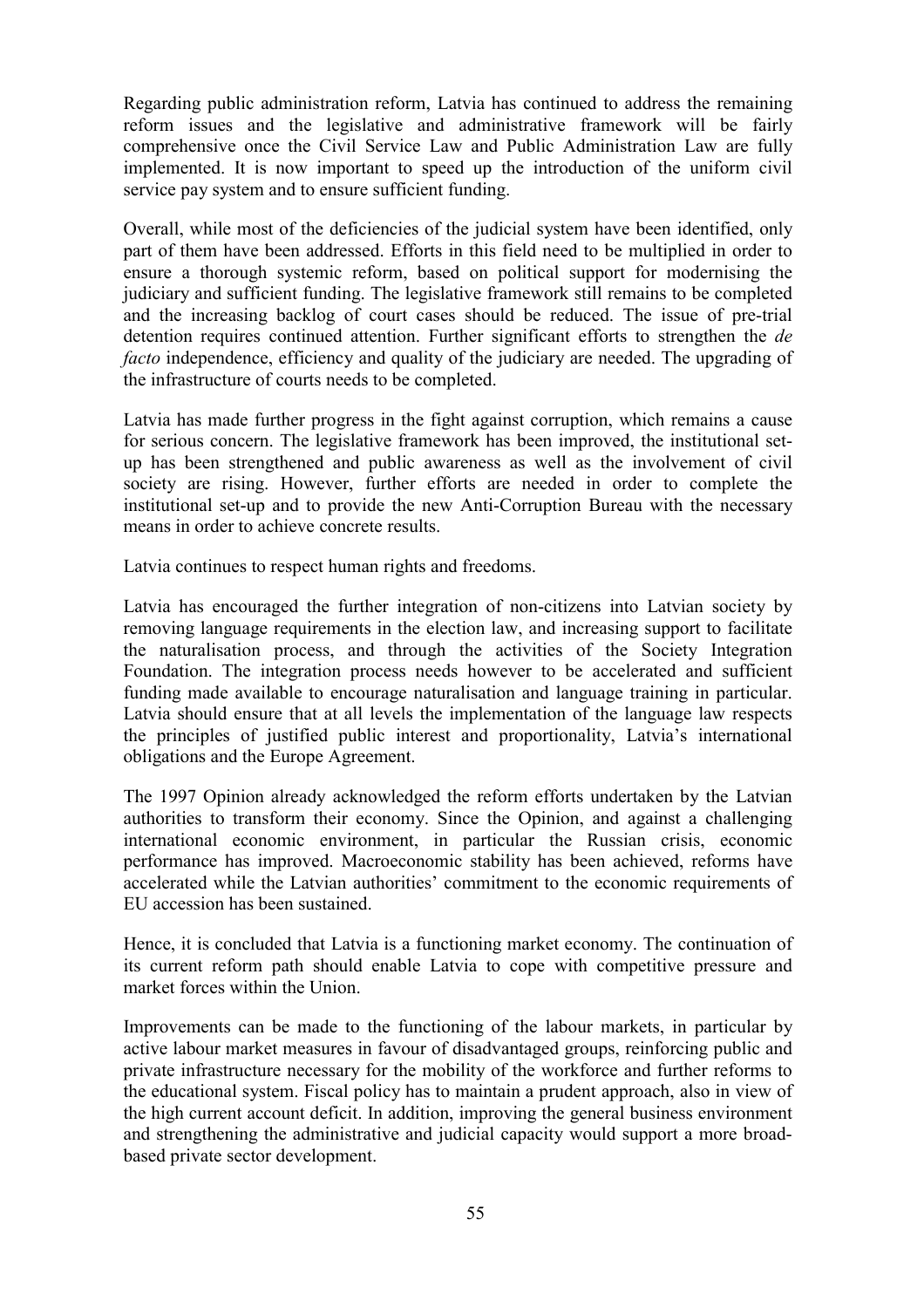Since the Opinion, Latvia has made steady progress in aligning its legislation with the *acquis,* in particular during the last 2 years. As a consequence the majority of the primary legislation has been put in place. At the same time, considerable efforts have been made to strengthen its administrative capacity, albeit not to the same extent as legislative alignment.

Over the past year, Latvia has further advanced in completing alignment and creating or restructuring related specialised bodies in the vast majority of areas. It has as well intensified training in most areas with a view to complying with the requirements of the *acquis*.

Overall, Latvia has achieved a high degree of alignment with the *acquis* in many areas, and is well advanced towards reaching adequate administrative capacity to implement the *acquis* in most fields. Further efforts remain to be made, in particular regarding its administrative capacity in most fields, as well as completion of legislation in a number of sectors. Detailed plans have been agreed, in particular in the negotiations and in the Action Plan, to cover the remaining gaps.

The preparation for participation in the internal market is well advanced and Latvia has achieved a good level of alignment in this area. As regards *free movement of goods*, the legal and institutional framework is generally in place. There has been sustained development of the standardisation system, which needs however to be reinforced. The reform of the market surveillance system and its infrastructure, including on food safety and in the field of public procurement, requires further strengthening. The process of bringing Latvia's legislation and structures in relation to the *free movement of persons* into line with the *acquis* has developed satisfactorily, although further efforts are required, especially on mutual recognition of professional qualifications as well as on strengthening institutional capacity. In the area of *freedom to provide services*, legislative alignment has advanced, notably regarding financial services and banking, but further work remains necessary regarding insurance and securities. In the area of *capital movements*, legislative alignment is well advanced, but the process needs to be completed as regards capital movements and payments. The administrative capacity has been put in place in this field, though further reinforcement remains necessary. On *company law*, an important development was the recent entry into force of the Commercial Code, which now needs to be implemented. While Latvia's legislation is well advanced in the field of intellectual and industrial property rights, effective action to fight against piracy and counterfeiting remains a challenge. In the area of *competition*, Latvia's legislative alignment, administrative capacity and enforcement record is reasonably advanced, but efforts should continue to develop a track record on effective implementation of competition legislation.

As regards *customs,* legislation is largely aligned, but organisational restructuring and implementation needs to continue, as it does for *taxation*, where legislation needs to be completed on direct and indirect taxation. Latvia should step up its ongoing legislative work, and urgently speed up its preparations for electronic interconnectivity. For both areas, Latvia has committed itself to introducing adequate information technology systems so as to allow the exchange of electronic data with the Community and its member states. Significant further work is required as a priority for these systems to be operational by the date of accession.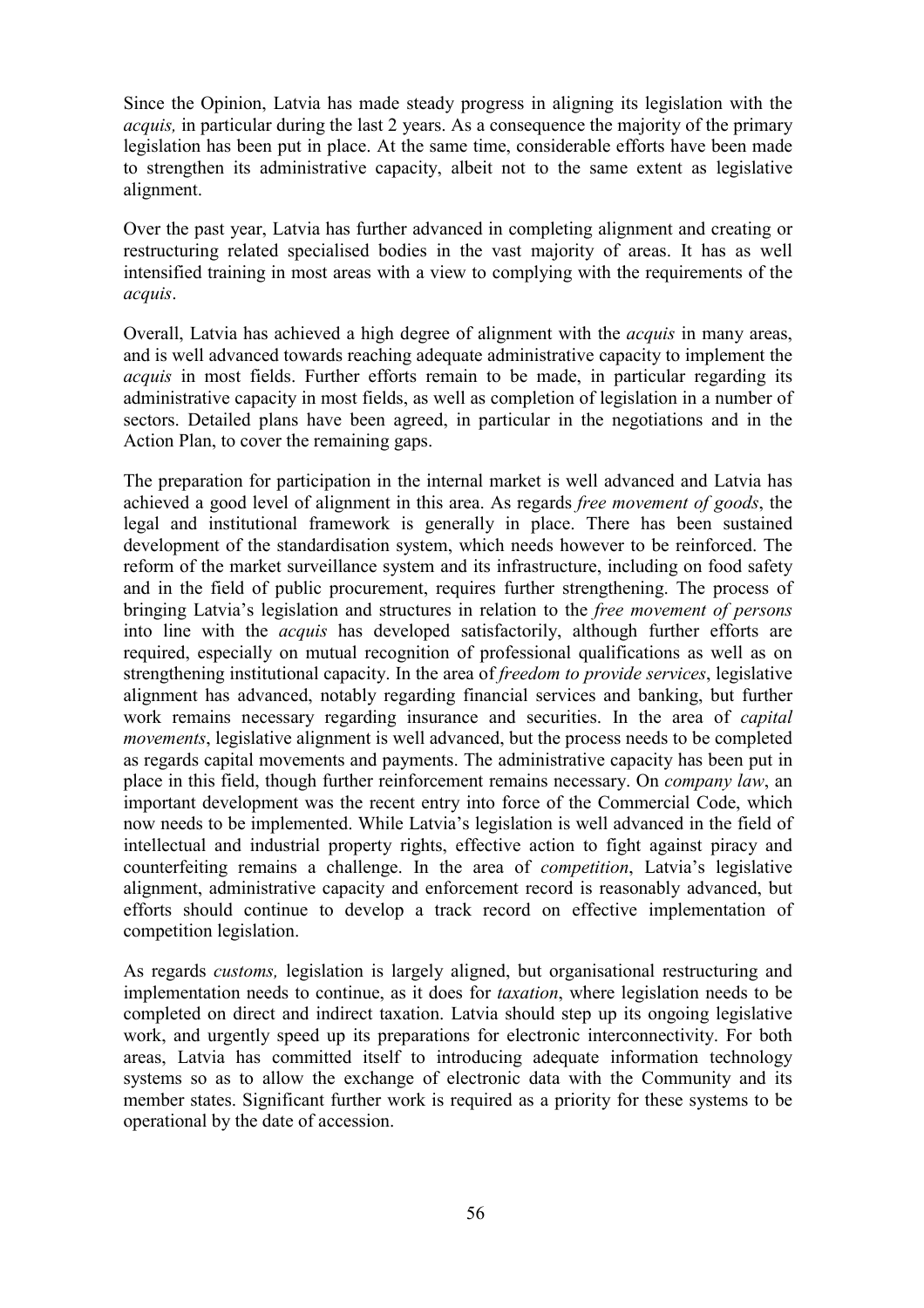Latvia has made further progress in the field of *agriculture* as well as more recently through upgrading of administrative structures with a view to the implementation of the Common Agricultural Policy. The establishment of the Food and Veterinary Service as the joint body responsible for controls of the entire food chain and the accreditation of the SAPARD agency constitute a significant achievement. However, important challenges lie ahead to complete alignment, and to reinforce the institutional capacity to implement the Common Agricultural Policy and its implementing measures, including the paying agency, the Integrated Administration and Control System (IACS) and the Common Market Organisations (CMO). Particular efforts remain necessary in the field of veterinary and food safety controls as well as on upgrading of food establishments to Community Standards. As regards *fisheries*, Latvia's legislation has been aligned to a reasonable extent, although there are gaps, notably as regards structural actions and market policy. The administrative structures have been partially established. Latvia's efforts now need to focus on further reinforcing administrative capacity and ensuring sufficient funding.

While Latvia's legislation is to a great extent in line with the *acquis* in the field of *transport*, the relevant framework laws (with the exception of maritime transport) are in place and the administrative capacity is being strengthened. Further efforts are necessary to complete the alignment process notably in the rail and maritime sectors as well as regarding administrative capacity in road, rail and air transport. The recent increase in capacity regarding maritime safety and Flag State performance needs to be further enhanced.

A significant step forward was the adoption of the new Labour Code in the field of *social policy and employment*. Legislative alignment in this field is well advanced, but needs to be completed. Effective implementation and enforcement regarding labour law, health and safety and public health remains important. In the field of *energy*, a reasonable level of alignment of legislative and institutional capacity has been achieved, but this process needs to be completed, in particular regarding the internal energy market (electricity and gas), oil stocks, increased energy efficiency and reinforcement of the administrative capacity of the various bodies. Latvia has achieved considerable progress in aligning with the *environmental acquis*. This process needs to be completed and the administrative capacity needs further strengthening, especially regarding inspections, cooperation and coordination at all levels. Investments should be enhanced.

With the adoption of the Law on Telecommunication and the establishment of the Public Utility Commission as regulator, the legislation is largely aligned and the institutions are in place. However, particular efforts are necessary with a view to a further liberalisation of the *telecommunications* market, the strengthening of the independence and effectiveness of the regulator and legislative alignment in the field of postal services. Particular progress was made recently in terms of institutional strengthening in the field of culture and audio-visual policy, where Latvia's legislation is largely in line with the *acquis*.

In the field of *justice and home affairs*, significant progress has been made in terms of legal alignment as well as continued strengthening its institutional capacity. Latvia's efforts need now to focus on completion of legislative alignment, especially on migration, money laundering, and protection of the financial interests of the European Communities and judicial co-operation and implementation of the high quality Schengen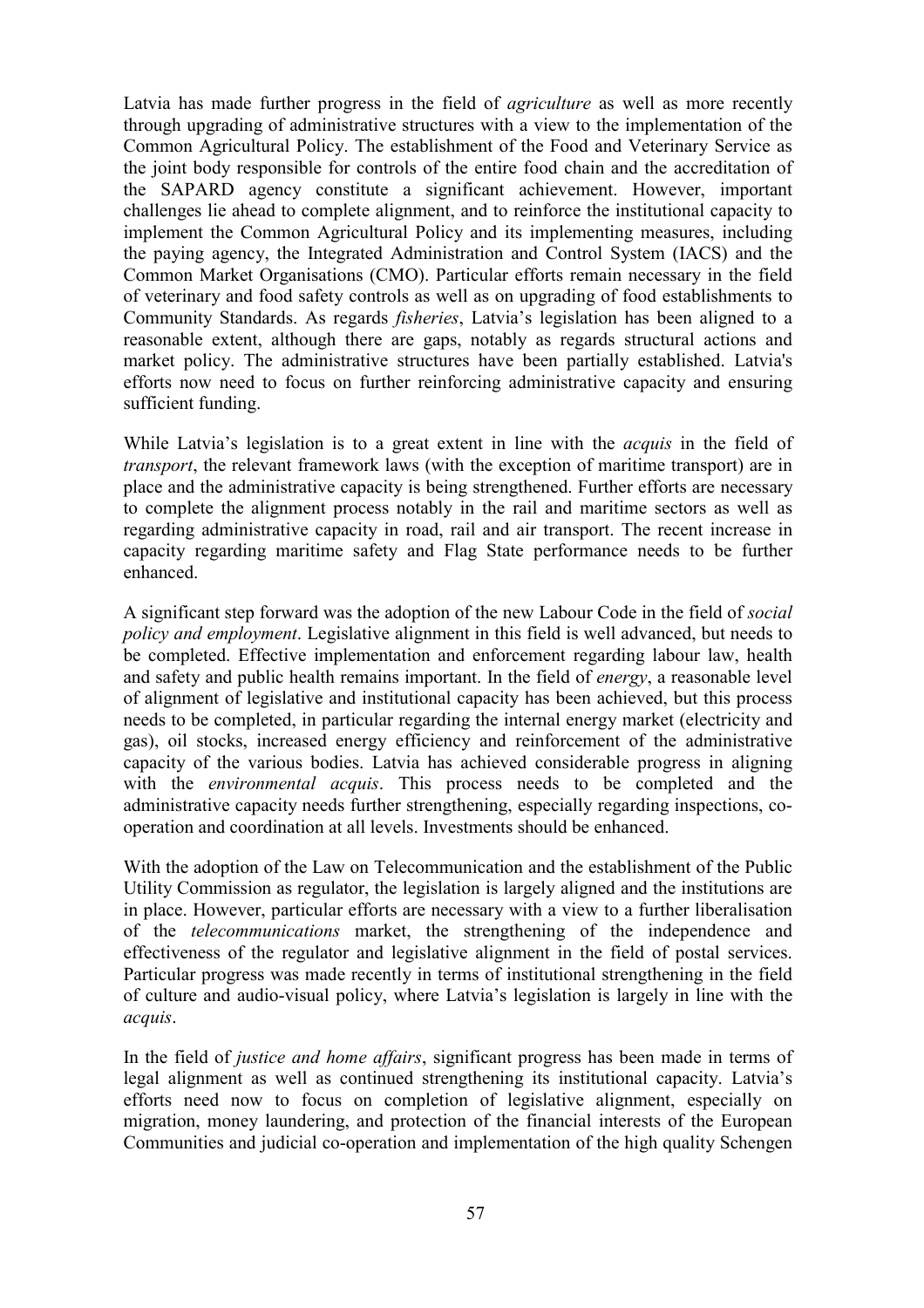Action Plan. Further reinforcing of the law enforcement bodies is needed, with particular attention to be paid to the fight against drugs and trafficking in general, smuggling, fraud, corruption and organised crime, including through improved cooperation between the various bodies involved. Strengthening of integrated border controls and completion or upgrading of structures also remains an important priority.

As for *regional policy and the co-ordination of structural instruments*, progress was made recently in preparing for the implementation of structural policies and designation of the main institutions involved. However, efforts will need to focus on building up adequate and efficient administrative capacity for the management of the Structural Funds and Cohesion Fund at all levels. Moreover, preparation of an up-to-standard draft Single Programming Document should be speeded up and inter-ministerial co-ordination and partnership needs to be ensured. Generally, all systems and procedures for effective monitoring, financial management and control should be reinforced and the legal framework has to be completed. There is a particular need for progress as regards the technical preparation of projects eligible for Community funding. Latvia has started to take measures to address the weaknesses identified, including through the allocation of human resources. Ongoing efforts need to be continued and substantially stepped up. The establishment of the Public Internal *Financial Control* system is relatively advanced, but needs to be completed, including legislative alignment.

Preparing its administrative capacity for membership remains one of the greatest challenges Latvia faces. With a view to the responsibilities Latvia will have to assume in managing and enforcing the *acquis* upon accession, a substantial portion of the necessary institutions have been restructured or created. While this process is well advanced, further substantial efforts are required to ensure that these institutions become fully operational. This is particularly important in areas such as internal market, agriculture, fisheries, transport, regional policy, environment, justice and home affairs and with regard to the implementation of information technology systems for taxation and customs. Finally, continued efforts are necessary to enhance Latvia's capacity to ensure sound, efficient and controllable management of EC funds.

In the accession negotiations, 27 chapters have been provisionally closed. Latvia is generally meeting the commitments it has made in the negotiations.

Bearing in mind the progress achieved since the Opinion, and in particular over the recent past, the level of alignment and administrative capacity that Latvia has achieved at this point in time, and its track record in implementing the commitments it has made in negotiations, the Commission considers that Latvia will be able to assume the obligations of membership in accordance with the envisaged timeframe. In the period leading up to accession, Latvia needs to continue its preparations, in line with the commitments it has made in the accession negotiations.

### **Lithuania**

In its 1997 Opinion, the Commission concluded that Lithuania fulfilled the political criteria. Since that time, the country has made considerable progress in further consolidating and deepening the stability of its institutions guaranteeing democracy, the rule of law, human rights and respect for and protection of minorities. This has been confirmed over the past year. Lithuania continues to fulfil the political criteria.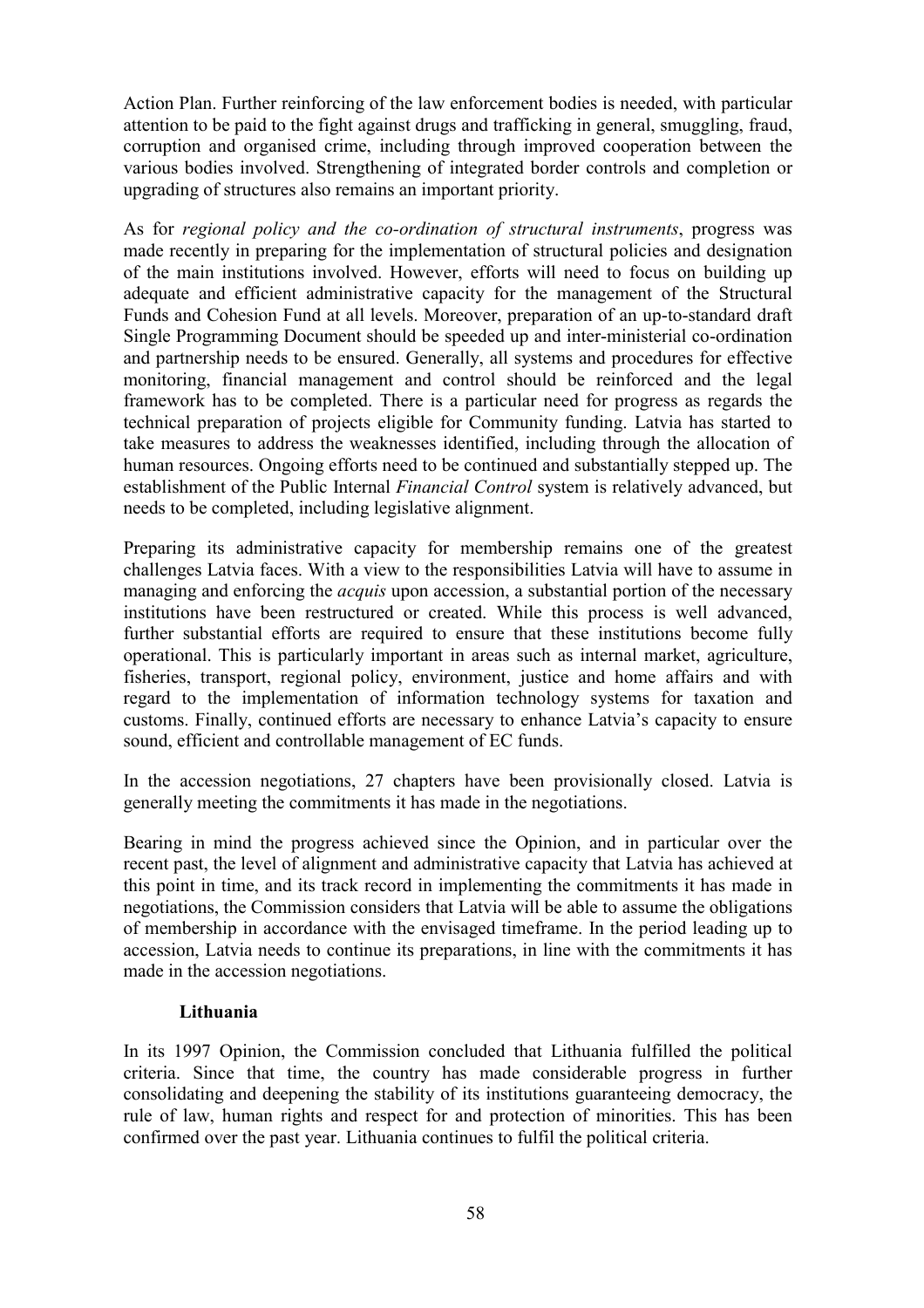Lithuania has made considerable progress in pursuing public administration reform, notably through the adoption of the new Civil Service Law and the related implementing legislation. Lithuania needs to ensure that the reform is duly implemented in all services and that adequate financing is secured as a matter of priority.

Substantial progress has been made in reforming the judicial system, in particular, notably through the adoption of the Law on Courts. Due attention should be given to ensuring proper implementation of the new legislation. Further efforts are needed to improve the professional capacity of judges and prosecutors. This is fundamental to guaranteeing the quality of legal proceedings and respect for procedural rights and professional ethics. Further progress is required also in accelerating court proceedings and ensuring the enforcement of judgements.

Considerable progress has been made as regards the fight against corruption, mainly with the adoption of the National Anti-Corruption Programme and the Law on Corruption Prevention. Sustained efforts should be made by law enforcement bodies and line ministries to ensure the proper and effective implementation of measures against administrative corruption, which remains a cause for concern.

Lithuania continues to respect human rights and freedoms.

The 1997 Opinion already acknowledged the reform efforts undertaken by the Lithuanian authorities to transform their economy. Since the Opinion, and against a challenging international economic environment, in particular the Russian crisis, economic performance has improved. Macroeconomic stability has been achieved, reforms have accelerated while the Lithuanian authorities' commitment to the economic requirements of EU accession has been sustained.

Hence, it is concluded that Lithuania is a functioning market economy. The continuation of its current reform path should enable Lithuania to cope with competitive pressure and market forces within the Union.

Improvements can be made to the labour market by addressing the high unemployment. The management of public finances should be improved, in particular by addressing, at municipal level, the accumulation of expenditure arrears. Furthermore, the completion of the pension reform, by the planned introduction of a funded compulsory pension scheme, should make public finances more sustainable in the long term and support the development of financial markets. In addition, strengthening the administrative and judicial capacity, and simplifying procedures, in areas relevant for the business sector, including in bankruptcy and enterprise restructuring, would enhance market entry and exit of companies.

Since the Opinion, Lithuania has made significant progress in terms of both transposition of the *acquis* and administrative capacity. While the initial efforts were unsystematic, in recent years the pace and scope of transposition has considerably improved and increasing efforts have been devoted to the challenging task of building up the necessary administrative capacity.

Over the past year, Lithuania has further advanced in its accession preparations, in particular in the areas of free movement of goods, free movement of persons, competition, energy, regional policy and justice and home affairs. Limited progress has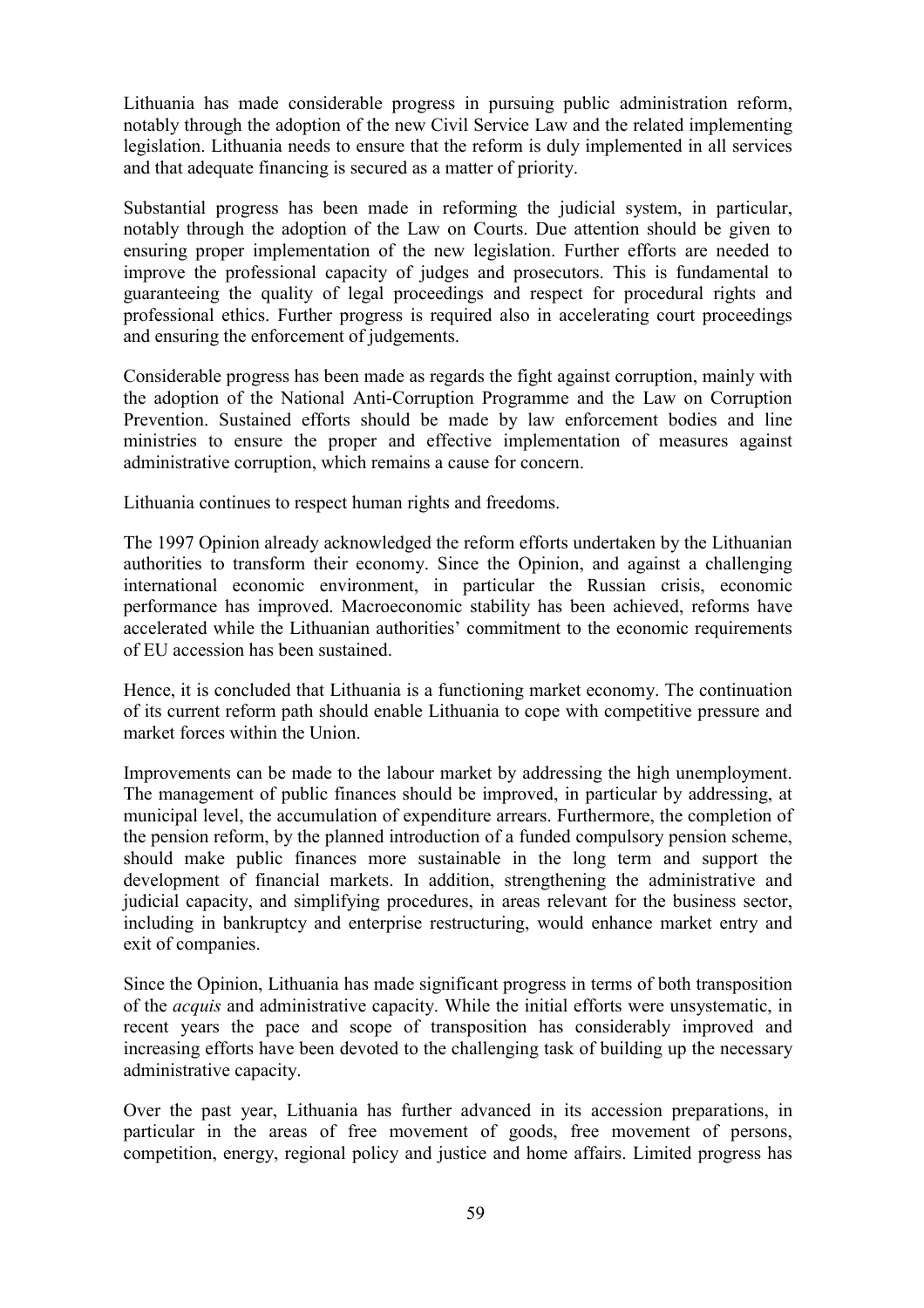been made in the areas of financial control and fisheries. Although progress was made in the areas of agriculture and environment, continuous efforts are still needed.

Overall, Lithuania has achieved a good degree of alignment with the *acquis* across most fields, and in some areas the level of alignment is now high. Lithuania has set up most of the administrative structures which are necessary to implement the *acquis*; however, further sustained efforts to reinforce the administrative capacity are required, notably as regards training and retaining qualified staff and ensuring effective inter-agency coordination. Detailed plans have been agreed, in particular in the negotiations and in the Action Plan, to cover the remaining gaps.

Lithuania has continued to make progress in the area of the internal market. In the field of *free movement of goods* the legislation is aligned to a large extent. The main administrative structures are in place but these are not yet fully operational. As regards market surveillance, efforts are needed to further develop the infrastructure, notably in the areas of testing and certification. In the field of food safety, progress has been made in terms of alignment and administrative capacity, but further efforts are required as regards the abolition of pre-market authorisation of foodstuffs. Legislation on public procurement has been further aligned but still needs some fine-tuning, and the public procurement office needs to be further strengthened. As regards *free movement of persons*, Lithuania has reached a good level of alignment, while the administrative structures in place are not yet operating satisfactorily. In the area of mutual recognition of qualifications, major efforts remain to be made in the area of medical professions. In the area of *freedom to provide services,* legislation is aligned to a reasonable extent, but administrative structures do not yet operate in a fully satisfactory manner. Good progress has been made in the fields of banking and securities. Legislation concerning the insurance sector and data protection should be further aligned, notably to guarantee the independence of the supervisory bodies. Co-operation between supervisory institutions should be strengthened. Further progress has taken place in the area of *free movement of capital*, where Lithuania had already achieved a high degree of liberalisation. Further sustained efforts are needed as regards payment systems and the fight against money laundering.

As regards *company law*, Lithuania has reached a reasonable level of alignment and administrative structures are in place but not yet fully operational. Further alignment has been achieved concerning patent and intellectual property rights. The fight against piracy and counterfeiting needs to be significantly intensified, as does co-operation between the authorities involved in the enforcement of intellectual property rights. In the area of *competition policy* legislation is aligned to a broad extent and administrative structures are in place and are operational. Lithuania should continue to develop a track record of proper application and enforcement of its legislation. The Competition Council should focus on a more deterrent sanctions policy in the field of anti-trust and pay close attention to rescue and restructuring aid.

As regards *taxation*, Lithuania has reached a good level of alignment and administrative capacities are largely in place but need further strengthening. Lithuania has made significant progress in aligning its tax legislation although further alignment is required in the areas of VAT and excise duties. The tax administration reform has also made some progress. In the area of *customs union,* Lithuania has achieved a good degree of alignment and administrative capacities are partially in place. However, further efforts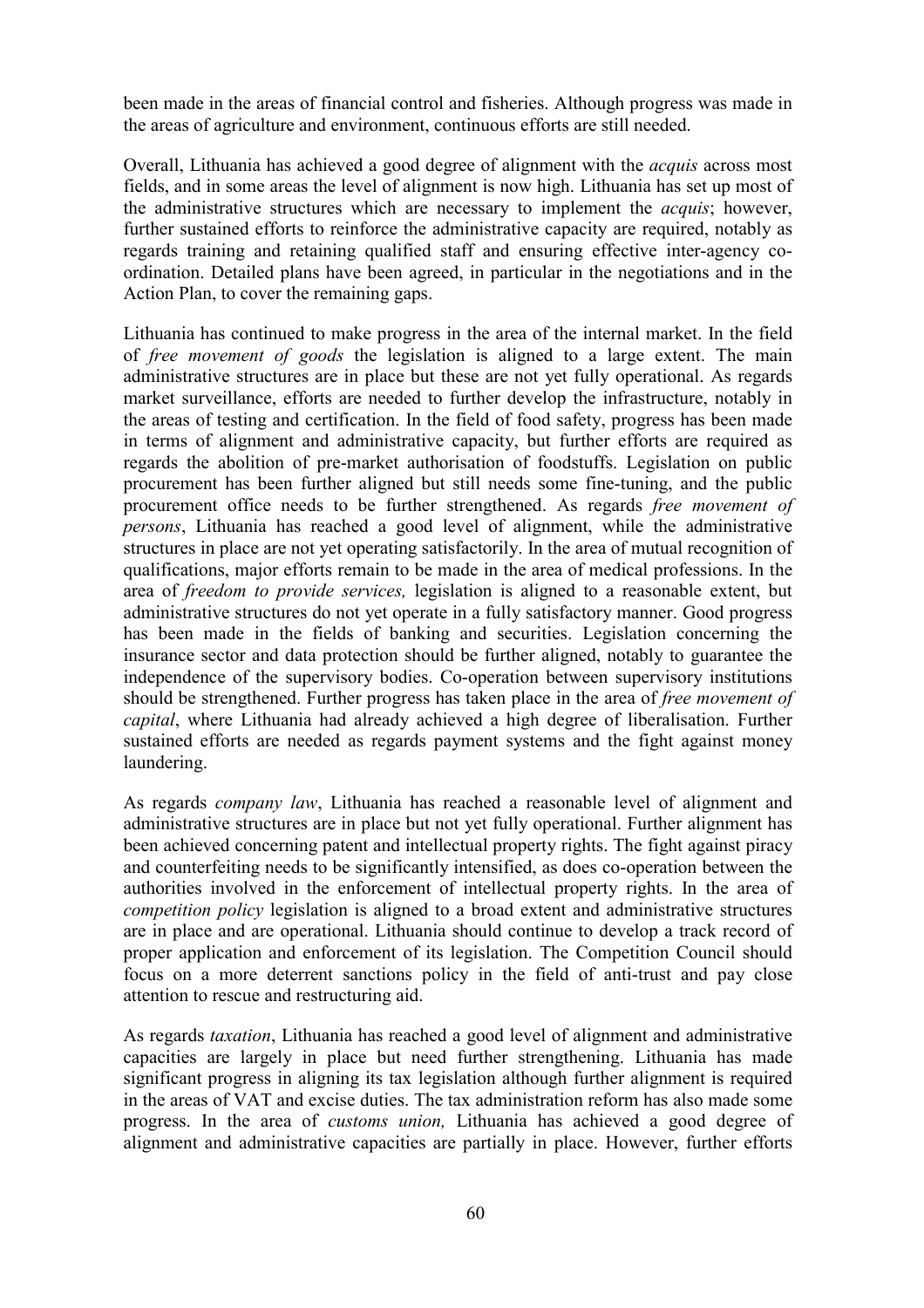remain to be made in strengthening inter-agency co-operation and in enforcing existing provisions on fraud, intellectual property rights and anti-corruption. For both areas, particular efforts are necessary to ensure adequate information technology systems so as to allow the exchange of data with the EC and its Member States.

As regards *agriculture*, transposition of legislation is proceeding well. Administrative structures are partly in place but further improvements are needed. Lithuania should focus on border inspection posts, the Integrated Administration and Control System, administrative capacity to manage the Common Agriculture Policy, paying agency, upgrading of establishments, and animal waste treatment.

As regards *fisheries*, legislation has been aligned to a reasonable extent, although there are gaps, notably as regards market and structural policy. The administrative structures have been partially established. Further efforts are needed to develop market and structural policy and reinforce the control and inspection functions. The establishment of the fishing vessel register needs to be finalised.

Legislation in the *transport* sector is now to a great extent in line with the *acquis*, although further efforts are needed as regards rail transport. The relevant framework laws are in place and only a limited amount of implementing legislation remains to be implemented. Administrative structures are largely in place, but need further strengthening. In the *energy* sector, Lithuania has achieved a high level of legislative alignment, while administrative structures are largely in place but need further strengthening. Progress regarding the internal energy market has been good. As regards nuclear safety, Lithuania took the very important step of formally confirming that Unit 1 of the Ignalina NPP will be closed before 2005 and formally committing to close Unit 2 of this plant by 2009. The EU expressed its readiness, on the basis of Community solidarity, to continue to provide adequate additional Community assistance to the decommissioning effort after Lithuania's accession. Lithuania's efforts now need to focus on ensuring full and timely implementation of legislation; on nuclear safety, including the timely installation of a diverse second shutdown system at Unit 2 of the Ignalina NPP, and the preparation of the closure and decommissioning of this NPP; and on strengthening the administrative capacity, in particular the energy regulator and the nuclear safety authority.

In the field of *social policy*, legislation has been transposed to a large extent and administrative structures are largely in place but need further strengthening. Progress has taken place with the adoption of the Labour Code and of the new provisions on collective agreements. Lithuania needs to complete transposition and effectively implement the *acquis* in the areas of public health and health and safety at work, including through the strengthening of relevant institutions; develop social dialogue and social protection; and further strengthen the administrative structures to manage support from the European Social Fund. In the field of *environment,* transposition has reached a relatively good level, but implementation is not yet fully satisfactory. Lithuania needs to focus on finalising the transposition and strengthening the overall administrative capacity. Close attention is required to implementation of the *acquis* with regard to waste management, water quality, industrial pollution control, chemicals and GMOs and nature protection.

In the area of *telecommunications,* Lithuania has reached a good level of alignment but implementing legislation remains to be transposed. Administrative capacities are in place but not yet fully operational. The independence of the Communication Regulatory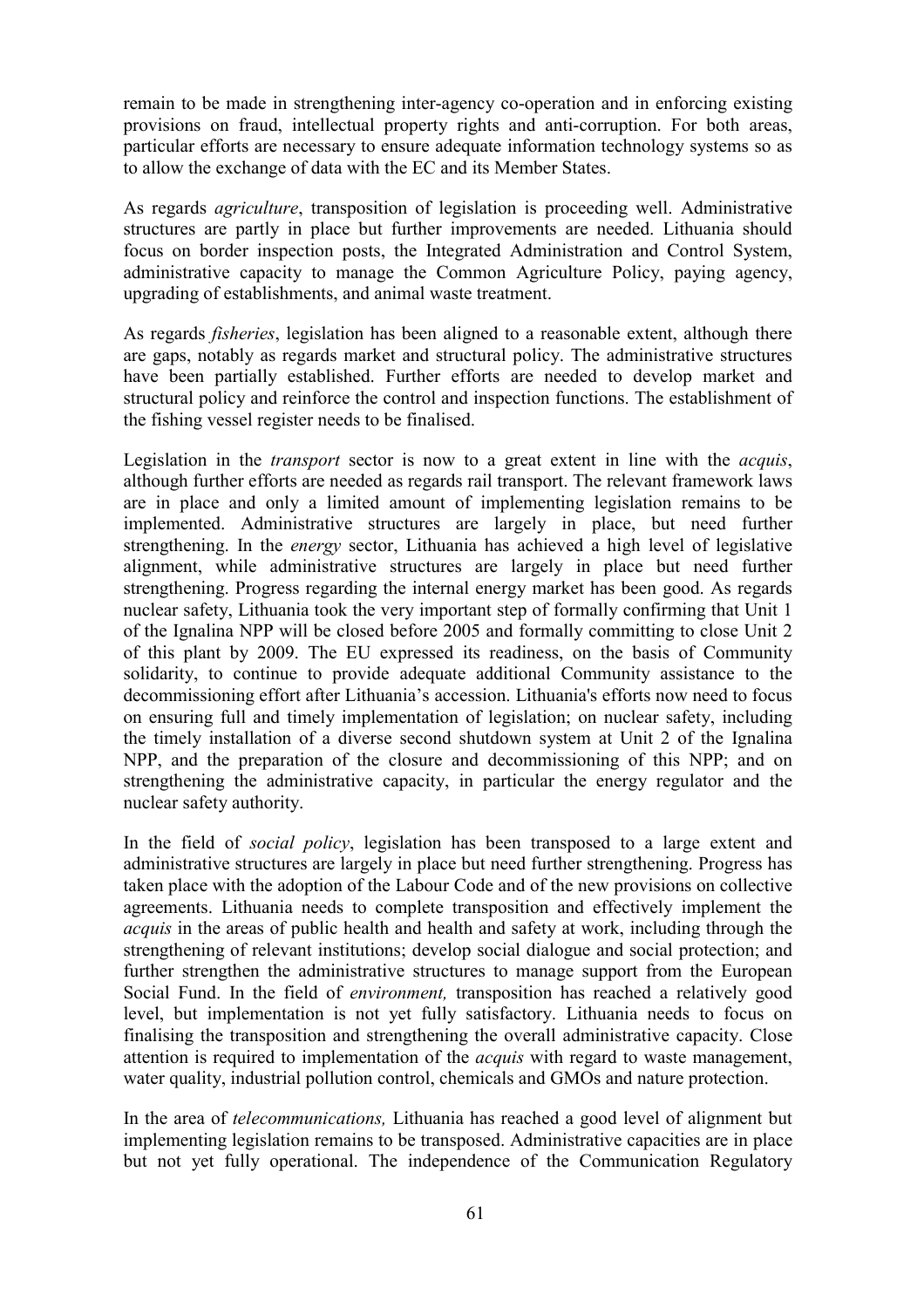Authority has been substantially strengthened. Further efforts remain to be made on completing legislative alignment and preparing for full liberalisation and strengthening the administrative capacity of the regulator.

In the field of *justice and home affairs*, Lithuania has achieved significant legislative alignment. Administrative structures are mainly in place, although further efforts are still necessary. Lithuania has updated and has continued to implement the Schengen Action Plan. Lithuania needs to focus on finalising alignment (notably on visas, Schengen, asylum, money laundering and protection of the financial interests of the European Communities) and on further reinforcing the law enforcement agencies, in particular as regards data protection, the protection of the external border and the fight against corruption.

In the field of *regional policy and co-ordination of structural instruments,* the institutional framework is largely in place, but the administrative capacity and the technical preparation of projects have not yet reached the level required. Administrative capacity has been strengthened, inter-ministerial co-ordination improved and good progress has been made as regards programming and partnership. Lithuania should focus efforts on completing the programming documents, defining the final implementation structures and further reinforcing the administrative capacity, in particular as regards technical preparation of projects eligible for Community funding, monitoring, financial management and control.

In the area of *financial control*, while the *acquis* has been transposed, further efforts are required to consolidate the fragmented legal provisions relating to public internal financial control into a single comprehensive law. The administrative structures are partially in place but not yet fully operational. They need to be strengthened considerably, in order to implement effectively the consolidated legislation. Ongoing work on the audit manuals should be finalised. Full implementation of the measures foreseen in the Action Plan with regard to the implementation of a methodology for financial management and control, for internal audit throughout the Government, and for training of human resources would go a long way to ensure that the current gaps in administrative capacity and implementation of the *acquis* are filled. In the area of *financial and budgetary provisions*, the legal framework is largely in place but the administrative capacity needs further improvement, in particular as regards the calculation, control and provision of own resources by accession.

As regards *administrative capacity*, Lithuania has achieved a sufficient, though still rather fragile, capacity to ensure effective implementation and enforcement of the *acquis*, notably in the area of internal market and the various Community policies. Lithuania needs to ensure the administrative structures are fully operational, in particular with a view to guaranteeing the uniform and predictable implementation of the *acquis*. Particularly close attention is required regarding the structures which are necessary to implement that part of the *acquis* which will be applicable only upon accession, in particular as regards sound and efficient management of EC funds.

In the accession negotiations, 28 chapters have been provisionally closed with Lithuania. Lithuania is generally meeting the commitments it has made in the negotiations. However, delays have occurred with regard to fisheries (completion of the fishing vessels register), statistics (conduct of the agricultural census) and environment (legislation on packaging and on biocides). These issues need to be addressed.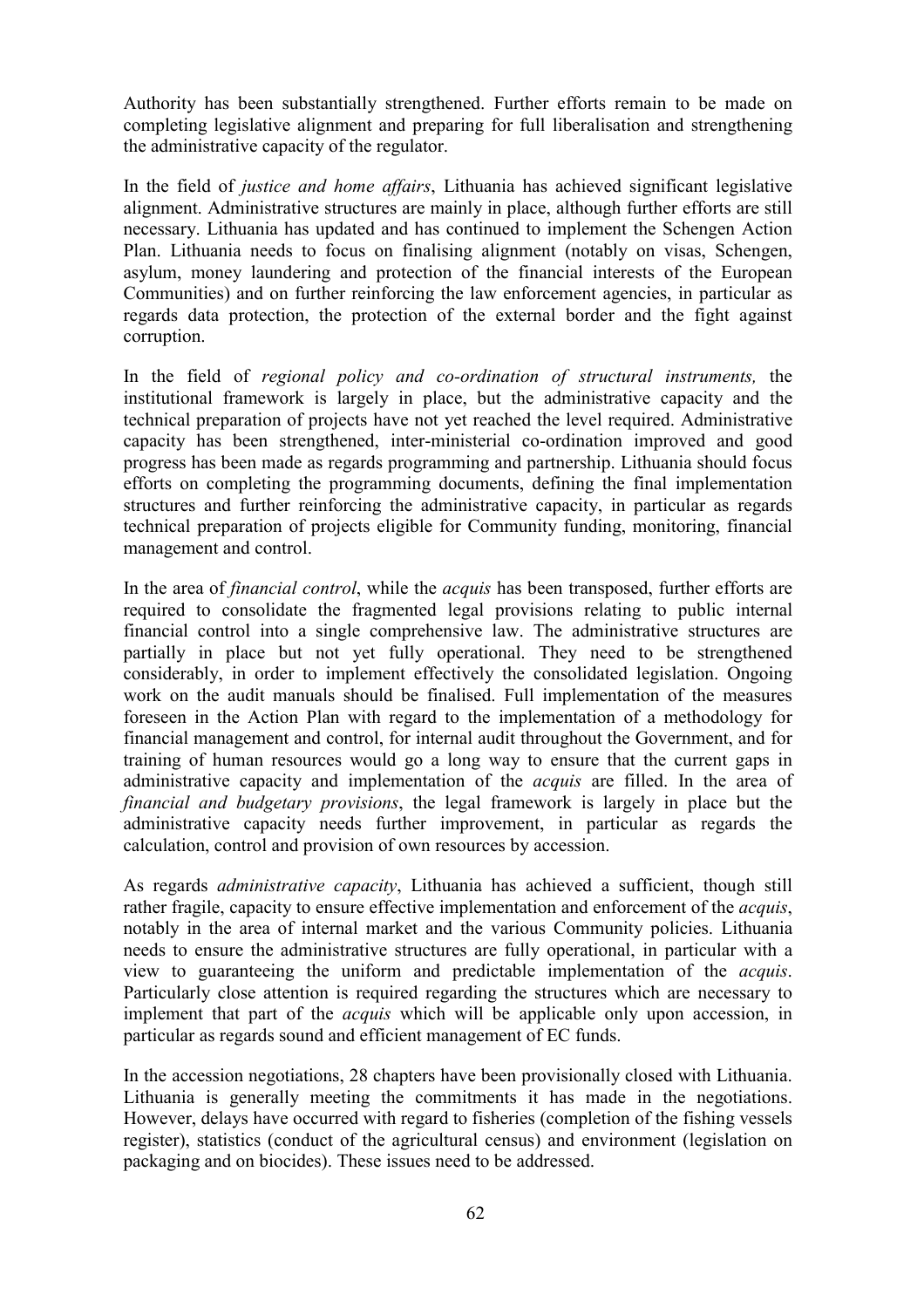Bearing in mind the progress achieved since the Opinion, the level of alignment and administrative capacity which Lithuania has achieved at this stage, and Lithuania's track record in implementing the commitments it has taken in the negotiations, the Commission considers that Lithuania will be able to assume the obligations of membership in accordance with the envisaged timeframe. In the period leading up to accession, Lithuania needs to continue its preparations, in line with the commitments it has made in the accession negotiations.

## **Malta**

The Commission has repeatedly concluded that Malta fulfils the political criteria. This was the conclusion of previous Regular Reports, and has been confirmed over the past year. Malta continues to fulfil the Copenhagen political criteria.

Malta has taken further measures to improve the quality of the civil service as well as of the judicial system.

Malta continues to respect human rights and freedoms. It has made further progress by improving its legal framework in the area of asylum, the fight against racism and the fight against trafficking in human beings.

Malta is a functioning market economy and it should be able to cope with competitive pressure and market forces within the Union.

The 1999 update of the Opinion already acknowledged the economic reform efforts undertaken by the Maltese authorities to prepare for EU accession. Since the Opinion, the Maltese authorities' commitment to the economic requirements of EU accession has been sustained.

Further improvements can be made to macroeconomic management by reducing the general government deficit and reforming public expenditure to ensure medium-term fiscal sustainability. More progress can be made on restructuring large loss-making public enterprises and public utilities. Attention should be paid to the supervision of nonperforming loans in the banking sector.

Since the update of the Opinion in 1999, Malta has made considerable progress in aligning its legislation with the *acquis* and it has significantly improved its administrative capacity, particularly as regards free movement of goods, statistics, telecommunication, regional policy, justice and home affairs, and financial control. There has been progress, although uneven, in all other areas of the *acquis*.

Over the past year, Malta has made considerable legislative progress in the areas of freedom to provide services, environment and customs and further progress in other areas, particularly regarding free movement of goods, free movement of persons and statistics. It has continued to improve its administrative capacity, notably in the areas of standardisation and market surveillance, statistics, regional policy, justice and home affairs, customs and financial control. However, progress has been limited in the areas of agriculture, fisheries, transport and social policy.

Overall Malta has achieved a good degree of alignment with the *acquis* in many areas and is well advanced towards adequate administrative capacity to implement the *acquis*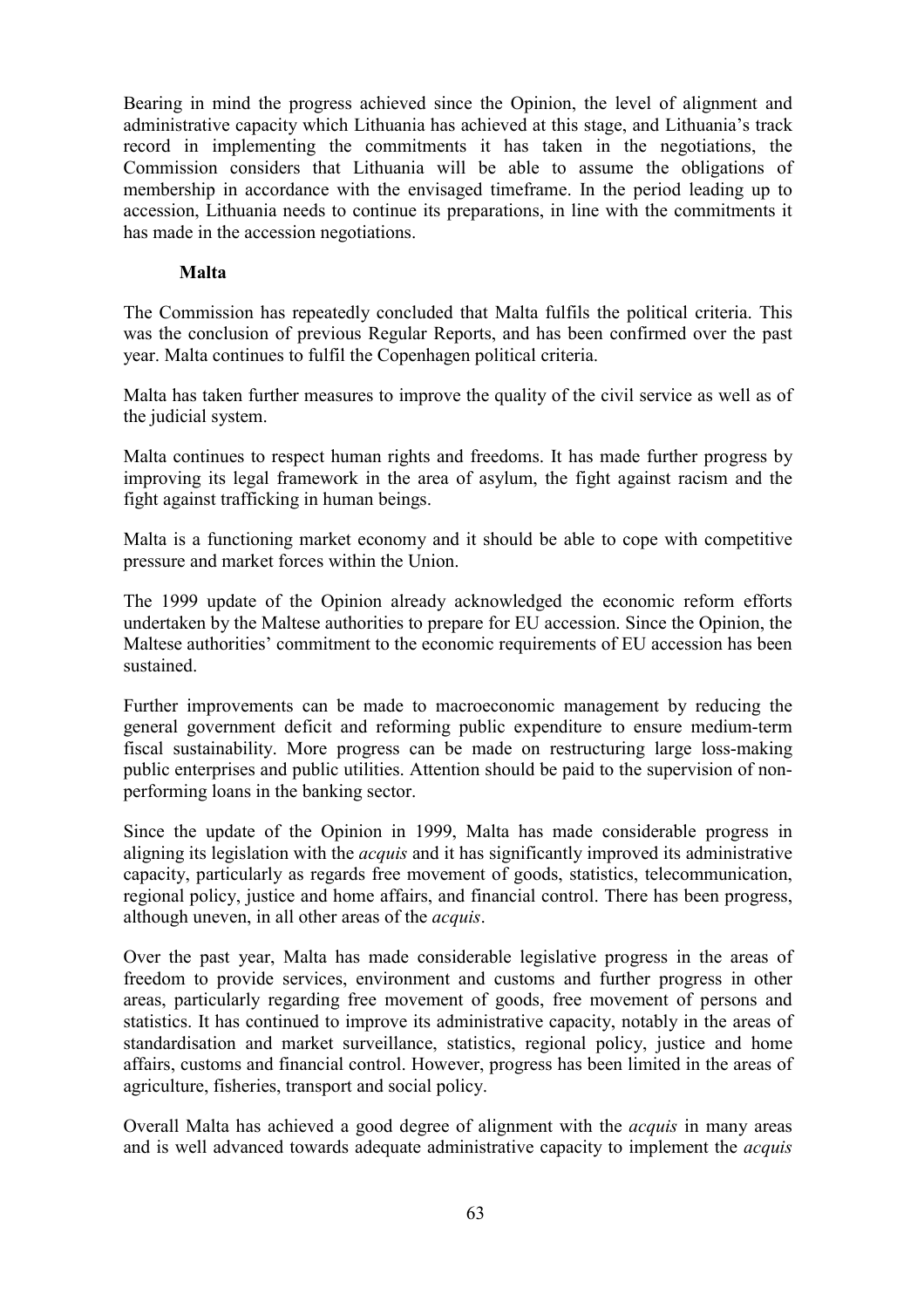in many fields, although further efforts remain to be made, in particular as regards agriculture and environment. Detailed plans have been agreed, in particular in the negotiations and the Action Plans, to cover the remaining gaps.

In the field of the *internal market*, there has been considerable legislative progress on *free movement of goods*, and Malta has reached a high level of alignment with the *acquis* in this area. Malta must finalise the alignment of its public procurement legislation as regards the remedies system and bodies governed by public law. Its administrative capacity is broadly adequate in this area. As regards *free movement of persons*, there has been progress in adopting a legislative framework for the mutual recognition of professional qualifications, but alignment is still incomplete in the fields of citizens' rights and free movement of workers. Malta has continued to progress on *free movement of services and capital*, particularly as regards financial services and data protection, however further legislative alignment is needed in particular as regards the right of establishment and freedom to provide services. In the area of *company law*, there has been little progress over the past year and Malta still needs to transpose some directives on intellectual and industrial property rights in order to align fully with the *acquis*. As regards *competition*, Malta has made further progress in the enforcement of the State aid rules, but it still needs to adopt an appropriate framework for public undertakings. The compatibility of the aid granted to the shipyards needs to be ensured. The administrative capacity of the Competition Board and of the State Aid Monitoring Authority should reach a satisfactory level, provided efforts to strengthen them are continued.

In the field of *taxation*, Malta has achieved a high level of alignment as regards excise tax, but further alignment is needed as concerns VAT (scope of exempt transactions) and the code of conduct on direct taxation. The administrative capacity is on track to reach an adequate level as regards VAT and direct tax, but urgent efforts are needed as regards excise tax. In the area of *customs*, following the adoption of a new customs code, the Maltese customs legislation is now largely in line with the *acquis*, and the administrative capacity is on track to fulfil the requirements in this area.

As regards *transport*, there has been little progress over the past year, and that mainly in the field of maritime transport. Malta still has to transpose considerable parts of the *acquis*. Following the implementation of the Maritime Action Plan by Malta, there has been an improvement regarding maritime safety but the administrative capacity needs to be further strengthened and efforts on maritime safety need to be pursued to achieve the objective of being removed from the Paris Memorandum of Understanding black list. The Maritime Action Plan has introduced some improvements in this area. Ongoing efforts must be pursued. In the field of *energy*, Malta progressed in transposing the *acquis*, in particular as regards energy efficiency. Recent progress, in particular on the internal energy market, needs to be sustained to align Maltese legislation in this area to the *acquis*. Administrative capacity needs to be further strengthened.

In the area of *agriculture*, there has been some legislative progress, but little progress as regards the administrative capacity. Malta has still to adopt considerable parts of the agriculture *acquis*. The capacity to enforce the *acquis* remains a source of particular concern in the area of agriculture and it should be strengthened as a matter of priority. In particular Malta must improve its administrative capacity to implement the Common Agricultural Policy and the EC rural development schemes and has to upgrade inspection arrangements in the veterinary and phytosanitary fields, as well as the border inspection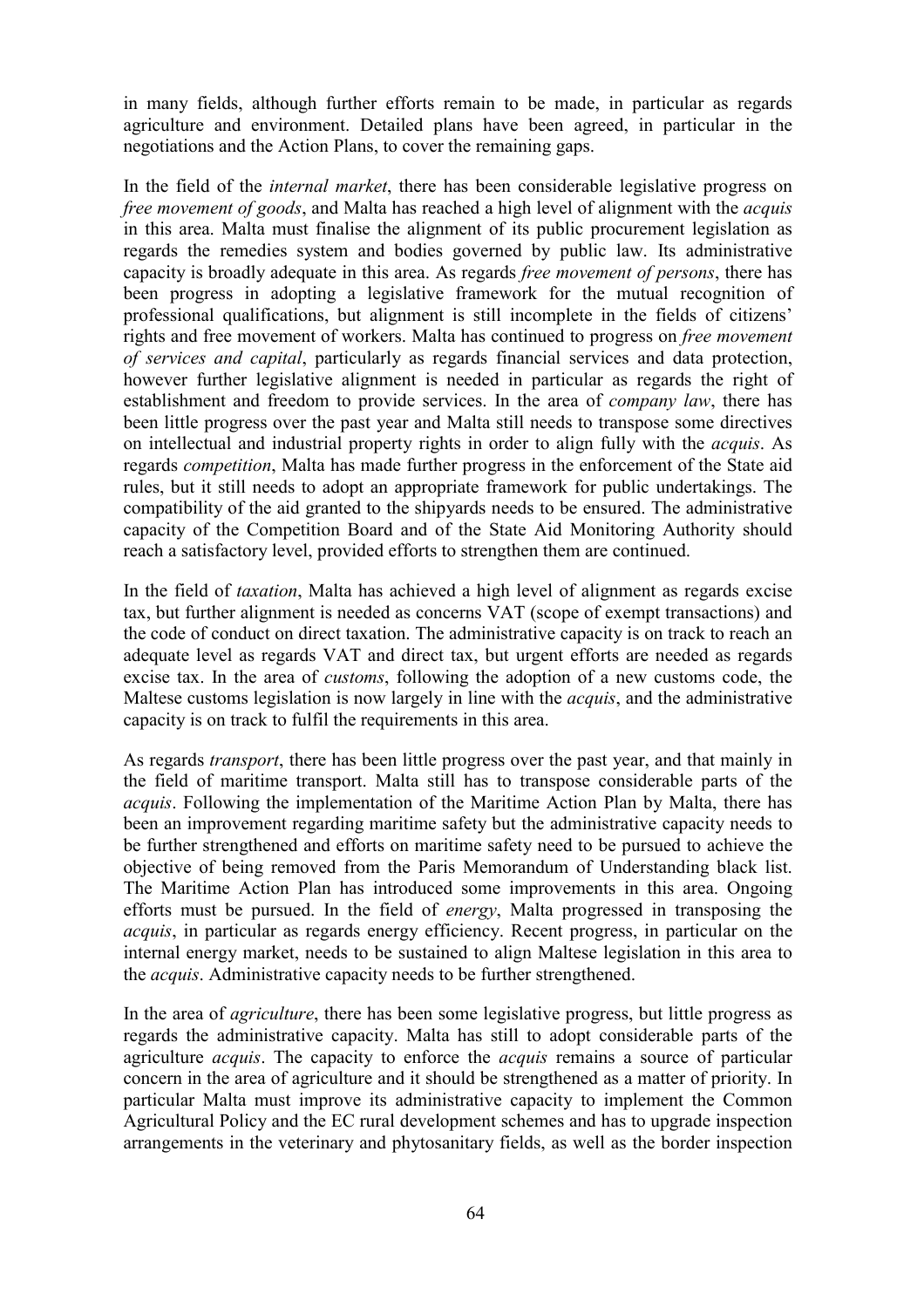arrangements. Steps have been taken for the setting up of the Integrated Administrative Control System and the Paying Agency, and funds have been committed to further strengthen the administrative capacity regarding rural development. However, a comprehensive plan to strengthen the administrative capacity in this area is still lacking. Ongoing efforts to reinforce administrative capacity and to continue the dismantling of levies should be vigorously pursued. As regards *fisheries,* Malta also needs to finalise the alignment of its legislation with the *acquis* and to implement fully its plans for substantial strengthening of its administrative capacity. Current plans to strengthen the fisheries department are steps in the right direction. Substantial further efforts are still required in this regard.

Malta has made some progress in the area of *social policy*, mainly as regards occupational health and safety. The alignment with the *acquis* is insufficient in the fields of labour law and equal opportunities. Malta is on track to achieve adequate implementation capacity for occupational health and safety, provided the current efforts are pursued, but a strengthening of the capacity regarding public health is needed. There has been continued progress in the area of *regional policy*, where the overall framework is in place to implement the structural and cohesion funds, however Malta still needs to finalise its Single Programming Document. As regards the administrative capacity, some bodies involved in implementation need to be further strengthened. As regards the *environment*, there has been considerable legislative progress but Malta needs to stick to its tight schedule of alignment with the *acquis*. It should also significantly strengthen its administrative capacity in the field of environment, which remains very weak. It is crucial, to that purpose, that Malta implements its plan to increase the staffing of the competent bodies in this area considerably (mainly the Malta Environment and Planning Authority) and to reinforce its permitting and inspection practices. These plans need to be adhered to strictly.

Malta has reached a good level of alignment with the *acquis* in the field of *telecommunications,* although further alignment is still needed, and in *culture and audiovisual policy*, and its administrative capacity in these areas is broadly adequate.

In the field of *justice and home affairs*, there has been progress, in particular as regards the *acquis* on asylum, data protection, visa policy and money laundering, as well as with the adoption of a Schengen Action Plan and strengthening of the administrative capacity in the areas of border control and asylum. Malta has achieved a good level of alignment with the *acquis* but further progress is needed as regards immigration and judicial cooperation. The administrative capacity in this area is generally adequate, but the current plans to strengthen it in the fields of data protection, money laundering, asylum and border control need to be fully implemented.

In the field of *financial control*, the regulatory framework and the institutional capacity are broadly satisfactory and efforts need only focus on the finalisation of the arrangements regarding fight against fraud and protection of EC financial interests. In the *statistics* area, the administrative capacity is broadly adequate and Malta well on track to fully align its methodologies with EC standards, provided the current efforts continue.

Overall, provided Malta implements its plans to strengthen its administrative capacity as mentioned above, it should be able to ensure a reliable enforcement of the *acquis* and to participate adequately in the Union's policy-making processes. Malta's capacity to ensure sound, efficient and controllable management of EC funds is generally good and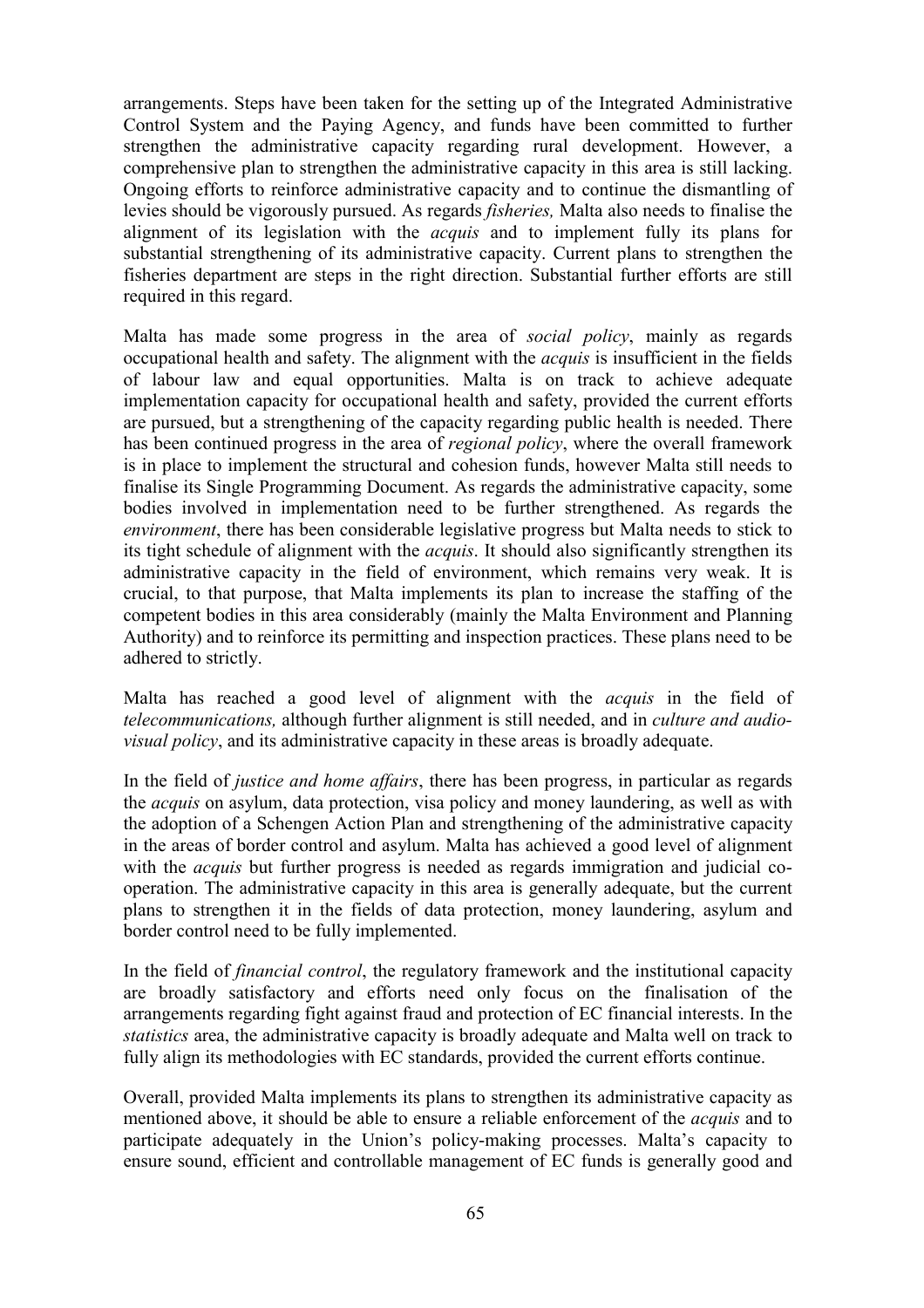should be fully adequate once it has finalised its plans regarding the body in charge of fight against fraud and protection of EC financial interests.

In the accession negotiations, 25 chapters have been provisionally closed. Malta is generally meeting the commitments it has made in the negotiations. However delays have occurred in the areas of free movement of persons (citizens' rights and free movement of workers), fisheries (vessel monitoring, market policy), agriculture (establishment of the Paying Agency), transport (road and maritime transport) and social policy (labour law and gender equality). These issues need to be addressed.

Bearing in mind the progress achieved since the 1999 update of the Opinion, the level of alignment and administrative capacity that Malta has achieved at this point in time, and its track record in implementing the commitments it has made in the negotiations, the Commission considers that Malta will be able to assume the obligations of membership in accordance with the envisaged timeframe. In the period leading up to accession, Malta needs to continue its preparations, in line with the commitments it has made in the accession negotiations.

# **Poland**

In its 1997 Opinion, the Commission concluded that Poland fulfilled the political criteria. Since that time, the country has made considerable progress in further consolidating and deepening the stability of its institutions guaranteeing democracy, the rule of law, human rights and respect for and protection of minorities. This has been confirmed over the past year. Poland continues to fulfil the Copenhagen political criteria.

The reinforcement of administrative capacity across the civil service is an important issue, recent developments have been mixed and further efforts are needed. In the area of public administration progress in the implementation of the 1999 Civil Service Law has been limited by the temporary suspension of the system of recruitment by open competition. It is essential that the pace of implementation, most notably with respect to recruitment, is accelerated so as to ensure that an independent, well trained and motivated civil service is in place by the time of accession.

Poland has made further progress in reforming the judiciary and in creating conditions to allow for a reduction in the most pressing bottlenecks. Efforts should now focus on ensuring that the progress to date delivers the desired result in terms of improved efficacy of the judiciary. Issues relating to judicial immunity are being addressed and should be followed up. Similar priority needs to be given to the training of judges, in particular in EC Law. While there have been ongoing efforts a sustainable structured programme of training needs to be put in place.

Corruption remains a cause for serious concern, a comprehensive strategy has been adopted to combat the problem. Substantial efforts are required to ensure concrete results, which to date have been limited, and in particular to develop a political, administrative and business culture which can resist corruption.

Poland continues to respect human rights and freedoms.

The 1997 Opinion already acknowledged the comprehensive reform efforts undertaken by the Polish authorities to transform their economy. Since the Opinion, and against a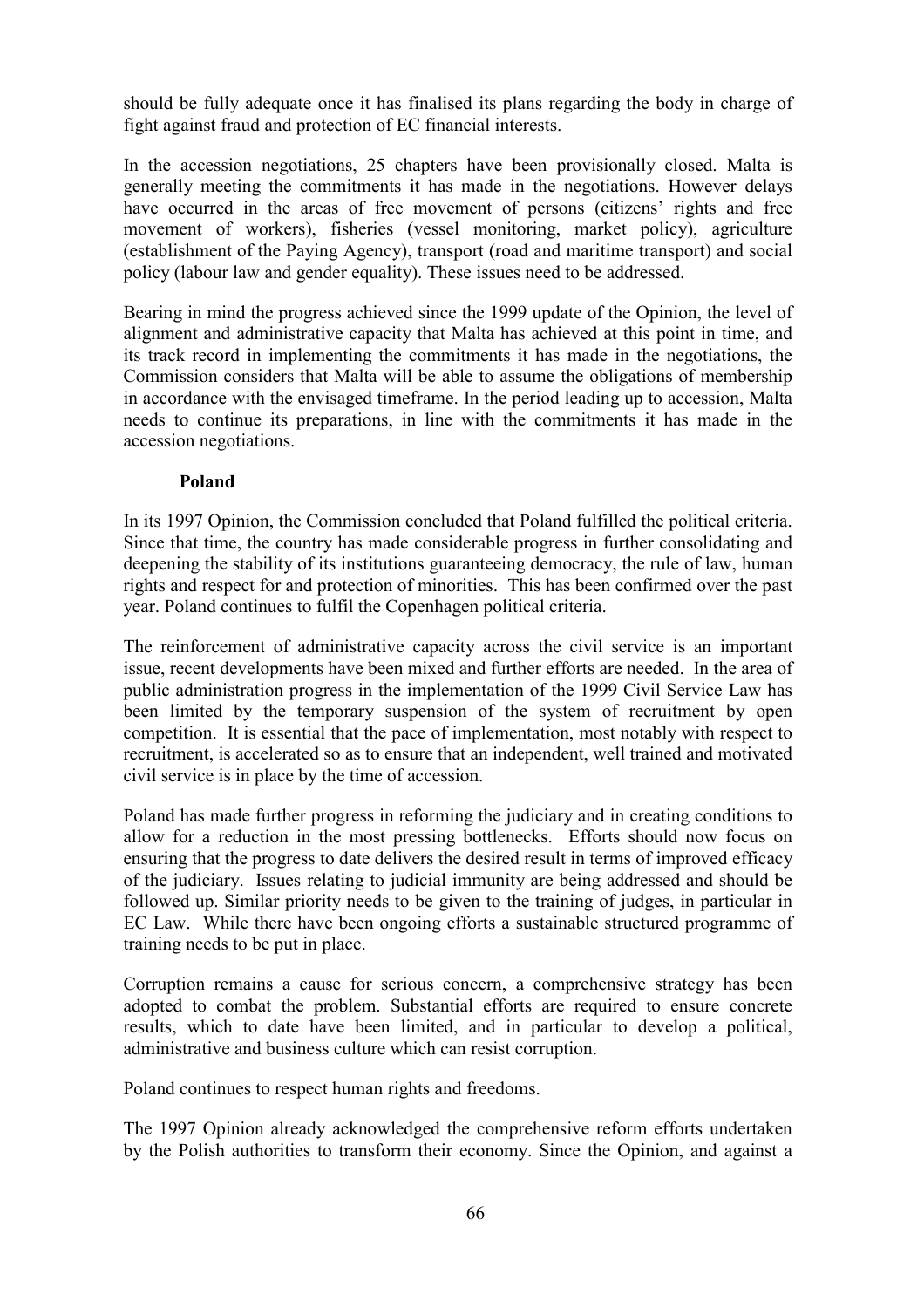challenging international economic environment, economic performance has improved. Macroeconomic stability has been achieved, reforms have continued while the Polish authorities' commitment to the economic requirements of EU accession has been sustained.

Hence, it is concluded that Poland is a functioning market economy. The continuation of its current reform path should enable Poland to cope with competitive pressure and market forces within the Union.

Improvements can be made to fiscal policy through the implementation of the government's new expenditure norm at all levels of government as part of a more broadly based structural reform of public finances to support fiscal consolidation. Furthermore, restructuring and privatisation, mainly in heavy industry, the financial sector, energy distribution and agriculture, needs to be completed. In addition, bankruptcy procedures and the land registry call for further improvement. Finally, central bank independence must be preserved to ensure macroeconomic stability and investor confidence.

Since the Opinion, Poland's progress has been characterised by a slow start and a subsequent acceleration in respect of the adoption of legislation. As a consequence the vast majority of primary *acquis* is now in place, although in some sectors there are considerable gaps in the necessary implementing legislation, for example, in the veterinary, environment and food safety areas. There has been a knock on effect in terms of administrative capacity which has progressed since the Opinion, but not to the same extent as legislative alignment.

Over the past year, Poland has further advanced its alignment of primary legislation, notably in the areas of transport and free movement of persons. The performance in adopting implementing legislation has varied considerably between sectors. The development of administrative capacity has mirrored the progress of implementing legislation.

Overall, Poland has achieved a high degree of alignment with the *acquis* in many areas, and is well advanced with reaching adequate administrative capacity to implement the *acquis* in a number of fields, although further efforts remain to be made across the board with respect to administrative capacity, and in a number of sectors in particular with regard to alignment with the *acquis*. Detailed plans have been agreed, in particular in the negotiations and in the Action Plan, to cover the remaining gaps.

With regard to the internal market, in the area of *free movement of goods* considerable progress has been made over the last two to three years, notably by putting in place the framework legislation needed and by developing further the institutional infrastructure needed for its implementation. To date a high level of alignment has been achieved in relation to the primary legislation and administrative capacity has reached a reasonable level. Legislative developments in the area of market surveillance need to be built on through the development of the necessary administrative capacity. The area of food safety has not seen the progress in the adoption of implementing legislation identified as necessary in the last Regular Report and administrative capacity remains weak. Further work is also required to ensure the structures are in place to implement the public procurement *acquis*. In overall terms, a high level of alignment with the *acquis* has been achieved and a strong administrative capacity developed in the area of *free movement of*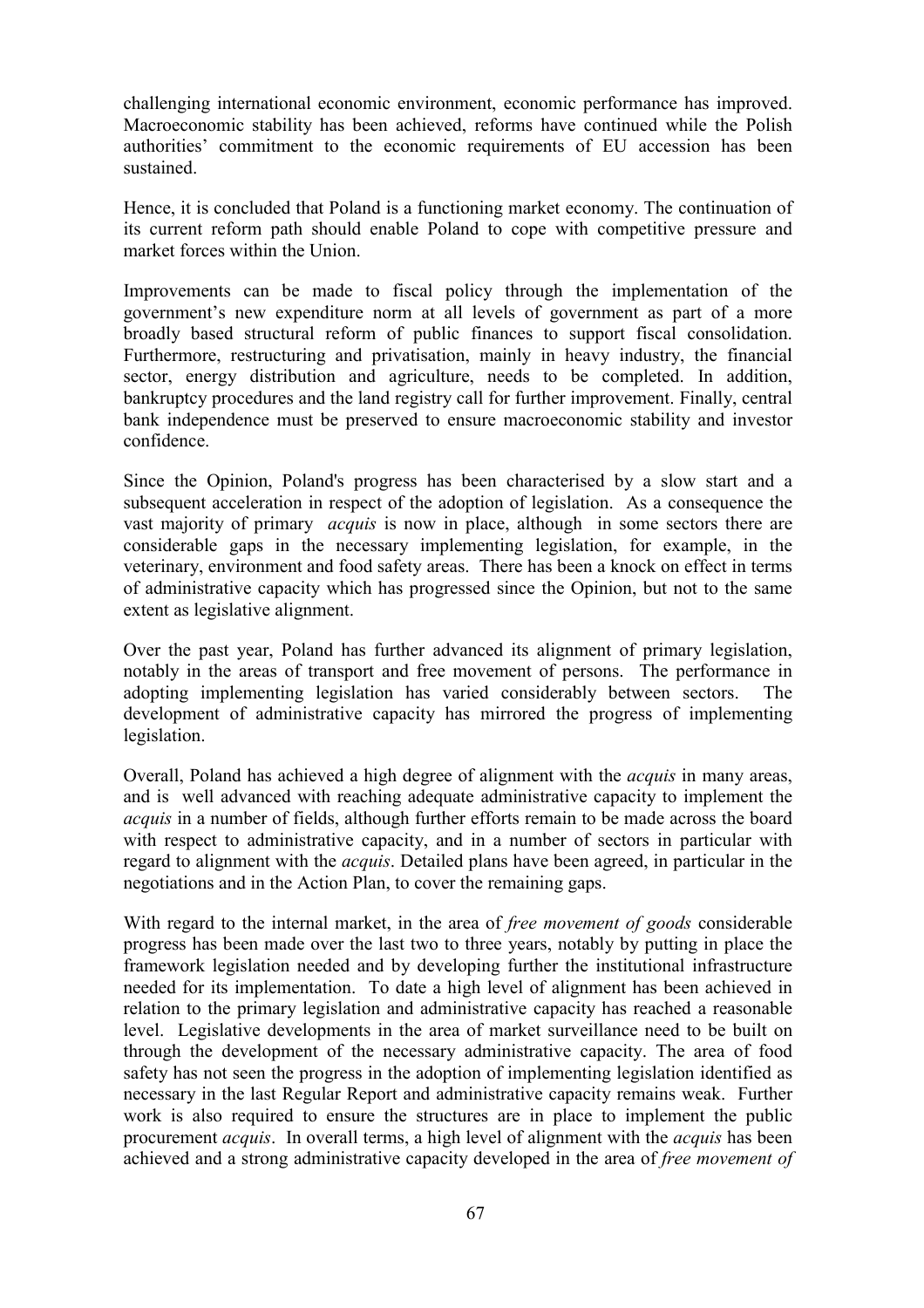*persons*. In the field of *free movement of services*, there is generally a good level of alignment and sound administrative capacity. However, further efforts are required in aligning existing legislation concerning banking, insurance and securities. A course of action to resolve these difficulties has been agreed. Following the peer gropu review, Poland has produced an action plan but several problems such as discriminatory language requirements, problems with administrative structures and ensuring independent supervisory structures remain. Poland's track record in the *free movement of capital* has been one of steady progress, both in aligning its legislation and in developing the necessary administrative structures. Poland has to a large extent achieved alignment with the *acquis* in the area of *company law*, and gradual progress has been made with strengthening administrative capacity which has achieved a reasonable level, with the exception of intellectual property enforcement. Building up administrative capacity is essential if effective implementation is to be ensured. In the field of *competition,* legislative alignment is largely complete, although there remain some gaps on State aid, and efforts have focused on establishing a credible record of enforcement in the area of State aid. These efforts will need to be continued and intensified, with a specific and urgent focus on the restructuring of the steel sector where aid can only be given if an acceptable overall restructuring programme including necessary measures for reaching viability and necessary cuts in production capacity is reached.

In the *telecommunications* area, Poland has made steady progress since the Opinion in aligning with the *acquis* and liberalising its market. Implementation of the existing legislation has improved over the last year; further legislative alignment is awaited, as is the evaluation of the economic implications of full implementation of the universal service *acquis*.

With regard to *EMU*, alignment is almost complete, however the legislative amendment necessary to ensure the degree of independence of the National Bank as set out in the *acquis* remains to be undertaken.

There has been further progress in aligning rates of indirect *taxation*. In overall terms, Poland has achieved a reasonable level of alignment with the *acquis* and moderate development of the necessary implementing capacity. Significant further work is required to ensure that the systems are in place to allow for the exchange of computerised data between the EC and Poland by the date of accession. In the *customs* area the situation is similar, with a respectable record on alignment but a weaker one on administrative capacity. The establishment of the necessary information technology infrastructure will require considerable further effort if the intended deadlines are to be respected. This will require an approach which gives urgent attention to accelerating the work on computerisation and interconnectivity and overcoming the disruption caused by the reorganisation of the central customs service. Steps have been taken to secure the necessary funding but this matter will need to be kept under close scrutiny and the Commission intends to report on progress at the end of the first half of 2003. Efforts should also focus on completing the alignment of Poland's customs legislation on that of the Community, in particular by adopting the amendment to the customs code which is currently under preparation.

Further transformation is needed, in terms of policy, legislation and structures in the *agriculture* sector, where the overall situation in terms of legislative alignment and in particular administrative capacity has been weak. There has been some progress with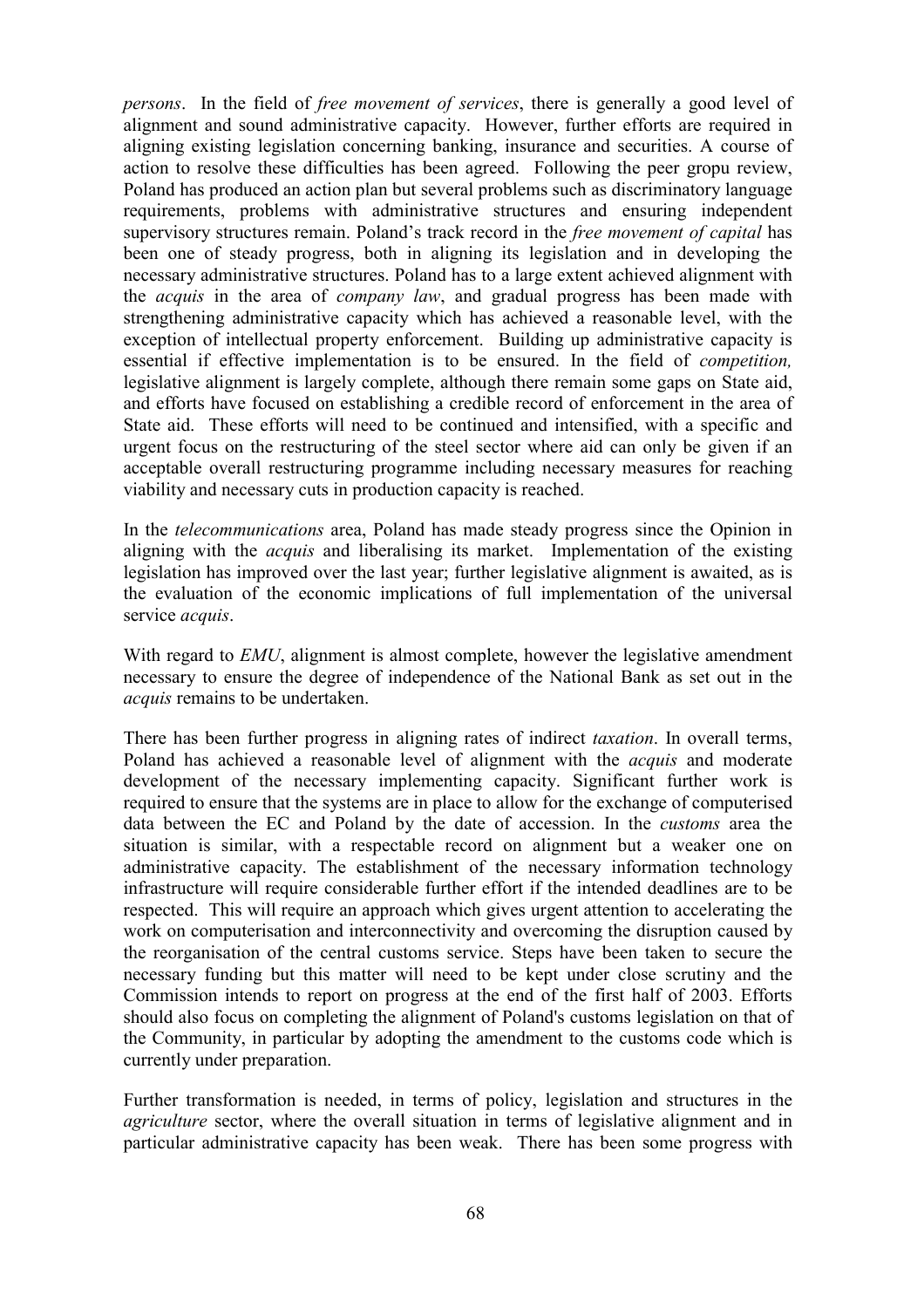regard to primary legislation. In the veterinary sector the good work of the previous year has not been built on and requires urgent attention. There have been some efforts to address the considerable weaknesses in administrative capacity. However these will need to be intensified, in particular at the regional level, if they are to have any significant impact. Considerable further efforts are needed in upgrading establishments and ensuring that adequate inspection arrangements at the borders are in place. The Integrated Administration and Control System (IACS) in particular must be in place, if Poland is to be in a position to effectively administer and control the CAP support schemes. This has been acknowledged through the efforts which the Polish authorities are undertaking. These need to be substantially stepped up.

In the *fisheries* sector, there has been a moderate degree of alignment. Some further legislative progress has occurred and there have been efforts to reinforce the administrative capacity at the central level, although the capacity at the regional level continues to be weak. Greater effort needs to be put into meeting the objectives set out in the Action Plan.

In the *social* field, the degree of alignment varies considerably between sectors. The capacity to implement the *acquis* has received some attention but this needs to be intensified. Additional efforts continue to be required, in particular to further align and implement the EC labour law and the *acquis* on occupational health and safety. Adoption of the pending legislation would do much to further alignment in this area. There have been further developments with regard to legislation in the area of *regional policy*. Specific attention is required to carry through in a timely manner the implementation plans and further reinforce the administrative capacity including strengthening interministerial co-operation and partnership. To this end the objectives set out in the Action Plan should be realised as soon as possible. Particular attention needs to be paid to the technical preparation of projects eligible for Community funding. Existing implementation and administrative capacity plans, including the increase of personnel in the managing and paying authorities, should be implemented with due vigour.

In the area of *environment,* further progress has been made in terms of primary legislation, where there is a high level of alignment. The adoption and implementation of the necessary implementing legislation, and the accompanying administrative capacity, especially at the regional level, is required; given the limited strength of administrative capacity the implementation of the objectives set out in the Action Plan should be one focus of attention. Ensuring adequate investment, as set out in the environmental investment plans, is also essential.

The *energy* sector has a good level of alignment and the administrative capacity is adequate. Work to further align the existing legislation with the *acquis* is required, in particular on the internal energy market (notably gas). In the *transport* sector there is also a good level of alignment. The focus of attention should now be on putting in place the necessary implementing legislation and strengthening the administrative capacity to implement this legislation. The Action Plan sets out a range of objectives in this respect.

There has been further progress in *justice and home affairs*, especially with regard to the border guards and border management. There has been a continuation of efforts to improve the situation with regard to law enforcement bodies dealing with the fight against organised crime and drugs, in particular the police services. These need to be intensified and adequate resources, financial as well as human, allocated to implement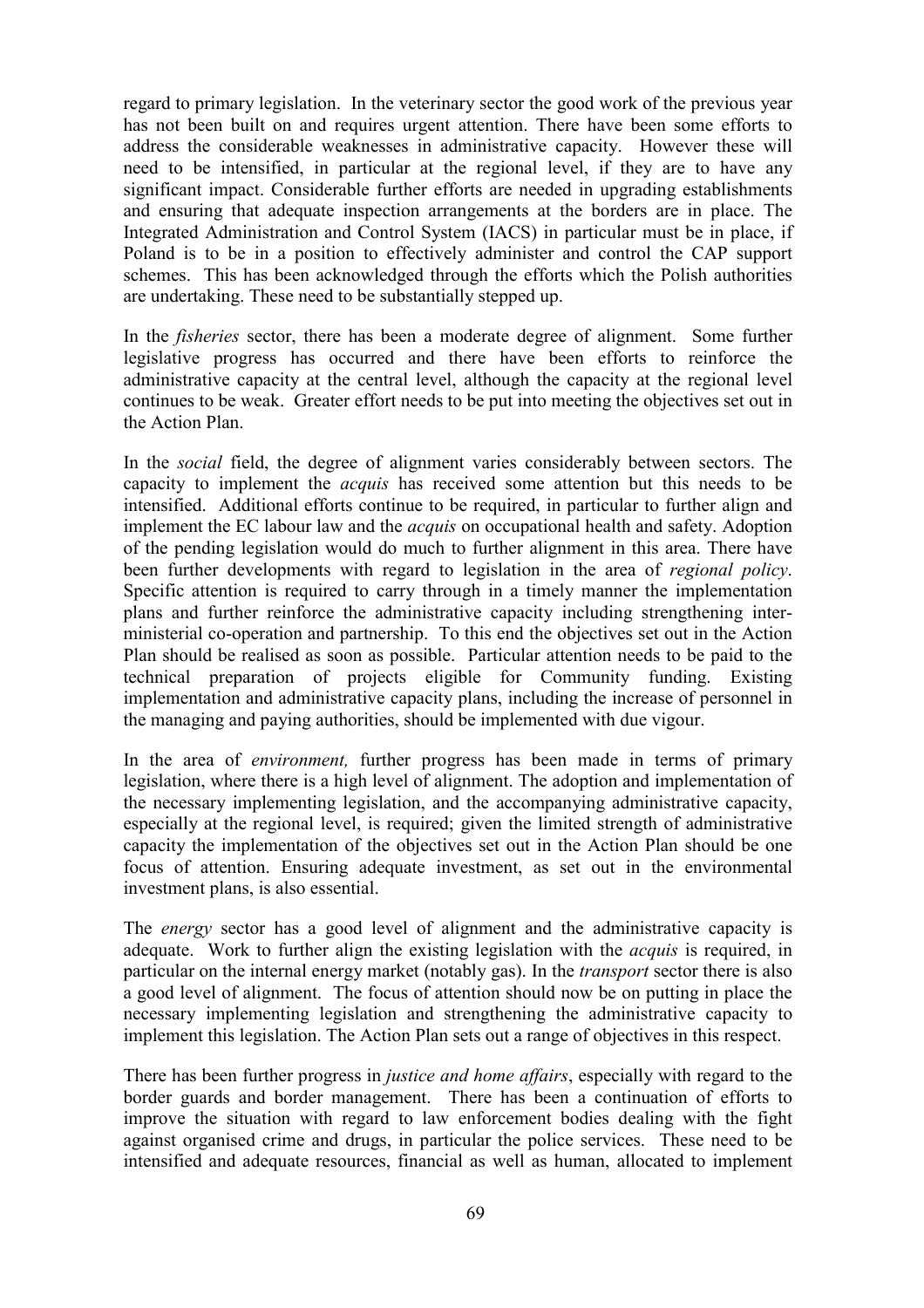the Schengen Action Plan and other strategies so as to ensure that the necessary administrative capacity is in place to implement the *acquis*. In overall terms alignment with the *acquis* is good but administrative capacity has not progressed to the same extent.

Further legislative progress has been noted in terms of internal *financial control* where there is now a reasonable level of alignment with the *acquis*. The challenge continues to be to put in place the necessary control mechanisms by completing alignment (PIFC and protection of EC financial interests), by completing and strengthening the required institutional structure, and by moving forward substantially on the management of preaccession funding and the establishment of the necessary structures and adequate administrative capacity for the implementation of the future structural funds, in particular regarding internal financial control. This will require the full and vigorous implementation of the Action Plan.

There continues to be some disparity between progress in the adoption of legislation and the reinforcement of administrative capacity. Continued efforts are needed to set up or strengthen administrative capacities across the board, notably on market surveillance, agriculture and food safety, fisheries and regional policy, the social field, environment, customs and justice and home affairs. Particularly close attention is required regarding the structures necessary to implement those parts of the *acquis* which will become applicable only from the date of accession, with a special focus on those parts which are essential for the sound and efficient management of EC funds.

In the accession negotiations, 27 chapters have been provisionally closed. Poland is generally meeting its commitments made in the negotiations. However, delays have occurred in the areas of agriculture (implementation of the animal identification and registration system), fisheries (adoption of legislation related to resource management, inspection and control, and in the area of market policy), environment (adoption of implementing legislation with regard to water quality, industrial pollution control and risk management, and chemicals). These issues need to be addressed.

Bearing in mind the progress achieved since the Opinion, the level of alignment and administrative capacity that Poland has achieved at this point in time, and its track record in implementing the commitments it has made in the negotiations, the Commission considers that Poland will be able to assume the obligations of membership in accordance with the envisaged timeframe. In the period leading up to accession, Poland needs to continue its preparations in line with the commitments it has made in the accession negotiations.

### **Romania**

In its 1997 Opinion, the Commission concluded that Romania fulfilled the political criteria. Since then the country has made progress in consolidating and deepening the stability of its institutions guaranteeing democracy, the rule of law, human rights and respect for and protection of minorities. This has been confirmed over the past year. Romania continues to fulfil the Copenhagen political criteria.

The launch of a major programme of administrative reform is an important development and ensuring the successful implementation of these reforms should be considered as a priority. Significant progress was also made with the decision to demilitarise the police. This will increase the public accountability of police officers - although further actions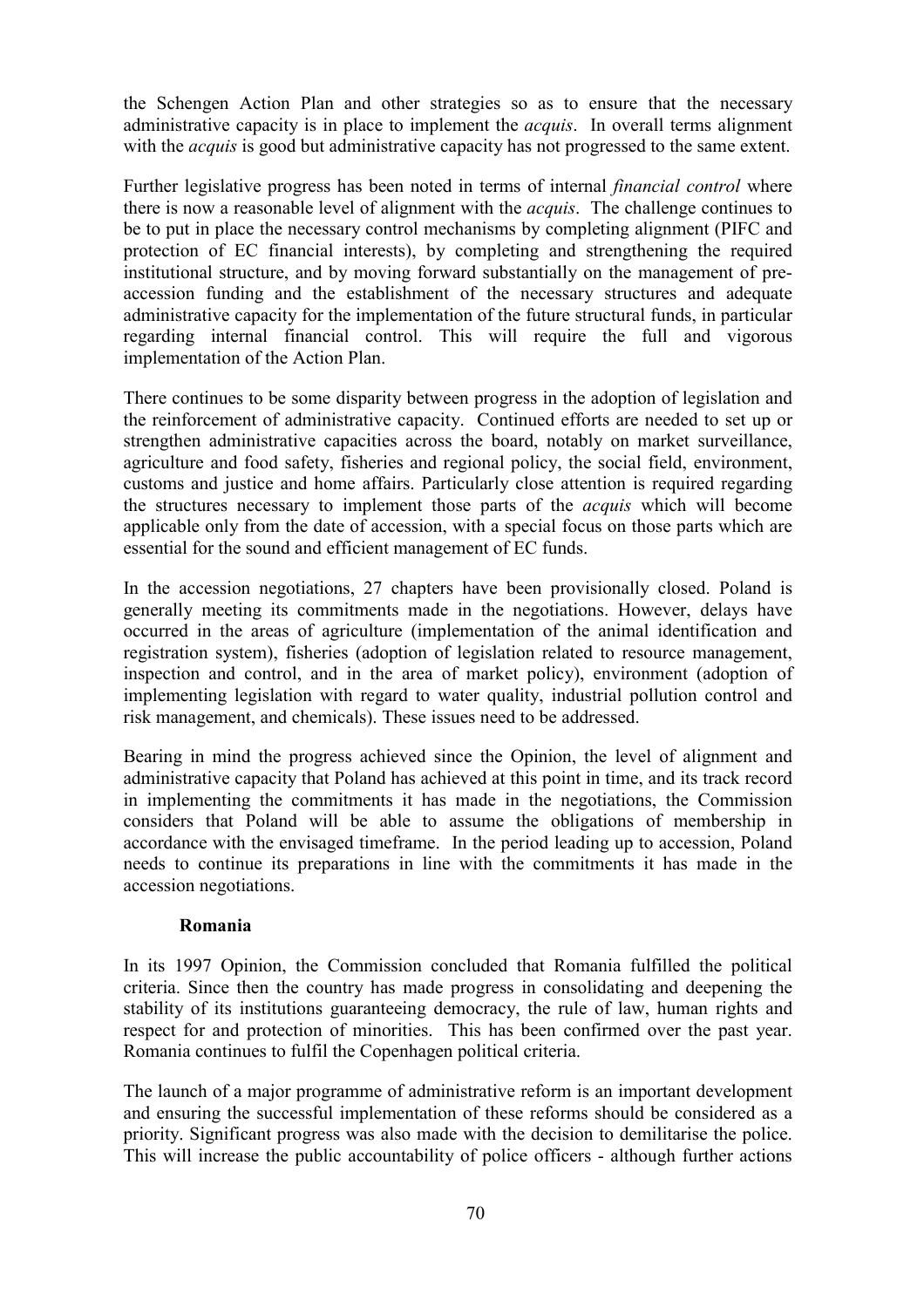are needed to ensure the proportionality of their actions. New institutional structures have been created for fighting corruption, which remains a cause for very serious concern, but they have yet to have an impact.

Romania still needs to improve the decision making and legislative processes. In particular, the Government's reliance on emergency ordinances should be reduced and parliament's ability to scrutinise legislation increased. Reform of the judiciary has been limited. A lack of resources means that the judicial system is severely strained and the executive's involvement in judicial affairs has not been reduced in practice. In order to address these issues, judicial reform should be made a political priority and a comprehensive strategy to improve the functioning of the judicial system should be drawn up.

Romania continues to respect human rights and freedoms. It has made significant progress with child protection, reducing the number of children in residential care and improving actual living conditions. Progress has also been made in promoting equal opportunities between men and women, with developing structures to reduce trafficking in human beings and with setting up the institutional framework to fight discrimination. The development of a probation system has continued although prison conditions remain extremely poor. Additional steps need to be taken to strengthen safeguards for freedom of expression.

Positive developments took place with regard to the treatment of minorities. Legislation extending the official use of minority languages was implemented relatively smoothly. Important steps were taken to implement the National Strategy for Improving the Condition of Roma, with the aim of effectively combating discrimination and improving living conditions, although additional financial resources will be necessary to make further progress.

Romania has continued to make progress towards being a functioning market economy, for which the prospects have improved. Sustained and full implementation of planned measures together with the completion of the reform agenda should allow Romania to be able to cope with competitive pressure and market forces within the Union in the medium term.

Some significant gains on macroeconomic stabilisation have been achieved over the last years. A more appropriate policy-mix is decreasing inflation, while growth has resumed and the external position remains sustainable. Considerable progress has been made on the creation of the necessary market institutions. The ongoing overhaul of the banking sector, the successive improvements in the supervisory and regulatory framework for the financial markets and the advances in privatisation have progressively tightened enterprises financial discipline. Price and trade liberalisation coupled, over the last year, with a significant adjustment of energy tariffs and important reforms of the tax system have set the stage for a more efficient allocation of resources. Restructuring is advancing in a number of sectors.

To build upon this progress, the authorities should give priority to establishing a track record on macroeconomic stabilisation grounded on further disinflation, by maintaining an appropriate policy mix and underpinning it with the enforcement of enterprises' financial discipline. Commitments to restrict the total wage bill in the public sector should be respected. The recent sharp growth in money supply and credit requires careful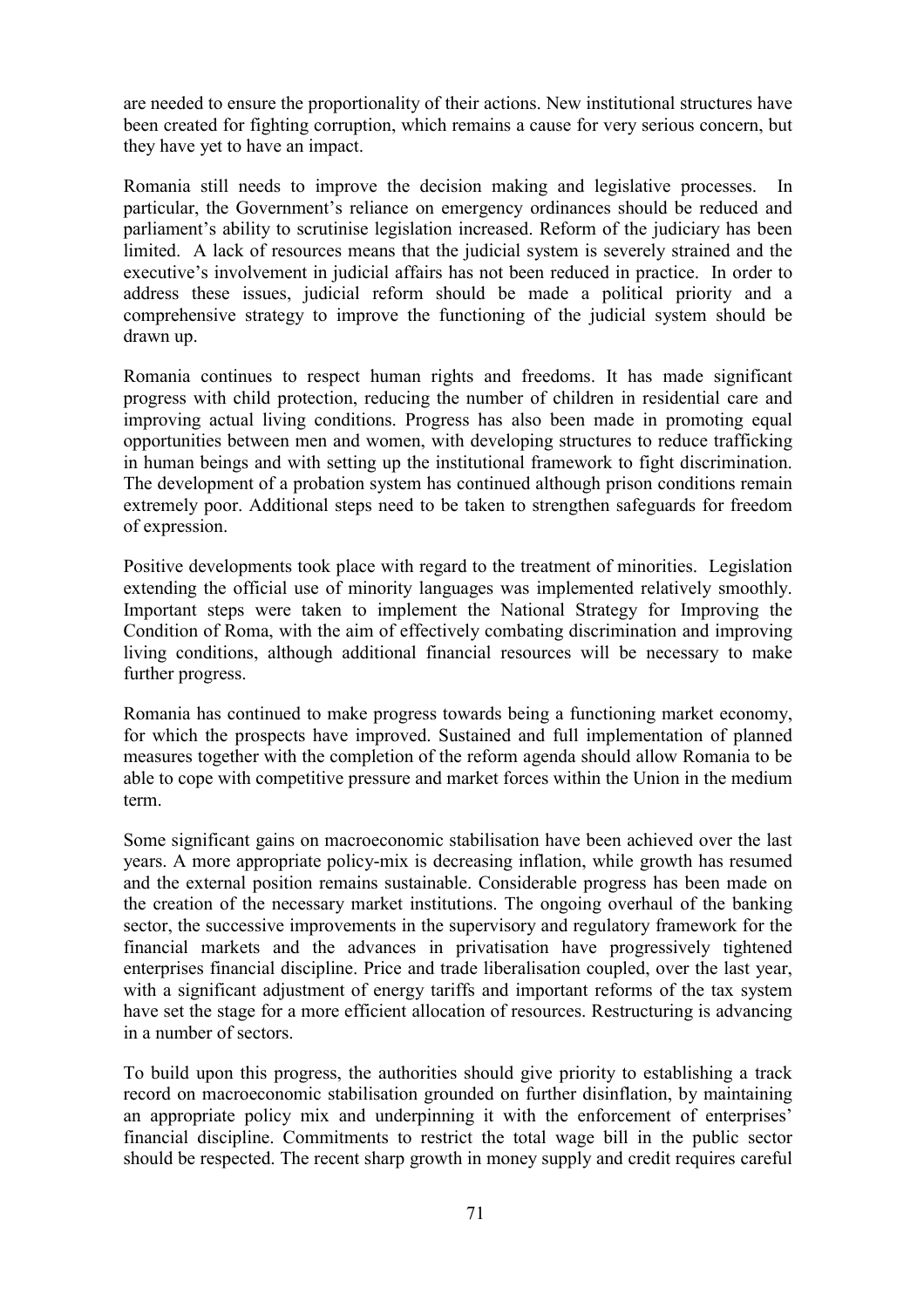monitoring and a readiness to take prompt actions. Establishing enterprises' financial discipline requires improved tax administration and compliance, a consistent and transparent implementation of the latest measures to reduce the arrears of energy users, a determined and transparent use of the recently approved legal provisions for accelerating privatisation, and a readiness to liquidate loss-making enterprises. Completing privatisation in the banking sector, continuing the reform of public expenditures and budgetary procedures, and ensuring the implementation of improved regulatory and legal frameworks would also support the establishment of a functioning market economy and the development of Romania's capacity to cope with competitive pressure and market forces within the Union.

Since the 1997 Opinion, Romania has made steady progress with the adoption of the *acquis*. However, in many areas, there has been an increasing gap between progress in legal transposition and the limited ability of the Romanian administration to implement and enforce the newly adopted legislation.

Over the last year, Romania has accelerated the process of legislative transposition and has continued work, albeit at a slower pace, on developing the administrative structures required by the *acquis.*

Overall, and in view of Romania's target date for accession, Romania's progress has been reasonable and national legislation has been aligned with the *acquis* in many areas. Administrative capacity building will require a comprehensive, structural reform of both the public administration and the judicial system.

In the area of the internal market, framework legislation on the New and Global Approach has allowed accelerated alignment with the sector-specific *acquis* on *free movement of goods.* Considerable progress has also been made in the establishment of bodies to administer the *acquis.* Further efforts should concentrate on improving standardisation and certification, on reinforcing market surveillance systems, on restructuring the food control system, and on effectively implementing public procurement legislation. The foundations for future progress with the *free movement of persons* have been laid, although further transposition is necessary to address shortcomings in the area of mutual recognition and administrative capacity should be strengthened in all areas. Considerable efforts have been made to facilitate the *free movement of services,* although the newly developed institutional framework for supervising financial services still needs to be supported. Liberalisation has continued in the area of *free movement of capital* and Romania is committed to a timetable for dismantling exchange controls and other restrictions on capital movements. Further efforts are particularly needed to revise the legal framework in the area of money laundering. Romania has aligned with most of the *acquis* on *company law,* although the level of piracy and counterfeiting remains a serious problem and enforcement should be improved. In the area of *competition policy,* some progress has been made with the transposition of the *acquis*, mainly in the field of antitrust, but Romania's enforcement record in respect of both state aid and anti-trust needs to be improved. The restructuring of the steel sector will need to be closely monitored.

Romania has made steady progress towards alignment with the *taxation acquis* although further adjustments are needed and the ability to implement and enforce tax legislation remains limited. Despite a high level of harmonisation with the *customs acquis,* further legislative alignment is needed as are efforts to reduce levels of corruption within the customs administration. Work should continue on developing IT systems to allow the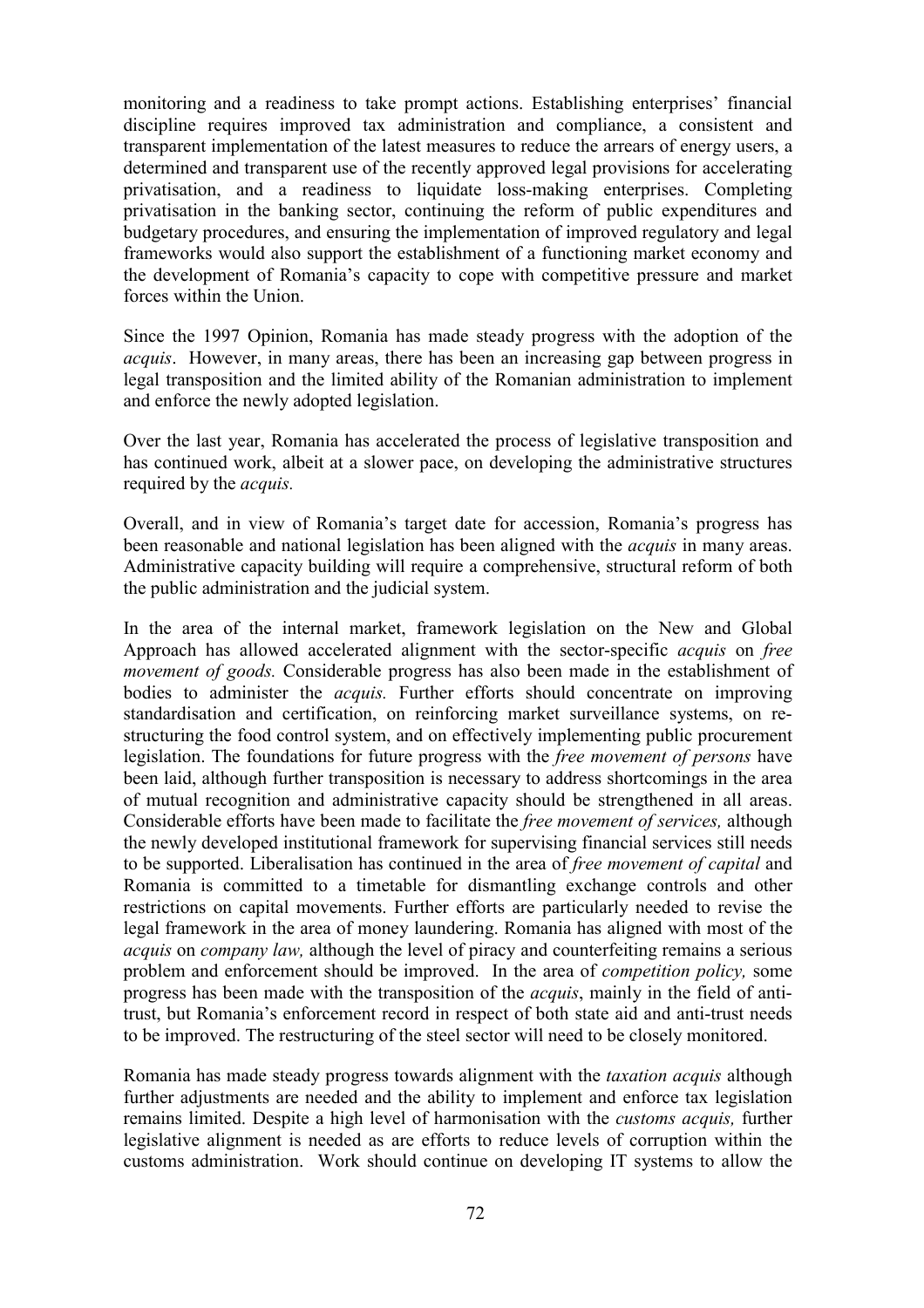exchange of computerised data between Romania and the EC. In order to develop a successful *industrial policy* and to promote *SME* development further efforts are needed to simplify and stabilise the business environment.

Alignment with the *acquis* on *agricultural policy* has accelerated, although legislative developments have not yet been matched by the development of administrative structures able to effectively implement the *acquis*. Structural reforms have only been slowly introduced. Inspection arrangements should be improved in the phytosanitary sector and, even more urgently, in the veterinary sector. In the area of *fisheries*, Romania has adopted the necessary framework legislation, although there have been delays in the establishment of the required administrative structures.

On *social policy and employment,* some progress has been made but considerable further work remains on legal transposition in the areas of labour law, equal opportunities, and health and safety at work.

Progress with *regional policy* has been slower and Romania does not yet have a clear and consolidated cohesion policy. Work has begun on developing administrative capacity, but continued efforts are needed to design management and implementation systems.

Romania's progress in the *transport* sector has been mixed: good with regard to road and railway transport, reasonable in the area of aviation, but only limited in the case of maritime safety. The key issues facing Romania are developing institutions able to enforce recently adopted legislation and securing the funding to make the heavy investments required by the *acquis*. Despite progress in terms of legislative alignment, many structural issues still have to be addressed in the *energy* sector and new operating structures need to be consolidated. Despite having transposed a considerable amount of *environmental* legislation*,* Romania has neither the administrative nor the financial resources to implement it. Future efforts should focus less on legislative alignment and more on developing implementation capacities as well as securing resources for environmental investments. Alignment with the *consumer protection acquis* has continued and implementation structures are in place - although inter-institutional cooperation should be improved.

Steady progress has been made with aligning with the *telecoms acquis* and progress has been made with preparing for the liberalisation of the communications and postal markets. Future efforts should focus on developing the newly established regulatory administration into a truly efficient and independent body, and on the evaluation of the economic implications of full implementation of the universal service *acquis*.

Romania has started to make structural reforms in the area of *justice and home affairs,* although a considerable amount of work remains to be done on legal approximation and above all on strengthening administrative and judicial capacity. Despite recent reforms, including the adoption of a Schengen Action Plan, the efficiency of all police forces is limited and border infrastructure and management need to be improved. Major efforts are required to increase the efficiency of the judiciary.

In the area of *external relations*, trade barriers have been progressively eliminated, and Romania has achieved a generally high level of alignment with the *acquis*.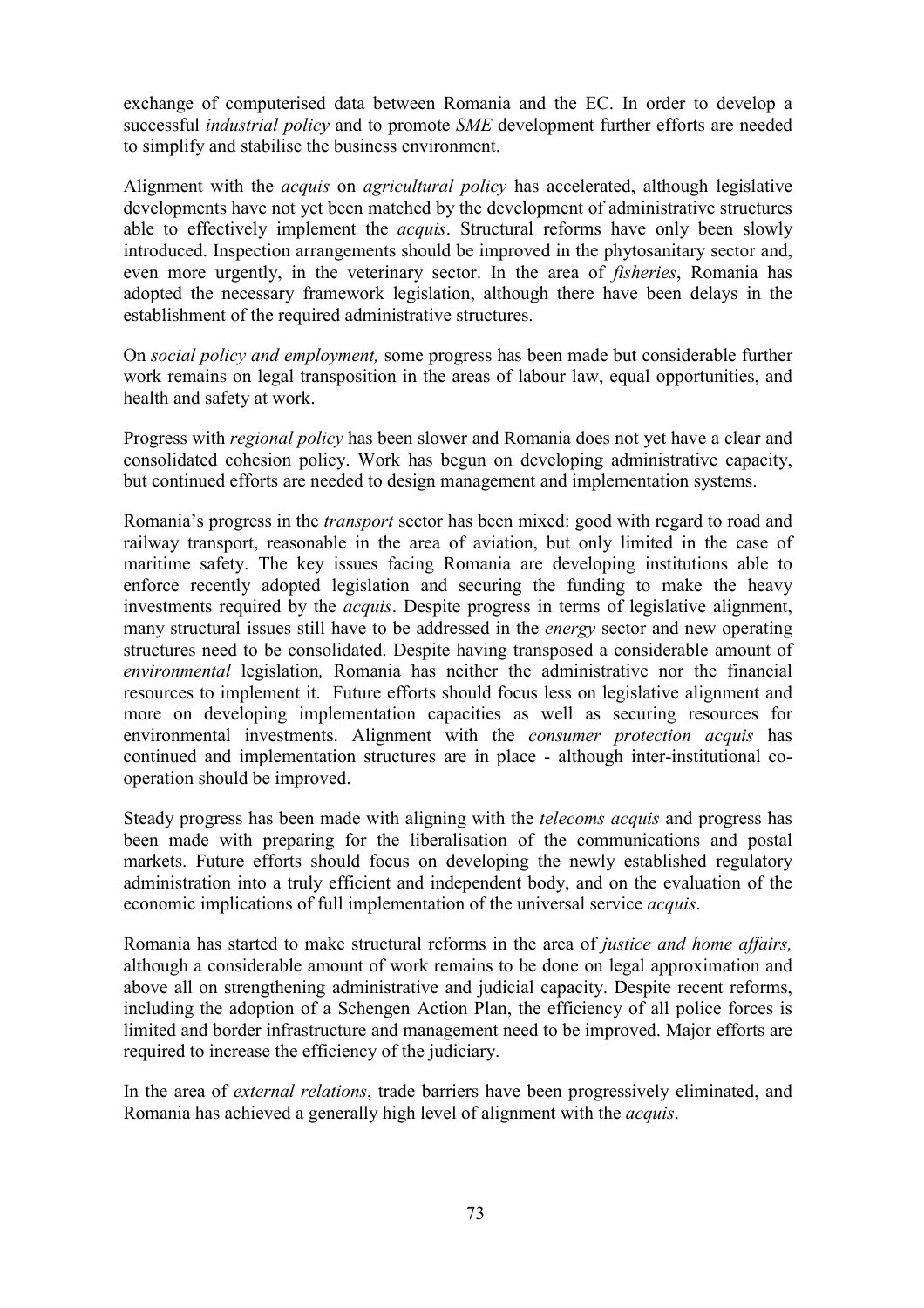Progress has been made with regard to *financial control* and modern systems of financial management and control are being introduced. Further work is necessary to protect the Communities' financial interests, administrative capacity needs to be strengthened with regard to public internal financial control, and the independence of the Court of Audit should be guaranteed.

The overall *capacity of the public administration* to implement the *acquis* remains limited and represents a major constraint on Romania's accession preparations. While certain parts of the administration are able to function effectively there are many important sectors where the weakness of the administration is a serious cause for concern. These concerns extend beyond adoption of the *acquis* and also apply to the management of EC financial assistance. This issue is beginning to be addressed by the Government which has announced a major reform programme. However, these reforms are only at the design stage and still need to be carried out.

In the accession negotiations, 13 chapters have been provisionally closed. The commitments made in the negotiations are with a view to accession in 2007 and are generally being met.

### **Slovakia**

Whereas the 1997 Opinion and the 1998 Regular Report concluded that Slovakia did not fulfil the political criteria, the 1999 Regular Report came, for the first time, to a positive evaluation in this respect. Since that time, the country has made considerable progress in further consolidating and deepening the stability of its institutions guaranteeing democracy, the rule of law, human rights and respect for and protection of minorities. This has been confirmed over the past year. Slovakia continues to fulfil the Copenhagen criteria.

Progress was achieved with regard to the structure and functioning of the administration, notably by setting up a Civil Service Office and building up decentralised, regional administrations. Delays have occurred in implementing the Civil Service Law. The proper functioning of the self-administration may be hampered, as the transfer of competencies from state to regional level is not going hand in hand with fiscal decentralisation.

Further important steps were taken to strengthen the independence of the judiciary. In particular, further key legislation was adopted and a Judicial Council was set up. The new legislation and institutions should be used to the full, so as to guarantee the judiciary's professional impartiality and political neutrality.

Some progress can be noticed in the fight against corruption, which remains a cause for serious concern, notably by further implementing the relevant action plans and drawing codes of ethics for the public sector. These efforts must be continued.

Slovakia continues to respect human rights and freedoms.

In particular, legislation and administration was reinforced to fight trafficking in human beings. A new Asylum Act was adopted, providing, *inter alia*, for the establishment of an independent body to act as the second instance in the asylum procedure.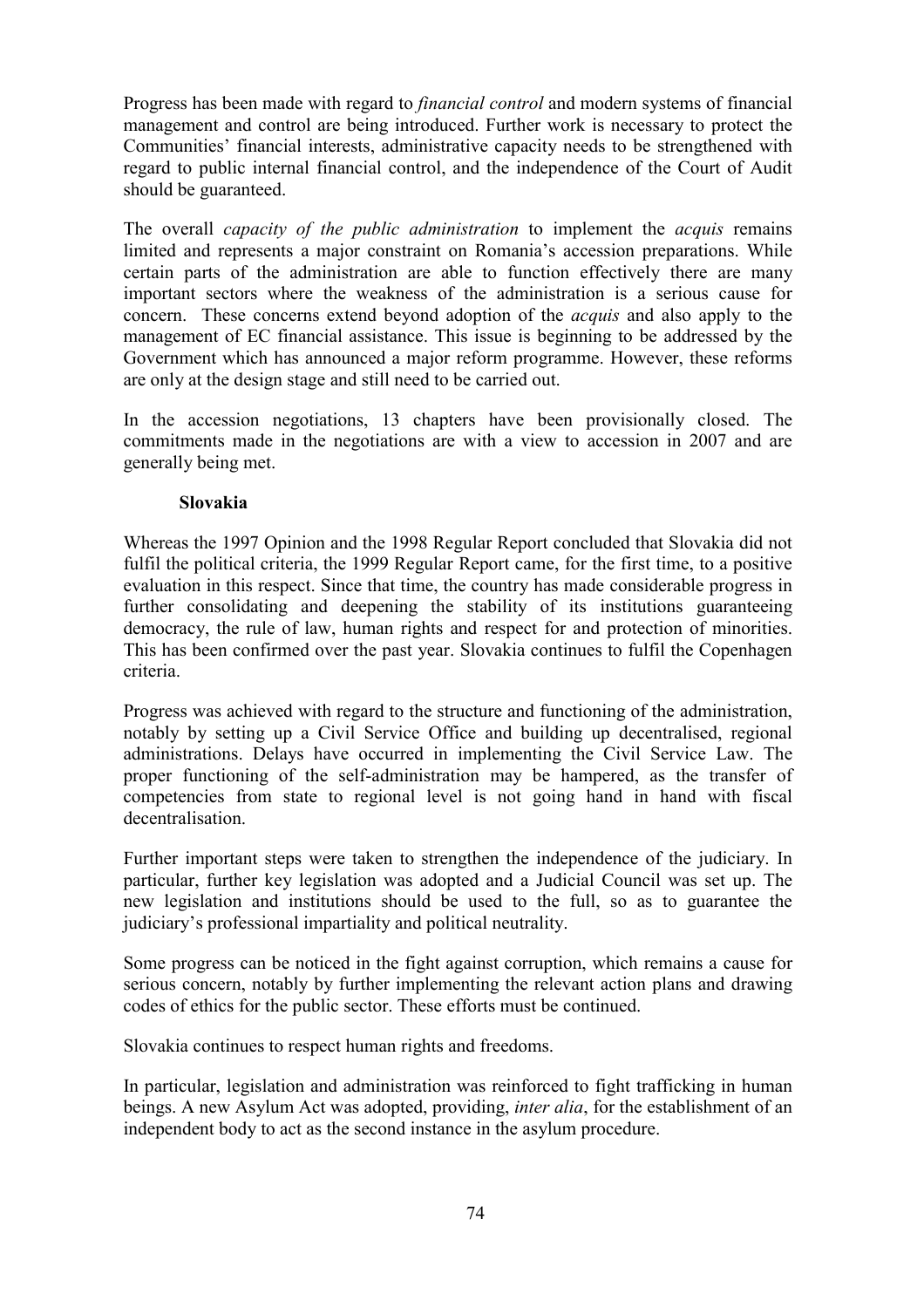Considerable efforts were made in further developing and putting into practice approaches to protect minority rights. In particular, the Office of the Government Plenipotentiary for Roma affairs was strengthened and the relevant strategy enhanced and financial means increased. These efforts must be continued and reinforced as a matter of priority, to effectively combat discrimination and improve the living conditions of the Roma community. The adoption of comprehensive anti-discrimination legislation would be an important step forward in this regard.

The 1997 Opinion already acknowledged the reform efforts undertaken by the Slovak authorities to transform their economy. Since the Opinion, and against a challenging international economic environment, economic performance has improved. Macroeconomic stability has been achieved, reforms have accelerated while the Slovak authorities' commitment to the economic requirements of EU accession has been sustained.

Hence, it is concluded that the Slovak Republic is a functioning market economy. The continuation of its current reform path should enable the Slovak Republic to cope with competitive pressure and market forces within the Union.

Improvements can be made to the macroeconomic situation, which requires urgent measures to reduce both the fiscal and current account deficits. Expenditure reforms, in particular in the health and pension area and as regards subsidies and guarantees, are essential. The unemployment problem necessitates a whole range of structural reforms, including the elimination of disincentive effects in the social protection system and a more flexible labour legislation. Supervision of the financial sector can be further strengthened. The effective implementation of the legal framework for a market economy needs to be further enhanced.

Since the Opinion, Slovakia has made very good progress in legislative alignment and, increasingly, in strengthening administrative capacity. Structural weaknesses, which persist in a number of areas like company law, transport policy, environment and financial control, have been continuously remedied to a large extent.

Over the past year, Slovakia has further advanced in aligning with the *acquis* and strengthening its administrative capacity. Particular progress has been achieved in the areas of free movement of goods, freedom to provide services, agriculture, transport, energy, environment, and justice and home affairs. Sectors, in which only limited progress was made in the reporting period include regional policy and co-ordination of structural instruments.

Overall, Slovakia has achieved a high degree of alignment with the *acquis* in many areas and is reasonably well advanced towards reaching adequate administrative capacity to implement the *acquis* in a considerable number of fields, although further efforts remain to be made. Detailed plans have been agreed, in particular in the negotiations and in the Action Plan, to cover the remaining gaps.

Concerning the *internal market*, Slovakia has achieved a good degree of alignment and is relatively well advanced in having appropriate administrative capacities in place. As regards *free movement of goods*, alignment is largely complete and administrative capacity broadly in place. Slovakia's standardisation and accreditation bodies function well. The focus needs to be put on the outstanding transposition of the foodstuffs *acquis*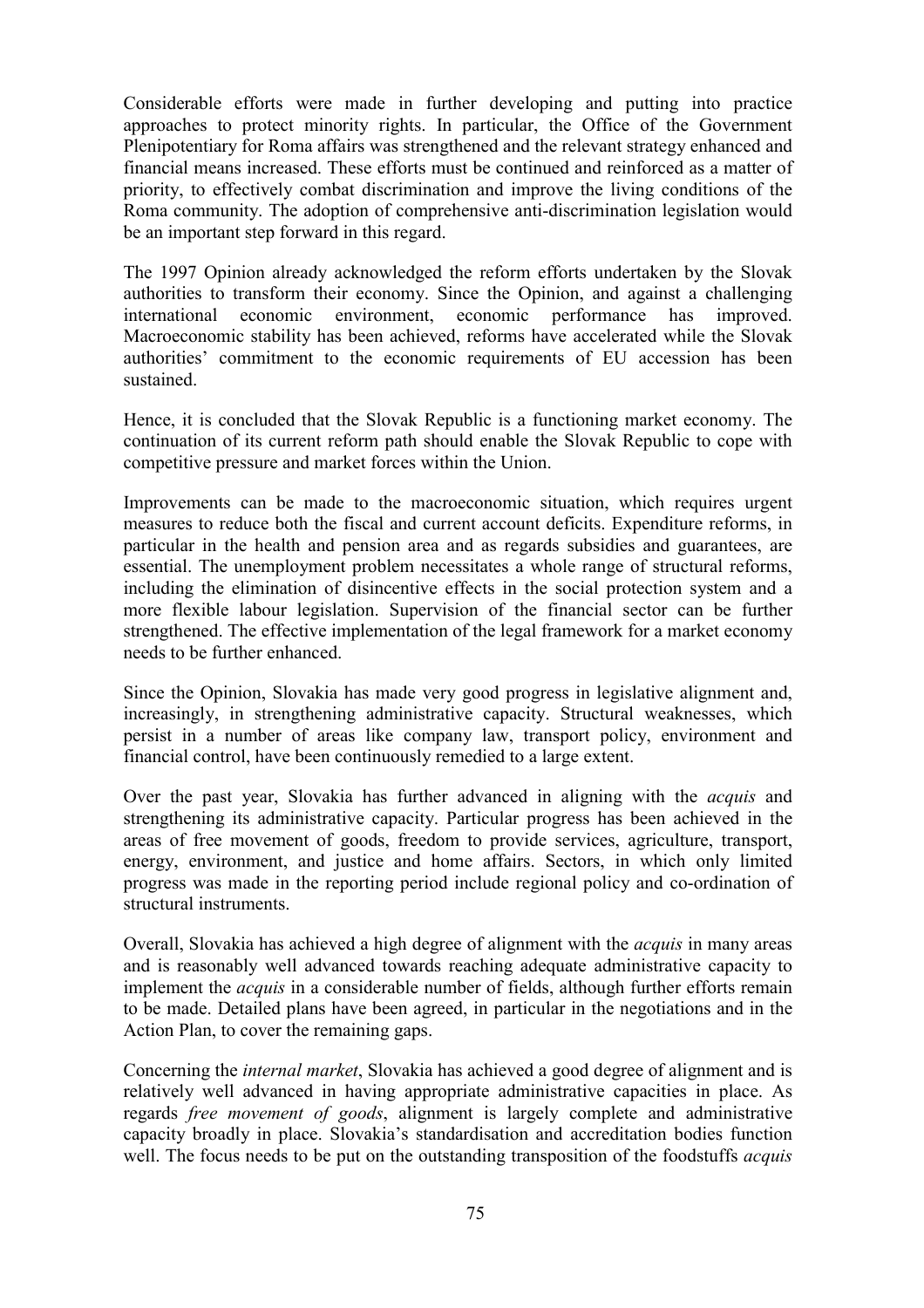and the strengthening of the related administrative structures. In particular, an appropriate market surveillance infrastructure still needs to be fully set up and structures for public procurement need to be reinforced. In the area of *freedom of movement of persons*, where preparations are generally well advanced, legislation for the mutual recognition of qualification, in particular, must be completed and the administrative capacities for the future co-ordination of the social security systems need to be reinforced. Concerning *freedom to provide services*, good progress has been achieved in the field of financial services over the past year. Despite an advanced level in this area, Slovakia needs to concentrate its efforts on completing alignment, notably in the insurance sector, and strengthening the administrative structures, in particular with respect to financial supervision. Alignment in the area of *free movement of capital* is well andvanced; Slovakia needs to focus, in particular, on reinforcing administrative capacities to fight money laundering.

As regards *company law*, Slovakia has reached a good level of alignment and is relatively well advanced in terms of administrative preparations. Over the past year, legislative progress can be particularly noted in the field of trademarks, design and patents. Administrative structures to combat piracy and counterfeiting need to be reinforced. Concerning *competition policy*, a good level of alignment has been achieved, and operational administrative structures put in place. Over the past year, a considerable track record of enforcement in the State aid area has been built up. However, in the steel sector, state aid granted in Slovakia is not compatible with Protocol 2 of the Europe Agreement. Administrative capacities in this field, as well as in the area of anti-trust, however, need to be further reinforced.

As regards *agriculture*, Slovakia is advanced in transposition and implementation of the *acquis*. Over the past year, in particular, good legislative alignment has been achieved in the phytosanitary and veterinary area. Administrative strengthening requires further attention. Efforts are required for the construction and proper functioning of the Border Inspection Posts and food processing establishments need to be upgraded. Serious efforts are needed to ensure that a fully functional Integrated Administration and Control System (IACS) is put in place. A timetable has been drawn up to remedy the identified shortcomings for the IACS.

Legislative alignment and administrative preparation in the area of *energy* are advanced. Overall administrative capacities need to be further strengthened. As regards nuclear energy, Slovakia has committed itself to close the two Bohunice V1 reactors by 2006 and 2008 respectively. Slovakia should refine its project pipeline to ensure satisfactory projects for the decommissioning of the two reactors. In *transport policy*, Slovakia has aligned with the *acquis* to a considerable extent and significant steps have been undertaken to strengthen the administrative capacities. Alignment, in particular in the area of rail transport and inland waterways, needs to be completed. Co-ordination between the different ministries and bodies involved in this sector has to be improved.

With respect to *taxation*, Slovakia has reached a good level of alignment and the reform of its tax administration is ongoing. Alignment both in the areas of direct and indirect taxation remains to be completed. Modernisation and strengthening of the tax administration needs to be reinforced as the general tax collection remains weak. Slovakia has a comprehensive and consistent reform agenda in place to address the identified shortcomings. As regards *customs union*, Slovakia has completed its legislative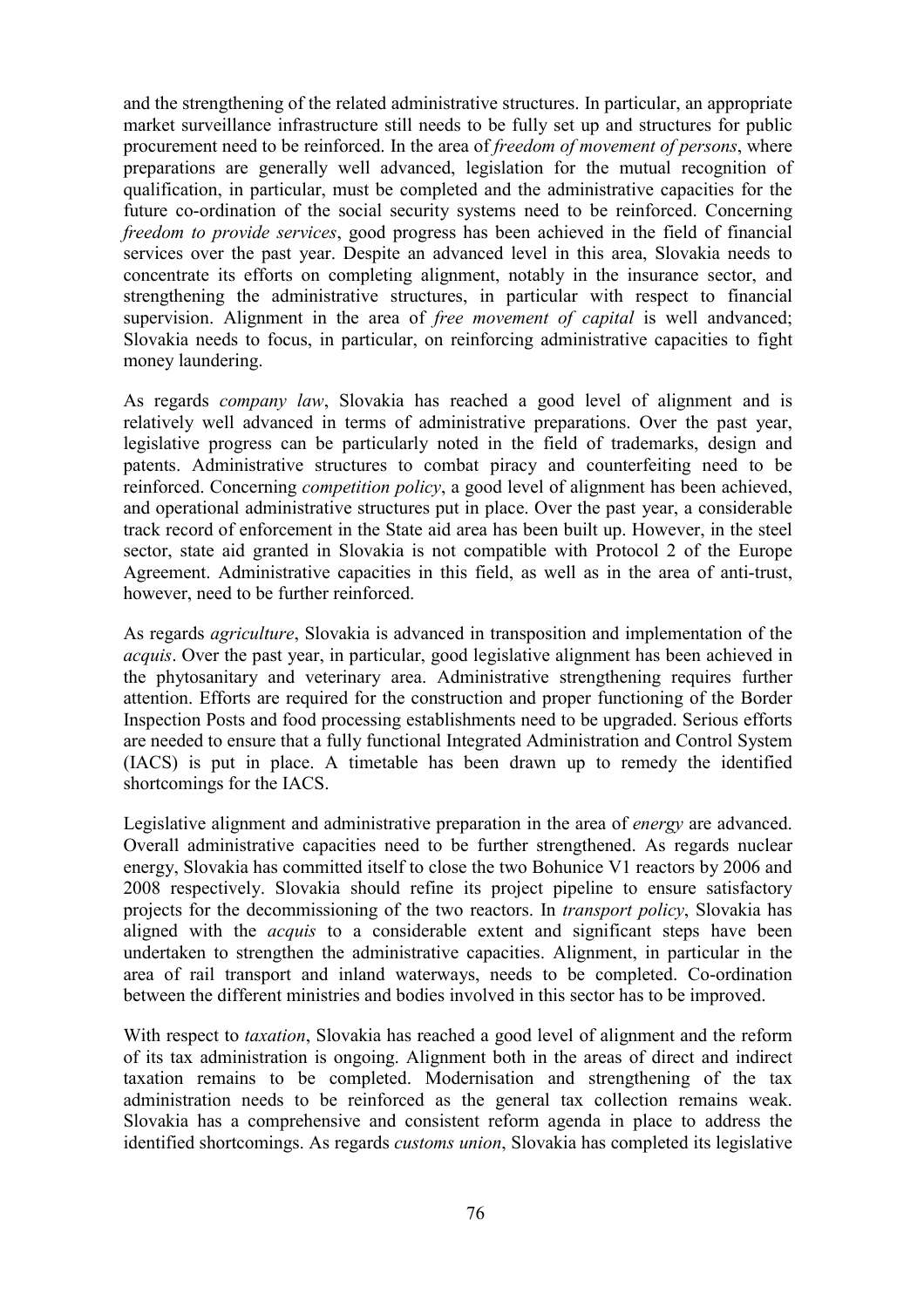alignment and has, in principle, developed and reinforced the necessary administrative capacity. Attention should continue to be paid to the enforcement of the transposed legislation. Considerable efforts on IT systems to allow for the exchange of electronic data with the European Community and its Member States have been made in the taxation and customs areas, but these still require further work.

Alignment in the area of *telecommunications and information technologies* has reached a high level and administrative structures are being put in place, though completion of legislative alignment and further strengthening of administrative structures as well as proper separation of regulatory and operational functions are needed. The evaluation of the economic implications of full implementation of the universal service *acquis* is awaited.

In the field of *social policy and employment*, Slovakia is advanced in terms of legislative alignment. Administrative structures are mostly in place, but require further strengthening. There is a particular need to co-ordinate the supervision and enforcement of the transposed health and safety *acquis*. Administrative preparations for the future management of the European Social Fund need to be reinforced.

Slovakia has aligned with the *acquis* in the area of *regional policy and co-ordination of structural instruments* but effective administrative structures are only in place to a limited extent. Over the past year, the management structures and paying authority for the implementation of the Structural Funds and Cohesion Fund have been designated. A clear definition of the final implementation structure, however, is missing. There is a substantial need to reinforce the administrative capacities in this area. The technical preparation of projects eligible for Community funding has to be considerably improved. The remaining administrative weaknesses have been identified in the commitments made in the framework of the negotiations as well as in the Action Plan, and the necessary steps are being taken to remedy these shortcomings. Ongoing efforts need to be substantially stepped up.

Concerning the *environment*, Slovakia is advanced in alignment with the *acquis* and in having the necessary administrative capacity to implement it. Slovakia has recently increased its environmental investment significantly. Efforts need to focus now on finalising transposition, in particular in the area of Integrated Pollution Prevention and on implementation in the area of Control and Discharge of Dangerous Substances, as well as on strengthening administrative capacities. As regards *consumer protection*, legislative alignment and administrative strengthening is advanced but not yet completed.

With respect to co-operation in the fields of *justice and home affairs*, Slovakia is to a considerable extent aligned with the *acquis* and administrative structures are generally in place. Implementation of the Schengen Action Plan is progressing well. The focus needs now to shift to strengthening implementation of the transposed *acquis* and to further reinforcing administrative capacities, in particular in the areas of border control and the fight against illegal immigration and crime.

As regards *financial control*, Slovakia is advanced with regard to legislative alignment and the necessary institutional structures are being put in place. It needs to pay attention to strengthening and building up the necessary administrative capacity, notably in the area of public internal financial control. Concrete actions have been planned and are being implemented to remedy the identified shortcomings. Efforts should be stepped up.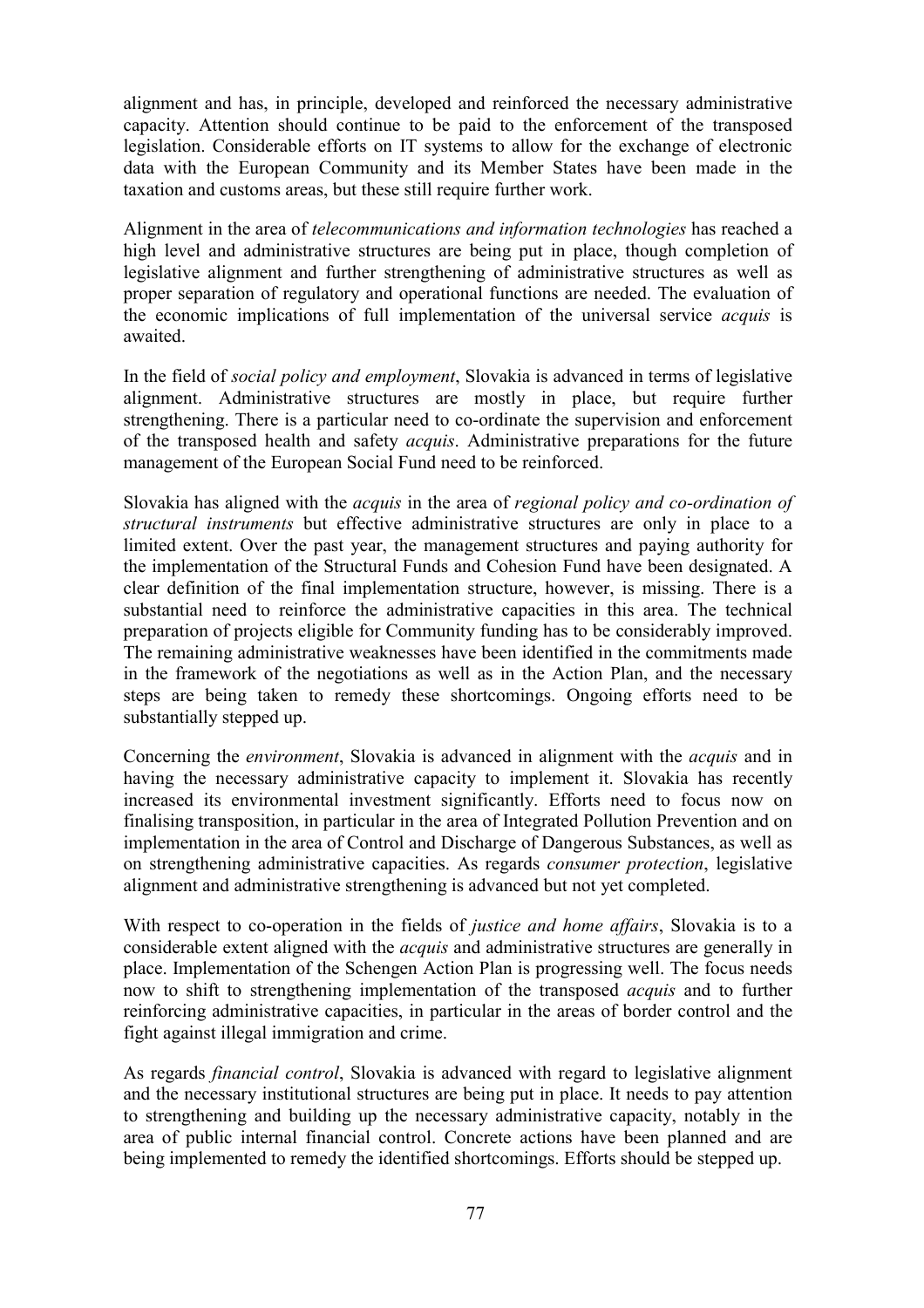Concerning the *administrative capacity*, Slovakia has largely achieved a sufficient, though still rather fragile, capacity to ensure effective implementation and enforcement of the *acquis*, notably in the area of the internal market and the various Community policies. Slovakia needs to ensure the full operation of the administrative structures, in particular with a view to guaranteeing the uniform and predictable implementation of the *acquis*. Particularly close attention is required regarding the structures necessary to implement that part of the *acquis* which will be applicable only upon accession, in particular as regards sound and efficient management of EC funds.

In the accession negotiations, 27 chapters have been provisionally closed. Slovakia is generally meeting the commitments it has made in the negotiations.

Bearing in mind the progress achieved since the Opinion, the level of alignment and administrative capacity that Slovakia has achieved at this point in time, and its track record in implementing the commitments it has made in the negotiations, the Commission considers that Slovakia will be able to assume the obligations of membership in accordance with the envisaged timeframe. In the period leading up to accession, Slovakia needs to continue its preparations, in line with the commitments it has made in the accession negotiations.

### **Slovenia**

In its 1997 Opinion, the Commission concluded that Slovenia fulfilled the political criteria. Since that time, the country has made considerable progress in further consolidating and deepening the stability of its institutions guaranteeing democracy, the rule of law, human rights and respect for and protection of minorities. This has been confirmed over the past year. Slovenia continues to fulfil the Copenhagen political criteria.

Slovenia has made considerable progress on public administration reform by adopting the laws on civil servants, public agencies and state administration. With the adoption of these laws, the framework legislation for public administration reform is now in place. It is important that these laws are now fully implemented.

Reform of the judiciary has continued through legislative changes and the adoption of measures aimed at abolishing the backlog of pending court cases. Slovenia has recognised the need to improve the situation further.

Slovenia continues to respect human rights and freedoms.

The 1997 Opinion already acknowledged the substantial reform efforts undertaken by the Slovenian authorities to transform their economy. Since the Opinion, and against a challenging international economic environment, economic performance has improved. Macroeconomic stability has been achieved, reforms have deepened while the Slovenian authorities' commitment to the economic requirements of EU accession has been sustained.

Hence, it is concluded that Slovenia is a functioning market economy. The continuation of its current reform path should enable Slovenia to cope with competitive pressure and market forces in the Union.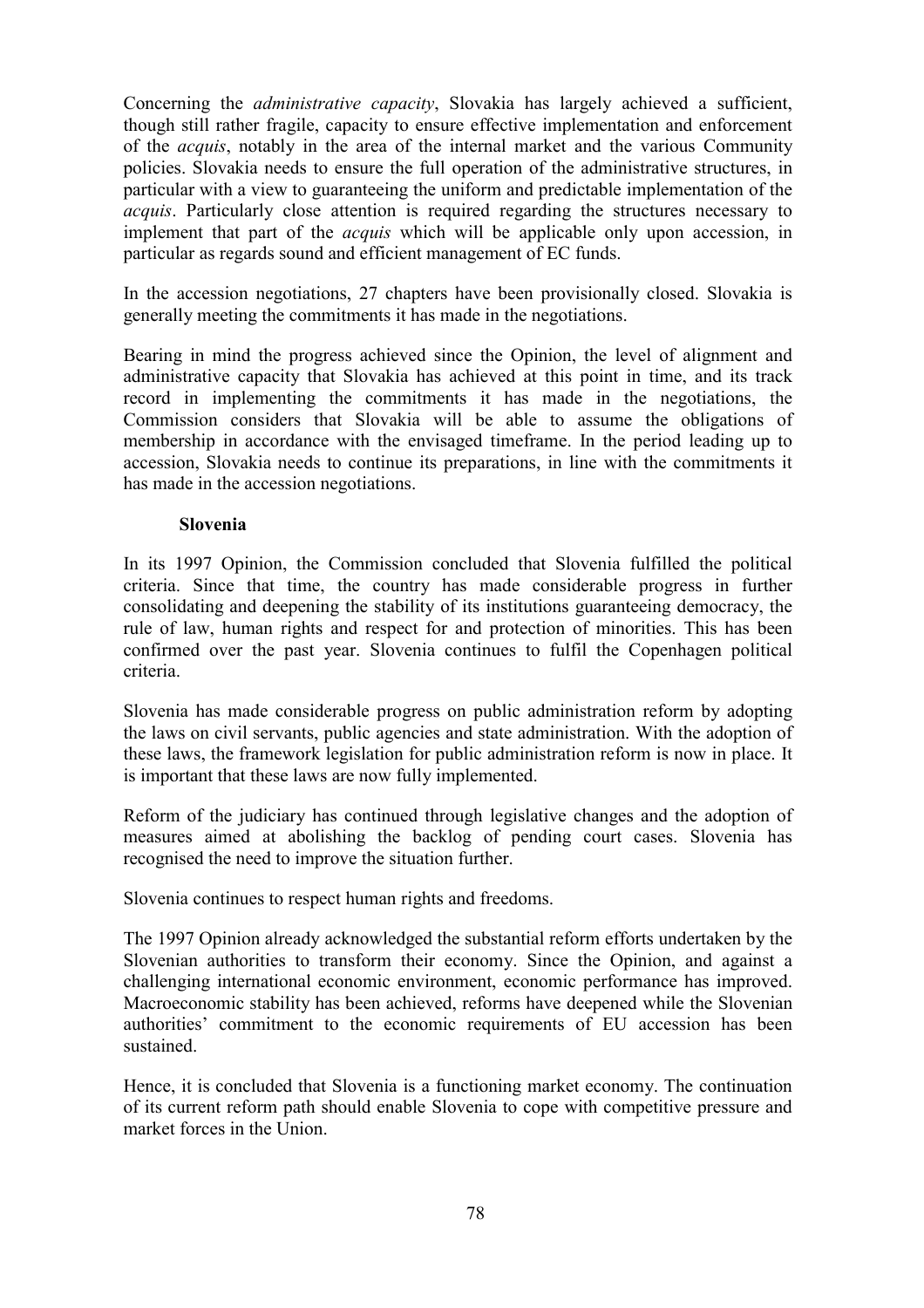Improvements can be made on reducing the inflation rate by the further elimination of indexation schemes and by directing the macroeconomic policy mix more convincingly towards inflation reduction. The competitiveness of the economy would be supported by speeding up structural reforms, such as the final liquidation of the Slovene Development Corporation and further privatisation in the financial sector.

Since the Opinion, Slovenia has made very good progress in transposition and implementation of the *acquis* as well as in developing the institutions needed for implementing and enforcing the *acquis*.

Over the past year, Slovenia has further advanced, especially in the areas of free movement of persons, fisheries, Economic and Monetary Union, employment and social policy, regional policy, environment and financial control. Limited further progress has been made in the area of consumers and health protection.

Overall, Slovenia has achieved a high degree of alignment with the *acquis* in most areas, and is well advanced concerning the administrative capacity needed to implement the *acquis*, although further efforts are still needed. Detailed plans have been agreed, in particular in the negotiations and in the Action Plan, to cover the remaining gaps.

Slovenia is well advanced in legislative alignment concerning the key areas of the internal market and most of the institutions have been established and are functioning well. Concerning *free movement of goods*, Slovenia is well advanced in legislative alignment and in ensuring functioning of the institutions. However, some *acquis* still remains to be transposed, especially on foodstuffs and some other areas of sectoral legislation, as well as on public procurement. The new institutes for standardisation and certification function well and their administrative capacity should be further reinforced and market surveillance systems strengthened. Following the adoption of important legislation in the past year, the legislative framework for *free movement of persons* is almost complete. However, some fine tuning is needed on mutual recognition, and alignment on citizen's rights needs to be completed by accession. The Slovenian legislation in the area of *freedom to provide services* is largely aligned with the *acquis*, and should now be completed; administrative capacity should be enhanced further, including concerning supervision of financial services. The level of preparations for membership in the area of *free movement of capital* is advanced, and further progress was made in the past year through adoption of new legislation and through lifting of several restrictions on money transactions. Due attention should be given to the delay in removing restrictions on foreign direct investment concerning investment funds and management companies, and preparations for accession in the area of payments systems remain to be completed. The situation in the area of *company law* is good in Slovenia, however, further efforts should be made to complete the legislative alignment process and efforts to ensure enforcement of intellectual property rights should continue. Concerning *competition policy*, Slovenia's preparations are reasonably advanced and it should now focus on completing the legislative alignment process and on establishing a good track record on enforcement with a view to ensuring efficient competition in the Slovenian market.

Legislative alignment has continued in the *taxation* area and Slovenia's legislation is almost fully aligned with the *acquis.* Slovenia should now focus on completing alignment. Slovenia has reached a high level of alignment in the *customs* area and should now focus on removing remaining inconsistencies with the *acquis* and on further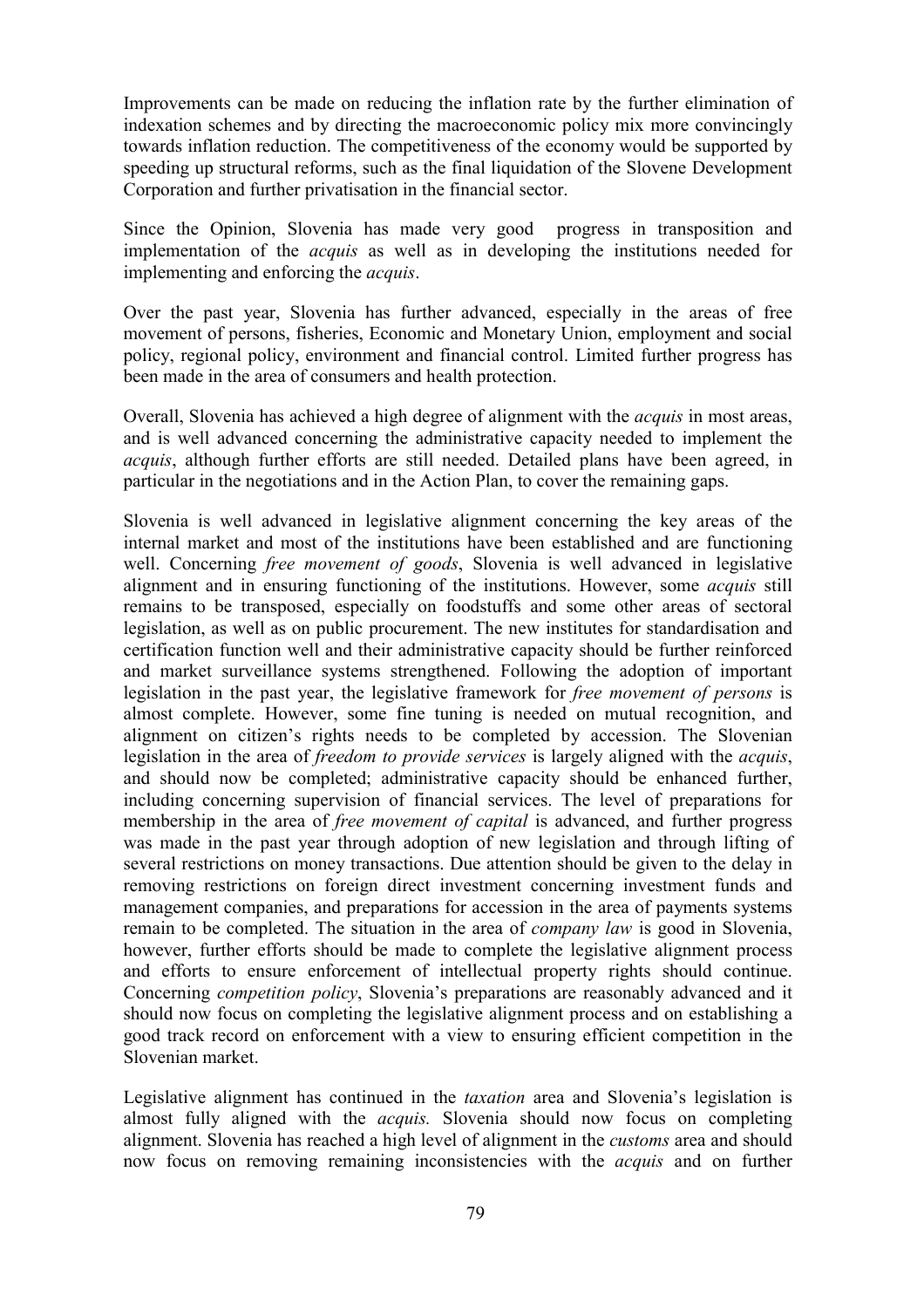strengthening of the administration through the ongoing reform. IT systems should be further developed in both areas so as to allow for exchange of computerised data between the EC and Slovenia.

Slovenia has continued to make steady progress in the *agriculture* area, especially on veterinary and phyto-sanitary issues, through adoption of new legislation, establishment of several new institutions and through accreditation of the SAPARD Agency. Good progress has been made in upgrading food establishments. Slovenia should now focus on further strengthening the administrative capacity, completion of the Common Agricultural Policy management mechanisms; and setting up of adequate phyto-sanitary and veterinary inspections, in particular at the borders, and ensuring their proper functioning.

Slovenia has made good progress in the *fisheries* sector, and the situation is in general satisfactory. Efforts in this sector should focus on adopting the outstanding legislation, and on further reinforcing capacity for implementation and enforcement.

Further progress has been made in the *transport* sector through the setting up of new institutions. The overall situation in this area is good, although some delays have occurred in the rail sector. Slovenia should now focus on completing legislative alignment and strengthening the administrative capacity. Preparations for membership in the *energy* sector have continued and are advanced. Administrative capacity needs to be strengthened further, in particular as regards the regulator and the nuclear safety authority. The latter body needs to be made *de iure* independent from the promotion of nuclear energy.

Slovenia has made very good progress since the last Regular Report in designating the structures responsible for implementing *regional policy* and preparations for implementation of structural and cohesion funds are well on track. These should be continued, including the technical preparation of projects eligible for Community funding. Legislative alignment has advanced considerably in the past year in the area of *employment and social affairs,* notably through the adoption of the Employment Relations Act. The overall situation in this area is good and efforts should now focus on strengthening the implementation capacity for the *acquis* on occupational health and safety, including the strengthening of labour inspectorates.

The level of alignment in the *environment* area is high following the adoption of important new legislation in the past year. Slovenia should now focus on completing transposition of horizontal legislation, transposition of the delayed Integrated Pollution Prevention and Control directive and to securing sufficient investments to ensure the implementation of the environment *acquis.* Although the level of alignment in the area of *consumers and health protection* is advanced, alignment still needs to be completed and administrative capacity improved.

Good progress was made in the past year in the *postal* sector through adoption of the Postal Act and preparations for accession are well on track. Attention should now be focussed on increasing competition in the *telecommunications* area. The level of preparedness in the *culture and audio-visual* sector is good, however, Slovenia should complete legislative alignment and strengthen the institutions.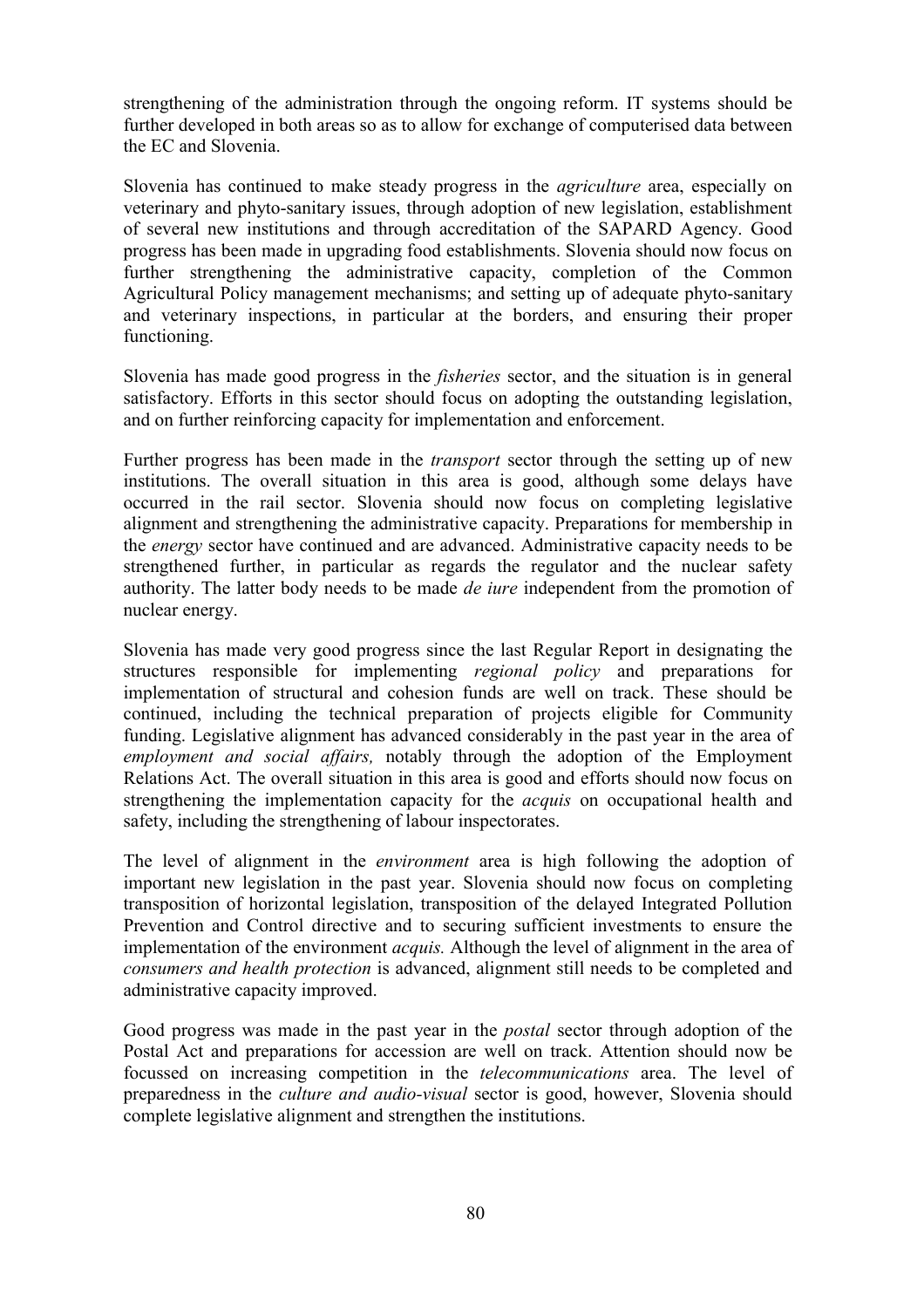Slovenia has continued to make good progress in preparing for accession in the area of *justice and home affairs,* especially by setting up new institutions. Legislative alignment is advanced but remains to be completed, especially on asylum and migration. The institutions should be strengthened further and Slovenia should continue its efforts to upgrade capacity and infrastructure for border management in accordance with the Schengen Action Plan, especially at what will become the Union's external border.

Very good progress has been made since the last Regular Report on *financial control* and the preparations for membership are well advanced in this area. Slovenia should now focus on effective implementation and ensuring the planned strengthening of administrative capacity on public internal financial control.

Slovenia's administrative capacity for the implementation of the *acquis* has been enhanced further in the reporting period. Most of the institutions necessary for the implementation of the *acquis* are now in place and attention should be focussed on providing them with sufficient resources to carry out their work. Slovenia should continue its efforts to improve the administrative capacity, in particular in the areas of freedom to provide services, agriculture, fisheries, rail transport, energy, telecommunications, culture and audio-visual, environment, consumers and health protection, and justice and home affairs. Special attention should be given to the structures necessary to implement the *acquis* which will be applicable only upon accession, in particular as regards sound and efficient management of EC funds.

In the accession negotiations 28 chapters have been provisionally closed. Slovenia is generally meeting the commitments it has made in the negotiations. However, delays have occurred with regard to removing restrictions on foreign direct investment concerning investment funds and management companies, the establishment of the Fishing Vessel Register, creating the legislative basis for restructuring of the railways and transposition of the Integrated Pollution Prevention and Control directive. These issues need to be addressed.

Bearing in mind the progress achieved since the Opinion, the level of alignment and administrative capacity that Slovenia has achieved at this point in time, and its track record in implementing the commitments it has made in the negotiations, the Commission considers that Slovenia will be able to assume the obligations of membership in accordance with the envisaged timeframe. In the period leading up to accession, Slovenia needs to continue its preparations in line with the commitments it has made in the accession negotiations.

## **Turkey**

The decision on the candidate status of Turkey in Helsinki in 1999 has encouraged Turkey to introduce a series of fundamental reforms. A major constitutional reform was introduced in October 2001 aimed at strengthening guarantees in the field of human rights and fundamental freedoms and restricting the grounds for capital punishment. A new Civil Code was adopted in November 2001. Three sets of reform packages were adopted in February, March and August 2002. The death penalty has been lifted in peacetime. The state of emergency has now been lifted in two provinces in the South East and the decision has been taken to lift it in the two provinces where it still applies by the end of this year.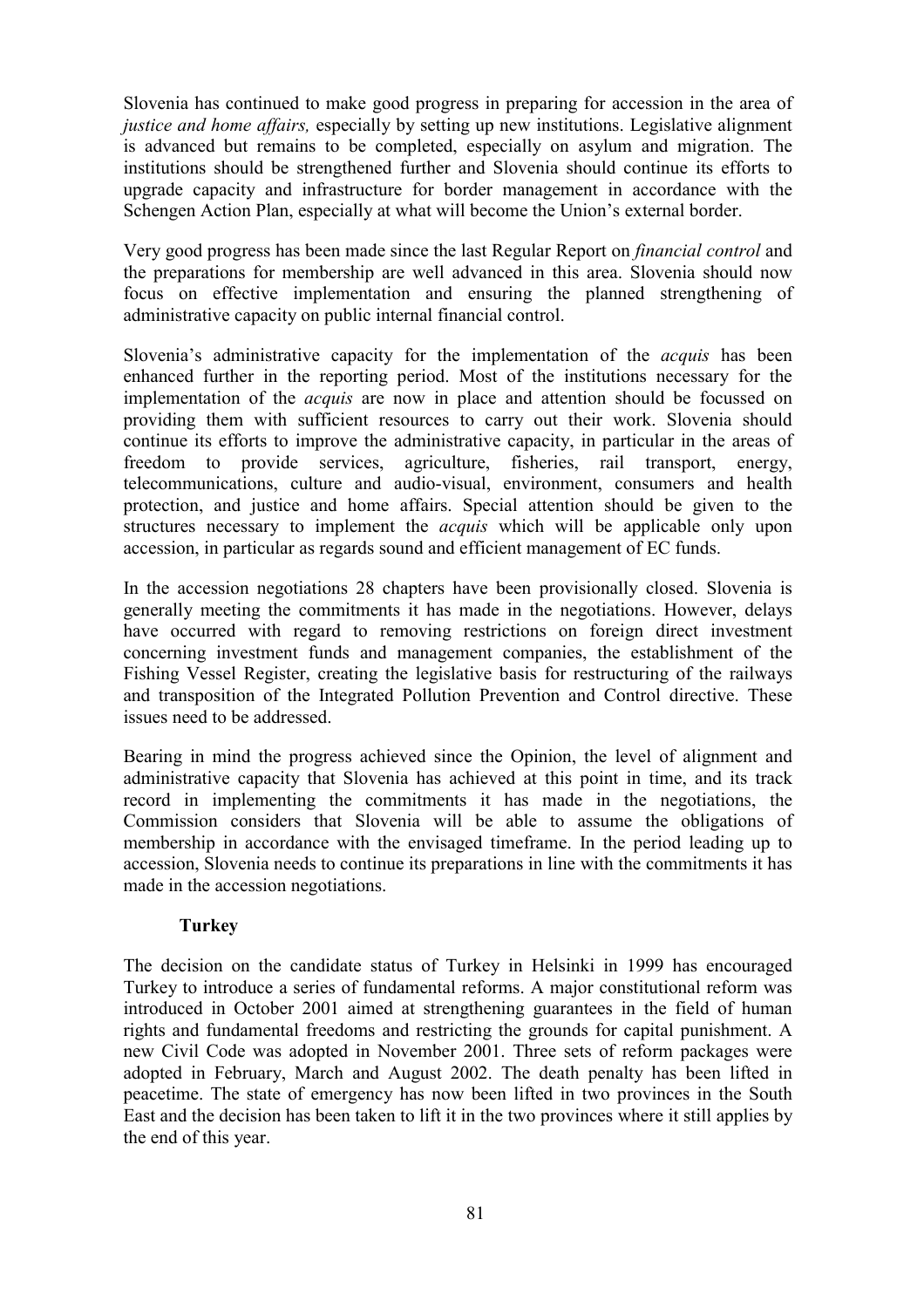The adoption of these reforms is an important signal of the determination of the majority of Turkey's political leaders to move towards further alignment with the values and standards of the European Union. The August reforms were adopted under difficult political and economic circumstances and are particularly significant as they impinge upon traditionally sensitive issues.

The reform of the prison system continued, and progress was made in terms of improving physical conditions. Monitoring Boards and the new system of enforcement judges are now operational. A number of recommendations of the European Committee for the Prevention of Torture (CPT) are being implemented. However, despite progress, certain problems remain with conditions in F-Type prisons.

The reduction in the length of pre-trial detention (police custody) periods is a positive development in the context of the fight against torture. However, the lack of immediate access to a lawyer means that incommunicado detention for prisoners convicted under State Security Courts continues. Longer periods of custody still apply in the areas under the state of emergency. There have been continued allegations of torture and illtreatment and little progress in the prosecution of those accused of such abuses.

The reform package of August provides for the retrial of persons whose convictions have been found by the European Court of Human Rights to be in violation of the European Convention on Human Rights and Fundamental Freedoms.

The change made to Article 159 of the Turkish Penal Code means that the expression of opinion without the "intention" of "insulting" public institutions will no longer face criminal sanction. Changes to Articles 312 of the Penal Code and to the Anti-Terror Law, the Press Law, the Law on Political Parties and the Law on Associations eased certain restrictions on freedom of expression, association, the press and broadcasting.

The August package removed some restrictions in the law on broadcasting which had been readopted by Parliament in May following the president's veto. However the prosecution of writers, journalists and publishers has continued.

Progress has been made in the area of freedom of association where the law on associations has been modified and some restrictions lifted. Various grounds for banning associations remain, however.

The generally restrictive character of the Law on Associations remains, including the prior authorisation system. Foreign associations in Turkey are subject to certain limitations and strict controls.

As part of the August package, broadcasting and education in languages other than Turkish have now been authorised. Although the Law on Foundations has been amended, religious minorities continue to face limitations regarding legal personality, property rights, training of clergy and education.

The new Civil Code includes provisions aimed at improving gender equality and strengthening guarantees regarding the protection and rights of the child. Turkey ratified the 1969 UN Convention on the Elimination of All Forms of Racial Discrimination. However, trade unions remain subject to restrictions and child labour persists. The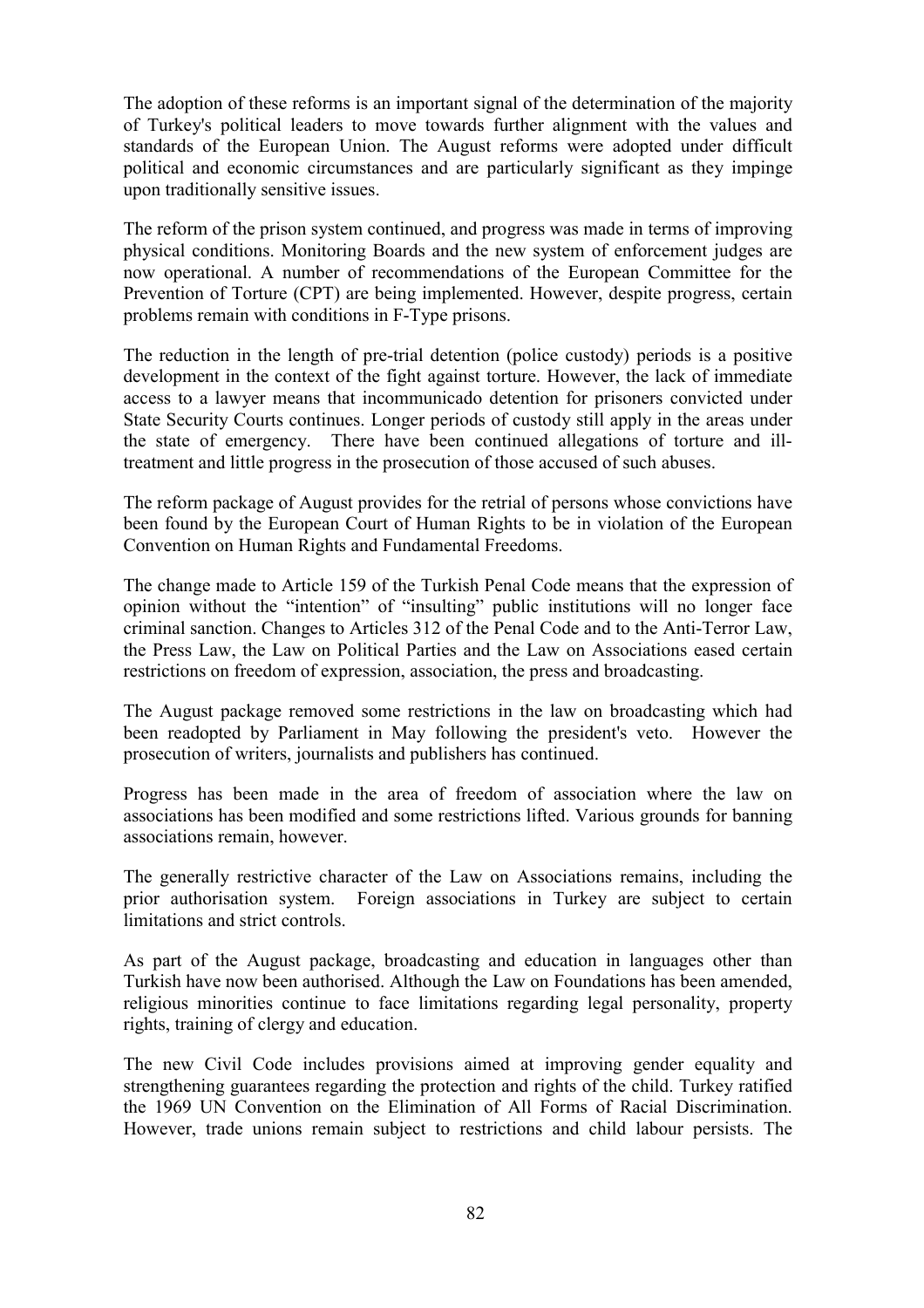legislation which allows for reduced sentences for crimes related to "honour killings" is still applicable.

Reform of the judicial system has continued. The competence of the State Security Courts has been narrowed and the period of pre-trial detention reduced. The functioning of these Courts, though, is still not in line with international standards. There are continued reports that the judiciary does not always act in an independent and consistent manner. Training courses in human rights have taken place for judges and law enforcement officials.

A number of initiatives to foster more transparency in Turkey's public life have been taken in the last year. Nonetheless, corruption remains a serious problem. The relevant Conventions of the Council of Europe have not yet been ratified.

The lifting of the state of emergency in two provinces of the South East has led to an improvement in the conditions of daily life there. The protection of human rights in the region needs to be strengthened.

The constitutional amendment introducing changes to the composition and role of the National Security Council has been put into practice. Nonetheless, these changes do not appear to have modified the way in which the National Security Council operates in practice.

Turkey has continued to express support for direct talks between the leaders of the two communities in Cyprus to achieve a comprehensive settlement of the Cyprus problem. The EU, in line with statements issued by the United Nations Security Council, has emphasised the need for Turkey to take further steps to encourage the Turkish Cypriot leadership to work towards reaching a settlement before the end of accession negotiations.

Relations between Turkey and Greece have continued to improve. Efforts are continuing to put in effect new confidence building measures. Exploratory contacts on the Aegean between the two foreign ministries started in March 2002.

Overall, Turkey has made noticeable progress towards meeting the Copenhagen political criteria since the Commission issued its report in 1998<sup>8</sup>, and in particular in the course of

 $\overline{a}$ 

<sup>&</sup>lt;sup>8</sup> In its Report of 1998, the Commission concluded that: "On the political side, the evaluation highlights certain anomalies in the functioning of the public authorities, persistent human rights violations and major shortcomings in the treatment of minorities. The lack of civilian control of the army give cause for concern. This is reflected by the major role played by the army in political life through the National Security Council. A civil, non-military solution must be found to the situation in south-eastern Turkey, particularly since many of the violations of civil and political rights observed in the country are connected with this issue. The Commission acknowledges the Turkish government's commitment to combat human rights violations in the country but this has not so far had any significant effect in practice. The process of democratic reform on which Turkey embarked in 1995 must continue. In addition to these problems, Turkey must make a constructive contribution to the settlement of all disputes with various countries by peaceful means in accordance with international law." Issues such as civilian control over the military, persistent human rights violations, torture as well as lack of protection for cultural rights have been mentioned in the subsequent reports.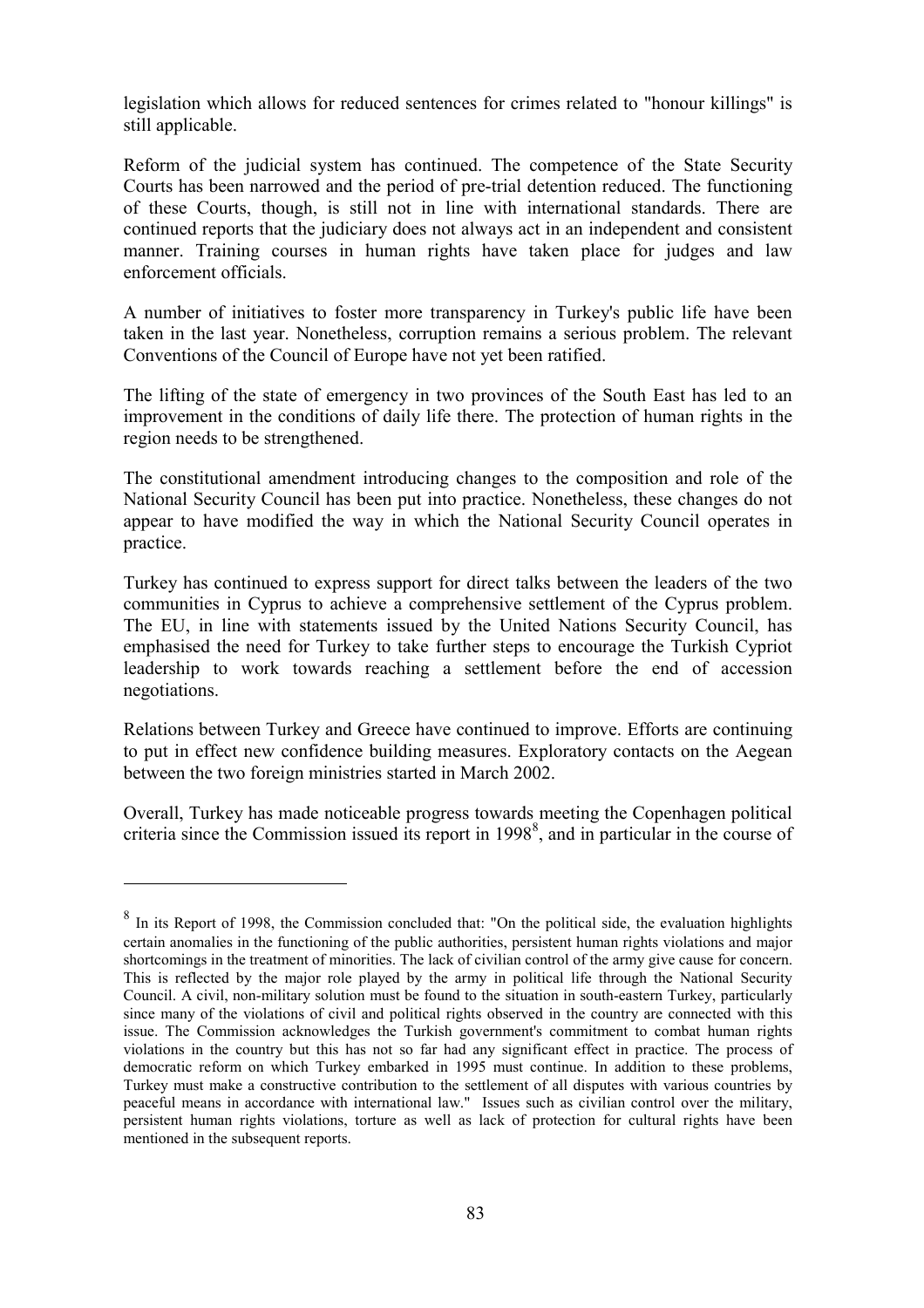the last year. The reforms adopted in August 2002 are particularly far-reaching. Taken together, these reforms provide much of the ground work for strengthening democracy and the protection of human rights in Turkey. They open the way for further changes which should enable Turkish citizens progressively to enjoy rights and freedoms commensurate with those prevailing in the European Union.

Nonetheless Turkey does not fully meet the political criteria. First, the reforms contain a number of significant limitations, which are set out in this report, on the full enjoyment of fundamental rights and freedoms. Important restrictions remain, notably, to freedom of expression, including in particular the written press and broadcasting, freedom of peaceful assembly, freedom of association, freedom of religion and the right to legal redress.

Secondly, many of the reforms require the adoption of regulations or other administrative measures, which should be in line with European standards. Some of these measures have already been introduced and others are being drawn up. To be effective, the reforms will need to be implemented in practice by executive and judicial bodies at different levels throughout the country.

The Commission considers that the decision of the High Electoral Board to prevent the leader of a major political party from participating in the November 3 General Elections does not reflect the spirit of the reforms.

Thirdly, a number of important issues arising under the political criteria have yet to be adequately addressed. These include the fight against torture and ill-treatment, civilian control of the military, the situation of persons imprisoned for expressing non-violent opinions, and compliance with the decisions of the European Court of Human Rights.

In the light of the noticeable progress made in recent years and of the remaining areas requiring further attention, Turkey is encouraged to pursue the reform process to strengthen democracy and the protection of human rights, in law and in practice. This will enable Turkey to overcome the remaining obstacles to full compliance with the political criteria.

Turkey has made progress on the functioning of its market economy which should improve its capacity to cope with competitive pressure and market forces within the Union, but is still undergoing the consequences of the two deeply destabilising financial crises.

After several attempts to stabilise the economy, the current reform programme is producing positive results and growth has resumed. Fiscal discipline has improved and the transparency of public sector accounts has increased markedly, while inflationary pressures are declining. Political interference, a main source for Turkey's economic instability, has been reduced and structural weaknesses, such as a fragile and distorted banking sector, are being addressed. Financial market regulation and supervision have been strengthened. Important steps have been taken to liberalise key markets, such as agriculture and energy.

To improve the functioning of its markets and its competitiveness, Turkey needs to continue the present reform process in order to achieve macroeconomic stability and fiscal sustainability. Further reducing chronically high inflation and maintaining fiscal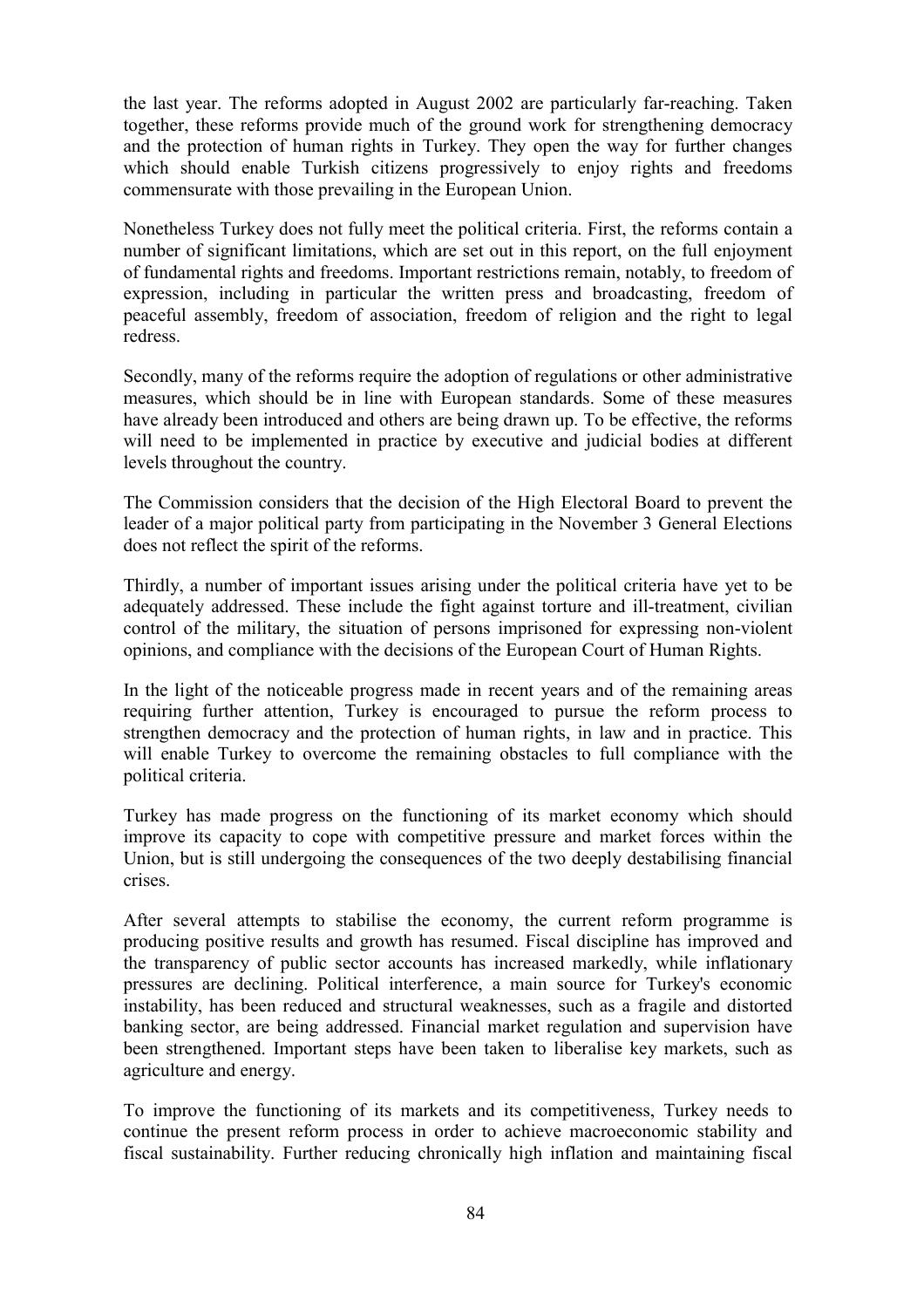discipline are important pre-conditions to this end. Prudential and accounting standards in the banking sector have to be brought in line with international norms. The privatisation of state banks and enterprises has to be accelerated and the market deregulation completed. Increasing investment into productive uses and devoting particular attention to education is important to increase the competitiveness and the growth potential of the economy. The inflow of FDI has to be encouraged by simplifying bureaucratic procedures and by removing remaining barriers.

Since the 1998 Report, Turkey has made progress in aligning legislation in the areas covered by the Customs Union. Progress has also been achieved in areas such as the banking sector, telecommunications, energy and agriculture. The financial sector has been restructured and administrative capacity in this field has been streamlined. Little progress has been achieved in other areas.

Over the past year, Turkey has further advanced in the areas of internal market, notably in the field of public procurement, as well as in the areas of energy and justice and home affairs. Progress in strengthening administrative capacity to implement the *acquis* has been limited.

Overall, Turkey has achieved a good degree of legislative alignment in the areas covered by the Customs Union, while in other areas this alignment is less advanced. Major discrepancies between the *acquis* and Turkish legislation remain. Administrative capacity needs to be strengthened. Considerable further efforts are needed.

Regarding the internal market*,* in the area of *free movement of goods*, the framework law on the free circulation of products adopted in 2001 has entered into force. Various pieces of implementing legislation have been adopted throughout a wide range of sectors. Substantial *technical barriers to trade* remain. Harmonization activities in sectors such as foodstuffs, pharmaceuticals and cosmetics should continue. Substantial work also remains to be done to establish and improve the functioning of various bodies (standardization, accreditation, and conformity assessment). An appropriate market surveillance system should be established. Despite the adoption of the Framework Law, pre-market surveillance is still in force. Current efforts focus on training of staff and improving the equipment capacity of the relevant bodies. On public procurement, a new law was adopted in May and subsequently amended in June 2002. The law is a significant step in the direction of aligning Turkey's public procurement rules with the Community *acquis*. Further efforts are needed to address substantial differences between the new law and the *acquis*. No progress can be reported in the field of *free movement of persons.*

In the field of *free movement of capital,* important restrictions on foreign investment in various sectors have remained. The implementation of legislation in the field of money laundering should be given greater attention. Turkey's alignment concerning *financial services* is well advanced, and further progress has taken place in 2001, in the framework of the reorganisation of the financial sector. In the field of non-financial services, there has been no progress, and much work still remains to be done in order to align Turkish legislation with the relevant *acquis*. In the area of *company law*, efforts have been made concerning the fight against piracy and counterfeiting. Implementation of the legislation should be further pursued and the Turkish Patent Institute needs to be fully independent. In the field of *competition policy*, the application of anti-trust provisions remains satisfactory. There has been no progress in aligning Turkey's state aid policy with the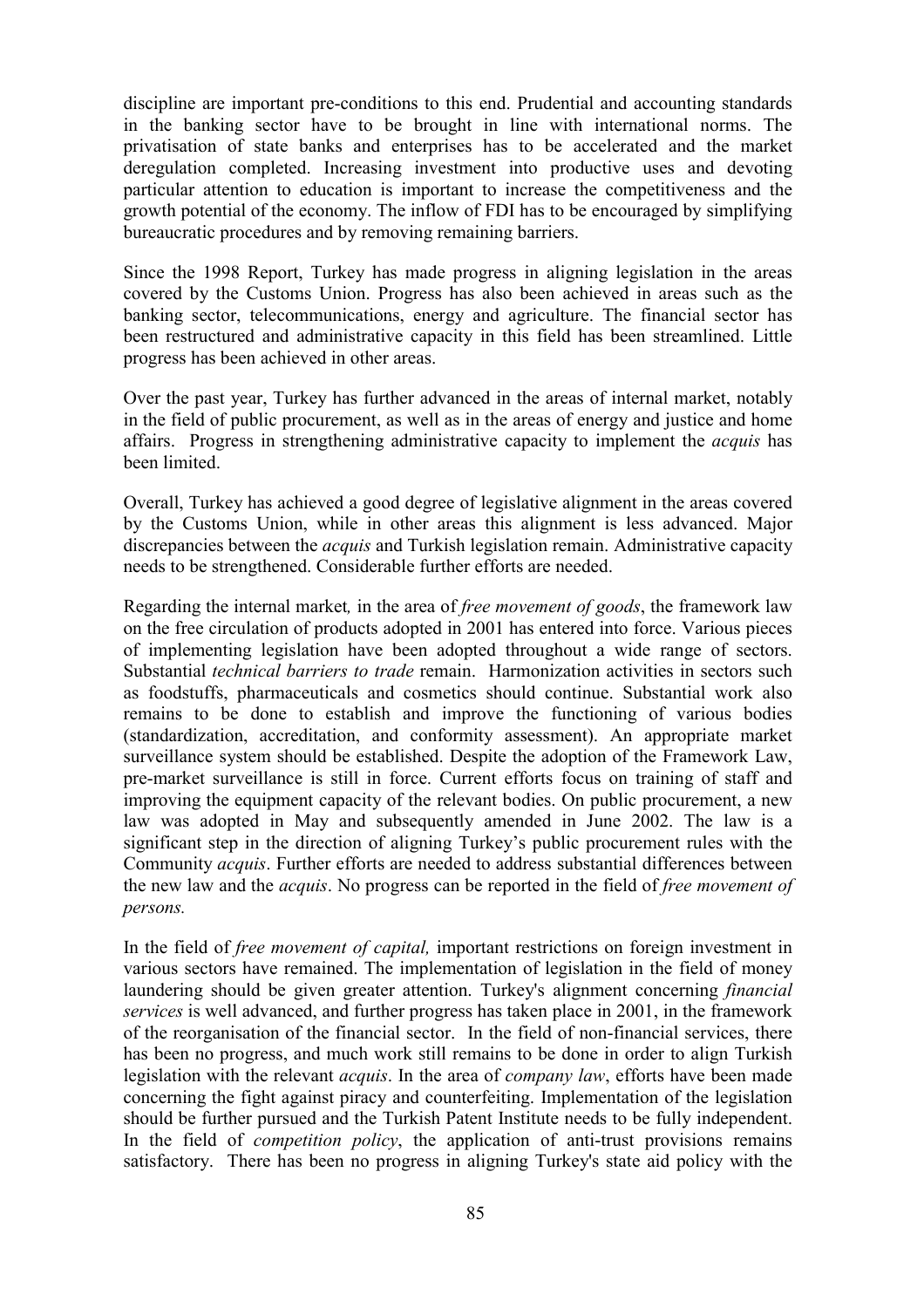*acquis* and an independent State aid authority should be established as a matter of priority.

On *agriculture*, Turkey has started the registration of land and of live bovine animals. Preparations for a plant passport system have not started. Other elements under the relevant priority of the Accession Partnership have not been addressed. Concerning veterinary and plant health, an alignment strategy is under development. No upgrading of enforcement capacity has taken place. Turkey should focus on the transposition, implementation and enforcement of EC legislation in the veterinary and phyto-sanitary sectors. Overall, progress on alignment with the *acquis* in the field of agriculture is limited.

On *fisheries*, no progress has been made in alignment with the Common Fisheries Policy. A modernized fleet registration system needs to be established. Major discrepancies with the main elements of the EC's fisheries policy remain, particularly on resource management, inspection and control and market and structural policies.

As regards *transport policy*, Turkey should step up the legislative work necessary to adopt the transport *acquis*. The administrative capacity to apply and implement the relevant legislation in all sectors should be improved. In many sectors (road and maritime transport in particular), alignment is very partial, resulting mainly from the transposition of international Conventions.

On *taxation,* alignment on excise duties and VAT has started and some progress has been achieved with respect to rates and other exemptions. In the area of indirect taxation, significant further efforts are needed. As for direct taxation, Turkey needs to improve direct tax collection and to eliminate discriminatory measures. Overall, alignment with the *acquis* in the field of direct and indirect taxation is partial. As regards *Customs Union*, there is a large degree of alignment on paper, but little effective alignment of practices.

In most fields, Turkey's *statistical* infrastructure is still very different from that of the EU. Co-operation between the Turkish authorities and Eurostat has started recently. Alignment with the *acquis* has started and substantial efforts are needed.

Steps have been taken in the field of *social policy and employment,* but are not always in full conformity with the *acquis*. There is an urgent need to develop and strengthen the conditions for a genuine social dialogue at all levels. While some progress has been made, in most areas Turkish legislation is still far from alignment with the *acquis.*

As regards *energy*, substantial progress has been achieved in the electricity and gas sectors. The two major laws adopted last year have been further implemented and progress has been achieved in establishing an independent regulatory authority for the electricity and gas sectors. Alignment with the *acquis* is well under way. However, further efforts are needed.

In the *telecommunications sector,* there has been no progress in liberalisation in mobile and fixed markets and the implementation of the legal framework with respect to the dominant operators. Progress has been achieved in adopting new legislation in the field of licensing, interconnection and to some extent on universal service. Further efforts are needed to improve the administrative capacity of the Telecom Authority, in particular in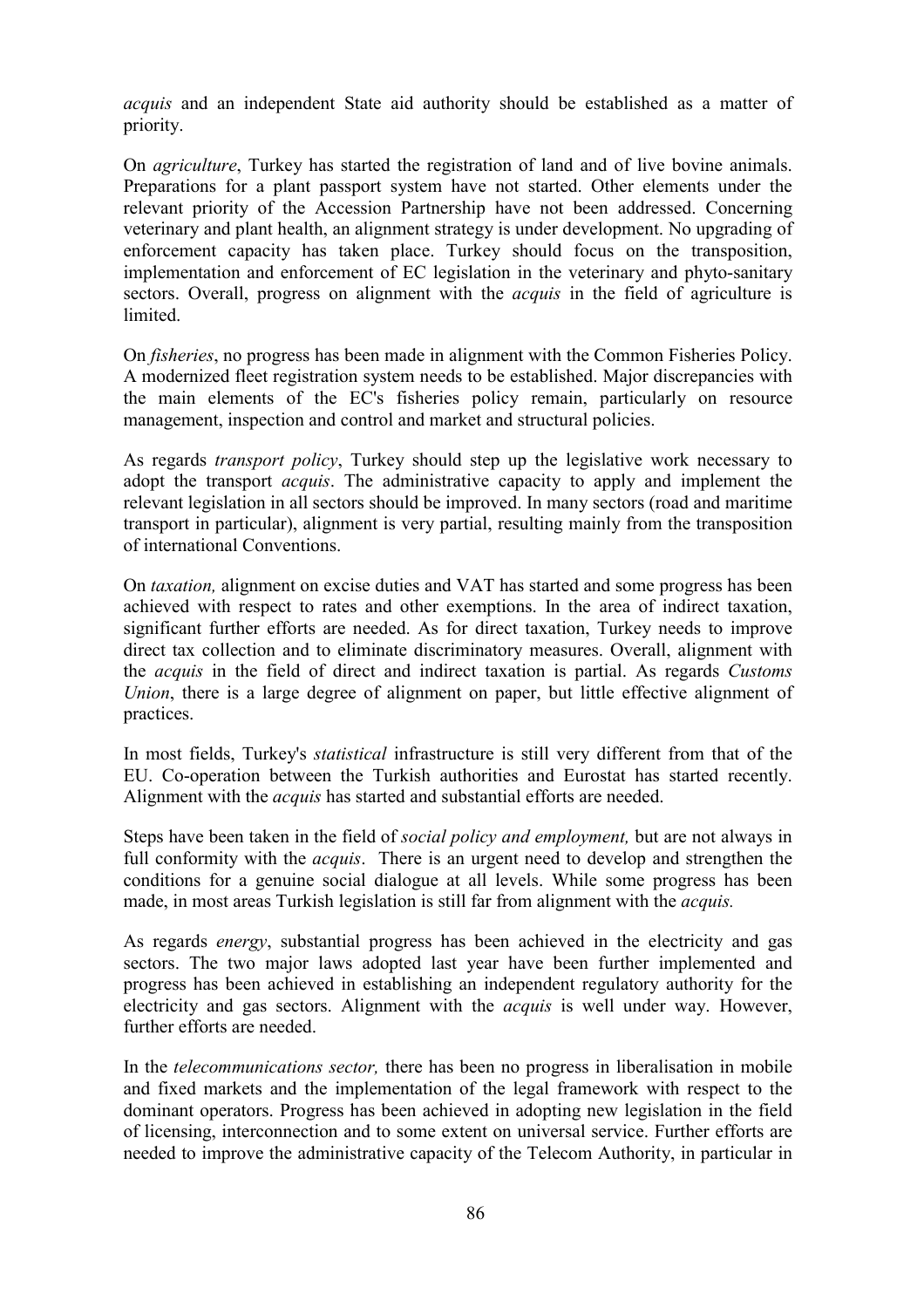relation to human resources and training. Overall, alignment with the *acquis* remains limited.

As regards *culture and audio-visual policy*, the new law on broadcasting is not in line with the *acquis*. Overall, alignment with the *acquis* remains limited.

As regards *regional policy,* the definition by Turkey of a provisional map for regional development purposes according to NUTS classification criteria has been completed and approved by EUROSTAT. However, the use of this classification for planning and regional policies has not yet started. No effective regional policy strategy in line with the EU standards has been developed. Overall, alignment with the *acquis* remains limited

In the *environmental field,* legislation to align with the Environmental Impact Assessment Directive has been adopted. Steps have been taken to develop a plan for financing investments. The adoption of a new Regulation on Environmental Inspection represents a positive step towards increasing Turkish administrative capacity to implement the *acquis*. Overall, alignment with the *acquis* remains limited

On *consumers and health protection*, alignment is limited and substantial efforts are needed to align the legislation and to reinforce administrative capacity and consumers' awareness.

In the field of *justice and home affairs*, efforts have been made to raise awareness on the legislation and practices of the EU, in particular in areas such as asylum and illegal migration. Further steps have been taken to strengthen the fight against organized crime, drugs trafficking and corruption. The legal basis for combating trafficking in human beings has been established. Alignment with the *acquis* has started, in particular on visa policy, but substantial further efforts are needed. The fight against illegal migration needs to be drastically strengthened.

Concerning *external relations,* the adoption of the Generalized System of Preferences should be pursued.

On *financial control,* budgetary and financial control mechanisms inside the Turkish administation should be improved. Overall, alignment with the *acquis* has started and substantial further efforts are needed.

Administrative capacity in different areas needs to be strengthened to ensure that the *acquis* is implemented and enforced effectively. Significant reform at all levels of the administration is required. In some cases, this will entail the establishment of new structures, for example in the field of state aid and regional development. In some areas, new regulatory bodies have been set up. Their autonomy should be assured while at the same time sufficient staff and financial resources need to be made available.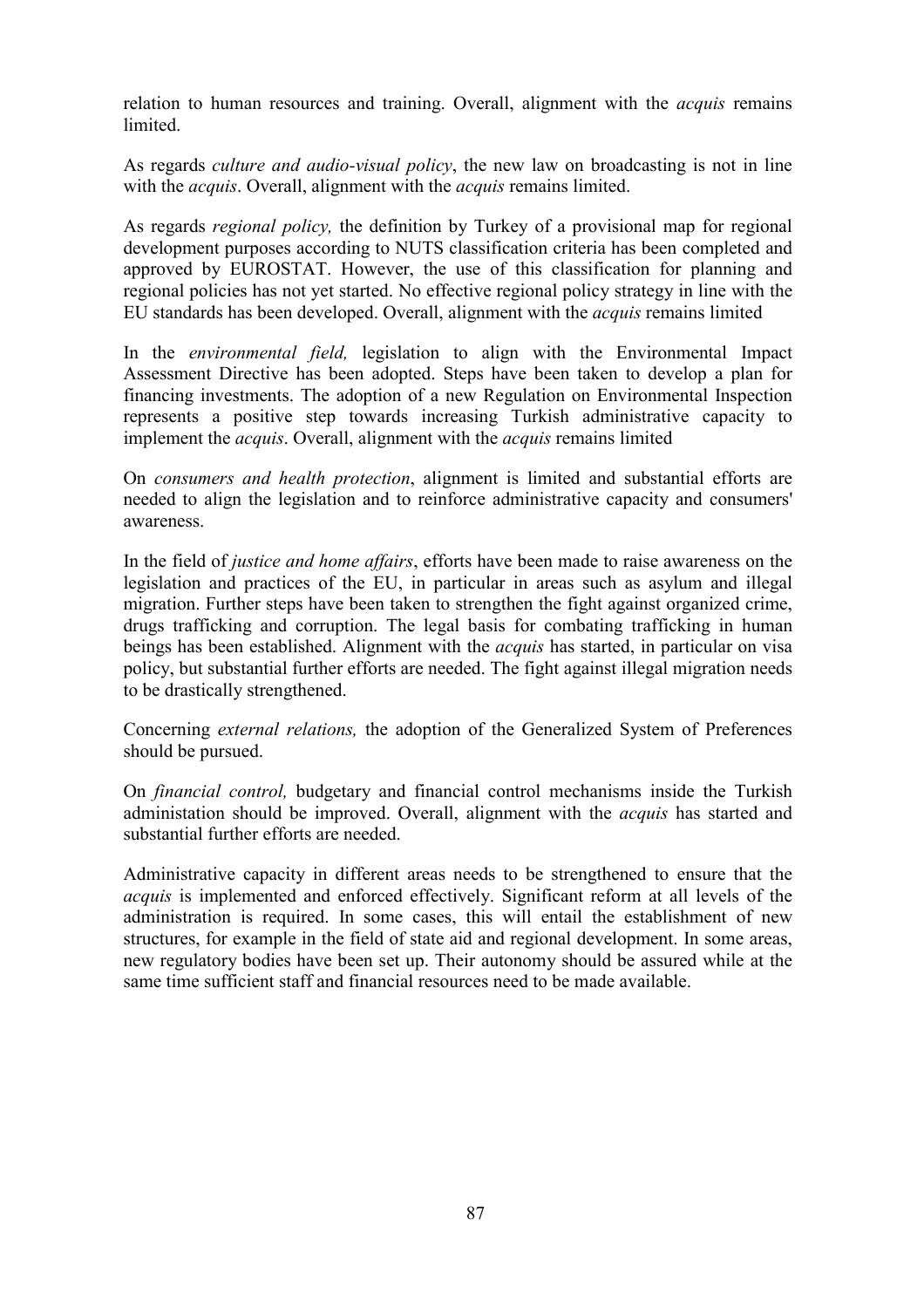### **ANNEX 2 : THE CHAPTER "OTHER MATTERS"**

The chapter on "other matters" will not be treated as the other negotiating chapters. It essentially constitutes a negotiating box in which a number of elements, which are largely uncontroversial but do not have their place in the other negotiating chapters, can be placed.

First, the Accession Treaty will need to provide for the rules applicable to the management and phasing out of pre-accession funds. Altogether, some  $\epsilon$  5 billion of funds under the ISPA, SAPARD and PHARE programmes up to the end of 2003 will have been committed for the new Member States but will still need to be contracted or at least paid until the end of 2006. Whereas ISPA and SAPARD will be continued in a similar setting under the cohesion and rural development funds, PHARE funding will need to be phased out by 2006. Certain transitional arrangements including rules related to the further transfer of responsibility in the management of pre-accession aid to the new Member States in an extended decentralised implementation system (EDIS) (including human resources and conditions for the release of funds) will need to be included in the Accession Treaty. The release of PHARE funds should be made conditional on the implementation of the extended decentralised system by the acceding countries. For ISPA, in order not to discriminate the new Member States *vis-à-vis* current Member States, such an approach can not be implemented.

Second, the envisaged transition facility for certain institution building actions will need to be more closely defined. In order to implement these actions and since these actions are a continuation of activities under the PHARE programme, the Commission proposes to use the established structures for the years 2004 to 2006, i. e. the PHARE committee and to work through the established EDIS in the new Member States. In order to avoid overlap with the type of action which can in future be financed by the structural funds, the Commission proposes at this stage to limit institution building actions to the following:

- Justice and Home Affairs (strengthening of the judicial system, border controls, anticorruption strategy);
- Internal Market, including customs union;
- Environment;
- Veterinary services and administrative capacity building related to food safety;
- Agricultural administration and control, including IACS;
- Nuclear safety;
- general public administration reform and horizontal technical assistance (TAIEX/Statistics).

However, other actions may need to be foreseen at a later stage, in particular to take into account the results of the negotiations.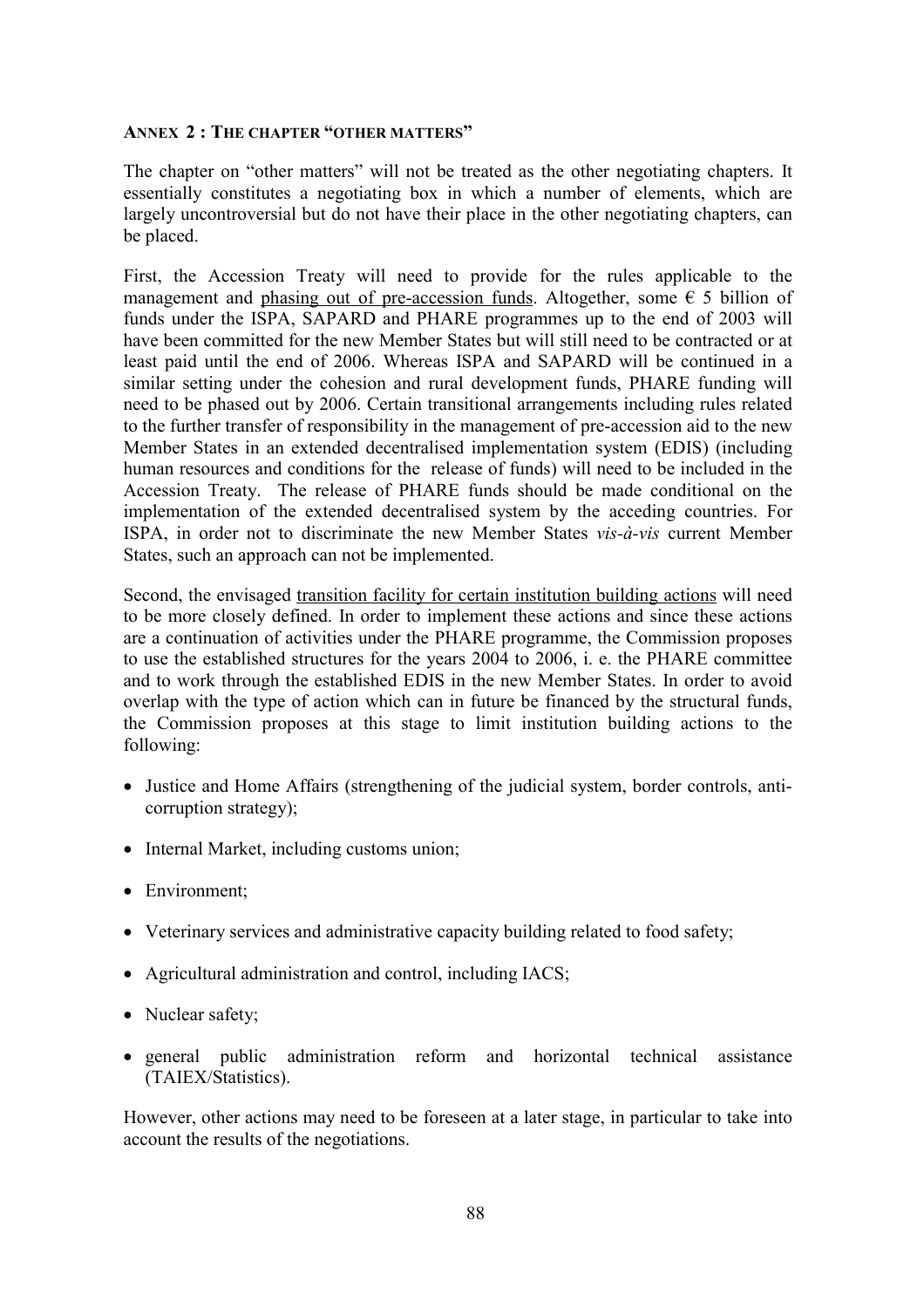Third, as to decommissioning of the nuclear power plants of Ignalina in Lithuania and Bohunice V1 in Slovakia, the results of the negotiations foresee the need to create a specific decommissioning facility in order to finance Community support for such activities at least up to the year 2006. The Commission has proposed, in its Communication of 30 January 2002 to commit annually an amount of  $\epsilon$  70 million on a yearly basis from 2004 to 2006 for the decommissioning of Ignalina. Furthermore, the Commission indicated that funds that would have otherwise been allocated under the PHARE programme would need to be committed from heading 3 of the budget after enlargement. The estimated figures will be revised as appropriate on the basis of the spending profile for the decommissioning activities of the Bohunice and Ignalina decommissioning funds.

Since the financing of these activities constitutes a continuation of activities financed under the PHARE programme, the Commission considers that annual budgetary decisions on the allocation of Community support to decommissioning efforts should be taken, as in the past, in consultation with the PHARE management committee. This approach would also allow the necessary time to prepare the necessary legal basis to provide Community support to decommissioning activities for Ignalina envisaged for the next financial perspective. The Commission proposes that this commitment should be laid down in a Protocol annexed to the Act concerning the conditions of accession.

Fourth, a number of declarations, protocols and additional elements will need to be included in the Treaty.

For example, with regard to nuclear safety, the commitments by Lithuania and Slovakia to the early closure of the Ignalina and Bohunice V1 nuclear power plants will need to be included in the Act concerning the conditions of accession.

Fifth, a legal base for the facility for the northern part of Cyprus in order to back up a political settlement.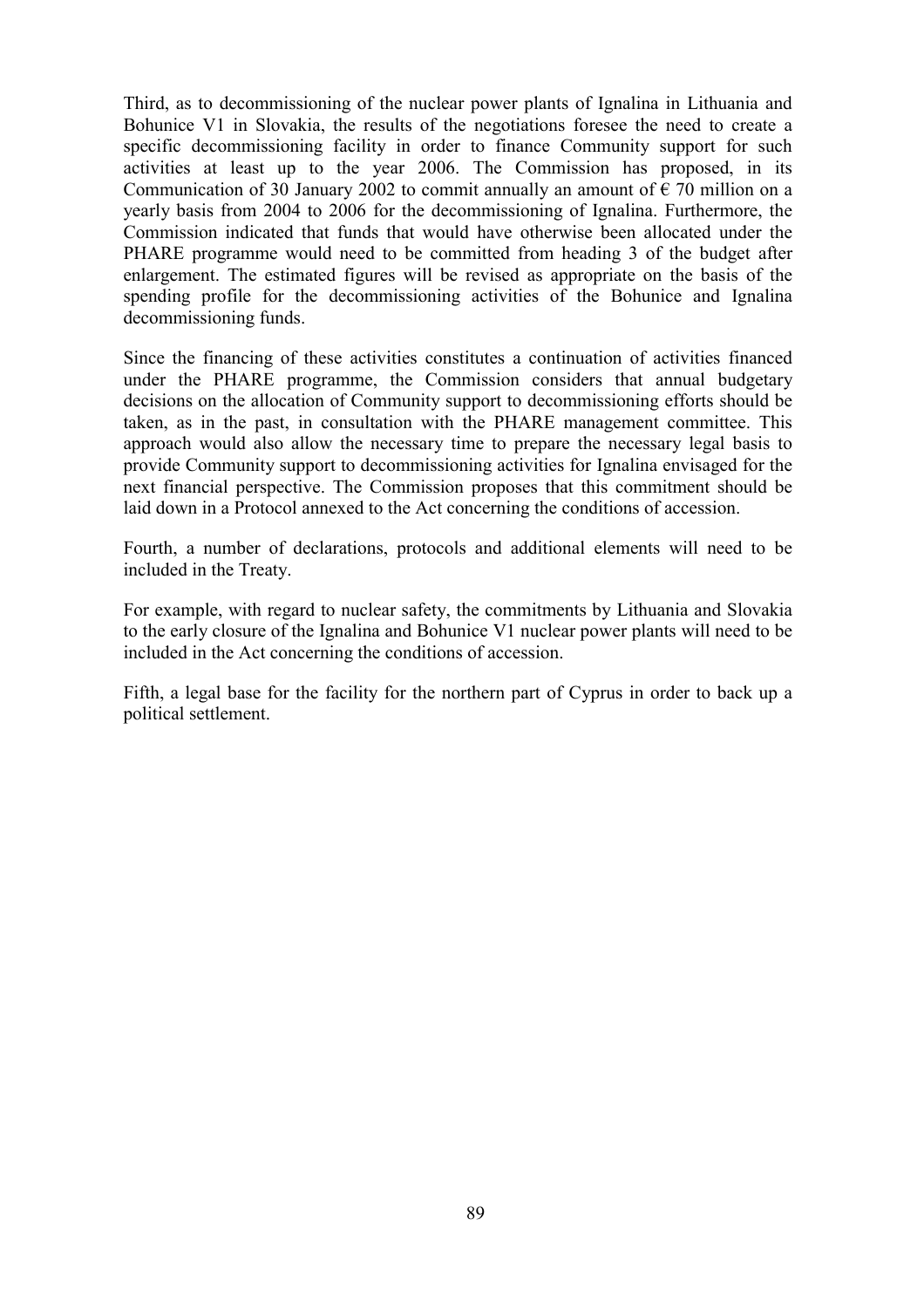## **ANNEX 3: HUMAN RIGHTS CONVENTIONS**

| Adherence to following<br>conventions and protocols                                             | <b>BG</b>   | <b>CY</b>   | CZ           | EE           | HU           | LV           | LT           | <b>MT</b>    | PL           | <b>RO</b>    | <b>SK</b>    | <b>SI</b>   | TK           |
|-------------------------------------------------------------------------------------------------|-------------|-------------|--------------|--------------|--------------|--------------|--------------|--------------|--------------|--------------|--------------|-------------|--------------|
| <b>ECHR (European Convention</b><br>on Human Rights)                                            | X           | $\mathbf X$ | $\mathbf{X}$ | $\mathbf{X}$ | X            | $\mathbf{X}$ | $\mathbf X$  | $\mathbf{X}$ | $\mathbf{X}$ | $\mathbf X$  | $\mathbf X$  | $\mathbf X$ | $\mathbf X$  |
| Protocol 1 (right of property)                                                                  | $\mathbf X$ | $\mathbf X$ | $\mathbf{X}$ | $\mathbf{X}$ | X            | $\mathbf{X}$ | X            | $\mathbf{X}$ | $\mathbf{X}$ | $\mathbf X$  | $\mathbf X$  | $\mathbf X$ | $\mathbf{X}$ |
| Protocol 4 (freedom movement et<br>al.)                                                         | $\mathbf X$ | X           | $\mathbf X$  | $\mathbf{X}$ | X            | $\mathbf{X}$ | X            | $\mathbf X$  | $\mathbf X$  | $\mathbf X$  | $\mathbf X$  | $\mathbf X$ | $\mathbf 0$  |
| Protocol 6 (death penalty)                                                                      | X           | $\mathbf X$ | $\mathbf{X}$ | $\mathbf{X}$ | $\mathbf{X}$ | $\mathbf{X}$ | X            | $\mathbf{X}$ | $\mathbf{X}$ | $\mathbf{X}$ | $\mathbf{X}$ | $\mathbf X$ | $\mathbf{o}$ |
| Protocol 7 (ne bis in idem)                                                                     | X           | $\mathbf X$ | X            | $\mathbf X$  | $\mathbf X$  | X            | $\mathbf X$  | $\bf{0}$     | $\mathbf{O}$ | $\mathbf X$  | X            | X           | $\mathbf{o}$ |
| <b>European Convention for the</b><br><b>Prevention of Torture</b>                              | $\mathbf X$ | $\mathbf X$ | $\mathbf X$  | $\mathbf{X}$ | $\mathbf X$  | $\mathbf X$  | $\mathbf X$  | $\mathbf{X}$ | $\mathbf{X}$ | $\mathbf X$  | $\mathbf{X}$ | $\mathbf X$ | $\mathbf{X}$ |
| <b>European Social Charter</b>                                                                  | $\bf{0}$    | $\mathbf X$ | $\mathbf X$  | $\mathbf 0$  | $\mathbf{X}$ | X            | $\mathbf 0$  | $\mathbf X$  | $\mathbf{X}$ | $\mathbf 0$  | $\mathbf X$  | $\mathbf 0$ | $\mathbf X$  |
| <b>Revised European Social</b><br><b>Charter</b>                                                | $\mathbf X$ | $\mathbf X$ | $\mathbf 0$  | $\mathbf{X}$ | $\mathbf 0$  | $\mathbf 0$  | $\mathbf X$  | $\mathbf{O}$ | $\mathbf 0$  | $\mathbf X$  | $\mathbf 0$  | $\mathbf X$ | $\mathbf 0$  |
| <b>Framework Convention for</b><br><b>National Minorities</b>                                   | $\mathbf X$ | $\mathbf X$ | $\mathbf X$  | $\mathbf{X}$ | $\mathbf{X}$ | 0            | $\mathbf X$  | $\mathbf{X}$ | $\mathbf{X}$ | $\mathbf X$  | X            | $\mathbf X$ | $\mathbf{o}$ |
| <b>ICCPR</b> (International Covenant<br>on Civil and Political Rights)                          | $\mathbf X$ | $\mathbf X$ | X            | X            | X            | X            | X            | X            | $\mathbf{X}$ | $\mathbf X$  | $\mathbf{X}$ | $\mathbf X$ | $\mathbf{o}$ |
| Optional Protocol to the ICCPR<br>(right of individual<br>communication)                        | $\mathbf X$ | $\mathbf X$ | $\mathbf X$  | $\mathbf X$  | $\mathbf X$  | $\mathbf X$  | $\mathbf X$  | $\mathbf X$  | $\mathbf{X}$ | $\mathbf X$  | $\mathbf X$  | $\mathbf X$ | $\mathbf{o}$ |
| Second Optional Protocol to<br>ICCPR (death penalty)                                            | X           | $\mathbf X$ | $\mathbf 0$  | $\mathbf 0$  | $\mathbf X$  | $\mathbf{O}$ | $\mathbf X$  | $\mathbf{X}$ | $\mathbf 0$  | $\mathbf X$  | $\mathbf X$  | $\mathbf X$ | $\mathbf{o}$ |
| <b>ICESCR</b> (International Covenant<br>on Economic, Social and Cultural<br>rights)            | $\mathbf X$ | $\mathbf X$ | X            | X            | X            | $\mathbf X$  | X            | $\mathbf X$  | $\mathbf X$  | $\mathbf X$  | X            | X           | $\mathbf{o}$ |
| <b>CAT</b> (Convention against<br>Torture)                                                      | $\mathbf X$ | $\mathbf X$ | $\mathbf X$  | $\mathbf X$  | $\mathbf X$  | $\mathbf X$  | $\mathbf X$  | $\mathbf X$  | $\mathbf X$  | $\mathbf X$  | X            | $\mathbf X$ | $\mathbf X$  |
| <b>CERD</b> (Convention on the<br>Elimination of All Forms of<br>Racial Discrimination)         | $\mathbf X$ | $\mathbf X$ | $\mathbf{X}$ | $\mathbf X$  | $\mathbf X$  | $\mathbf X$  | $\mathbf X$  | $\mathbf X$  | $\mathbf X$  | $\mathbf X$  | $\mathbf X$  | $\mathbf X$ | $\mathbf 0$  |
| <b>CEDAW</b> (Convention on the<br>Elimination of All Forms of<br>Discrimination against Women) | $\mathbf X$ | $\mathbf X$ | $\mathbf X$  | $\mathbf X$  | $\mathbf{X}$ | $\mathbf X$  | $\mathbf X$  | $\mathbf X$  | $\mathbf X$  | $\mathbf X$  | $\mathbf X$  | $\mathbf X$ | $\mathbf{X}$ |
| Optional Protocol to the CEDAW                                                                  | $\mathbf 0$ | $\mathbf X$ | $\mathbf{X}$ | $\mathbf 0$  | $\mathbf{X}$ | $\mathbf{o}$ | $\mathbf{o}$ | $\mathbf{O}$ | $\mathbf 0$  | $\mathbf 0$  | $\mathbf X$  | $\mathbf 0$ | $\mathbf 0$  |
| <b>CRC</b> (Convention on the Rights<br>of the Child)                                           | $\mathbf X$ | $\mathbf X$ | X            | $\mathbf X$  | X            | X            | $\mathbf X$  | $\mathbf X$  | $\mathbf X$  | $\mathbf X$  | $\mathbf X$  | $\mathbf X$ | X            |

### **Human Rights Conventions ratified by the Candidate Countries, 15 September 2002**

**X** = Convention ratified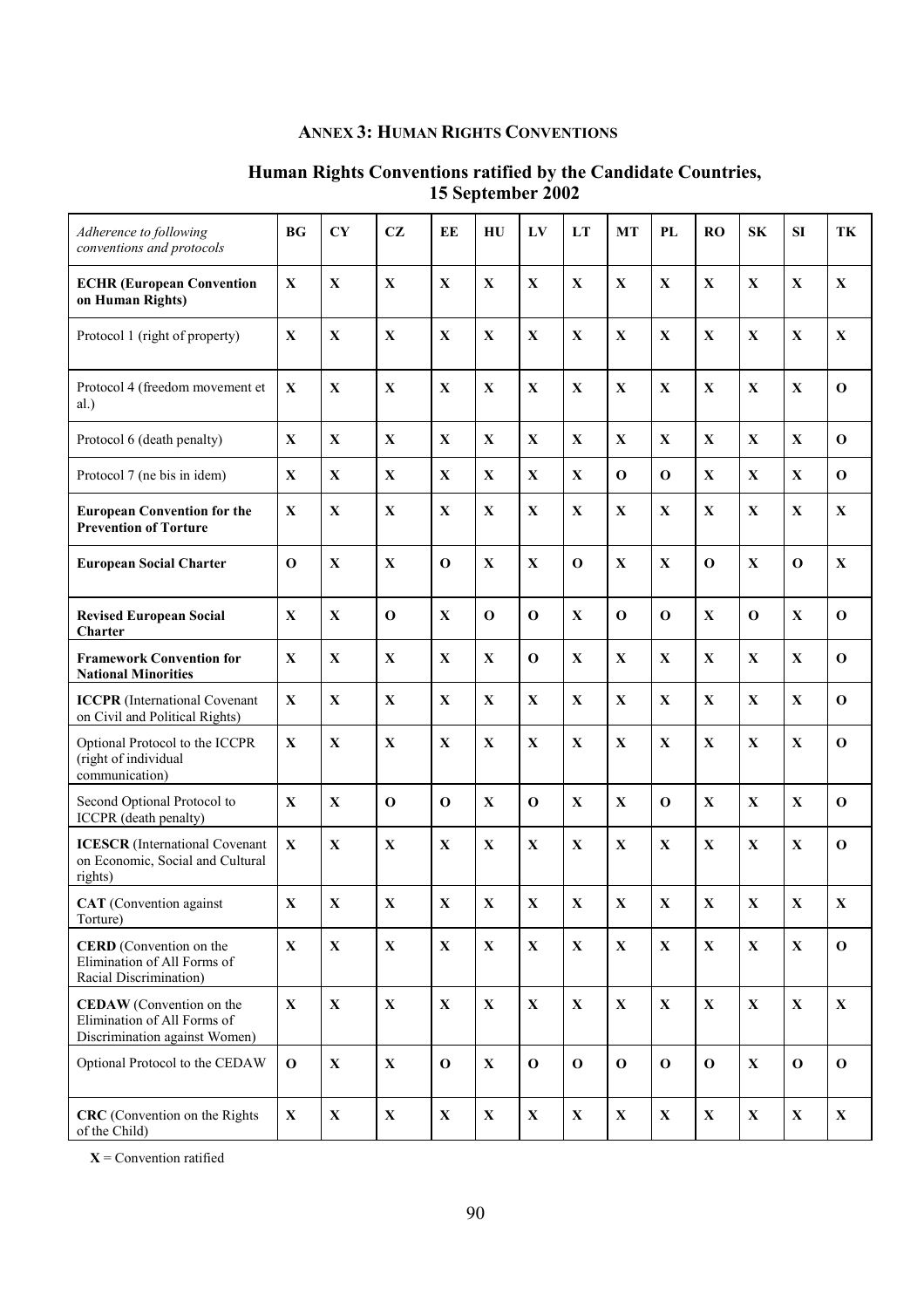## **O** = Convention **NOT** ratified

BG=Bulgaria; CY=Cyprus; CZ=Czech Republic; EE=Estonia; HU=Hungary; LV=Latvia; LT=Lithuania; MT=Malta; PL=Poland; RO=Romania; SK= Slovak Republic; SV=Slovenia; T=Turkey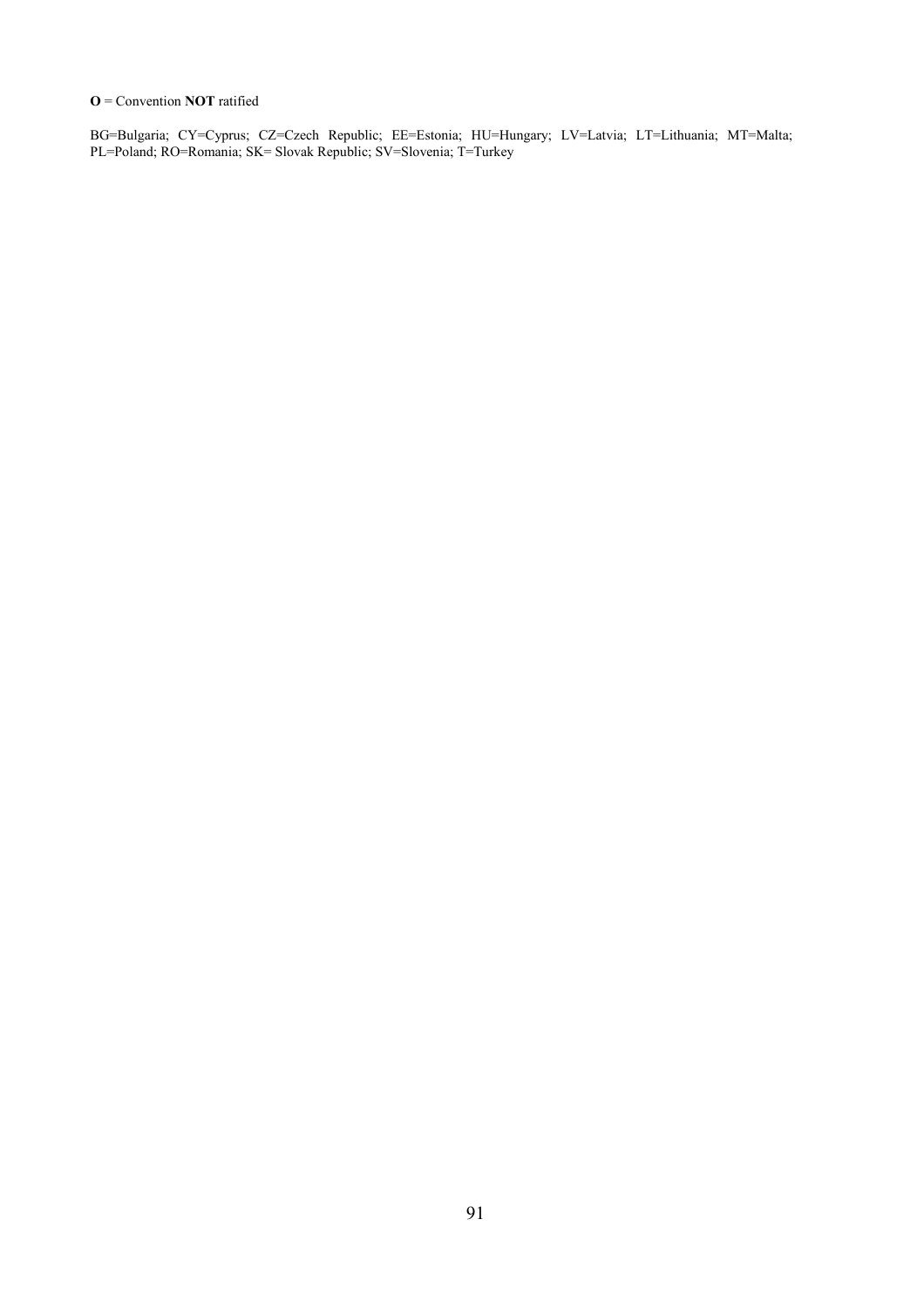#### **ANNEX 4: TWINNING PROJECTS**

#### **NUMBER OF TWINNING PROJECTS FINANCED UNDER PHARE IN 1998-2002\***

| <b>Sector</b><br><b>Candidate</b><br><b>Country</b> | <b>Agriculture</b><br>(incl. Veterinary<br>and<br>Phytosanitary<br>projects) | <b>Environment</b> | <b>Public Finance</b><br>(incl. Taxation,<br><b>Customs, Internal</b><br>Market, etc.) | <b>Justice and</b><br><b>Home Affairs</b> | <b>Social Policy</b> | Regional<br><b>Development</b><br>and<br><b>Preparation for</b><br><b>Structural</b><br><b>Funds</b> | <b>Others</b> | <b>Total</b> |
|-----------------------------------------------------|------------------------------------------------------------------------------|--------------------|----------------------------------------------------------------------------------------|-------------------------------------------|----------------------|------------------------------------------------------------------------------------------------------|---------------|--------------|
| <b>Bulgaria</b>                                     | 13                                                                           | 11                 | 15                                                                                     | 17                                        | 2                    | $\overline{4}$                                                                                       | 2             | 64           |
| <b>Cyprus</b>                                       |                                                                              | -                  |                                                                                        |                                           |                      |                                                                                                      |               | $\mathbf{2}$ |
| Czech Rep.                                          | 7                                                                            | 10 <sup>1</sup>    | 16                                                                                     | 19                                        | 15                   | 6                                                                                                    |               | 80           |
| Estonia                                             | 8                                                                            | $\overline{4}$     | 8                                                                                      | 8                                         |                      | 3                                                                                                    |               | 39           |
| <b>Hungary</b>                                      | 12                                                                           | 11                 | 12                                                                                     | 10                                        | 8                    | 4                                                                                                    | 3             | 60           |
| Latvia                                              | 4                                                                            | $\mathbf{3}$       | 13                                                                                     | $\overline{7}$                            | $\overline{2}$       | 4                                                                                                    | 3             | 36           |
| Lithuania                                           | $\overline{7}$                                                               | 2                  | 12                                                                                     | 12                                        | 6                    | 3                                                                                                    | 8             | 50           |
| <b>Malta</b>                                        | 4                                                                            |                    |                                                                                        |                                           |                      |                                                                                                      |               | 10           |
| <b>Poland</b>                                       | 27                                                                           | 12                 | 36                                                                                     | 16                                        | 12                   | 19                                                                                                   | 12            | 134          |
| Romania                                             | 11                                                                           | 6                  | 26                                                                                     | 22                                        | 9                    | 15                                                                                                   | 6             | 95           |
| Slovak Rep.                                         | 9                                                                            | 9                  | 10                                                                                     | 17                                        | 6                    | 3                                                                                                    | 7             | 61           |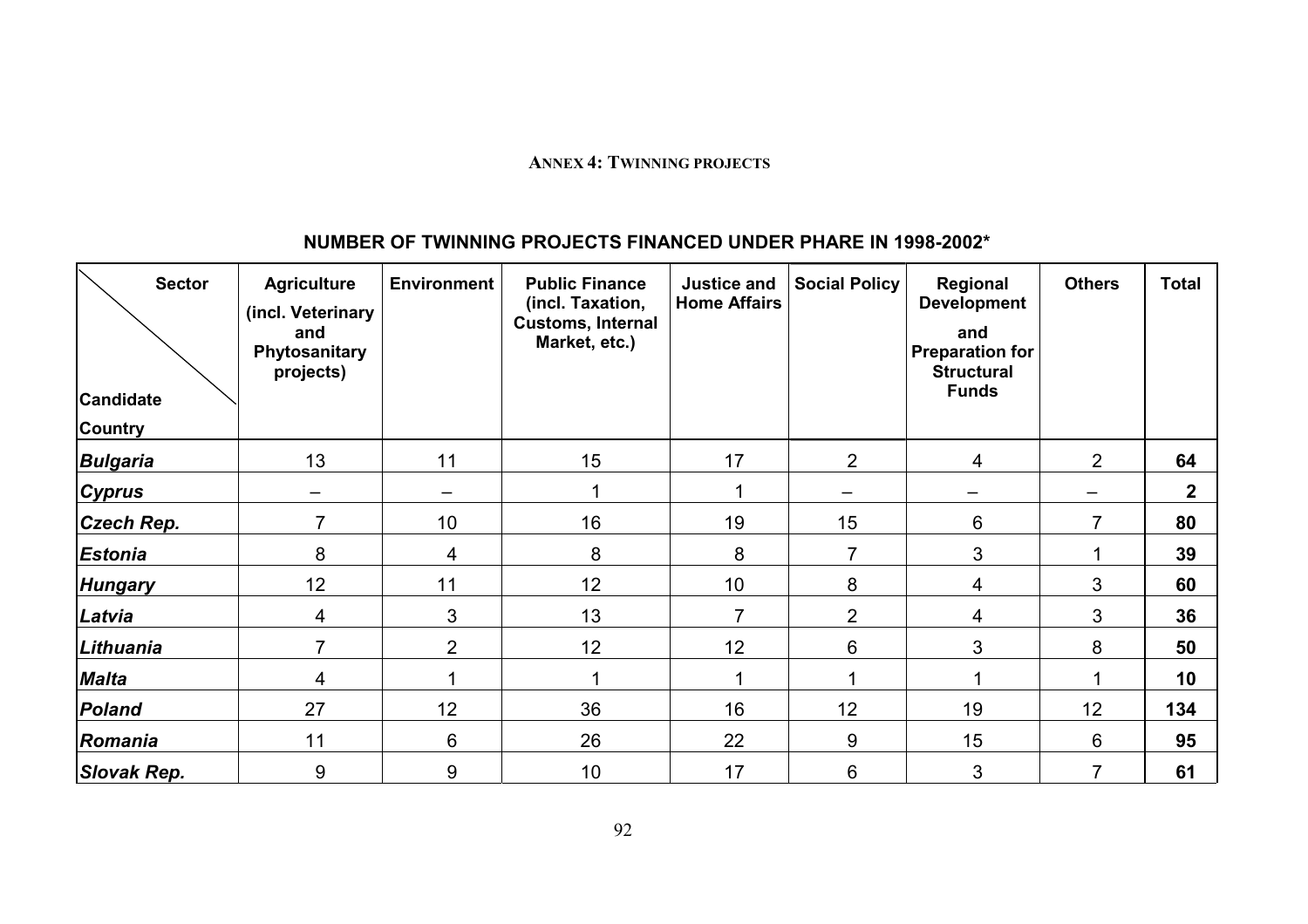| Slovenia      |            |     |     |     |                          |    | 40           |
|---------------|------------|-----|-----|-----|--------------------------|----|--------------|
| <b>Turkey</b> |            |     |     |     | $\overline{\phantom{0}}$ |    | $\sim$<br>IV |
| <b>Total</b>  | 4 4 C<br>. | - - | 162 | 144 | cэ<br>O I                | 56 | 684          |

\*) The number of projects for 2002 is still subject to changes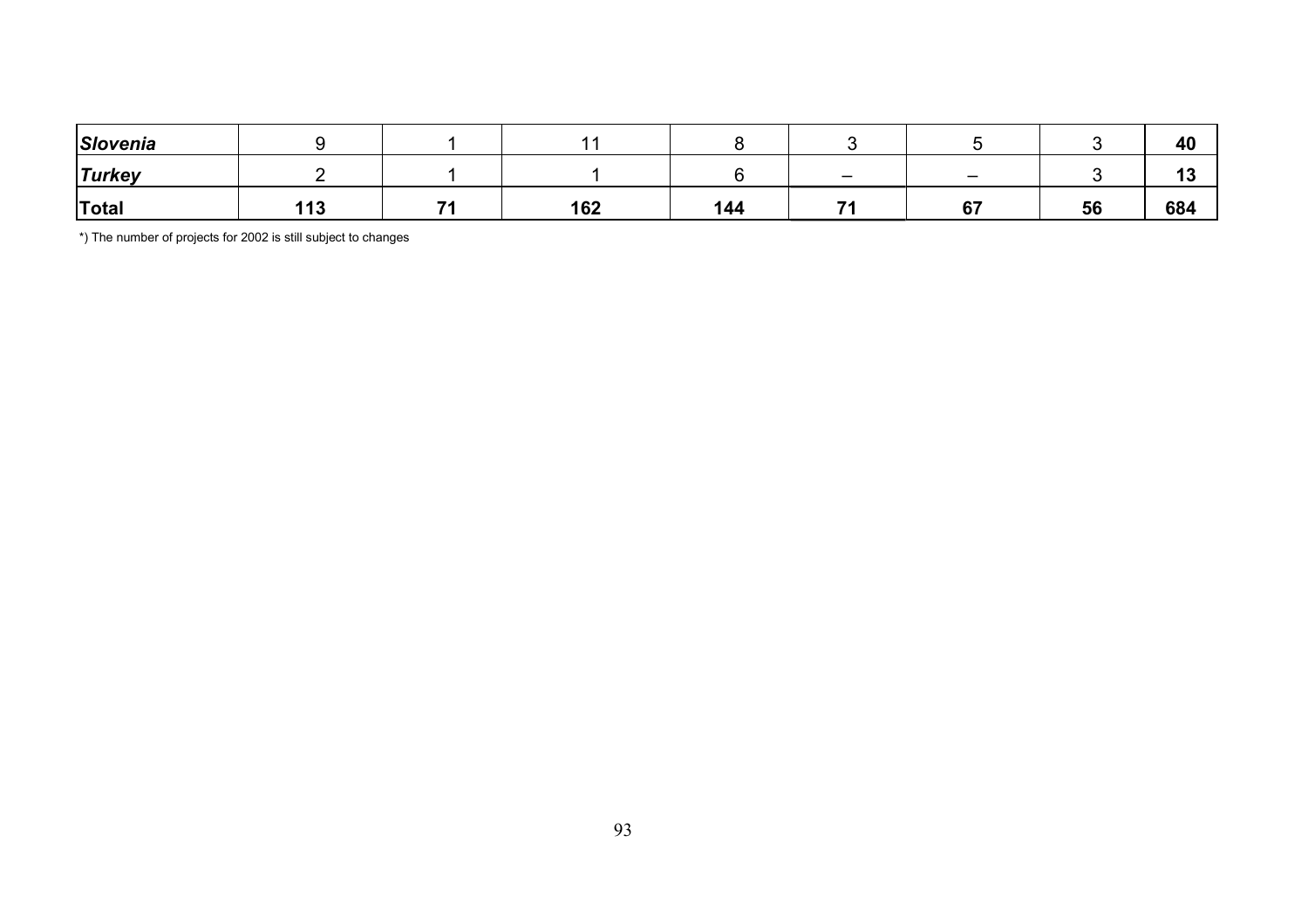## **NUMBER OF TWINNING PROJECTS 1998-2002\* IN WHICH MEMBER STATES**

#### **ARE INVOLVED AS LEADERS OR PARTNERS**

| Country      | A                            | $\mathbf B$ | D                        | <b>DK</b>                | E                        | <b>FIN</b>      | F               | EL             | <b>IRL</b>      |                | <b>NL</b>                | P                        | S              | <b>UK</b>        | <b>Total</b>    |
|--------------|------------------------------|-------------|--------------------------|--------------------------|--------------------------|-----------------|-----------------|----------------|-----------------|----------------|--------------------------|--------------------------|----------------|------------------|-----------------|
| BG           | $\overline{7}$               | -           | 21                       | $\overline{2}$           | 6                        | —               | 10              | $6\phantom{1}$ | $\overline{2}$  | 1              | 4                        |                          | 4              | $\boldsymbol{9}$ | 72              |
| <b>CY</b>    | $\qquad \qquad \qquad$       | -           | $\overline{\phantom{0}}$ | 1                        | 1                        | $\qquad \qquad$ | -               | 1              | $\qquad \qquad$ | -              | $\overline{\phantom{m}}$ | -                        | -              | —                | $\mathbf{3}$    |
| cz           | 5                            | -           | 23                       | 4                        | 7                        | $\overline{2}$  | 15              | 1              | 3               | $\overline{4}$ | 12                       | 1                        | 3              | 22               | 102             |
| EE           | -                            | -           | 11                       | -                        | $\overline{\phantom{m}}$ | 11              | 4               | 1              | 4               | 1              | 4                        | -                        | 8              | 3                | 47              |
| <b>HU</b>    | 11                           | 1           | 17                       | 5                        | 10                       | 5               | 14              | $\overline{2}$ | 1               | 4              | 5                        | -                        | $\overline{7}$ | 11               | 93              |
| LV           | $\qquad \qquad \blacksquare$ | 1           | $\overline{7}$           | $\overline{2}$           | $\overline{2}$           | 5               | 3               | 1              | -               | —              | 1                        | -                        | $\overline{7}$ | 4                | 33              |
| LT.          | -                            |             | 12                       | 9                        | 4                        | $\bf 8$         | $6\phantom{1}6$ | -              | -               | 3              | 1                        | -                        | 14             | 6                | 64              |
| MT           | -                            |             | —                        |                          | $\overline{2}$           | —               | -               | -              | 1               | 1              |                          |                          |                | $\mathbf{3}$     | $\overline{7}$  |
| PL           | $\overline{4}$               | -           | 33                       | 11                       | 16                       | 5               | 37              | 1              | 3               | 8              | 15                       | 1                        | 9              | 24               | 167             |
| RO           | $\overline{2}$               | 1           | 15                       | 3                        | 11                       | $\qquad \qquad$ | 23              | 6              | -               | 11             | 9                        | -                        | $\overline{4}$ | 11               | 96              |
| <b>SK</b>    | 12                           | —           | 18                       | 1                        | 8                        | $\overline{2}$  | 12              | 6              | $\overline{2}$  | $\overline{5}$ | $\overline{7}$           | $\overline{\phantom{0}}$ | 6              | 8                | 87              |
| <b>SI</b>    | 11                           | -           | 13                       | $\overline{\phantom{m}}$ | 8                        | $\qquad \qquad$ | 5               | 1              | $\overline{2}$  | $\overline{2}$ | 4                        | -                        | 5              | 4                | 55              |
| TR*          | $\overline{\phantom{0}}$     | -           | -                        |                          | -                        | —               | -               | -              | -               | -              | —                        |                          |                | —                | $\qquad \qquad$ |
| <b>Total</b> | 52                           | 4           | 170                      | 38                       | 75                       | 38              | 129             | 26             | 18              | 40             | 62                       | $\overline{\mathbf{2}}$  | 67             | 105              | 826 **          |

\*) Selection of Twinning partners for 2002 is not yet finalised.

\*\*) This total does not correspond to the total number of projects, some projects involve more than one Member State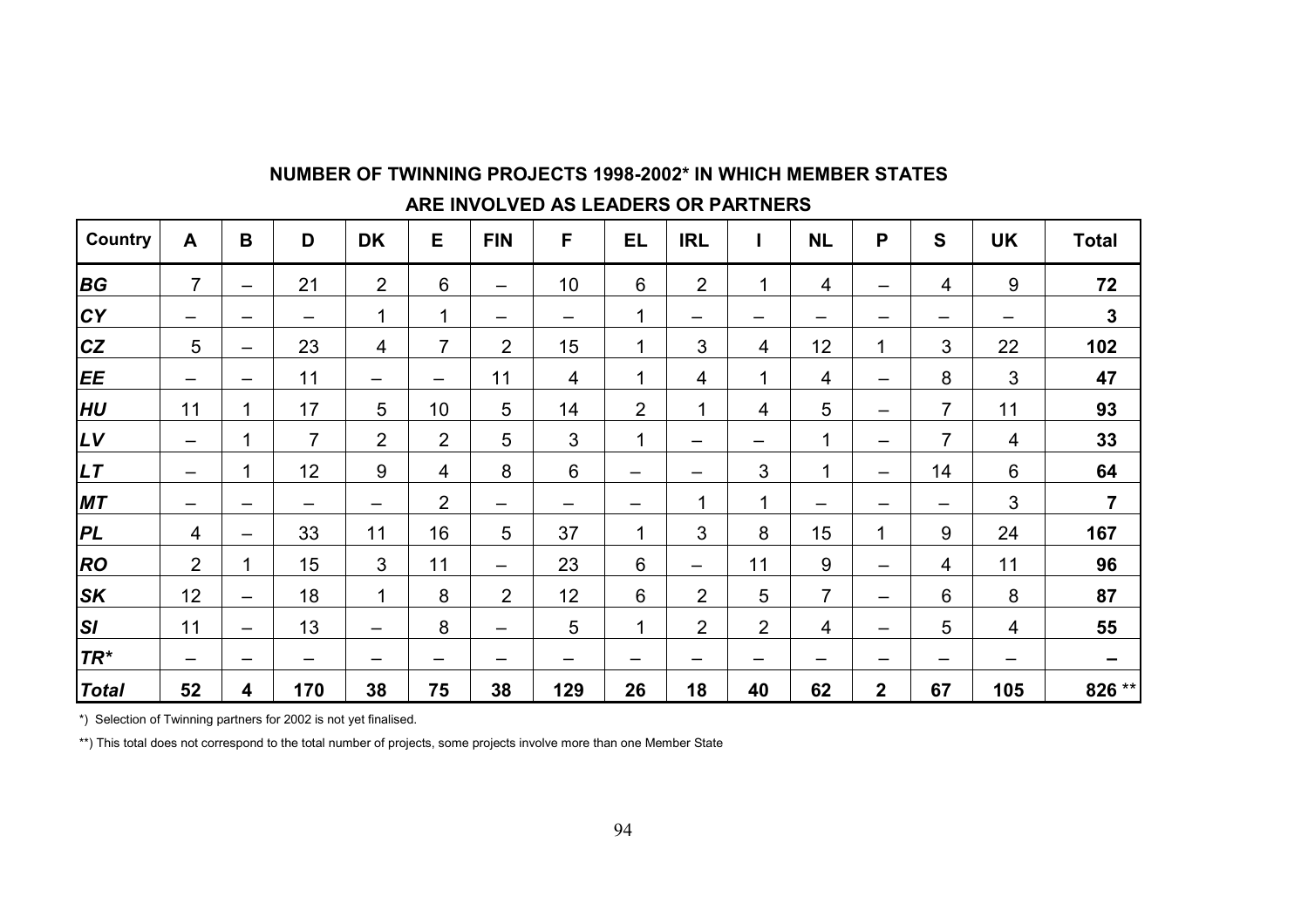## **ANNEX 5: PEER REVIEWS**

## **Peer reviews: Number of Expert mobilisations per Member State**

| <b>Member State</b>   | <b>Total number of expert</b><br>mobilisations |
|-----------------------|------------------------------------------------|
| <b>Austria</b>        | 71                                             |
| <b>Belgium</b>        | 33                                             |
| <b>Denmark</b>        | 41                                             |
| Finland               | 61                                             |
| France                | 57                                             |
| Germany               | 78                                             |
| Greece                | 19                                             |
| <b>Ireland</b>        | 27                                             |
| <b>Italy</b>          | 47                                             |
| Luxembourg            | 10                                             |
| <b>Netherlands</b>    | 61                                             |
| Portugal              | 49                                             |
| Spain                 | 35                                             |
| <b>Sweden</b>         | 74                                             |
| <b>United Kingdom</b> | 137                                            |
| <b>Total</b>          | 800                                            |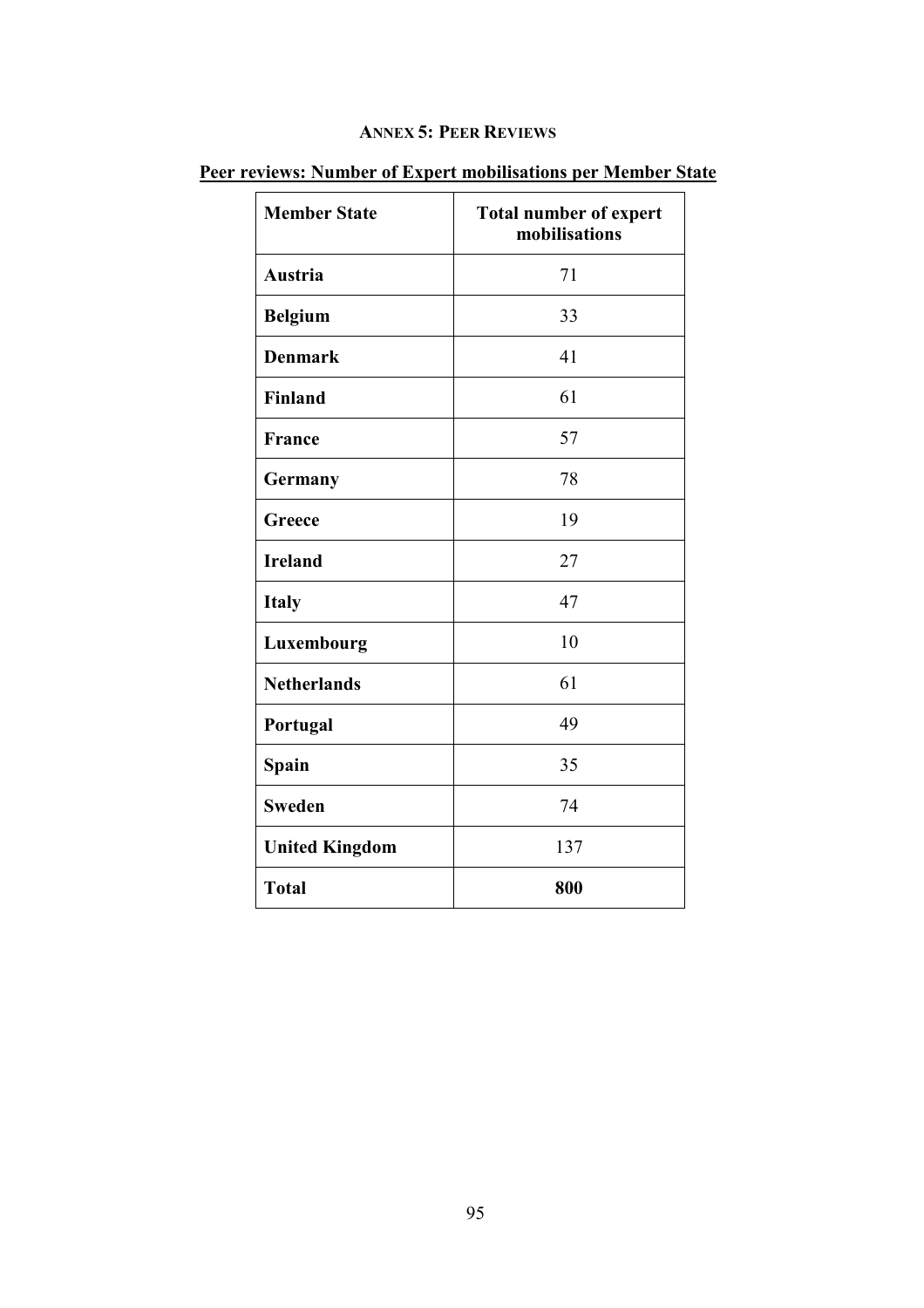| Candidate<br>country | Chapter $1^9$<br>Free<br><b>Movement</b><br>of Goods | $2^{10}$<br>Chapter<br>Freedom of<br>movement<br>of Persons | Chapter $3^{11}$<br>Freedom<br>to provide<br>services | Chapter $7^{12}$<br><b>Agriculture</b> | Chapter $13^{13}$<br><b>Social Policy</b> | Chapter $19^{14}$<br>Telecommu-<br>nications<br>and<br>information<br>technologies | $22^{15}$<br>Chapter<br><b>Environment</b> | Chapter $23^{16}$<br><b>Consumers</b><br>and Health<br>Protection | $24^{17}$<br><b>Chapter</b><br>Co-operation<br>in the field of<br><b>Justice</b><br>and<br><b>Home Affairs</b> | <b>Total</b> |
|----------------------|------------------------------------------------------|-------------------------------------------------------------|-------------------------------------------------------|----------------------------------------|-------------------------------------------|------------------------------------------------------------------------------------|--------------------------------------------|-------------------------------------------------------------------|----------------------------------------------------------------------------------------------------------------|--------------|
| <b>Bulgaria</b>      |                                                      | 6                                                           |                                                       |                                        |                                           |                                                                                    |                                            |                                                                   |                                                                                                                | 9            |
| <b>Cyprus</b>        | $\overline{2}$                                       | 6                                                           |                                                       | 5                                      |                                           |                                                                                    |                                            |                                                                   |                                                                                                                | 18           |
| <b>Czech</b><br>Rep. | $\overline{2}$                                       | 6                                                           | $\overline{2}$                                        | 6                                      |                                           |                                                                                    |                                            |                                                                   |                                                                                                                | 21           |
| <b>Estonia</b>       | $\overline{2}$                                       | 6                                                           |                                                       | 5                                      |                                           |                                                                                    |                                            |                                                                   |                                                                                                                | 19           |
| <b>Hungary</b>       | $\overline{2}$                                       | 6                                                           | $\overline{2}$                                        |                                        |                                           |                                                                                    |                                            |                                                                   |                                                                                                                | 22           |
| Latvia               | $\overline{2}$                                       | 6                                                           |                                                       | 5                                      |                                           |                                                                                    |                                            |                                                                   |                                                                                                                | 17           |
| Lithuania            | $\overline{2}$                                       | 6                                                           |                                                       | 5                                      |                                           |                                                                                    |                                            |                                                                   |                                                                                                                | 17           |
| Malta                | $\overline{2}$                                       | 6                                                           |                                                       | $\overline{3}$                         |                                           |                                                                                    |                                            |                                                                   |                                                                                                                | 16           |
| Poland               | $\overline{2}$                                       | 6                                                           | $\overline{2}$                                        | 5                                      |                                           |                                                                                    |                                            |                                                                   |                                                                                                                | 187          |
| Romania              |                                                      | 6                                                           |                                                       | 2                                      |                                           |                                                                                    |                                            |                                                                   |                                                                                                                | 10           |

## **Peer reviews carried out by the TAIEX office, DG Enlargement**

<sup>&</sup>lt;sup>9</sup> Rapid Alert System for Food and Feed, Novel Foods/GMOs

 $10$  Mutual recognition of professional qualifications in the medical sector:Doctors, Dentists, Pharmacists, Veterinarians, Nurses, Midwives

<sup>&</sup>lt;sup>11</sup> Financial Services, Data Protection (not all topics in all countires)

<sup>&</sup>lt;sup>12</sup> Bovine database, Fruits and Vegetables, IACS, Milk Quotas, Veterinary BIPs, Veterinary Establishments, Wine (not all topics in all countires)

<sup>&</sup>lt;sup>13</sup> Communicable Diseases

<sup>&</sup>lt;sup>14</sup> Postal Services

<sup>&</sup>lt;sup>15</sup> Environment including topics such as: Air, Chemicals, Dangerous substances to water, Drinking water, EIA, GMO's, IPPC, Nature Protection, Nitrates, SEVESO, Waste

<sup>&</sup>lt;sup>16</sup> General Product Safety

<sup>&</sup>lt;sup>17</sup> Justice and Home affairs including topics such as: Implementation of the Schengen Action Plan/External Borders, Judiciary, Asylum, Drugs, Visa Policy, Money laundering, Fight against economic and financial crime, Fraud and corruption, Police co-operation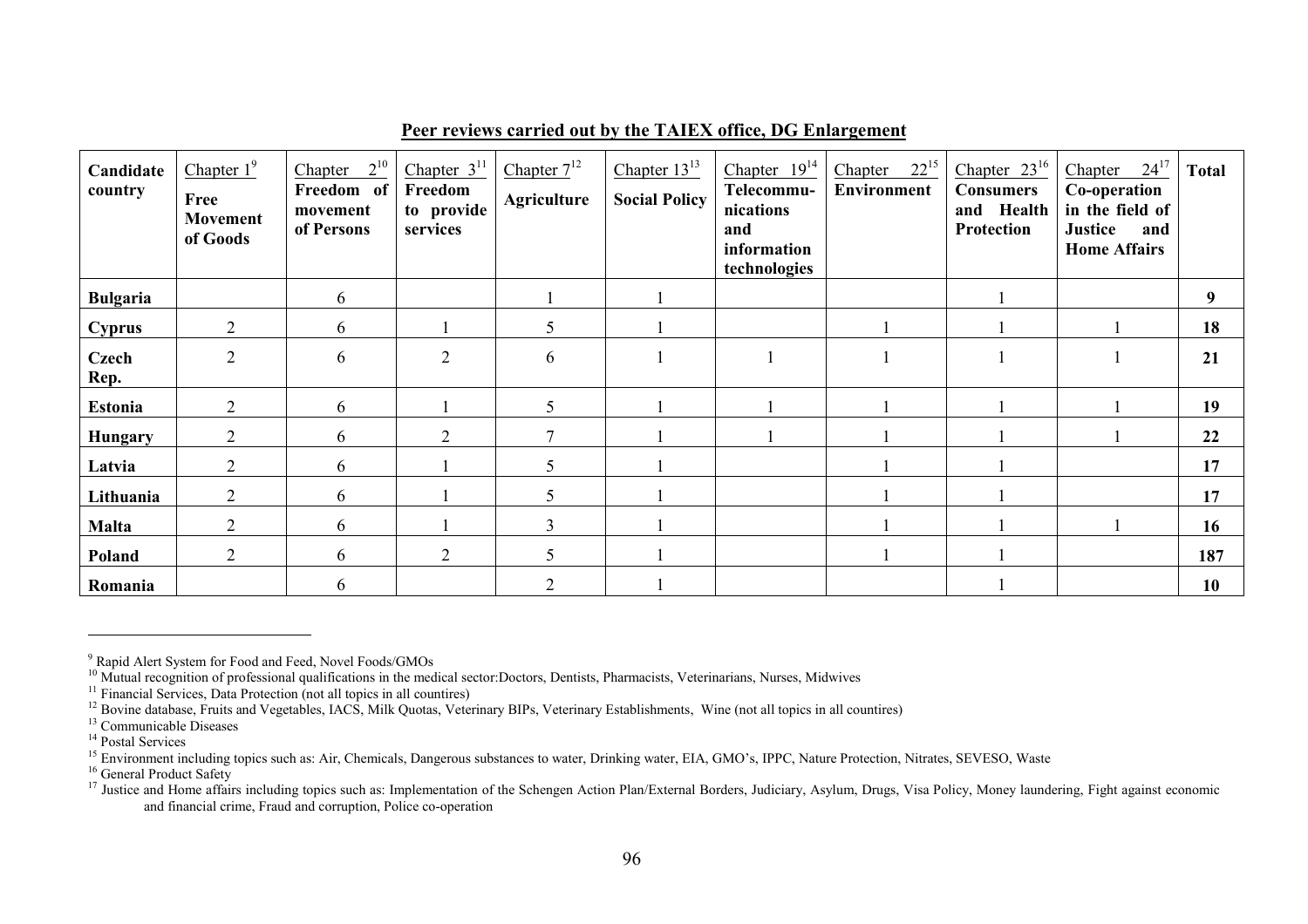| <b>Slovak</b><br>Rep. |    |              |    |    |    |    |    | 20  |
|-----------------------|----|--------------|----|----|----|----|----|-----|
| Slovenia              |    |              |    |    |    |    |    | 18  |
| Total                 | 20 | $\mathbf{a}$ | ⊥◡ | 30 | ┸车 | 10 | ┸车 | 205 |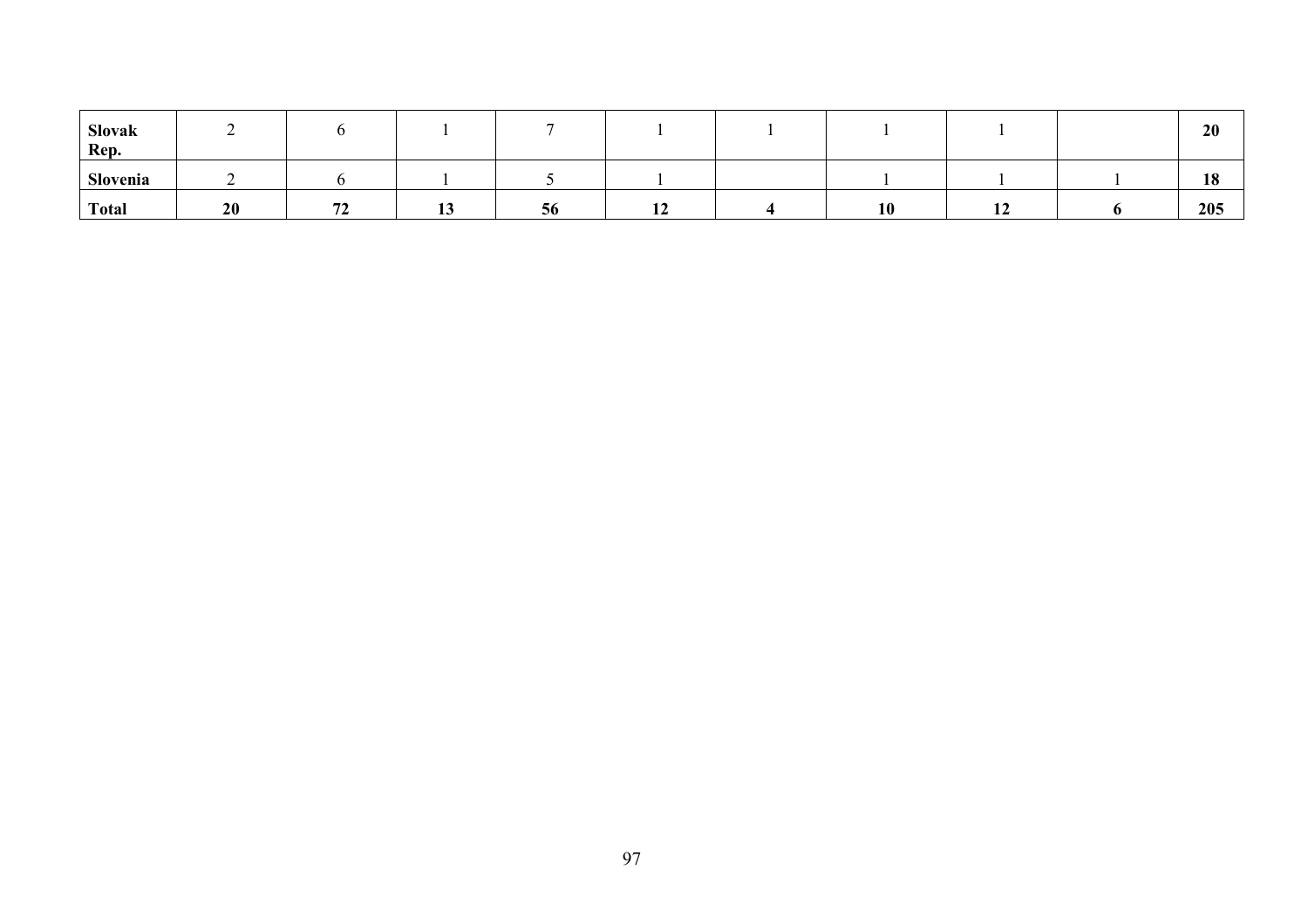## **Peer reviews carried out by other services of the Commission and other institutions**

| Candidate<br>country | $4^{18}$<br>Chapter<br>Free<br>movement<br>of capital | Chapter $14^{19}$<br><b>Energy</b> | $25^{20}$<br>Chapter<br><b>Customs</b><br>Union | Chapter $28^{21}$<br>Financial<br>Control | <b>Total</b>   |
|----------------------|-------------------------------------------------------|------------------------------------|-------------------------------------------------|-------------------------------------------|----------------|
| <b>Bulgaria</b>      |                                                       | 1                                  |                                                 | 1                                         | 3              |
| <b>Cyprus</b>        |                                                       |                                    |                                                 |                                           | 3              |
| <b>Czech Rep.</b>    |                                                       |                                    |                                                 |                                           | 3              |
| <b>Estonia</b>       |                                                       |                                    |                                                 |                                           | 3              |
| <b>Hungary</b>       |                                                       |                                    |                                                 |                                           | 3              |
| Latvia               | 1                                                     | 1                                  | 1                                               |                                           | 3              |
| Lithuania            |                                                       |                                    |                                                 |                                           | 4              |
| Malta                |                                                       |                                    |                                                 |                                           | $\overline{2}$ |
| Poland               | 1                                                     |                                    | 1                                               | 1                                         | 4              |
| Romania              |                                                       |                                    |                                                 |                                           | $\overline{2}$ |
| <b>Slovak Rep.</b>   |                                                       |                                    |                                                 |                                           | 3              |
| Slovenia             |                                                       |                                    |                                                 |                                           | 3              |
| <b>Total</b>         | 12                                                    | 12                                 | 9                                               | 3                                         | 36             |

 $\overline{a}$ 

<sup>&</sup>lt;sup>18</sup> Peer reviews carried out by the Central European Bank<br><sup>19</sup> Peer review in the field of Nuclear Safety carried out under the auspices of the EU Council Working Group on<br>Atomic Questions

<sup>&</sup>lt;sup>20</sup> Peer review in the field of customs financed through the Customs 2002 programme

<sup>&</sup>lt;sup>21</sup> Peer review in the field of Public International Financial Control carried out by SIGMA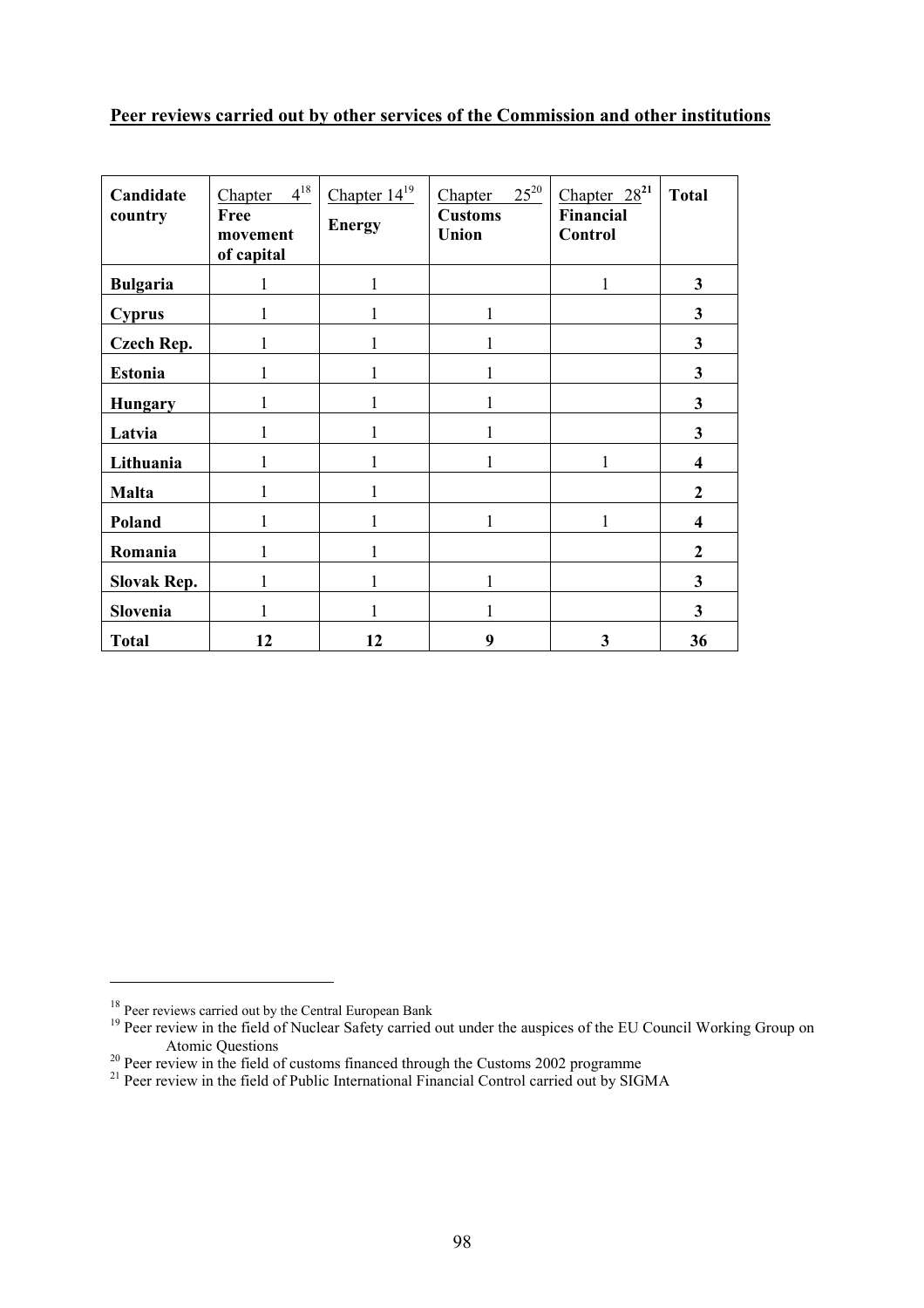## **ANNEX 6: STATE OF PLAY OF NEGOTIATIONS**

| $\mathsf{N}^\circ$ | <b>CHAPTER</b>                        | <b>CY</b>   | <b>CZECH</b> | <b>EST</b>  | <b>HUN</b> | <b>POL</b>  | <b>SLO</b>  | <b>BUL</b>  | <b>LAT</b> | <b>LIT</b>  | <b>MAL</b>  | <b>ROM</b>                | <b>SLK</b>  |
|--------------------|---------------------------------------|-------------|--------------|-------------|------------|-------------|-------------|-------------|------------|-------------|-------------|---------------------------|-------------|
|                    | Free movement of goods                |             |              |             |            |             |             |             |            |             |             | $\mathbf 0$               |             |
|                    | 2 Free movement of persons            |             |              |             |            |             |             |             |            |             |             | $\mathbf 0$               |             |
|                    | 3 Free movement of services           |             |              |             |            |             |             |             |            |             |             | $\widetilde{\phantom{m}}$ |             |
|                    | 4 Free movement of capital            |             |              |             |            |             |             |             |            |             |             | $\mathbf 0$               |             |
|                    | 6 Competition                         |             | 0            |             | 0          | $\mathbf 0$ |             | 0           |            |             | 0           | $\mathbf 0$               | 0           |
|                    | 7 Agriculture                         | $\mathbf 0$ | 0            | $\mathbf 0$ | 0          | $\mathbf 0$ | $\mathbf 0$ | 0           | 0          | $\mathbf 0$ | 0           | $\tilde{}$                | $\mathbf 0$ |
|                    | 8 Fisheries                           |             |              |             |            |             |             |             |            |             |             |                           |             |
|                    | 9 Transport                           |             | $\pmb{0}$    |             |            |             |             | $\mathbf 0$ |            |             |             | $\mathbf 0$               |             |
|                    | 10 Taxation                           |             |              |             |            |             |             |             |            |             | $\mathbf 0$ | $\mathbf 0$               |             |
|                    | 11EMU                                 |             |              |             |            |             |             |             |            |             |             |                           |             |
|                    | 12 Statistics                         |             |              |             |            |             |             |             |            |             |             |                           |             |
|                    | 13 Social policy and employment       |             |              |             |            |             |             |             |            |             |             |                           |             |
|                    | 14 Energy                             |             |              |             |            |             |             | $\mathbf 0$ |            |             |             | $\mathbf 0$               |             |
|                    | 15 Industry                           |             |              |             |            |             |             |             |            |             |             |                           |             |
|                    | 16 Small and medium-sized enterprises |             |              |             |            |             |             |             |            |             |             |                           |             |
|                    | 17 Science and research               |             |              |             |            |             |             |             |            |             |             |                           |             |
|                    | 18 Education and training             |             |              |             |            |             |             |             |            |             |             |                           |             |
|                    | 19 Telecommunication                  |             |              |             |            |             |             |             |            |             |             | $\mathbf 0$               |             |
|                    | 20 Culture and audiovisual policy     |             |              |             |            |             |             |             |            |             |             | $\mathbf 0$               |             |
|                    | 21 Regional policy                    |             |              |             |            |             |             | $\mathbf 0$ |            |             |             | $\mathbf 0$               |             |
|                    | 22 Environment                        |             |              |             |            |             |             | $\mathbf 0$ |            |             |             | 0                         |             |
|                    | 23 Consumers and health protection    |             |              |             |            |             |             |             |            |             |             |                           |             |
|                    | 24 Justice and home affairs           |             |              |             |            |             |             | $\mathbf 0$ |            |             |             | $\mathbf 0$               |             |
|                    | 25 Customs union                      |             |              |             |            |             |             |             |            |             | 0           | 0                         |             |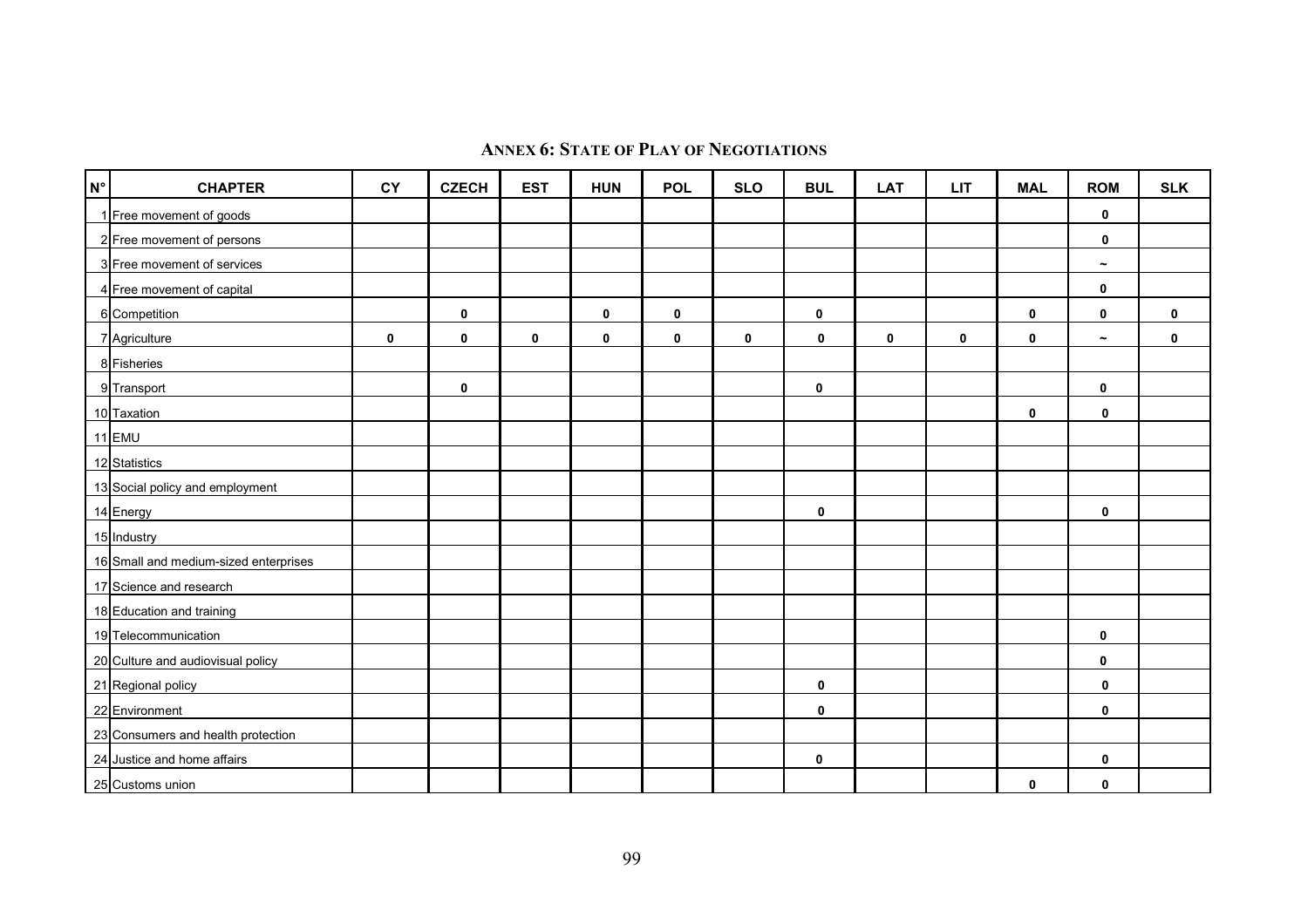| 26 External relations                 |                       |    |                       |    |                       |                       |    |                       |    |                       |                       |    |
|---------------------------------------|-----------------------|----|-----------------------|----|-----------------------|-----------------------|----|-----------------------|----|-----------------------|-----------------------|----|
| 27 Common foreign and security policy |                       |    |                       |    |                       |                       |    |                       |    |                       |                       |    |
| 28 Financial control                  |                       |    |                       |    |                       |                       |    |                       |    |                       | 0                     |    |
| 29 Financial and budgetary provisions | 0                     | u. | 0                     | 0  | v                     | 0                     | 0  | 0                     | 0  | 0                     | $\tilde{\phantom{a}}$ |    |
| 30 Institutions                       |                       | u. |                       | 0  |                       |                       |    | 0                     |    | $\tilde{\phantom{a}}$ |                       |    |
| 31 Other                              | $\tilde{\phantom{a}}$ | -  | $\tilde{\phantom{a}}$ | -  | $\tilde{\phantom{a}}$ | $\tilde{\phantom{a}}$ |    | $\tilde{\phantom{a}}$ |    |                       | $\tilde{\phantom{a}}$ |    |
| Chapters opened (1)                   | 30                    | 30 | 30                    | 30 | 30                    | 30                    | 30 | 30                    | 30 | 30                    | 27                    | 30 |
| Chapters closed (2)                   | 28                    | 25 | 28                    | 26 | 27                    | 28                    | 22 | 27                    | 28 | 25                    | 13                    | 27 |
| Chapters remaining open (3)+          |                       |    |                       | э  |                       |                       | 9  |                       |    |                       | 18                    |    |

**0 : Chapter open, under negotiation; blank: Chapter provisionally closed; ~ : Chapter not yet opened to negotiations**

### **ANNEX 7: MAIN STATISTICAL INDICATORS**

### **CANDIDATE COUNTRIES**

## **MAIN STATISTICAL INDICATORS (2001)**

|                   | Area                    | <b>Population</b>             | <b>Density</b>                                    |                    | GDP in PPS (Purchasing Power Standards)(1)(2) |                                   | GDP $%$<br>Change | <b>Agriculture</b>                       |                             |  |
|-------------------|-------------------------|-------------------------------|---------------------------------------------------|--------------------|-----------------------------------------------|-----------------------------------|-------------------|------------------------------------------|-----------------------------|--|
|                   | 1000<br>km <sup>2</sup> | <b>Million</b><br>inhabitants | <b>Inhabitants</b><br>$^{\prime}$ km <sup>2</sup> | Billion $\epsilon$ | GDP per capita<br>€                           | GDP per capita<br>% of EU average | $\frac{6}{6}$     | $\frac{0}{0}$<br>gross<br>added<br>value | $\frac{6}{6}$<br>employment |  |
| <b>Bulgaria</b>   | 111                     | 7.9                           | 71                                                | 51.5               | 6,500                                         | 28                                | 4.0               | 13.8                                     | 26.7                        |  |
| <b>Cyprus</b>     |                         | 0.8                           | 82                                                | 14.1               | 18,500                                        | 80                                | 4.0               | 3.9                                      | 4.9                         |  |
| <b>Czech Rep.</b> | 79                      | 10.2                          | 130                                               | 136.0              | 13,300                                        | 57                                | 3.3               | 4.2                                      | 4.6                         |  |
| <b>Estonia</b>    | 45                      | 1.4                           | 30                                                | 13.4               | 9,800                                         | 42                                | 5.0               | 5.8                                      | 7.1                         |  |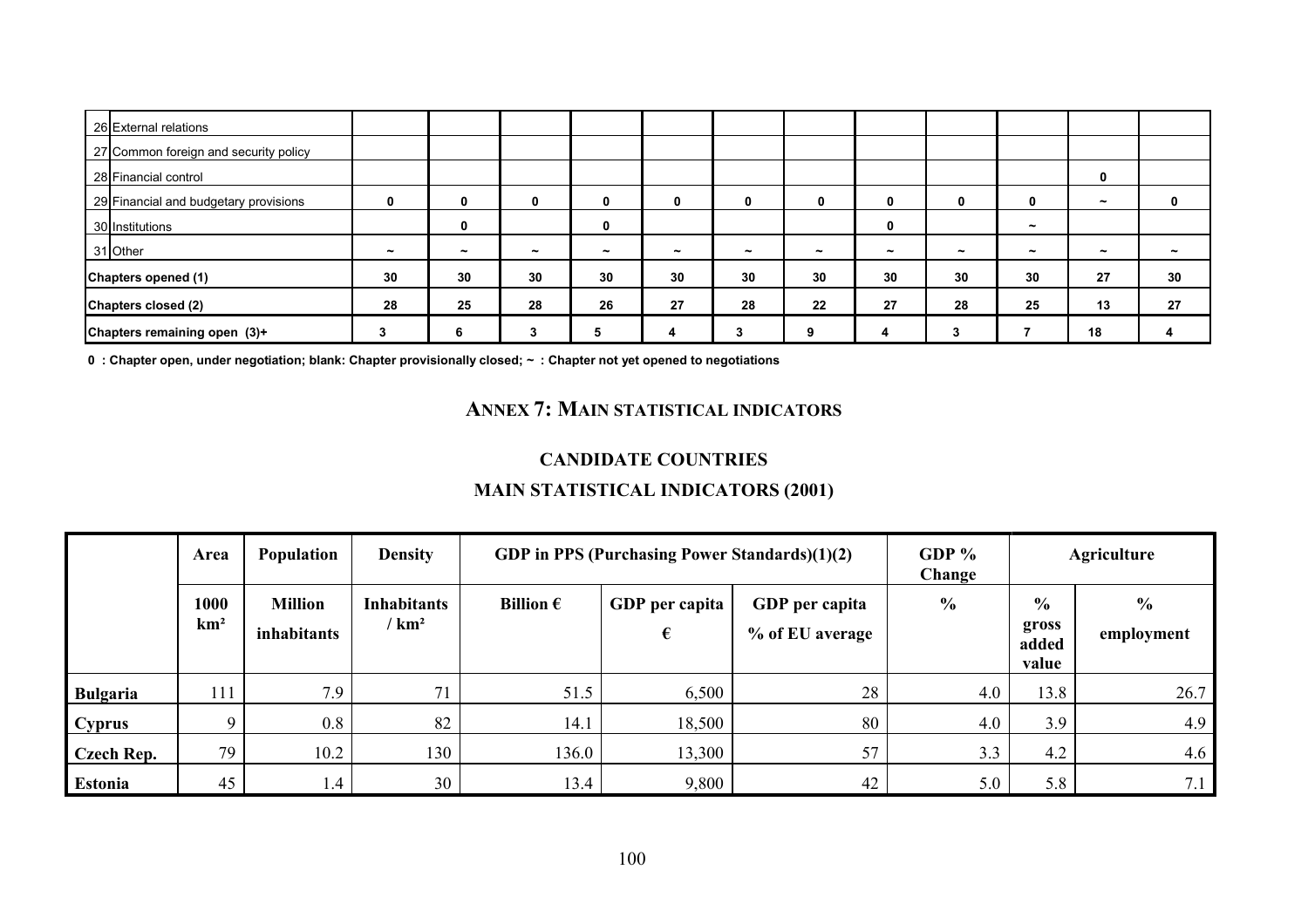| Hungary       | 93  | 10.2 | 110  | 121.3  | 11,900    | 51    | 3.8    | 4.3(4) | 6.1  |
|---------------|-----|------|------|--------|-----------|-------|--------|--------|------|
| Latvia        | 65  | 2.4  | 36   | 18.1   | 7,700     | 33    | 7.7    | 4.7    | 15.1 |
| Lithuania     | 65  | 3.5  | 53   | 30.3   | 8,700     | 38    | 5.9    | 7.0    | 16.5 |
| <b>Malta</b>  | 0.3 | 0.4  | .250 | 4.6(3) | 11,700(3) | 55(3) | $-0.8$ | 2.4    | 2.2  |
| Poland        | 313 | 38.6 | 124  | 355.5  | 9,200     | 40    | 1.1    | 3.4    | 19.2 |
| Romania       | 238 | 22.4 | 94   | 132.2  | 5,900     | 25    | 5.3    | 14.6   | 44.4 |
| Slovakia      | 49  | 5.4  | 110  | 59.7   | 11,100    | 48    | 3.3    | 4.6    | 6.3  |
| Slovenia      | 20  | 2.0  | 98   | 31.9   | 16,000    | 69    | 3.0    | 3.1    | 9.9  |
| <b>Turkey</b> | 775 | 68.6 | 89   | 356.8  | 5,200     | 22    | $-7.4$ | 12.1   | 35.4 |

**Sources** : Eurostat from national sources.

- (1) The method for calculating GDP in P.P.S. has been adjusted since last year's reports. Data are therefore not comparable.
- (2) For the elaboration of GDP per capita, data related to global population are coming from national accounts, they may differ from demographic statistics.
- (3) 1999
- (4) 2000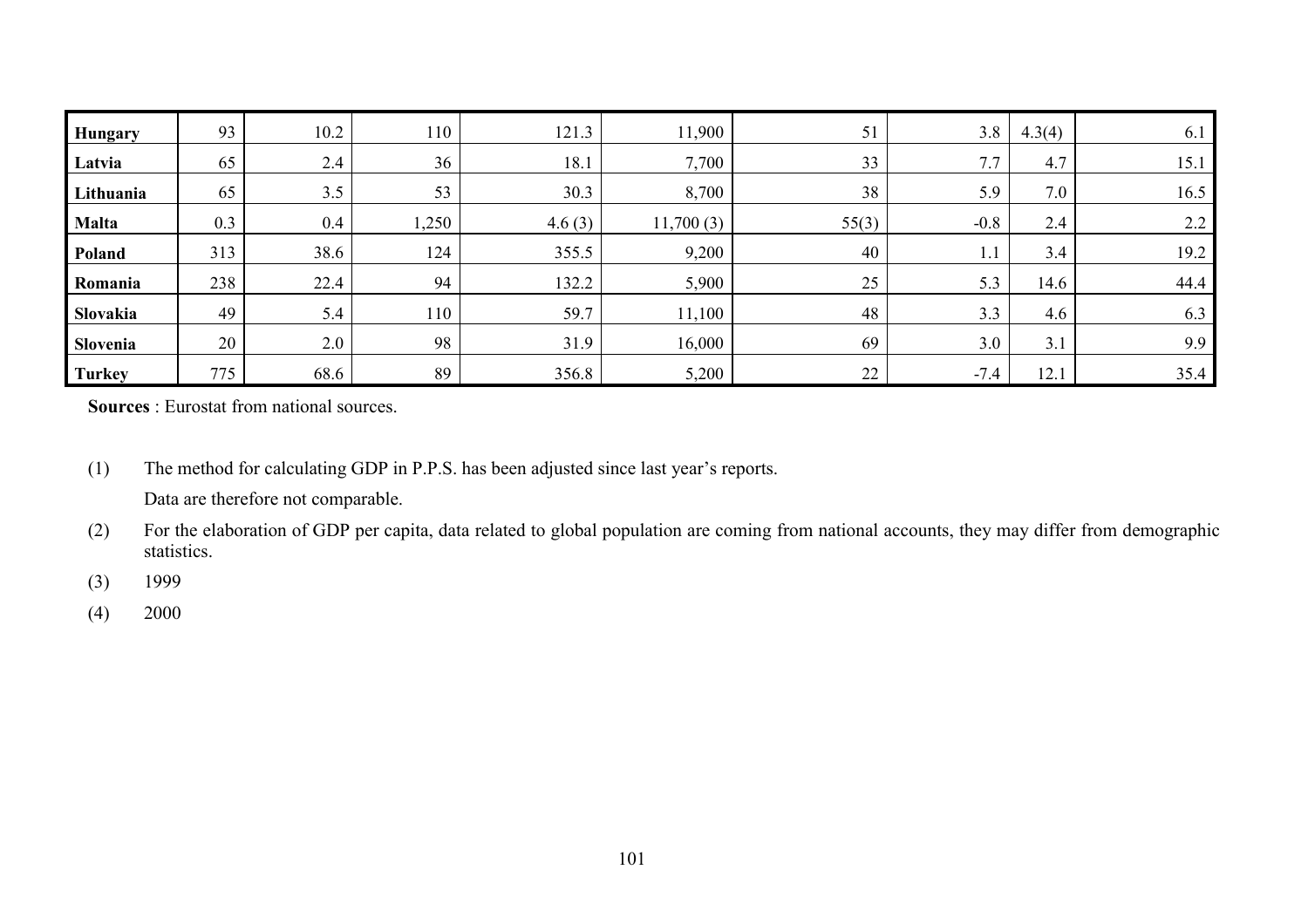### **CANDIDATE COUNTRIES**

## **MAIN STATISTICAL INDICATORS (2001)**

|                   | <b>Inflation</b><br>rate | Unemployment<br>rate   | General<br>Government<br><b>Budget</b> | <b>External Trade</b>                             |                                                  |                                                      |                                                                       | Current<br><b>Account</b>               | <b>Foreign Direct</b><br>Investment                        |                                                      |
|-------------------|--------------------------|------------------------|----------------------------------------|---------------------------------------------------|--------------------------------------------------|------------------------------------------------------|-----------------------------------------------------------------------|-----------------------------------------|------------------------------------------------------------|------------------------------------------------------|
|                   | Annual<br>Average        | $%$ labour force $(5)$ | <b>Balance</b> in<br>% of GDP          | <b>Trade balance</b><br>exports/imports<br>in $%$ | <b>Exports to EU</b><br>in % of<br>total exports | <b>Imports</b><br>from EU in<br>$%$ total<br>imports | <b>Balance</b><br>of EU<br>with the<br>countries<br>(Mio $\epsilon$ ) | <b>Balance</b><br>in % of<br><b>GDP</b> | <b>Stock in</b><br>$\epsilon$ per<br>capita<br>$(1)$ $(2)$ | <b>Net</b><br>inflow<br>in % of<br><b>GDP</b><br>(2) |
| <b>Bulgaria</b>   | 7.4                      | 19.9                   | 1.7                                    | 76.3                                              | 54.8                                             | 49.4                                                 | 380                                                                   | $-6.0$                                  | 272                                                        | 5.1                                                  |
| <b>Cyprus</b>     | 2.0                      | 4.0                    | $-3.0(4)$                              | 13.0                                              | 49.0                                             | 55.5                                                 | 1,670                                                                 | $-4.5$                                  |                                                            | 1.8                                                  |
| <b>Czech Rep.</b> | 4.5                      | 8.0                    | $-5.5$                                 | 91.6                                              | 68.9                                             | 61.8                                                 | 2,376                                                                 | $-4.7$                                  | 2,284                                                      | 8.7                                                  |
| <b>Estonia</b>    | 5.6                      | 12.4                   | $-0.4$                                 | 77.0                                              | 69.4                                             | 56.5                                                 | 19                                                                    | $-6.1$                                  | 2,084                                                      | 9.7                                                  |
| <b>Hungary</b>    | 9.1                      | 5.7                    | $-4.1$                                 | 90.5                                              | 74.3                                             | 57.8                                                 | $-481$                                                                | $-2.2$                                  | ,790(3)                                                    | 4.7                                                  |
| Latvia            | 2.5                      | 13.1                   | $-1.6$                                 | 57.1                                              | 61.2                                             | 52.6                                                 | 466                                                                   | $-9.7$                                  | 970                                                        | 2.3                                                  |
| Lithuania         | 1.3                      | 16.5                   | $-1.9$                                 | 72.1                                              | 47.8                                             | 44.0                                                 | 773                                                                   | $-4.8$                                  | 720                                                        | 3.7                                                  |
| Malta             | 2.5                      | 6.5                    | $-7.0$                                 | 71.8                                              | 41.3                                             | 63.6                                                 | 1,304                                                                 | $-4.8$                                  |                                                            | 8.8                                                  |
| Poland            | 5.3                      | 18.4                   | $-3.9$                                 | 71.8                                              | 69.2                                             | 61.4                                                 | 8,976                                                                 | $-4.1$                                  | 952                                                        | 3.2                                                  |
| Romania           | 34.5                     | 6.6                    | $-3.4$                                 | 73.0                                              | 67.8                                             | 57.3                                                 | 967                                                                   | $-5.9$                                  | 245                                                        | 2.8(3)                                               |
| Slovakia          | 10.8(3)                  | 19.4                   | $-5.6$                                 | 85.5                                              | 59.9                                             | 49.8                                                 | $-264$                                                                | $-8.8$                                  | 521                                                        | 6.3                                                  |
| Slovenia          | 8.6                      | 5.7                    | $-2.5$                                 | 91.2                                              | 62.2                                             | 67.7                                                 | 1,819                                                                 | $-0.4$                                  | 1,527                                                      | 1.9                                                  |
| <b>Turkey</b>     | 57.6                     | 8.5                    | $-28.7$                                | 75.8                                              | 51.6                                             | 44.6                                                 | $-67$                                                                 | 2.3                                     |                                                            | 2.2                                                  |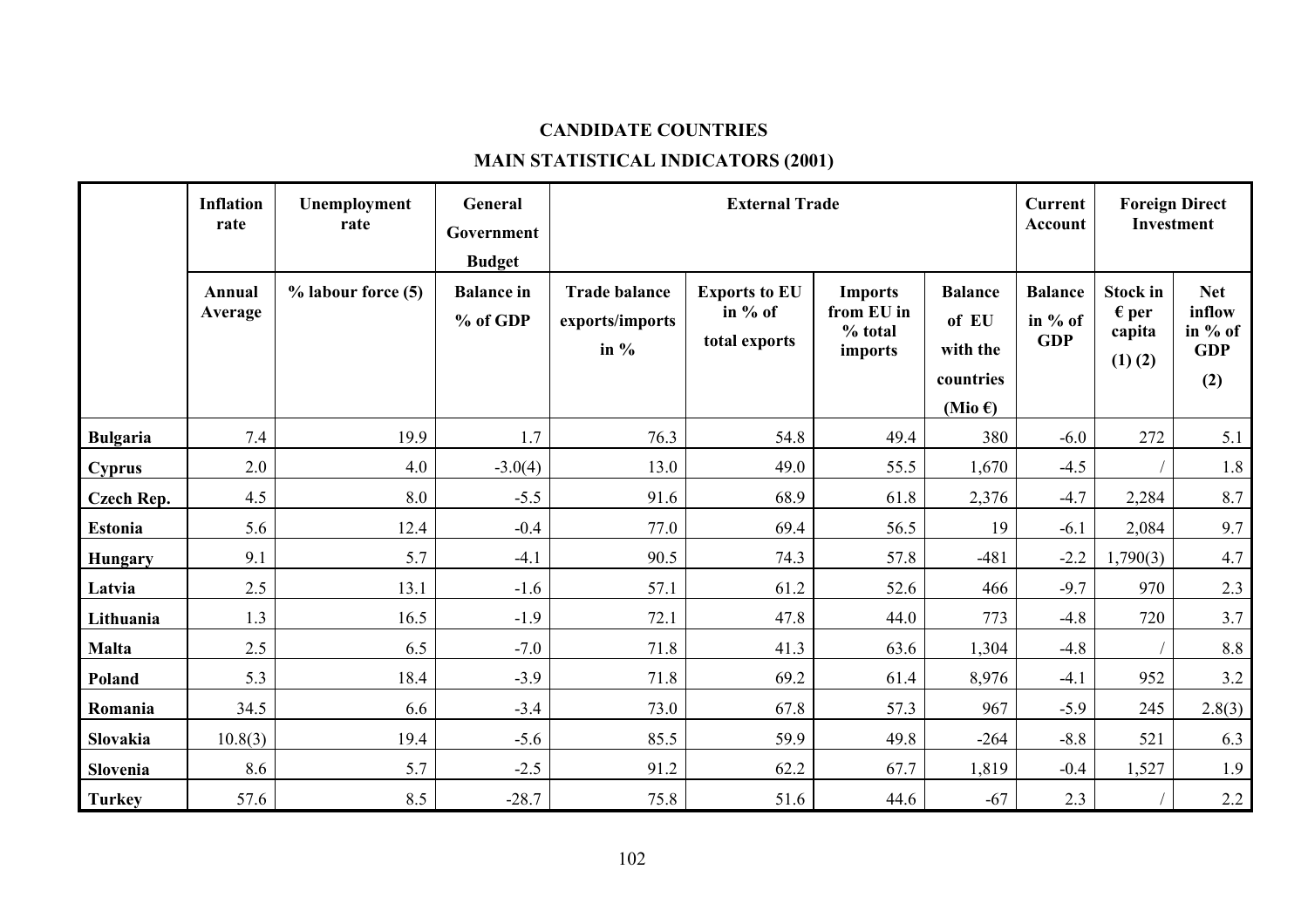**Sources** : Eurostat from national sources.

- (1) Figures have been calculated using the population figures from National Accounts, which may differ from those used in demographic statistics.
- (2) Balance of payments data.
- (3) 2000
- (4) Estimate
- (5) Labour Force Survey Definition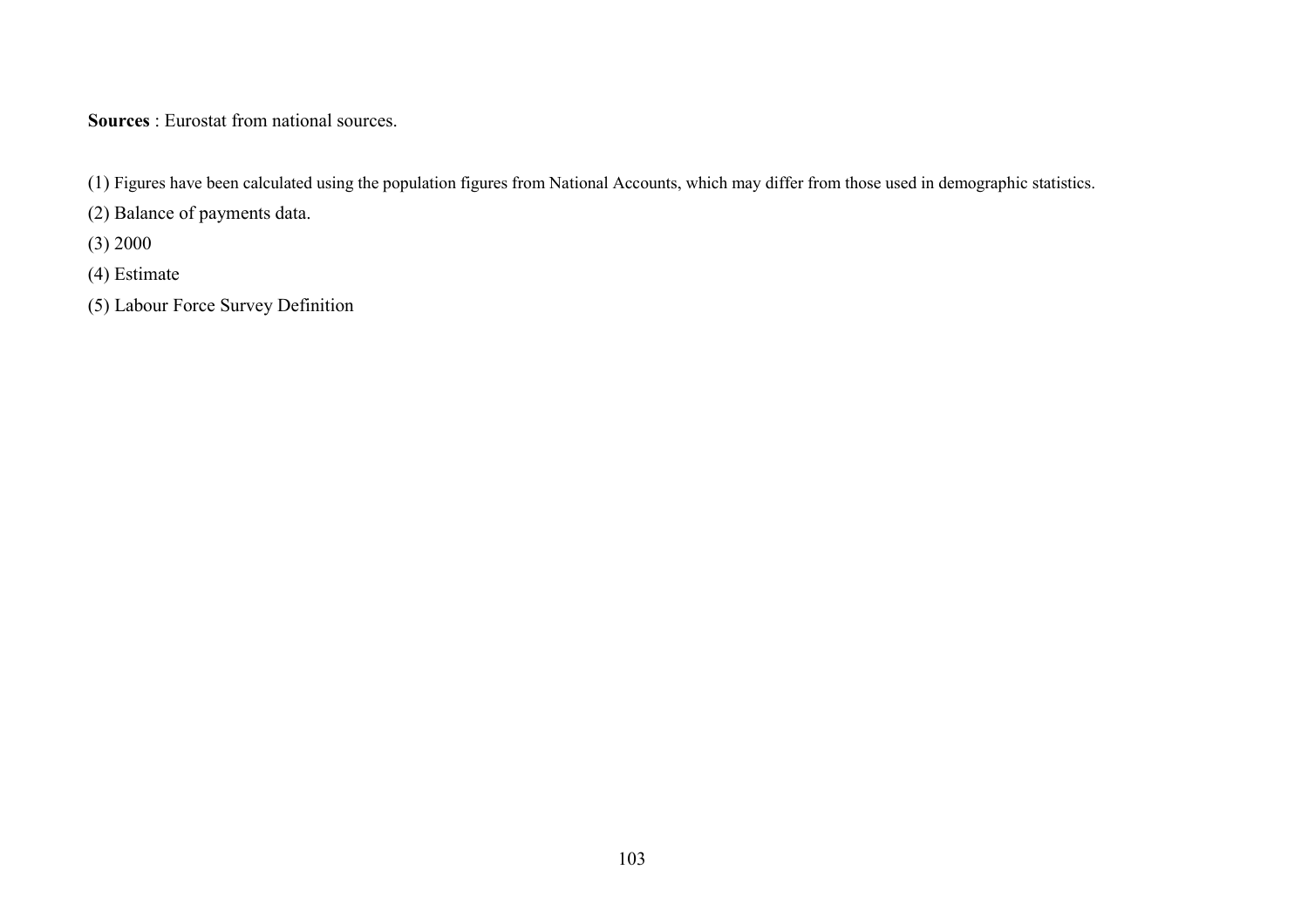#### **CANDIDATE COUNTRIES**

# **MAIN STATISTICAL INDICATORS (Average 1997/2001)**

|                   | G.D.P.<br>growth | <b>Inflation</b><br>rate | Unemployment<br>rate       | <b>General</b><br>Government<br><b>Budget</b> | <b>External</b><br><b>Trade</b> | <b>Current</b><br><b>Account</b> | <b>Foreign Direct</b><br><b>Investment</b> |
|-------------------|------------------|--------------------------|----------------------------|-----------------------------------------------|---------------------------------|----------------------------------|--------------------------------------------|
|                   | Change<br>in $%$ | Annual<br>Average        | % active<br>population (4) | <b>Balance</b> in                             | <b>Balance</b>                  | <b>Balance</b>                   | <b>Net inflow</b>                          |
|                   |                  |                          |                            | % of GDP                                      | of EU<br>with the               | in $%$ of<br><b>GDP</b>          | in % of<br>GDP(1)                          |
|                   |                  |                          |                            |                                               | country                         |                                  |                                            |
|                   |                  |                          |                            |                                               | (Mio $\epsilon$ )               |                                  |                                            |
| <b>Bulgaria</b>   | 2.0              | 9.8                      | 15.2                       | 0.5                                           | 188                             | $-1.5$                           | 5.6                                        |
| <b>Cyprus</b>     | 4.2              | 2.7                      | 4.3                        | $-4.0(3)$                                     | 1,768                           | $-4.5$                           | 1.3                                        |
| <b>Czech Rep.</b> | 1.1              | 5.6                      | 7.1                        | $-3.8$                                        | 2,604                           | $-4.3$                           | 7.8                                        |
| <b>Estonia</b>    | 5.2              | 6.1                      | 11.5                       | $-0.5$                                        | 496                             | $-7.8$                           | 8.1                                        |
| Hungary           | 4.5              | 12.4                     | 7.4                        | $-5.4$                                        | 1,090                           | $-3.4$                           | 4.3                                        |
| Latvia            | 6.1              | 3.9                      | 14.0                       | $-1.7$                                        | 318                             | $-8.6$                           | 5.7                                        |
| Lithuania         | 3.6              | 3.3                      | 16.5                       | $-2.9$                                        | 696                             | $-8.9$                           | 4.8                                        |
| Malta             | 3.4              | 3.6                      | 6.0                        | $-8.8$                                        | 1,358                           | $-7.1$                           | 11.9                                       |
| Poland            | 4.2              | 9.9                      | 13.6                       | $-2.8$                                        | 10,750                          | $-5.4$                           | 4.2                                        |
| Romania           | $-1.0$           | 46.3                     | 6.2                        | $-4.0$                                        | 1,050                           | $-5.3$                           | 3.5(2)                                     |
| Slovakia          | 3.3              | 8.9(2)                   | 15.7                       | $-7.0$                                        | 48                              | $-7.4$                           | 4.4                                        |
| Slovenia          | 4.2              | 8.0                      | 6.8                        | $-2.3$                                        | 1,704                           | $-1.7$                           | 1.4                                        |
| <b>Turkey</b>     | 1.2              | 69.9                     | 7.3                        | $-15.7$                                       | 7,398                           | $-0.8$                           | 0.8                                        |